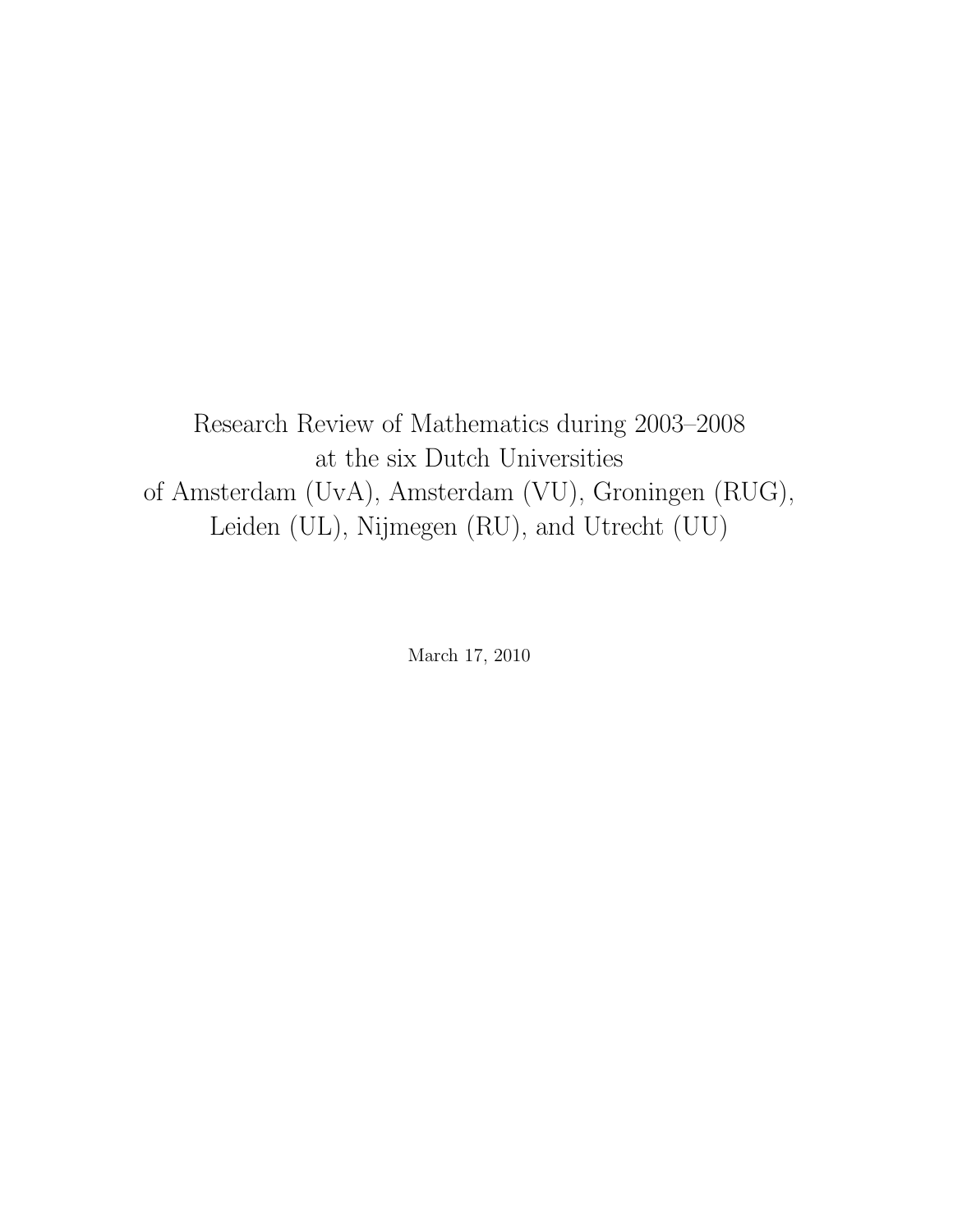# **Contents**

| 1            |         | Introduction                                                                                           | 7              |
|--------------|---------|--------------------------------------------------------------------------------------------------------|----------------|
|              | 1.1     | The Dutch System for Quality Assessment of Research                                                    | $\overline{7}$ |
|              | 1.2     |                                                                                                        | $\overline{7}$ |
|              | 1.3     |                                                                                                        | $8\,$          |
|              | 1.4     |                                                                                                        | $8\,$          |
|              | 1.5     |                                                                                                        | $8\,$          |
|              | 1.6     |                                                                                                        | $8\,$          |
| $\mathbf{2}$ |         | <b>General Remarks</b>                                                                                 | 9              |
| 3            |         | Korteweg-de Vries Institute for Mathematics of the UvA                                                 | 12             |
|              | $3.1\,$ |                                                                                                        | 12             |
|              |         | 3.1.1                                                                                                  | 12             |
|              |         | 3.1.2<br>Leadership                                                                                    | 13             |
|              |         | 3.1.3                                                                                                  | 13             |
|              |         | 3.1.4                                                                                                  | 13             |
|              |         | 3.1.5                                                                                                  | 14             |
|              |         | 3.1.6                                                                                                  | 15             |
|              |         | 3.1.7                                                                                                  | 16             |
|              |         | 3.1.8                                                                                                  | 16             |
|              |         | Balance of Strengths and Weaknesses<br>3.1.9                                                           | 18             |
|              | 3.2     |                                                                                                        | 19             |
|              |         | 3.2.1<br>UvA1 Algebra, Geometry and Mathematical Physics                                               | 19             |
|              |         | 3.2.2<br>UvA2 Analysis (Pure, Applied and Numerical)                                                   | 21             |
|              |         | 3.2.3                                                                                                  | 22             |
| 4            |         | Department of Mathematics of the VU University Amsterdam (VU)                                          | 25             |
|              | 4.1     |                                                                                                        | $25\,$         |
|              |         | 4.1.1                                                                                                  | $25\,$         |
|              |         | 4.1.2<br>Leadership                                                                                    | $25\,$         |
|              |         | 4.1.3                                                                                                  | 25             |
|              |         | 4.1.4<br>Strategy and Policy $\dots \dots \dots \dots \dots \dots \dots \dots \dots \dots \dots \dots$ | 26             |
|              |         | 4.1.5                                                                                                  | 27             |
|              |         | 4.1.6                                                                                                  | 29             |
|              |         | 4.1.7                                                                                                  | 30             |
|              |         | 4.1.8                                                                                                  | $30\,$         |
|              |         | 4.1.9                                                                                                  | 31             |
|              | 4.2     |                                                                                                        | 32             |
|              |         | 4.2.1                                                                                                  | 33             |
|              |         | 4.2.2                                                                                                  | 34             |
|              |         | 4.2.3                                                                                                  | 35             |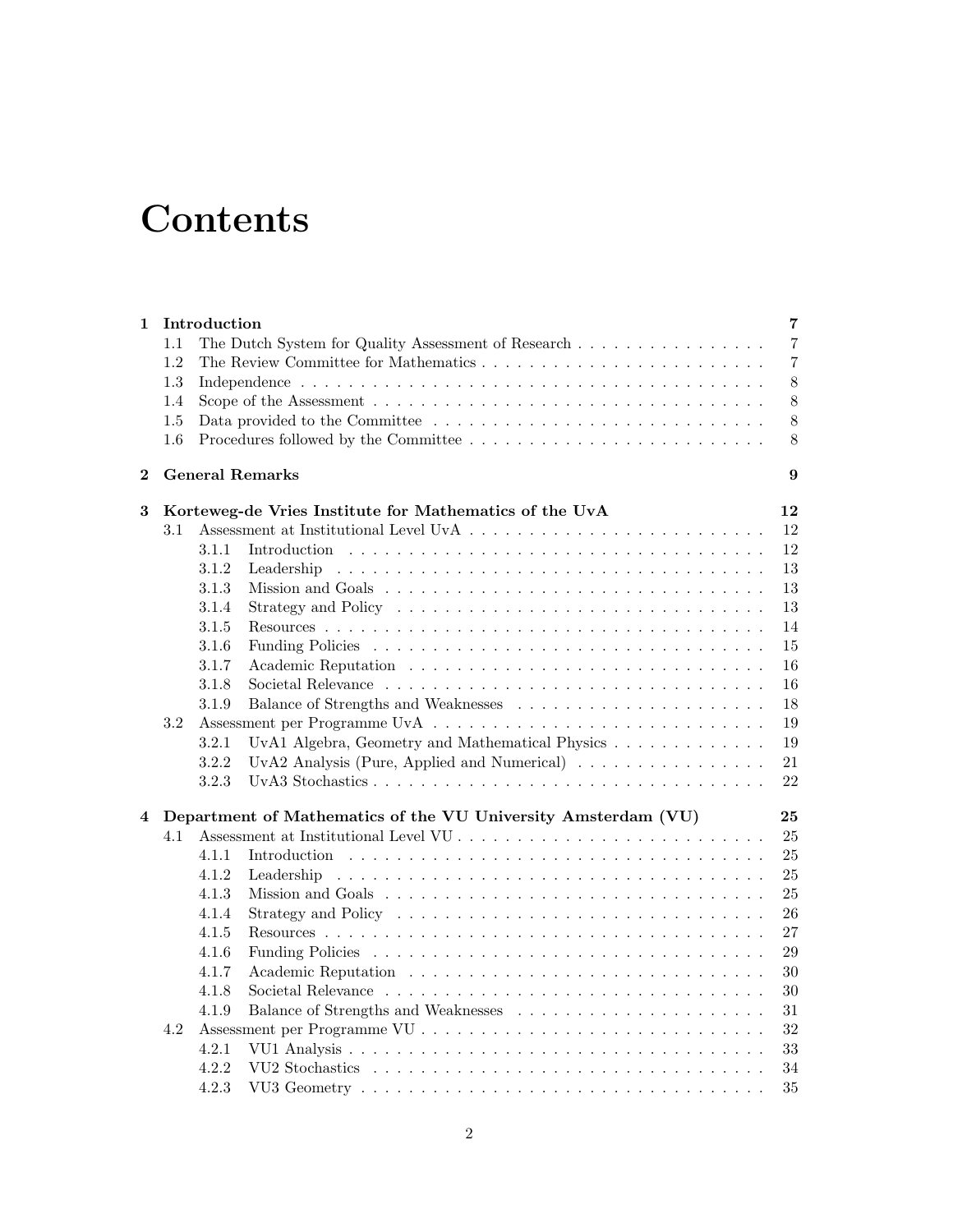| 5 |     | 37<br>Institute of Mathematics and Computing Science of RUG                                                             |
|---|-----|-------------------------------------------------------------------------------------------------------------------------|
|   | 5.1 | 37                                                                                                                      |
|   |     | 37<br>5.1.1                                                                                                             |
|   |     | 37<br>5.1.2                                                                                                             |
|   |     | $38\,$<br>5.1.3                                                                                                         |
|   |     | $38\,$<br>5.1.4                                                                                                         |
|   |     | 39<br>5.1.5                                                                                                             |
|   |     | 5.1.6<br>40                                                                                                             |
|   |     | 41<br>5.1.7                                                                                                             |
|   |     | 41<br>5.1.8                                                                                                             |
|   |     | 41<br>5.1.9                                                                                                             |
|   | 5.2 | 43                                                                                                                      |
|   |     | RUG1 Dynamical Systems, Algebra, Geometry, Math. Physics<br>43<br>5.2.1                                                 |
|   |     | 5.2.2<br>44                                                                                                             |
|   |     |                                                                                                                         |
| 6 | 6.1 | 47<br>Mathematisch Instituut of Leiden University (UL)<br>47                                                            |
|   |     | 47<br>6.1.1                                                                                                             |
|   |     | 47<br>6.1.2                                                                                                             |
|   |     | Leadership<br>48                                                                                                        |
|   |     | 6.1.3                                                                                                                   |
|   |     | 48<br>6.1.4<br>Strategy and Policy $\dots \dots \dots \dots \dots \dots \dots \dots \dots \dots \dots \dots \dots$      |
|   |     | 49<br>6.1.5<br>6.1.6                                                                                                    |
|   |     | $50\,$                                                                                                                  |
|   |     | 6.1.7<br>$51\,$                                                                                                         |
|   |     | 52<br>6.1.8                                                                                                             |
|   |     | 53<br>6.1.9                                                                                                             |
|   | 6.2 | 54                                                                                                                      |
|   |     | UL1 Number Theory, Algebra and Geometry<br>54<br>6.2.1                                                                  |
|   |     | 6.2.2<br>$55\,$                                                                                                         |
| 7 |     | 58<br>Institute for Mathematics, Astrophysics and Particle Physics of RU                                                |
|   | 7.1 | 58                                                                                                                      |
|   |     | 58<br>7.1.1                                                                                                             |
|   |     | 58<br>7.1.2<br>Leadership                                                                                               |
|   |     | 59<br>7.1.3                                                                                                             |
|   |     | 59<br>7.1.4                                                                                                             |
|   |     | 7.1.5<br>61                                                                                                             |
|   |     | 61<br>7.1.6                                                                                                             |
|   |     | 7.1.7<br>64                                                                                                             |
|   |     | 7.1.8<br>64                                                                                                             |
|   |     | Balance of Strengths and Weaknesses $\hfill\ldots\ldots\ldots\ldots\ldots\ldots\ldots\ldots\ldots\ldots$<br>65<br>7.1.9 |
|   | 7.2 | 66                                                                                                                      |
|   |     | 66<br>7.2.1<br>RU1 Algebra and Logic $\dots \dots \dots \dots \dots \dots \dots \dots \dots \dots \dots \dots$          |
|   |     | 68<br>7.2.2                                                                                                             |
|   |     | 7.2.3<br>70                                                                                                             |
|   |     |                                                                                                                         |
| 8 | 8.1 | Mathematical Institute of Utrecht University (UU)<br>72<br>72                                                           |
|   |     | 72<br>8.1.1<br>Introduction                                                                                             |
|   |     | 72<br>8.1.2<br>Leadership                                                                                               |
|   |     | 73<br>8.1.3                                                                                                             |
|   |     | 73<br>8.1.4                                                                                                             |
|   |     | 8.1.5<br>74                                                                                                             |
|   |     | 76<br>8.1.6                                                                                                             |
|   |     |                                                                                                                         |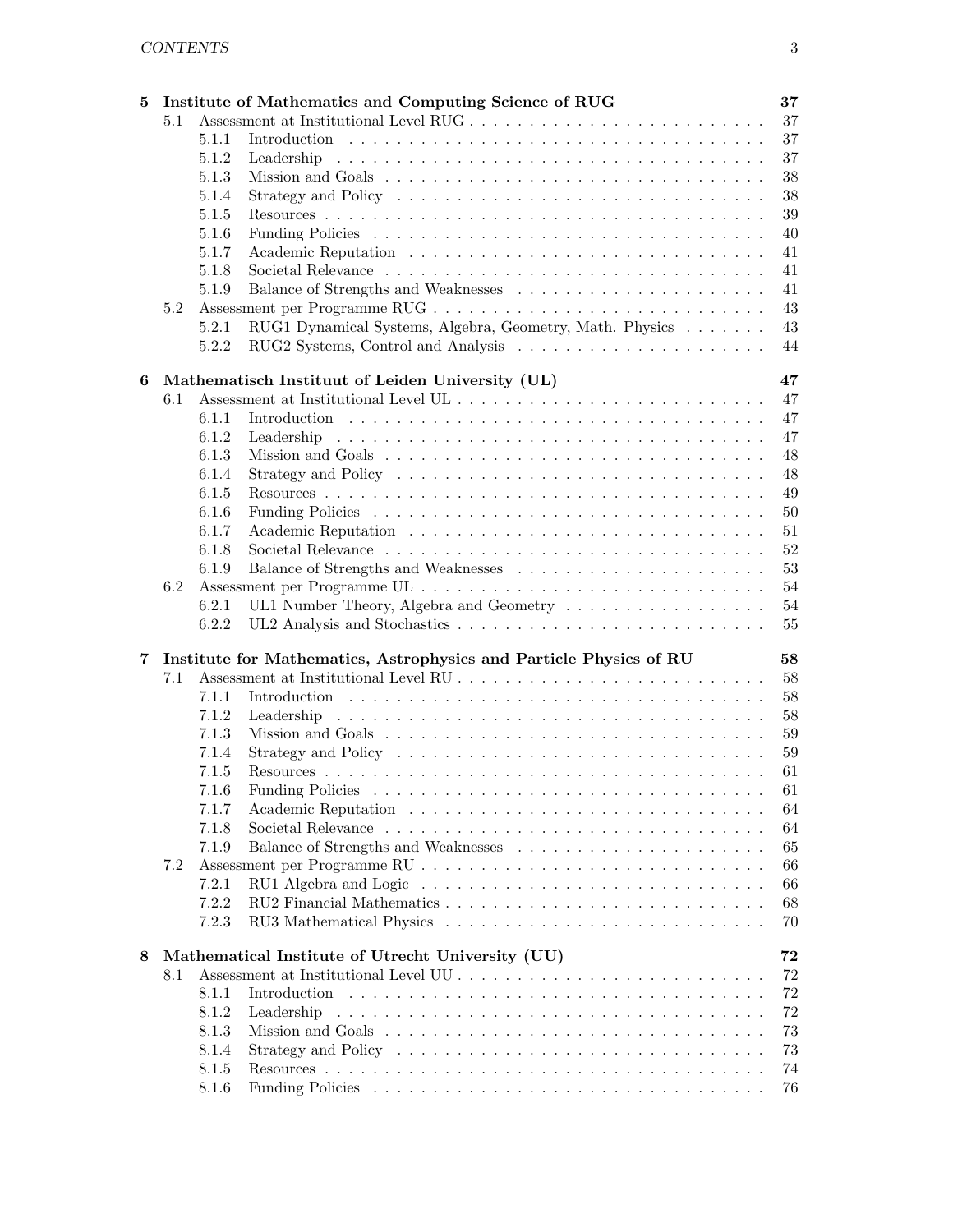|     | 8.1.7 |                                   | -79  |
|-----|-------|-----------------------------------|------|
|     | 8.1.8 |                                   |      |
|     | 8.1.9 |                                   |      |
| 8.2 |       |                                   |      |
|     | 8.2.1 |                                   |      |
|     | 8.2.2 |                                   |      |
|     | 8.2.3 |                                   |      |
|     | 8.2.4 |                                   | - 89 |
|     |       |                                   |      |
|     |       | A CVs of the Committee Members    | 92   |
|     |       | <b>B</b> Schedule of the Meetings | 95   |
|     |       | C Explanation of the SEP-scores   | 97   |
|     |       | D Preliminary assessment forms    | 98   |
|     |       | E List of abbreviations           | 101  |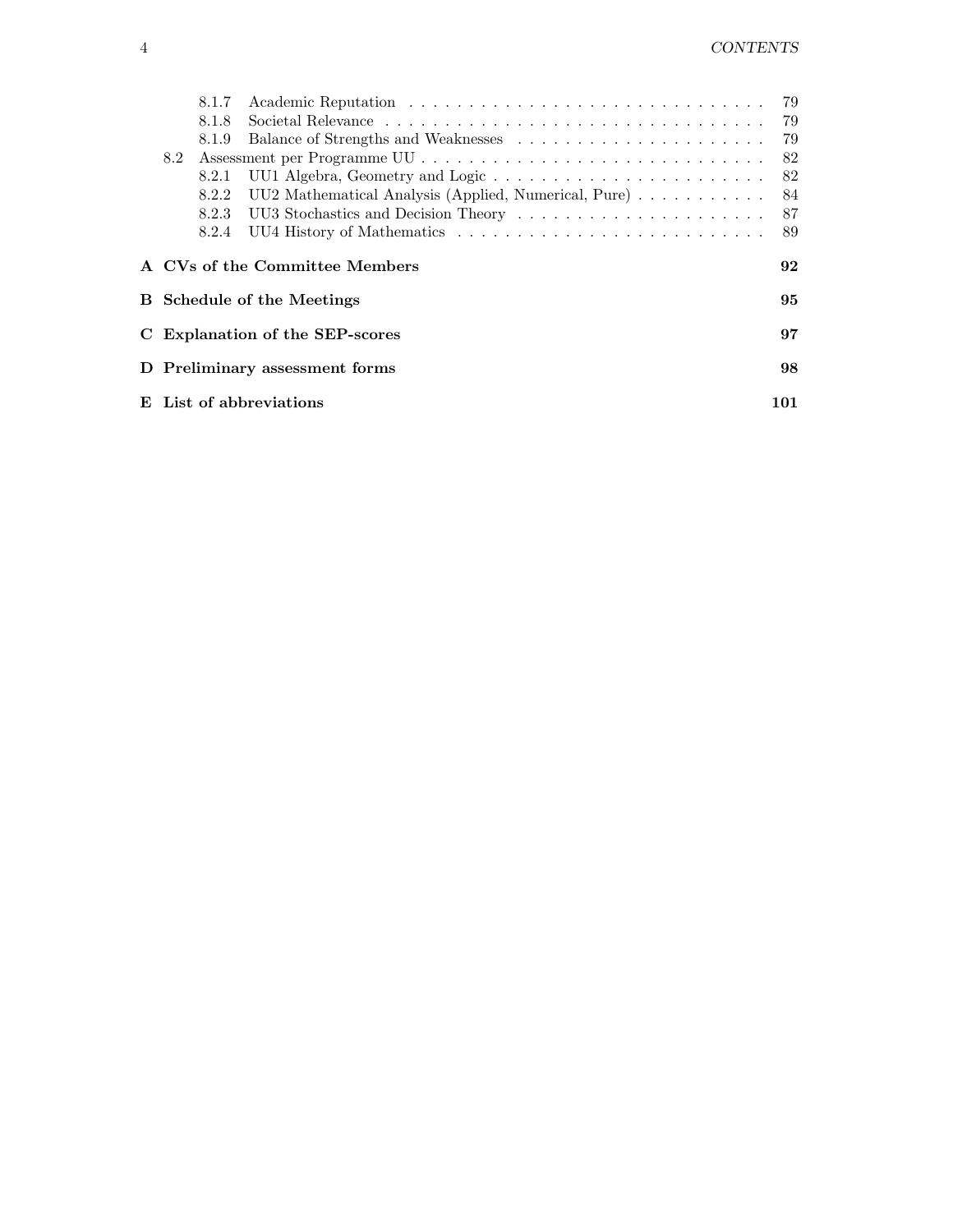# Preface

This report summarizes the results of the peer review assessment of the research programmes in mathematics of six universities, UvA, VU, RUG, UL, RU, and UU, in The Netherlands during the period 2003-2008. According to the Plan van aanpak onderzoeksbeoordeling Wiskunde 2003-2008, the evaluation was carried out by a Committee consisting of a chair and seven members, plus a secretary. The areas of expertise of the Evaluation Committee covered Algebra, Analysis, Applied Analysis, Dynamical Systems, Geometry, Numerical Analysis, Probability Theory, Systems and Control, and Decision Theory. The information in print provided to the Evaluation Committee consisted of a Self Assessment Report 2003-2008 by each university, the evaluation Research Assessment Mathematics, QANU, August 2004 (1996-2001), and the Standard Evaluation Protocol 2003-2009. Data over the year 2002 was presented in order to ensure continuity with the previous review. The chair of the Committee also served as chair for the assessment of the research programmes in Applied Mathematics for the three Dutch technical universities. The assessment procedures were largely the same for both assessments. In discussions of the Committee, the chair explained how the assessments for the technical universities were carried out.

The Committee wishes to express its gratitude for the efforts made by all involved parties to prepare the documentation required for this evaluation. This documentation contained valuable information and formed a very useful basis for the evaluation procedure. The Committee received also a CWTS bibliometric analysis report for all groups involved<sup>1</sup>. The Committee has not made an evaluation of this CWTS study. It was used as additional information in order to support the findings of the Committee, and to help prevent possibly wrong conclusions. The CWTS report was used only in a late stage of the evaluation procedure and did not influence our initial findings, nor did it contribute significantly to any of our final conclusions.

Preliminary reviews of each institute and programme were prepared independently by two members of the Committee in the fall of 2009. These preliminary reviews were not distributed over the Committee: they served merely to ensure that each part of the documents had been studied more carefully by at least two members. These reviews were summarized and defined the basis for the the main part of the evaluation process. During November 15–20, 2009, the Committee met in person in Utrecht in meeting rooms hired from the Department of Law of Utrecht University. All groups involved were invited to come to Utrecht. This helped to make the assessment more efficient, because no time was lost in travelling for the Committee members so that the whole procedure could be completed within five days. A disadvantage was that the Committee could not smell the atmosphere, nor inspect the working circumstances at the universities. During the meeting days, the Committee met with directors of the institutes, representatives of each group, and a selection of PhD students. The Committee also met with representatives of each faculty, usually the Dean and the "Onderzoeksdirecteur". The discussions, which took in the order of 45 minutes for each group, took place in a pleasant informal atmosphere and they proved essential for the convergence of the opinions within the Committee to their final state. The Committee is very thankful to all involved representatives for their willingness to share their opinions and concerns with us in a very frank manner. At the end of the meetings for each university, the chair reported the first impressions at an informal meeting.

<sup>&</sup>lt;sup>1</sup> Alesia A. Zuccala, Martijn S. Visser and Henk F. Moed, "Bibliometric Study for the Mathematics Departments at Dutch General Universities", Centre for Science and Technology Studies (CWTS), Leiden University, Draft Version 11 November 2009.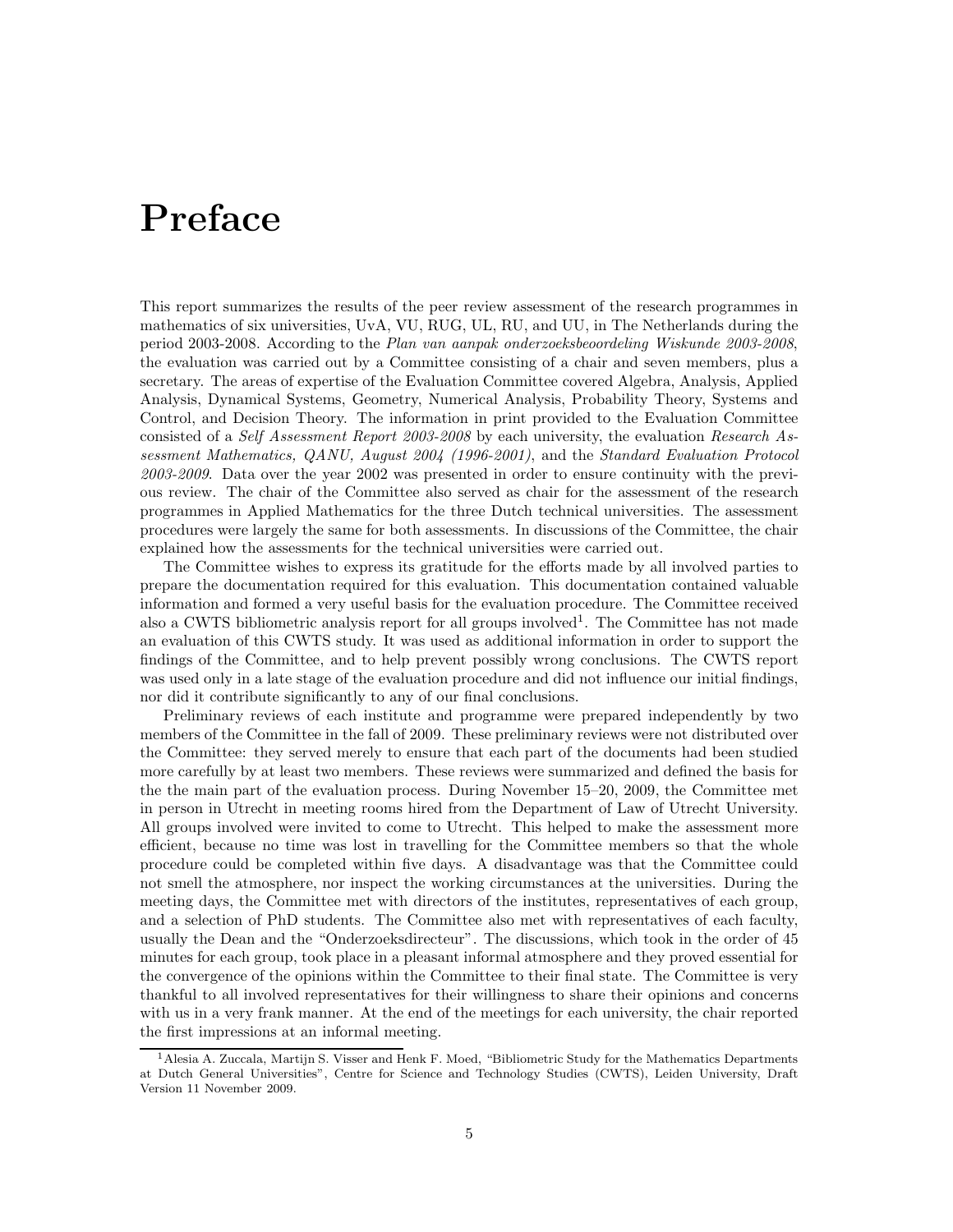The Committee acknowledges the secretarial support, in the person of Dr. Herman te Riele, for all administrative matters and technical guidance for the evaluation procedure. He made also certain that our meeting in The Netherlands was well organized. Herman, in daily life a mathematician at CWI, made excellent notes of the meetings. These were very helpful to support our memories while drafting this report.

Let me take this opportunity, as chair of the Committee, to thank my fellow Committee members for their commitment and dedication to this evaluation process. We have worked together as a true team, open-minded and thoughtful. This made the assessment an as pleasant task as could be. We all realized the formidable challenge of this task, the importance and consequences for the assessed groups, and I am pleased to conclude that this report reflects the consensus opinions of the Committee.

Henk A. van der Vorst Chair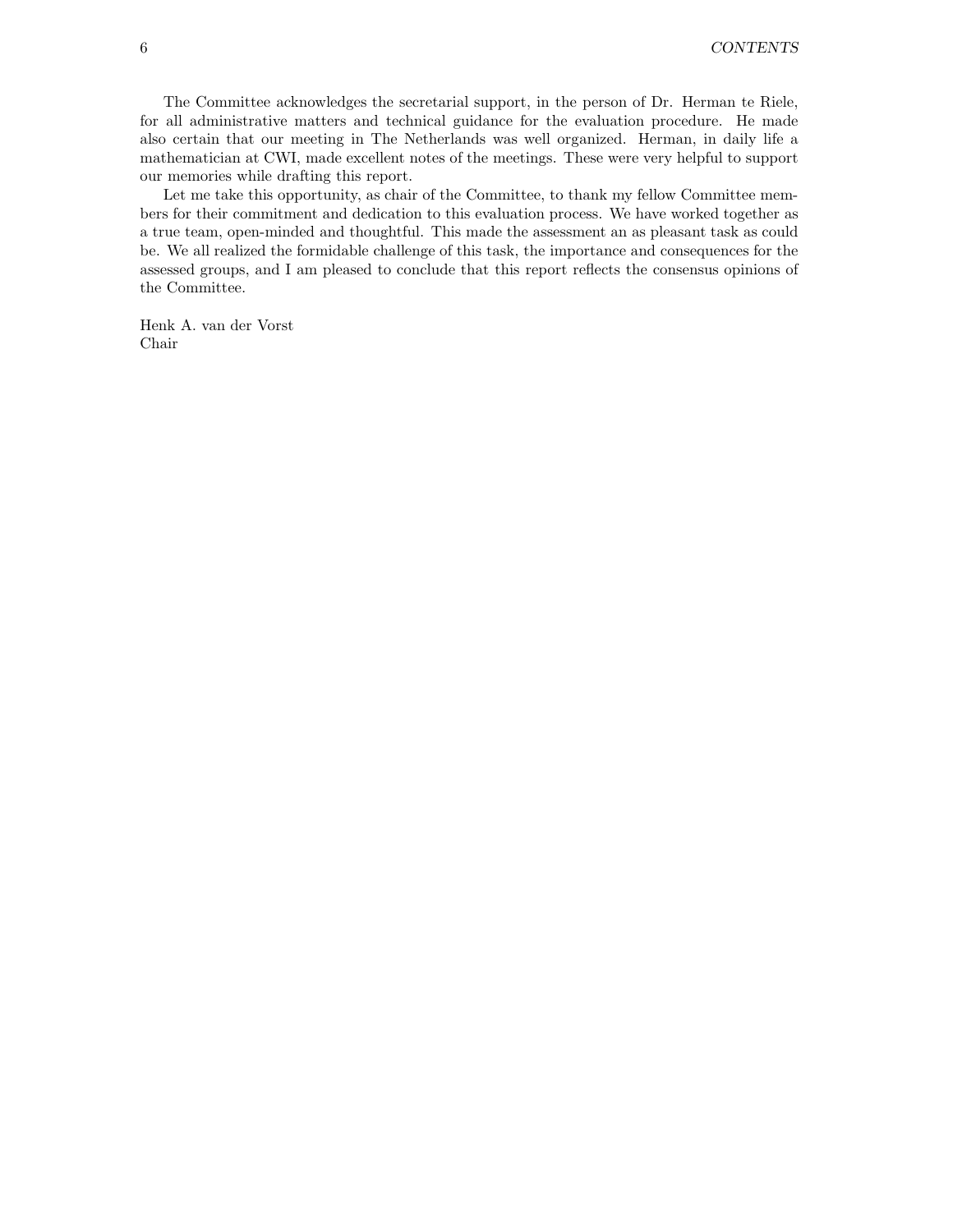# Chapter 1

# Introduction

# 1.1 The Dutch System for Quality Assessment of Research

The quality assessment of research in mathematics is part of an assessment system worked out in the Standard Evaluation Protocol For Public Research Organizations of January 2003 by the Association of Universities in The Netherlands (VSNU), the Netherlands Organization for Scientific Research (NWO), and the Royal Netherlands Academy of Arts and Sciences (KNAW).

# 1.2 The Review Committee for Mathematics

The Review Committee for Mathematics consisted of the following persons. Their specialities are given in italics.

- Prof.dr. Henk A. van der Vorst, Mathematical Institute, Utrecht University (retired), chair computational science, numerical mathematics
- Prof.dr. Werner Ballmann, Mathematisches Institut, Rheinische Friedrich-Wilhelms-Universität Bonn, Germany geometry
- Prof.dr. Eva Bayer, Ecole Polytechnique Fédérale de Lausanne, Switzerland algebra, number theory
- Prof.dr. Alain Bensoussan, University of Texas at Dallas, Texas, U.S.A. systems theory, operations research
- Prof.dr. Peter Jagers, Department of Mathematical Statistics, Chalmers University of Technology and University of Gothenburg, Sweden stochastics
- Prof.dr. Tom Koornwinder, Korteweg-de Vries Institute for Mathematics, University of Amsterdam (retired) pure analysis
- Prof.dr. Elmar Schrohe, Institut für Analysis, Leibniz Universität Hannover, Germany analysis
- Prof.dr. Sebastian van Strien, Department of Mathematics, University of Warwick, England dynamical systems

A short curriculum vitae of each of the Committee Members is given in Appendix A.

Dr.ir. Herman J.J. te Riele, Centrum Wiskunde & Informatica Amsterdam, was appointed Secretary of the Review Committee.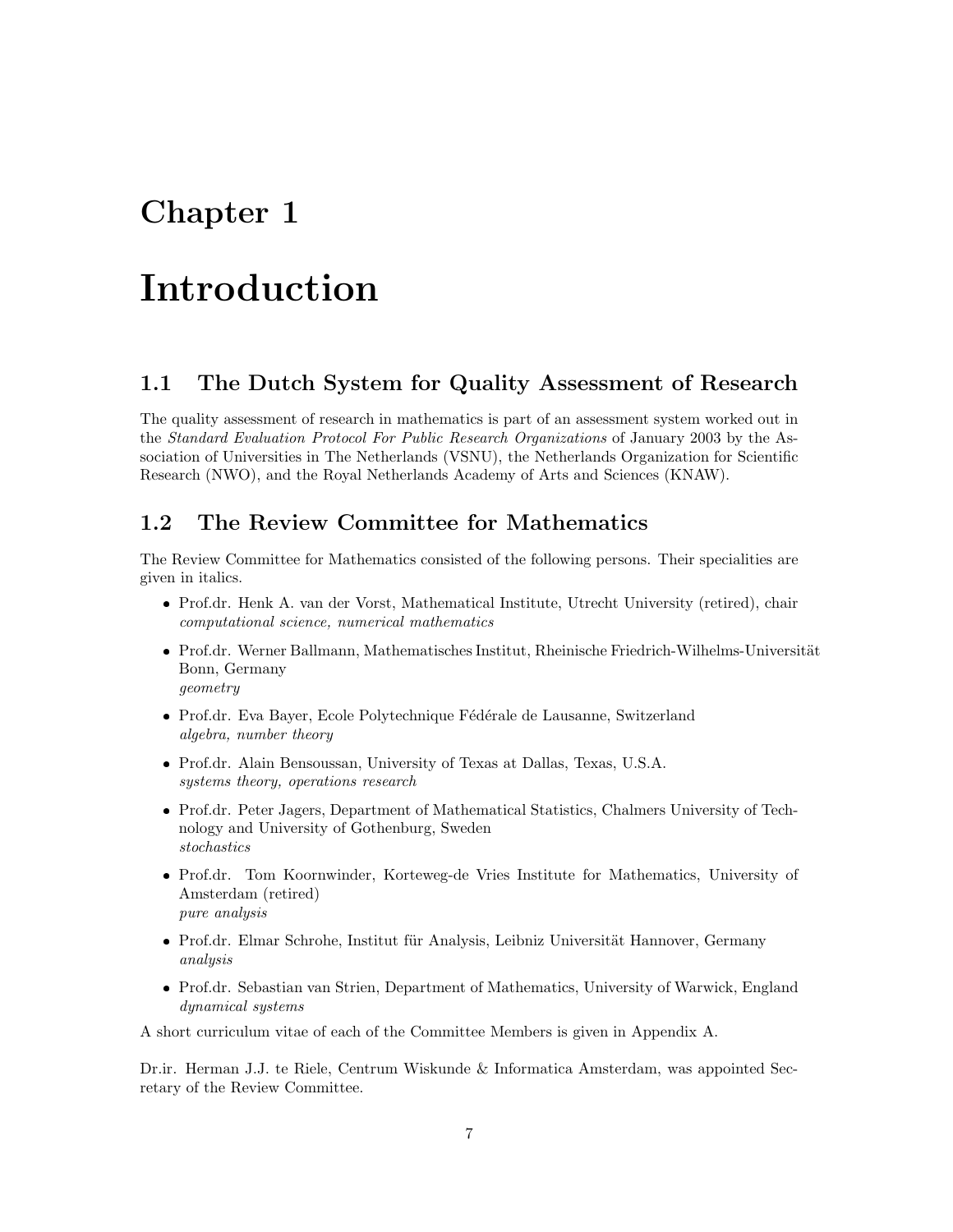# 1.3 Independence

All Committee members have signed the following declaration of unbiasedness:

... declares that his/her contribution to the assessment of research of Mathematics at the six Dutch universities of Amsterdam (UvA), Amsterdam (VU), Groningen, Leiden, Nijmegen, and Utrecht will be objective and without prejudice. His/her knowledge of and connections with these six Dutch universities will not influence this.

# 1.4 Scope of the Assessment

The review Committee was asked to perform an assessment of the research at six institutes concerning Mathematics at the University of Amsterdam (UvA), the VU University Amsterdam (VU), Groningen University (RUG), Leiden University (UL), Radboud University Nijmegen (RU), and Utrecht University (UU). The review covers the research of seventeen research programmes over the period 2003 – 2008.

In accordance with the Standard Evaluation Protocol 2003-2009 for Public Research Organisations (SEP), the Committee's tasks were to assess the quality of the institutes and the research programmes on the basis of the information provided by the institutes and through interviews with the management, research leaders, and PhD students, and to advise how this quality might be improved.

# 1.5 Data provided to the Committee

The Committee has received the following detailed information:

- 1. Self-evaluation reports of the six institutes under review, including all the information required by the Standard Evaluation Protocol (SEP), with appendices;
- 2. Copies of five key publications per research programme;
- 3. CWTS studies.

# 1.6 Procedures followed by the Committee

The Committee proceeded according to the SEP. Prior to the first Committee meeting, each institute and research programme was assigned to two Committee members for review. A preliminary assessment was independently formulated on the basis of the key publications<sup>1</sup>. The Committee discussed the preliminary assessments. For each research programme a number of comments and questions were decided upon. The Committee also agreed upon procedural matters and aspects of the assessment. The final assessments are based on the documentation provided by the institutes, the key publications and the interviews with the management and with the leaders of the programmes. For logistic reasons, no site visits took place, but representatives from the institutes were invited for interviews to a central location in Utrecht (Pietershof) on November 16–20, 2009 (see the schedule in Appendix B). After the interviews, the Committee discussed the scores and comments. The text for the report was finalised through e-mail exchange. The final version was presented to the institutes for factual corrections and comments. The comments were discussed by the Committee and led to changes in the report on a number of points. The final report was presented to the Boards of the participating universities and was printed after their formal acceptance. The Committee used the rating system of the SEP. The meaning of the scores is described in Appendix C.

 $1$ Two different forms were used; one for the Institutes and one for the Programmes: see Appendix D.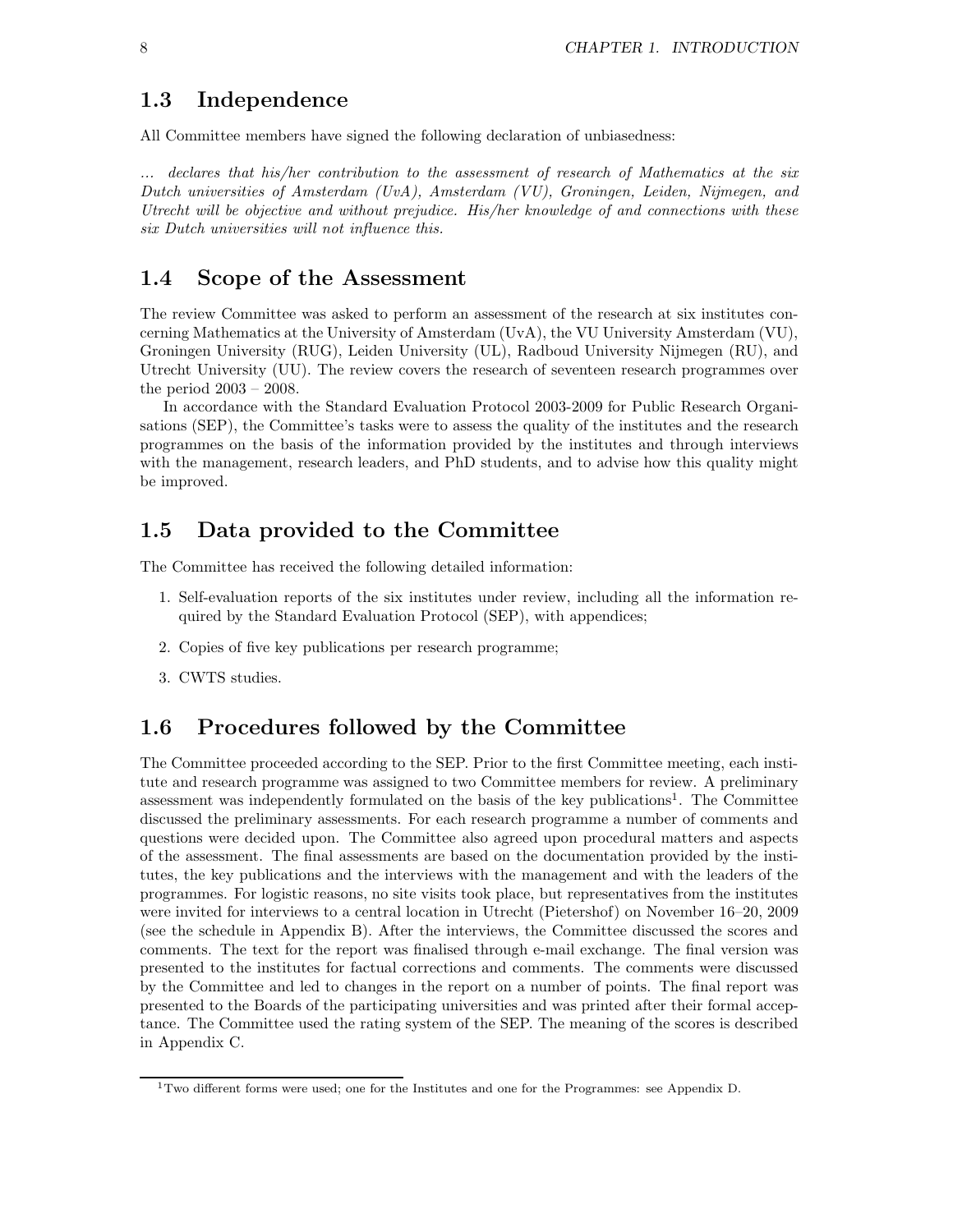# Chapter 2

# General Remarks

Research in mathematics at the six universities in this assessment as a whole should cover a wide field. This is necessary for education and research. Sub-areas in mathematics are not isolated identities: Insights and results flow naturally between these sub-areas. New results in geometry or analysis may lead to new results in stochastics or numerical analysis, and vice versa. Many applications in other sciences, industry, and daily life can be traced back to various sub-areas in mathematics, from very applied to very pure. However, given the small sizes of the programmes, it is clear that not all sub-areas can or should be covered by each university. Indeed, we observed that there is quite some specialization and focus per university, while together and in concert they still cover a broad part of mathematics. This combination of local specialization and global collaboration, in order to maintain the full spectrum of research at the national level, was further stimulated by the so-called research cluster programme. All mathematical groups in this assessment haven been involved in these clusters, have contributed to it and have benefited from it. It should also be mentioned that the Dutch mathematicians work together remarkably well in their educational programmes, most notably in the Dutch Mastermath programme.

We mentioned the small sizes of the various programmes. Compared with the situation in other European countries these programmes are very small indeed, even if we consider them as clusters at the national level. Without going into much detail, it was mentioned as an example by the foreign experts in the Committee that France has about 4000 mathematical researchers in the system<sup>1</sup>. It would be embarrassing and painful to mention the number of mathematical researchers in The Netherlands in this public report. This kind of information is not new, similar numbers for other countries have been published in various reports on the problematic research situation for mathematics in The Netherlands<sup>2</sup>. The common opinion of the foreign members was that if we had to give a score for viability of the Dutch research environment for mathematics, then that score would be very low. Within the rather hostile research climate for the fundamental sciences, the Dutch mathematical research programmes are almost as viable as can be. Whether they are large enough to take part in the international research arena in such a way that new and important developments are picked up rapidly enough and digested for the Dutch innovation based economy is a different question.

The sizes of the groups have to do with the Dutch funding system. In this system, the amounts of basic funding depend on parameters that are used to subdivide the lump sum of research money over the universities (and hence over Departments and Institutes). These parameters include the numbers of undergraduate students, the numbers of PhD theses and the amount of research funds acquired from the "Tweede Geldstroom", mainly NWO and STW. The total number of students in mathematics in The Netherlands is stunningly low, to be compared, for instance, with some

 $^{1}$ ftp://trf.education.gouv.fr/pub/edutel/personnel/enssup/demogsup2007.pdf

<sup>2</sup>"Concentratie & Dynamiek. Een strategie voor de wiskunde", NWO, May 2008, en "Masterplan Toekomst Wiskunde", NWO, December 2008.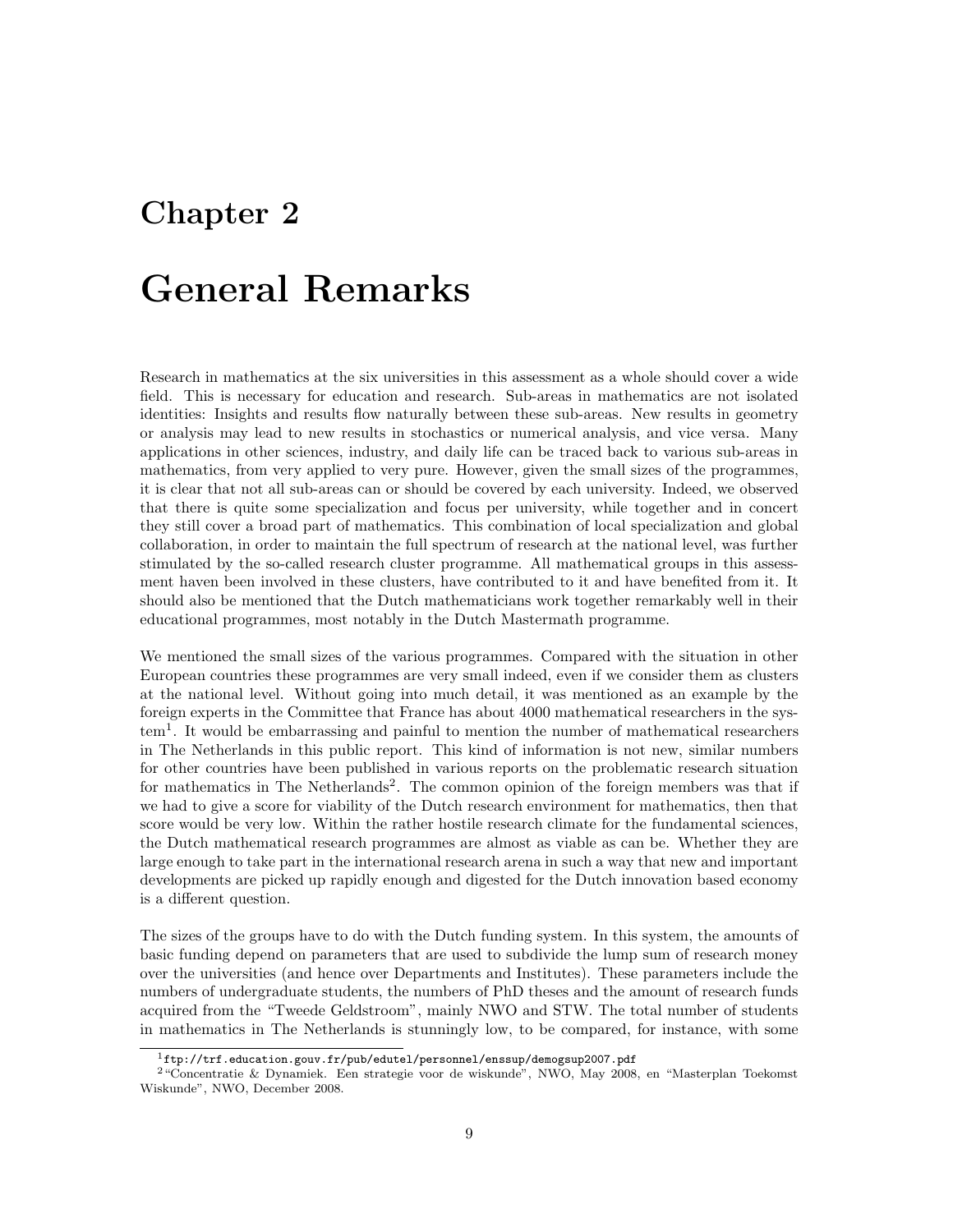universities in France or Germany. The amount of money in the "Tweede Geldstroom", available from NWO for the Exact Sciences (Mathematics, Informatics, and Astronomy) is also low, too low in comparison with most other sciences. The total number of PhD positions in the NWO-Vrije Competitie, is in the order of 10 for all Dutch mathematical programmes together. A small part in the NWO-cake automatically leads to a small part in direct funding. In this sense, mathematics is underfunded. If, for budget reasons, the "Tweede Geldstroom" cluster-funding is reduced, then that would be disastrous, also because of its effects on the basic funding.

One could argue that the relatively small numbers of students do not need more staff. This is only partly true. Mathematics differs from most other sciences in that it studies virtual entities, which live mainly in the brains of the researchers. It is all about insight and only in small part on facts. This means that students have to be trained in acquiring, building, and judging insight, rather than spending their time with the learning of facts or by doing experiments in a lab. The numbers of teaching classes is, for mathematics, not more than for any other science and, because of the low numbers of students, the time spent in this form of teaching is relatively low. However, the amounts of time necessary for individual coaching for helping to build understanding and insight is enormous. We became aware of this once more in our discussions with the PhD students. They invariably mentioned that the doors of their advisers are always open and that they used these opportunities almost on a daily basis rather than a weekly one. This is also an explanation of the empirical fact that a thesis adviser in mathematics can hardly handle more than about four students all together. For the discussions on the research topics it is necessary to have understanding of the deep theoretical results which asks for deep concentration. It is almost impossible to spread this deep concentration over more than three or four different topics. The numbers of students have risen over the past years, while staff has decreased in numbers. The general complaints on the heavy teaching duties in the interviews and self-assessment reports are very understandable.

This should all be taken into account when a Committee investigates scope and level of mathematics programmes. In past evaluations the quality of these programmes have been assessed in general as above average, and as competitive at the international level. As a result of budget cuts, the relatively weaker groups have often been stopped, and reorganizations have taken place to maintain coherence in the smaller sized groups that had to keep a broad spectrum of expertise. Necessarily this has locally led to posing priorities, which often means that one has to give up important areas of expertise. One has to do more with less manpower. It is evident that this cannot go on endlessly, without negative effects. One has to realize that critical mass is mandatory in order to be able to compete at the highest international level. One has to be member of an international network in order to stay aware of the newest trends and discoveries and these new developments may be essential for breakthroughs in the applications at hand. Our evaluation has been made with the above in mind. It would not be fair to punish hard working and highly competent researchers for insufficient funding.

We found, much to our positive surprise, that the mathematics groups in general are well-composed with sufficient coherence in order to absorb and deal with important and highly relevant research challenges. This is often the result of quite recent reorganizations or reshuffling of groups and in that respect for some groups the evaluation comes a bit early to see the positive effects in more glory. However, in most cases the indications point in positive directions and give confidence for the viability of all groups. Practically all of the researchers involved in this assessment act in the forefront of international research and are visible there, by publications, by presentations on conferences and the like and by participating in international, often informal, networks. Research in mathematics has long been viewed as a highly individual activity, but, even if this would have been true in the past, this is in any case not the situation in modern research. We have seen that there is not only much research contact within programmes, but also across programmes and at the national scale. We have also observed that over the past evaluation period, the researchers have become much more involved in all sorts of applications. There are frequent contacts with industry, society, other sciences (for instance, the life sciences). As an example we mention the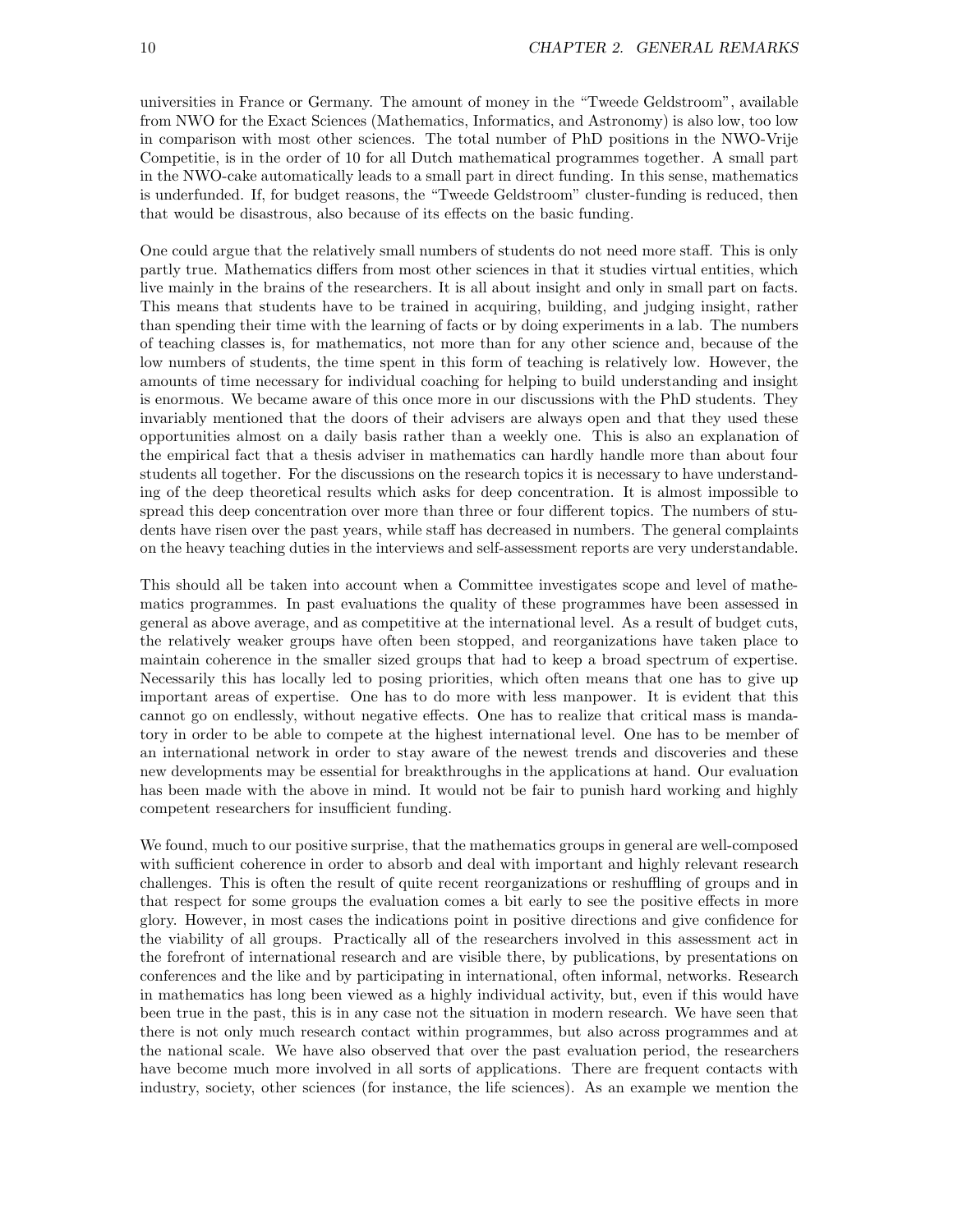active participation in forensic sciences. Expert knowledge in statistics is now used in some important court cases. New insights in number theory, a field almost as pure as can be, are of utmost importance for security in financial (or online) transactions.

A word on the scores. For the ratings we have used, of course, the guidelines in the SEP protocol. Although they seem to be clear, they often posed problems to the Committee. For example, there seems to be a tendency that only the two highest SEP-scores (4 and 5) are acceptable for the responsible leaders. This might lead to undesirable inflation. The SEP-score 3 indicates that (we cite from the SEP protocol): "the work is competitive at the national level and will probably make a valuable contribution in the international field. Institute is considered internationally visible and a national player." Given the fact that research in mathematics is carried out at a very high level both in our country and in neighbouring countries (where the Committee members come from), a score 3 really means "good" at that high level, and it certainly does not mean anything less than "good". We have followed the SEP Guidelines as closely as possible and if a group was considered to be good, without any negative aspects, we used the score 3.

There are some groups in The Netherlands working on rather narrow fields of mathematics. This sometimes poses problems with respect to determining adequate scores. For instance, quality could be above average in the respective field, but the work could be of restricted interest to the broader community. Similar arguments hold for productivity and relevance. This means that such groups are more dependent on specializations and preferences represented in the Committee than groups working on broader fields of mathematics.

The information for *productivity* received by the Committee was not uniform. In the Self Evaluations, some Institutes mentioned the refereed papers separately, others mixed them with other sorts of publications. Some Institutes included publications of emeritus professors or papers from persons who had a very marginal fte-part in the programmes. There is also the problem of multi-authored versus single-authored papers. Then, the fte-effort by the researchers is counted differently among Institutes: Some list their researchers on average for .5 fte, others take .4 fte as a standard. Some produce very long papers, others sometimes papers of a few pages of length. These observations make it difficult to compute and rate productivity in a direct and transparent way, but we have taken these considerations into account as good as we could. We encountered also problems with respect to the ratings for relevance. It might be easier for an applied mathematician than for a pure mathematician to be relevant for society or industry. We agreed on the opinion that relevance has to do with circles in the following sense. A researcher can be very relevant within his own field of expertise (the first circle), but also for a much wider area of mathematics (the second circle), or even for other areas of science or for society (a third circle). As a rule of thumb we rated good relevance in only the first circle with 3, good relevance in the second circle too with a 4, and good relevance in the third circle with a 5.

Finally, the Committee points out that the scores are a *tool*, not a *goal in themselves*. The Committee has used the scores in line with current practice in The Netherlands, but emphasizes that the scoring system should offer enough flexibility to use it as a tool for improvement. It would be undesirable to misuse the system in such a way that only very high scores become standard. Research in mathematics in The Netherlands is as excellent as can be under the given circumstances.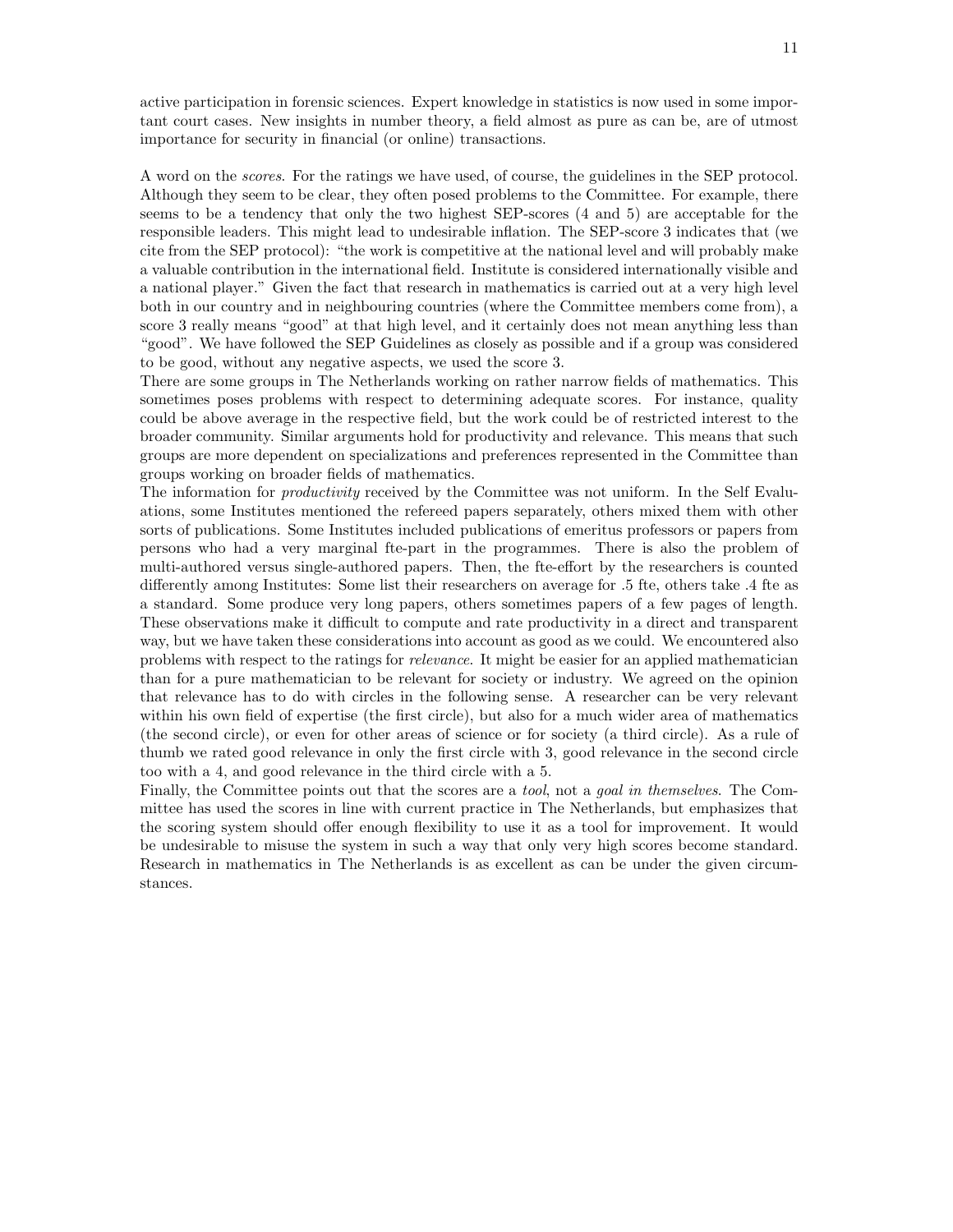# Chapter 3

# Korteweg-de Vries (KdV) Institute for Mathematics of the University of Amsterdam (UvA)

# 3.1 Assessment at Institutional Level UvA

#### 3.1.1 Introduction

The Korteweg-de Vries Institute for Mathematics (KdV Institute, or KdVI for short) is the mathematical research institute of the Faculty of Science (Faculteit der Natuurwetenschappen, Wiskunde en Informatica) of the Universiteit van Amsterdam (UvA). The KdV Institute is responsible for mathematical research within the UvA. It also provides the lecturers and instructors for the mathematics teaching within the Faculty of Science (and in addition some teaching outside this Faculty), for which the Onderwijsinstituten (teaching institutes) carry the formal responsibilities. The research carried out at the KdV Institute is embedded in several national and international organizations. KdVI is one of the founders of the Thomas Stieltjes Institute for Mathematics, and virtually all of its staff belongs to one of its programmes. More recently, KdVI participated in the successful application for the NWO research cluster Geometry and Quantum Theory (GQT), in which members of the Research Programme Algebra, Geometry and Mathematical Physics participate. Members of KdVI also participate in two other NWO research clusters: NDNS+ and Diamant. There is formal (and informal) collaboration with the Center for Mathematics and Computer Science (CWI), the Vrije Universiteit (VU), both in Amsterdam, and with EURANDOM in Eindhoven. Within the UvA KdVI participates in the String Theory Group, a joint venture with the Institute of Theoretical Physics (ITFA).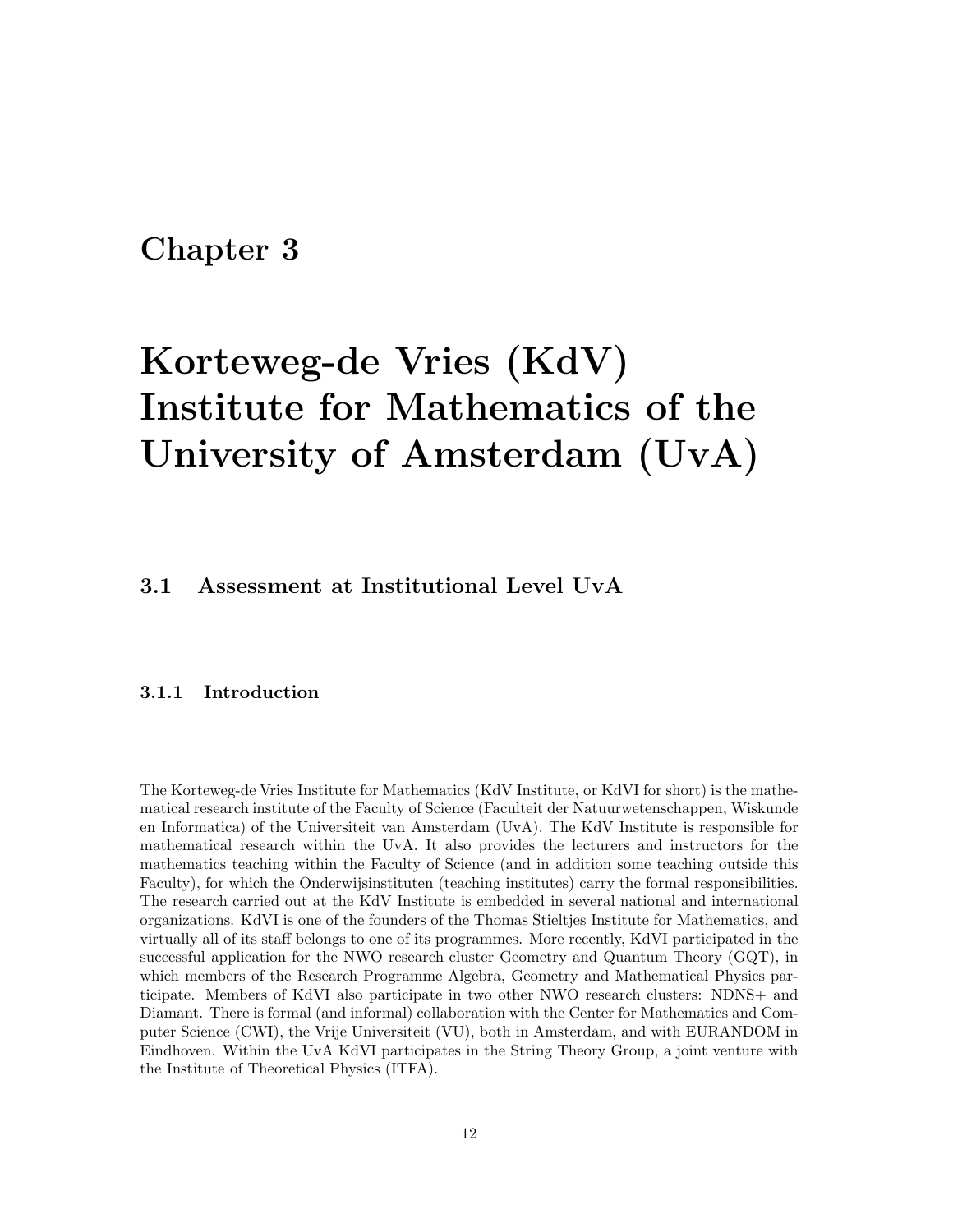#### 3.1.2 Leadership

| Director:                  | Prof. dr. J.J.O.O. Wiegerinck (as of August 2005)                           |
|----------------------------|-----------------------------------------------------------------------------|
|                            | Prof. dr. C.A.J. Klaassen (January 2003 - August 2005)                      |
|                            | Prof. dr. T.H. Koornwinder (November 1997 - January 2003)                   |
| Deputy Director:           | Prof. dr. E.M. Opdam (as of August 2005)                                    |
| Business Manager:          | Drs. E. de Jong (until August 2007), Drs. I.M. van Loon (as of August 2007) |
| Management Team:           | Dr. H.G.J. Pijls, Dr. W. Hoffmann (January 1998- August 2005)               |
| Scientific Advisory Board: | Prof. dr. P. Embrechts (ETH Zürich)                                         |
|                            | Prof. dr. M. Kreck (Universität Bonn)                                       |
|                            | Prof. dr. W.Th.F. den Hollander (Leiden University)                         |
|                            | Prof. dr. P. van Moerbeke (UCL, Louvain-la-Neuve)                           |

Leadership within the KdVI may be characterized as facilitating towards the senior researchers, while towards the PhD students and postdocs the style is coaching. Leaderships styles within the programmes are similar to this. It is regarded as counterproductive to try and steer expert senior mathematicians in their research. However, the management strongly encourages the scientific staff to compete for grants and projects. Full professors discuss institute policy issues every month at a lunch meeting. Twice a year there are more formal meetings of all tenured staff members.

#### 3.1.3 Mission and Goals

The Korteweg-de Vries Institute for Mathematics furthers the science of mathematics, both in its theoretical and applied aspects, and aims to stimulate the application and appreciation of mathematics in other academic disciplines and in society as a whole.

The Korteweg-de Vries Institute has high standards in research as well as in teaching, and strives to collaborate with other institutes within and outside of the Faculty of Science for well-balanced contributions to the mathematical aspects of their research, teaching, and consultancy. The Kortewegde Vries Institute considers it a compelling task to protect the cultural heritage of mathematics by raising the interest in the study of mathematics and to educate its students to be open-minded, dependable mathematicians.

#### 3.1.4 Strategy and Policy

KdVI aims to excel both in pure mathematical research and in research that is driven by questions from other sciences, industry and society. This is reflected in the three research programmes:

Algebra, Geometry, and Mathematical Physics, Analysis (pure and applied), and Stochastics (statistics and probability).

It is regarded as a strategic goal that the KdVI is well embedded in the Faculty of Science, through teaching mathematics for other disciplines as well as through joint research projects with other departments. The natural partner is Theoretical Physics (ITFA).

KdVI's strategy is to capitalize on its research capacities and to optimize funding from the Netherlands Organization for Scientific Research NWO (so-called 2e geldstroom funding). The funding by NWO of three national mathematics clusters has thus determined its policy to a large extent. These clusters are research groups consisting of roughly 20-25 excellent senior mathematicians from Dutch universities working in a common sub-discipline of mathematics. So far, three clusters received NWO funding: Diamant (Discrete Interactive and Algorithmic Mathematics, Algebra and Number Theory) in 2005, NDNS+ (Nonlinear Dynamics of Natural Systems) in 2005, and GQT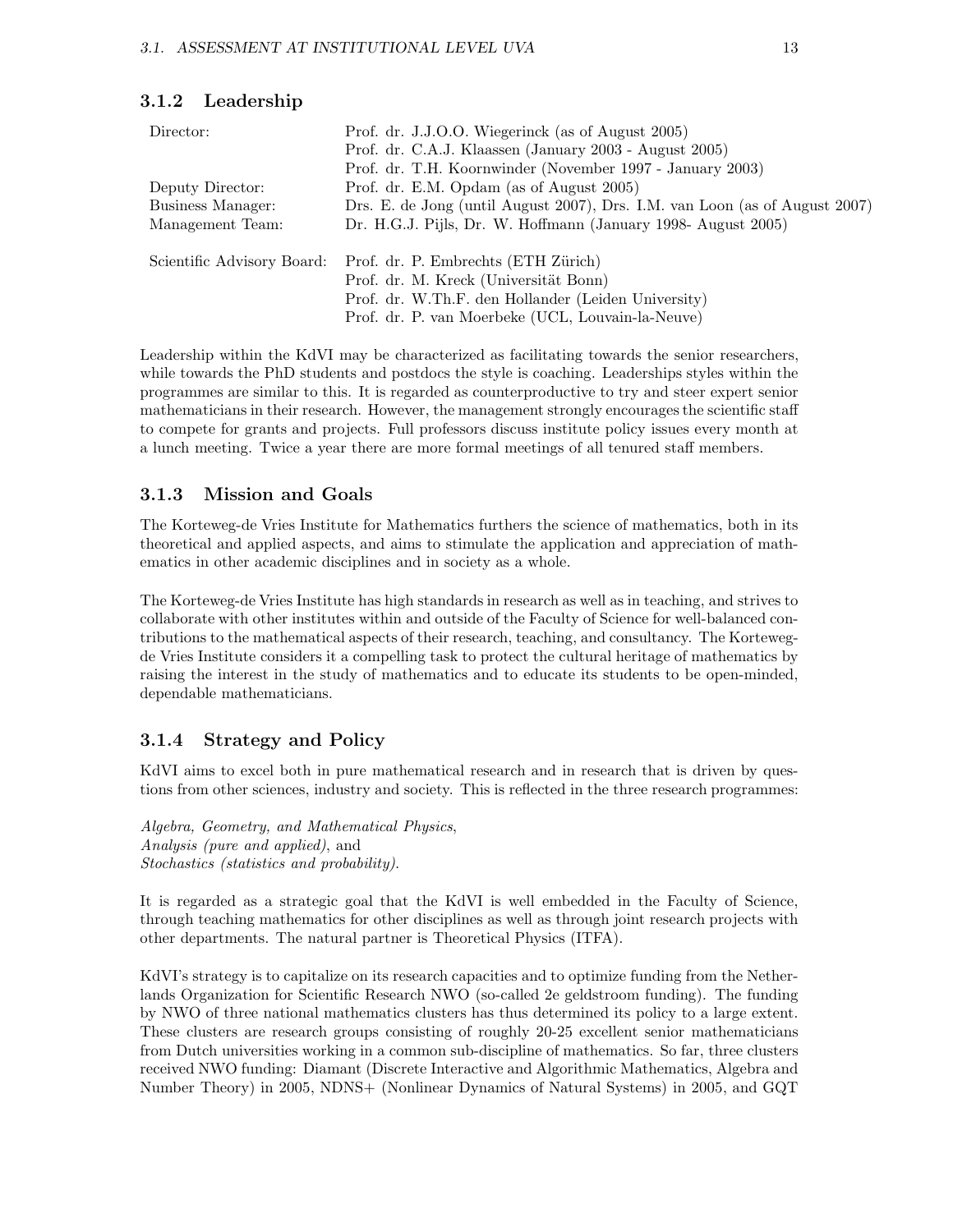(Geometry and Quantum Theory) in 2006. Cluster funding was mainly intended for pre-finance of positions in the sub-discipline, but could be used for many purposes. The Faculty of Science decided to focus on supporting matching participation for the GQT cluster, leading to three tenured positions in the Programme Algebra, Geometry, and Mathematical Physics. As a response to the recommendations of the QANU-VSNU 1996–2001, it was decided to substantially strengthen the Programme Stochastics, mainly through establishing a new chair in Applied Probability. KdVI is also one of the institutes involved in the formation of a fourth cluster: the Stochastics cluster STAR, which could lead to additional support for Stochastics. Despite the limited financial means, KdVI has succeeded in achieving just a minor decrease in the size of the Programme Analysis. Within this programme, a new appointment at the full professor level has led to an important impulse for the area of Numerical Analysis within KdVI.

While the bulk of the KdVI PhD students are appointed on projects that are funded by NWO, some PhD projects are funded by industrial partners (non-NWO). Although not easy to realize within KdVI because of the strong fundamental component of most of its research, these projects form a significant part of its overall profile, and they demonstrate the (economic) value of its expertise for industry and society.

The introduction of ERC European funding created a possible source for funding projects. KdVI intends to exploit this intensively in the future.

# Assessment of the Committee on Leadership, Mission and Goals, and Strategy and Policy

The institute of mathematics has undergone significant change during the review period. In each of the research programmes, senior staff moved elsewhere; new professors were appointed, often resulting in the creation of new research directions. These appointments were often based on opportunities ("who is available"), rather than on fixed ideas about who was needed. Because of this practical approach, the institute seems to be in good shape and clear about its aims. The institute also moved to a new building (after the review period), and it seems one can be cautiously optimistic about the effects of this move. In particular, the increased proximity to Physics and to CWI will create new opportunities for collaboration.

The Committee is pleased that in spite of the many changes which occurred in the recent past, motivation has been maintained.

Although the KdVI concentrates mainly on fundamental research and aims at a level of excellence, it recognizes the importance of applications. The strong links with Theoretical Physics and the development of numerical mathematics are examples of this attention. The decision of the Faculty to match the participation to the cluster GQT has led to three tenure positions in the first programme. The orientation towards numerical mathematics as well as the reinforcement of the programme Stochastics are appreciated by the Committee.

An effort should be made towards the promotion of the PhD programme internationally. The joint Master of Mathematics with VU University will certainly help improving the attractiveness of Amsterdam.

In the coming years, important issues will be at stake. For example, a new teaching model will be implemented at the Faculty level. It is important in this context that the situation for mathematics will improve. Since the Institute has the responsibility of teaching mathematics in the Faculty of Science and also beyond, it is a funding opportunity, but one must be careful in maintaining sufficient time for research.

# 3.1.5 Resources

KdVI's hiring strategy has been to select the best mathematician who fits well into the programme in question; the particular specialization of the candidate has been of secondary concern. This policy may lead to some change of accent within the programme, but a considerable gain in po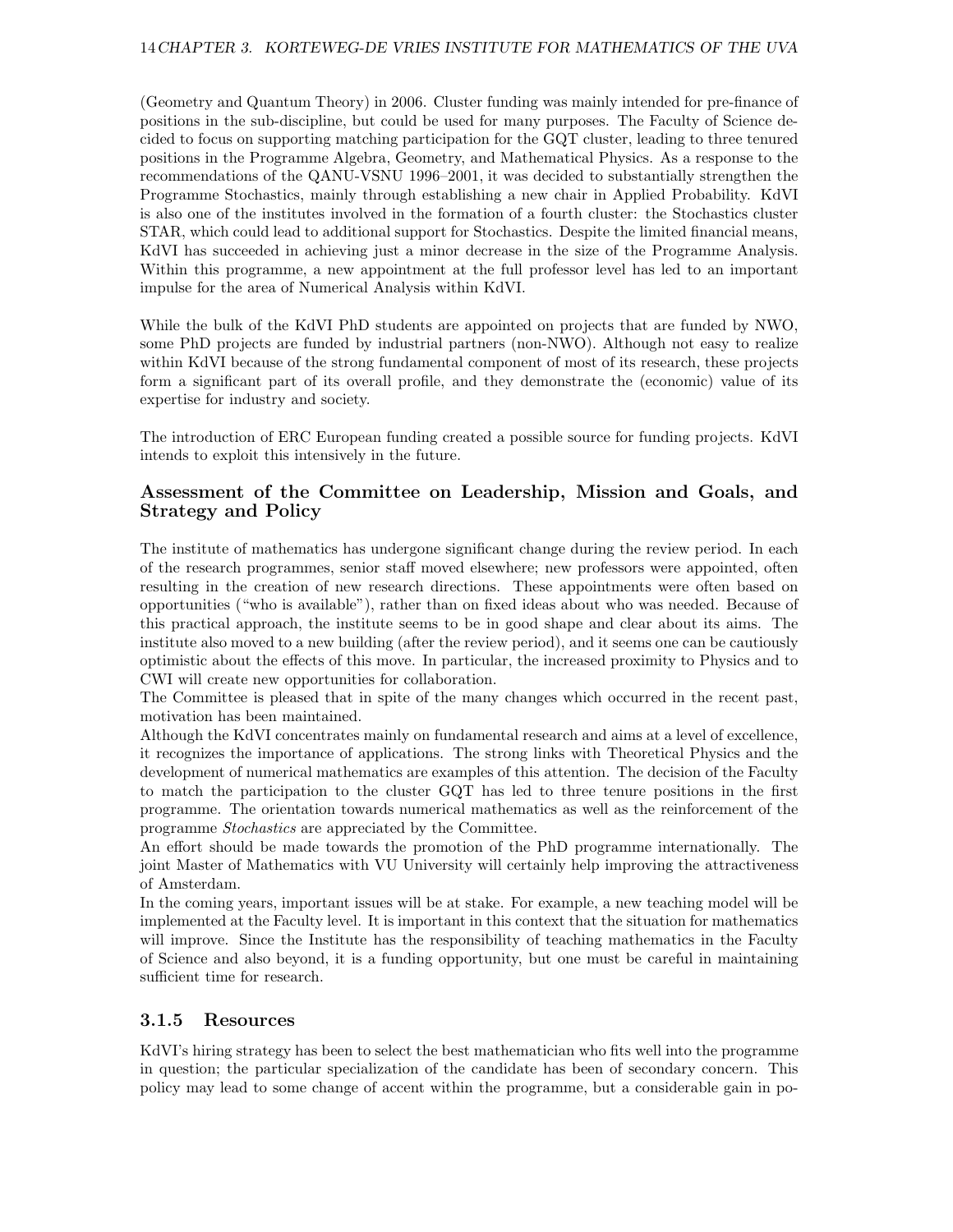tential and visibility is usually achieved. If there are vacancies for both a full professorship and a further position within a single programme, then KdVI's policy has been to attempt to hire the full professor first, after which the new professor is involved in decisions on subsequent hiring. In the mean time, if additional teaching capacity is required, then temporary staff is attracted by opening temporary postdoc positions.

Tables 3.1, 3.2, 3.3, and 3.4 display the distribution of research fte's over the various types of research staff for the institute as a whole, and for the Programmes Algebra, Geometry and Mathematical Physics, Analysis, and Stochastics, respectively.

In these staff tables, a full-time tenured researcher is counted as 0.5 fte. For the non-tenured staff a postdoc is counted as 0.9 fte and a PhD student as 0.75 fte.

| In fte                       | 2002  | 2003        | 2004  | 2005  | 2006        | 2007  | 2008   |
|------------------------------|-------|-------------|-------|-------|-------------|-------|--------|
| Tenured staff                | 8.30  | 8.55        | 8.10  | 7.85  | 7.95        | 9.60  | 10.00  |
| Non-tenured staff            | 10.40 | 9.30        | 6.40  | 4.45  | 5.40        | 7.55  | 7.90   |
| PhD students                 | 15.00 | 15.30       | 14.30 | 10.00 | 12.60       | 14.60 | 12.45  |
| Total research staff   33.70 |       | 33.15 28.80 |       | 22.30 | 25.95 31.75 |       | -30.35 |

Table 3.1: Research staff at institutional level

Table 3.2: Research staff in the Programme Algebra, Geometry and Mathematical Physic

| In fte                                              | 2002 | 2003 | 2004 | 2005 | 2006      | 2007  | 2008  |
|-----------------------------------------------------|------|------|------|------|-----------|-------|-------|
| Tenured staff                                       | 2.90 | 3.00 | 3.30 | 3.20 | -3.00     | 3.20  | 3.65  |
| Non-tenured staff                                   | 4.90 | 4.70 | 2.70 | 1.20 | 1.85      | 4.40  | 4.90  |
| PhD students                                        | 8.65 | 8.50 | 7.95 | 5.05 | 5.70      | 6.70  | 4.00  |
| Total research staff $\vert$ 16.45 16.20 13.95 9.45 |      |      |      |      | $10.55\,$ | 14.30 | 12.55 |

Table 3.3: Research staff in the Programme Analysis

| In fte               | 2002  | 2003  | 2004 | 2005 | 2006 | 2007 | 2008 |
|----------------------|-------|-------|------|------|------|------|------|
| Tenured staff        | 3.20  | 3.55  | 3.10 | 2.85 | 2.90 | 3.35 | 3.20 |
| Non-tenured staff    | 3.85  | 3.10  | 2.40 | 2.05 | 1.40 | 2.25 | 2.60 |
| PhD students         | 3.70  | 4.05  | 2.80 | 2.35 | 3.05 | 3.30 | 3.20 |
| Total research staff | 10.75 | 10.70 | 8.30 | 7.25 | 7.35 | 8.90 | 9.00 |

#### 3.1.6 Funding Policies

Tables 3.5 and 3.6 give details on the funding and expenditure, both in  $k\epsilon$  and in %, during the period 2002–2008. Table 3.7 gives the breakdown of the funding over the three research programmes.

#### Assessment of the Committee on Quality of Resources, Funding Policies and Facilities

The KdVI has taken advantage of one of the clusters, namely GQT, in its hiring policy and has been able to hire very promising mathematicians. This has been the case for all three programmes, but particularly for the first programme. Since the quality and not so much the specialization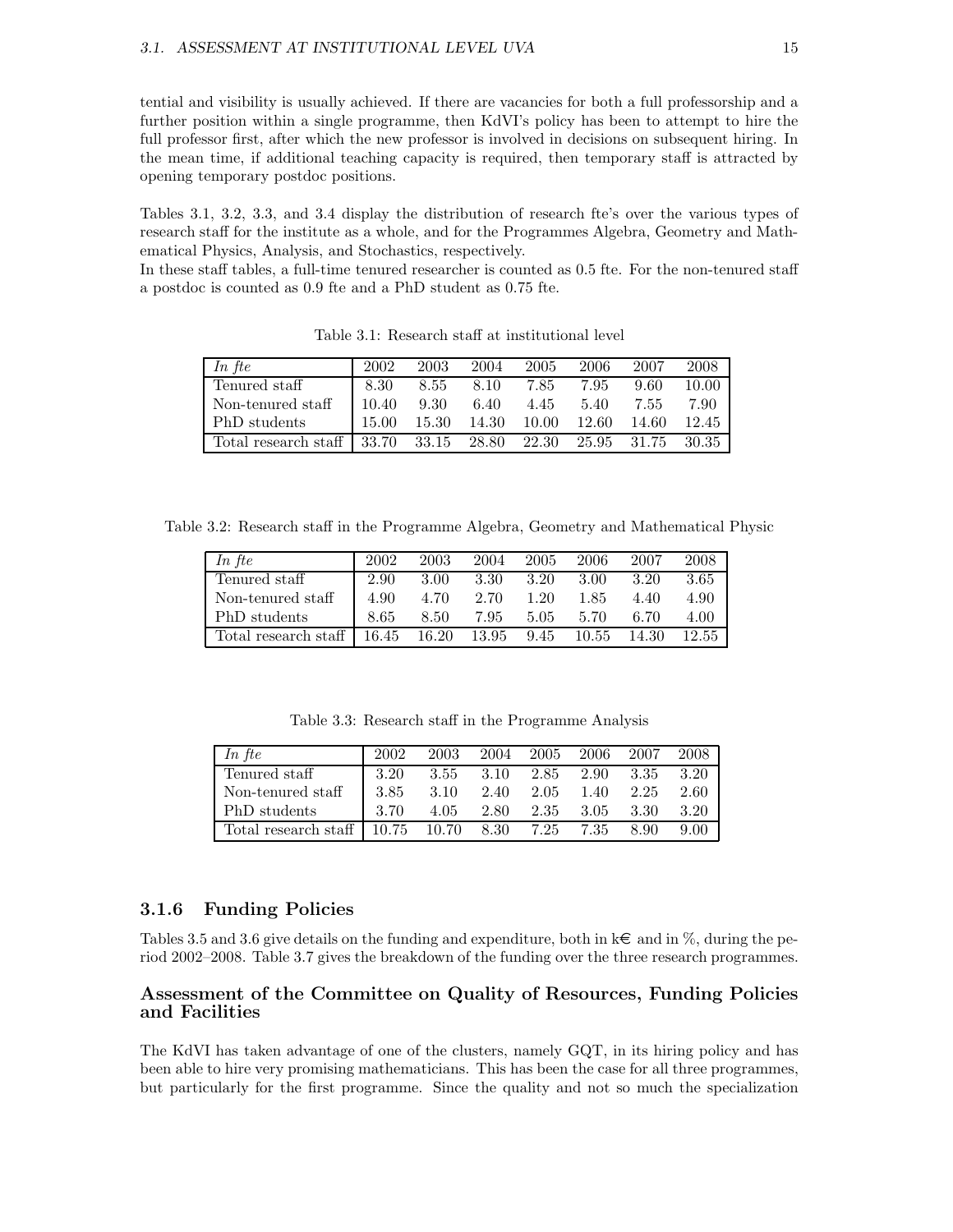| In the                                                                             | 2002 |  |  | 2003 2004 2005 2006 2007 2008         |  |
|------------------------------------------------------------------------------------|------|--|--|---------------------------------------|--|
| Tenured staff                                                                      |      |  |  | $-2.20$ 2.00 1.70 1.80 2.20 3.05 3.15 |  |
| Non-tenured staff   1.55 1.40 1.20 1.10 1.90 0.80 0.40                             |      |  |  |                                       |  |
| PhD students                                                                       |      |  |  | 2.65 2.75 3.55 2.60 3.85 4.60 5.25    |  |
| Total research staff   $6.40$ $6.15$ $6.45$ $5.50$ $7.\overline{95}$ $8.45$ $8.80$ |      |  |  |                                       |  |

Table 3.4: Research staff in the Programme Stochastics

Table 3.5: Funding and expenditure at institutional level, in  $k\in$ 

|                     | 2002  | 2003  | 2004  | 2005  | 2006  | 2007  | 2008  |
|---------------------|-------|-------|-------|-------|-------|-------|-------|
| <i>Funding:</i>     |       |       |       |       |       |       |       |
| Direct funding      | 2,143 | 2,273 | 2,151 | 1,954 | 2,622 | 2,945 | 3,198 |
| Research funds      | 346   | 386   | 289   | 313   | 436   | 480   | 478   |
| Contracts           | 100   | 184   | 326   | 354   | 228   | 461   | 715   |
| Other               | 64    | 21    | 81    | 89    | 51    | 203   | 239   |
| Total               | 2,653 | 2,864 | 2,847 | 2,710 | 3,337 | 4,089 | 4,666 |
| <i>Expenditure:</i> |       |       |       |       |       |       |       |
| Personnel costs     | 2,596 | 2,704 | 2,524 | 2,382 | 3.264 | 4,230 | 4,203 |
| Other costs         | 113   | 153   | 101   | 138   | 244   | 96    | 139   |
| Total               | 2,709 | 2,857 | 2,625 | 2,520 | 3,508 | 4.326 | 4.342 |

has been the driving force in recruiting, some shift in research orientations has occurred. The Committee appreciates the focus on mathematical physics, on numerical analysis, stochastic operations research and forensic statistics.

Concerning funding, the decline of the direct funding, which affects the Dutch landscape as a whole, has obvious drawbacks. In particular, it might influence the capability of offering attractive positions to the best scientists.

Funding should be sufficient to give opportunities to young promising faculty members and to encourage the search of external funding.

The number of PhD students should increase. The recent increase of the number of mathematics students at the university (in line with the national increase) is a positive element. The possibility of funding is of course a key for improving the situation. The Committee suggests that the UvA pre-finances PhD positions for which grant applications have been submitted.

Concerning facilities, the new building is certainly a great opportunity, provided attention is given to the need for local IT support, in particular within the Science Faculty.

# 3.1.7 Academic Reputation

The KdVI has provided an overview with awards, memberships, (guest) editorships, invited lectureships, appointed professorships, fellowships, (co)organisation of conferences, visiting professorships and other academic achievements of the staff members.

#### 3.1.8 Societal Relevance

Most of the KdVI research is of a predominantly theoretical nature. In general KdVI aims at dissemination of its work to society indirectly through the work of more practically oriented scientists. An outstanding exception was IBIS. This institute operates within UvA Holding BV and has been extremely successful in transferring knowledge (statistics, six sigma) to industry and society; witnessed by its high financial profits, also to the benefit of KdVI. IBIS was hosted by the KdVI,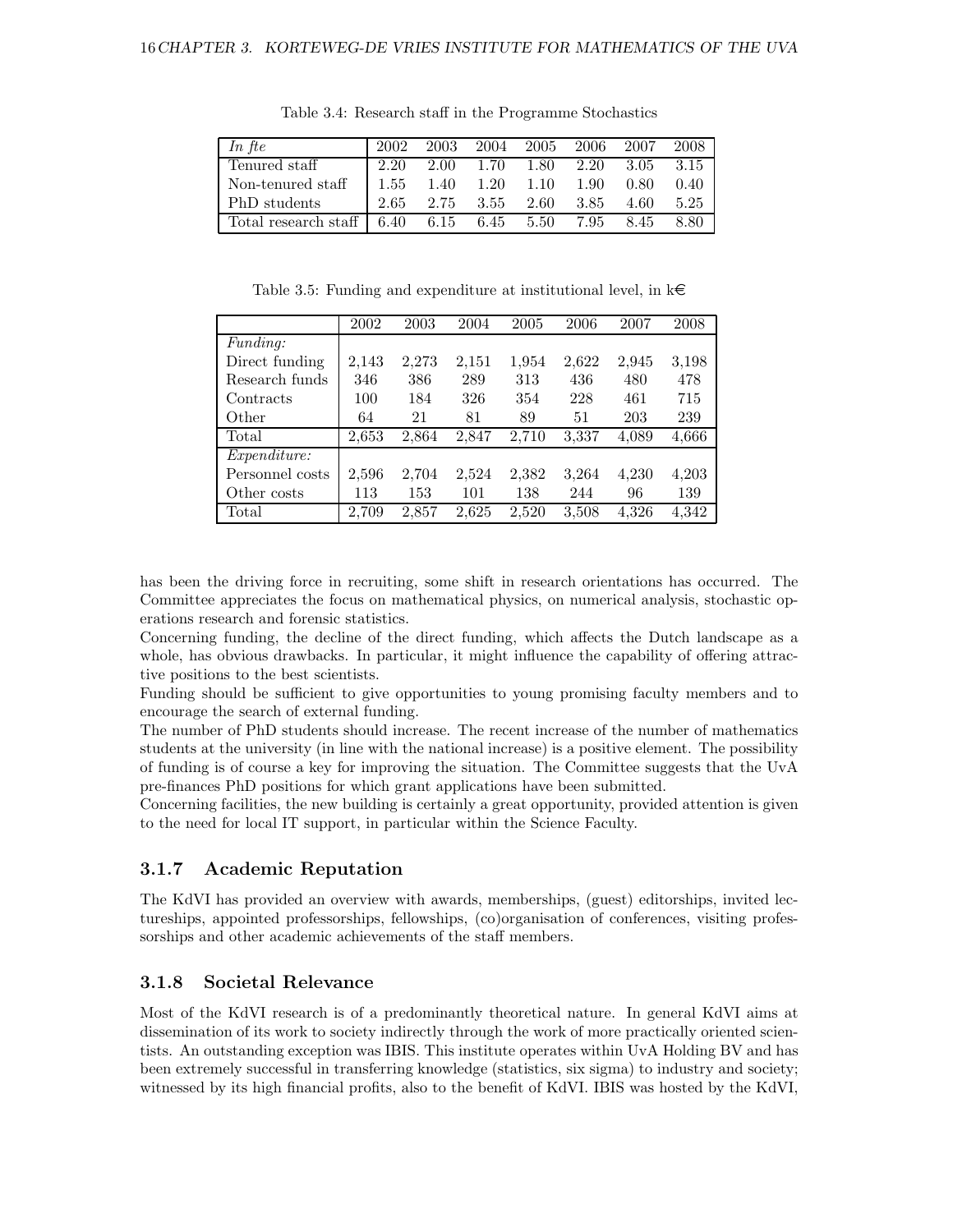|                 | 2002           | 2003 | 2004 | 2005 | 2006           | 2007           | 2008 |
|-----------------|----------------|------|------|------|----------------|----------------|------|
| <i>Funding:</i> |                |      |      |      |                |                |      |
| Direct funding  | 81             | 79   | 76   | 72   | 79             | 72             | 69   |
| Research funds  | 13             | 13   | 10   | 12   | 13             | 12             | 10   |
| Contracts       | 4              | 6    | 11   | 13   | 7              | 11             | 16   |
| Other           | $\overline{2}$ |      | 3    | 3    | $\overline{2}$ | 5              | 5    |
| Total           | 100            | 100  | 100  | 100  | 100            | 100            | 100  |
| Expendature:    |                |      |      |      |                |                |      |
| Personnel costs | 96             | 95   | 96   | 95   | 93             | 98             | 97   |
| Other costs     | 4              | 5    | 4    | 5    | 7              | $\overline{2}$ | 3    |
| $\rm Total$     | 100            | 100  | 100  | 100  | 100            | 100            | 100  |

Table 3.6: Funding and expenditure at institutional level, in %

Table 3.7: Distribution of funding over research programmes

| %<br>In.              | 2002 | 2003 | 2004 | 2005 | 2006 | 2007 | 2008 |
|-----------------------|------|------|------|------|------|------|------|
| Programme Algebra     | 49   | 49   | 48   | 42   |      | 45   | 38   |
| Programme Analysis    | 32   | 32   | 29   | 33   | 28   | 28   |      |
| Programme Stochastics | 19   | 19   | 22   | 25   |      | 97   |      |
| 'I'otal               | 100  | -00  | 100  | 100  | 100  | 100  | 100  |

but moved in 2009 to the Faculty of Business and Economics, because its activities have gradually changed towards Quantitative Economics and Management. The societal impact of KdVI's research is also witnessed by projects with the Dutch Forensic Institute (NFI), collaborations with system biologists, several projects with financial institutions and banks, and supervision of a PhD student working for TNO, etc.

On a popularizing level, members of the KdV Institute participate in the Mathematics and Industry conferences, which have generated quite some publicity. Geertje Hek has been on national television with two of these projects: the Euro-diffusion project, which dealt with modelling and measuring (with the help of thousands of interested school kids) the spread of foreign Euro coins throughout The Netherlands; a second project was concerned with answering a question of the ARTIS aquarium on keeping the water in the basins at a constant temperature. Activities of Jan van de Craats to improve the quality of mathematics teaching at high schools and elementary schools in The Netherlands have been successful and are recognized throughout the country. KdVI expects that this will have a positive effect on quality and enrolment of mathematics students and, eventually, on research. Robbert Dijkgraaf is very active in stimulating the interest for mathematics and sciences. He took the initiative for www.proefjes.nl, a site aiming at increasing the interest of children in science. He contributes to several national television shows popularizing science and mathematics. Several other staff members have been interviewed about or in relation with their research by newspapers and by national television

#### Assessment of the Committee on Academic and Societal Relevance

The Academic relevance and quality of KdVI is very high. Its reputation inside and outside The Netherlands is outstanding. Funding from Spinoza, VENI, VIDI, VICI programs, the Academy and from the clusters GQT and NDSN+ confirms this reputation. Also an invitation to speak at the ICM and publications in high quality journals such as Inventiones, Acta Mathematica, Foundations of Computational Mathematics, American J. of Statistics, Annals of Applied Probability and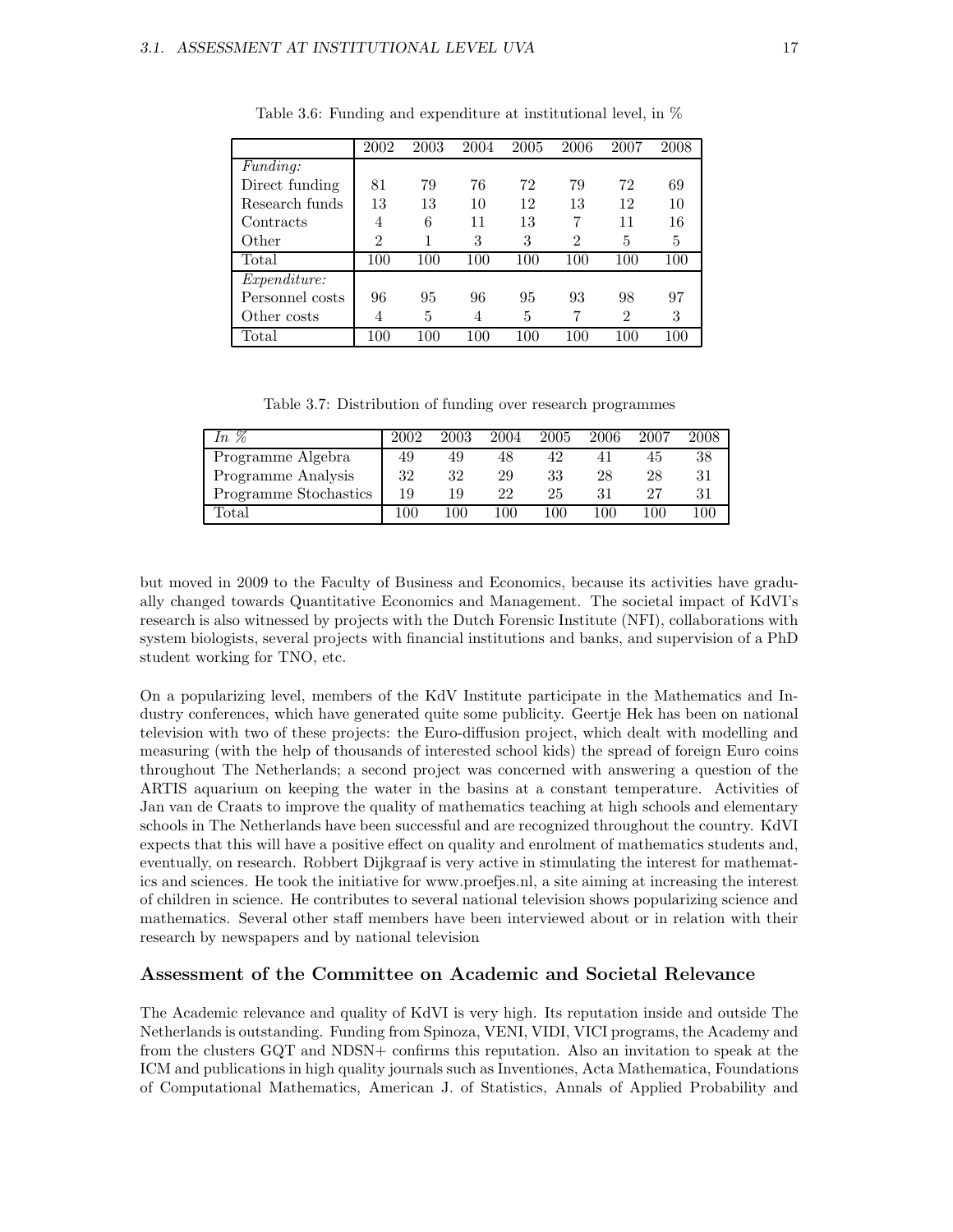others, are indicative of this prestige.

The societal relevance of the programme *Stochastics* is very high; the other programs also are highly relevant, in particular in view of collaborations with other fields, like the first program with theoretical physics. This should help improving the situation concerning PhD students.

# 3.1.9 Balance of Strengths and Weaknesses

SWOT-analysis of KdVI at large:

#### Strengths

- Quality of Staff. The excellence of the KdVI research staff is widely recognized.
- Width. KdVI's research portfolio covers a broad range of mathematical disciplines, predominantly in pure maths, but there is a substantial involvement in applied maths too.
- Network. KdVI has an extensive network, both nationally and internationally. Particularly the collaborations with VU, CWI, EURANDOM, and within the String-group are visible and fruitful.
- Funding. Participation in the NWO clusters, with a high profile in the GQT cluster; a consistent stream of grants and projects with industry and non-profit research organizations.
- Location. Since 2009 in one location with the other teams of the Faculty of Science, and in the immediate vicinity of CWI.

#### Weaknesses

- *Student numbers*. The small number of maths students in recent years makes KdVI vulnerable for any policy change that puts more emphasis on teaching performance. Increased efforts to attract students have resulted in considerable improvement in 2009-2010.
- Transfer to industry and society. Limited involvement in applied projects, especially after IBIS left. Limited visibility of KdVI research in the media.
- Recruitment of PhD students. International visibility of the PhD programme needs improvement.
- Gender issue. Women are underrepresented in all staff ranks including PhD students.

#### Opportunities

- New application areas. Growing interest for applications of maths in other sciences and industry. One for instance observes a growing need for sophisticated maths in the social sciences, which may potentially lead to innovative new maths and new collaborations. The application of maths in the life sciences will continue.
- More service teaching. Growing need for maths education in the Science faculty as well as in other faculties. This may generate additional income.
- Recognition of maths as crucial element in education. In the public debate, the importance of maths is increasingly emphasized.
- UvA funding structure. Direct funding for PhD diplomas supervised by KdVI members (fixed amount per thesis, directly at the disposal of KdVI).
- European funding. EU funding becoming available for science through the recently created ERC-grants.

#### Threats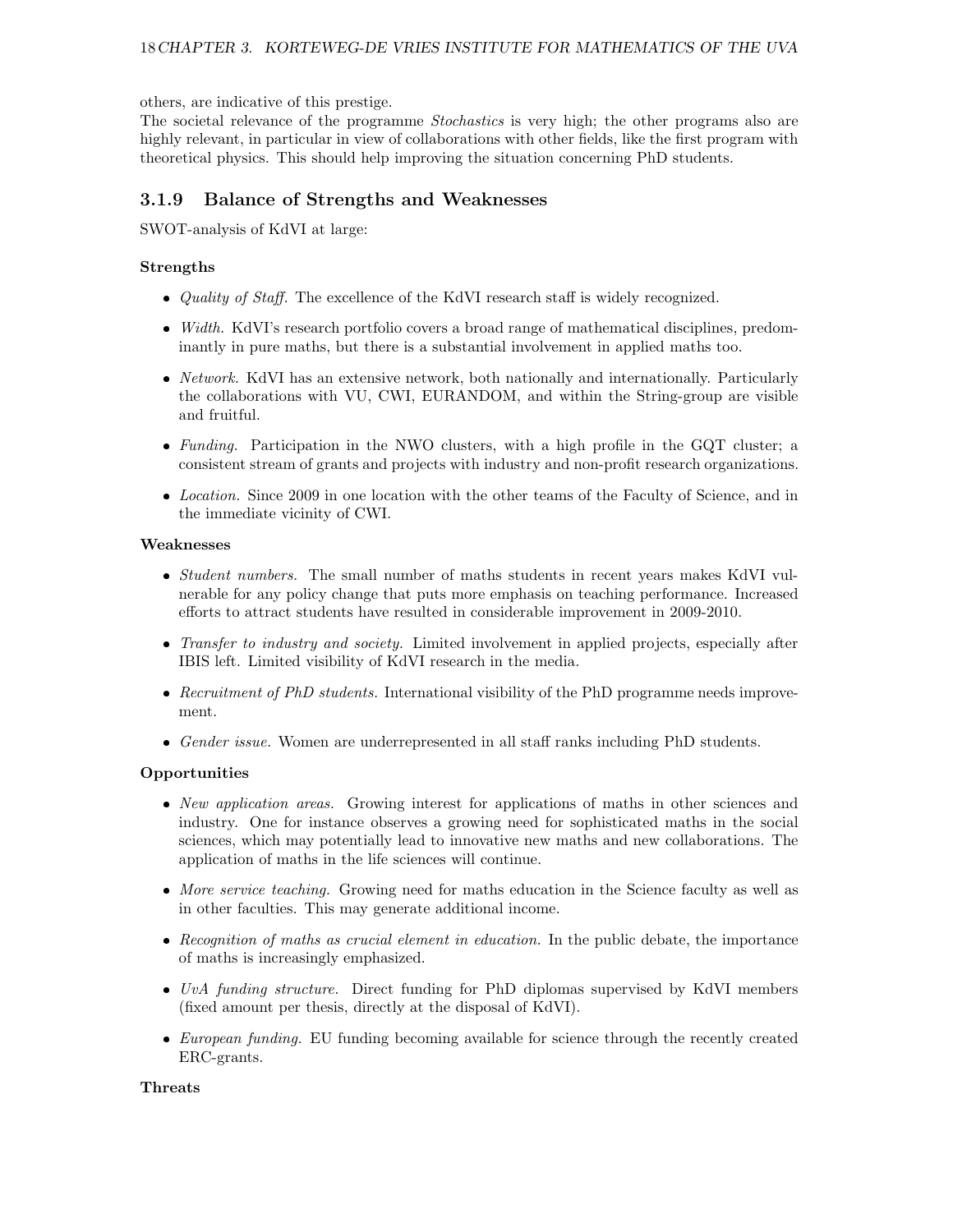- Grants and subsidies. The larger funding programmes (both national and European) tend to fund more applied research.
- Financial policy of university. National and UvA financial policy becoming more teaching and less research oriented. UvA financial policy is to divert funds from the Science Faculty.

#### Assessment of the Committee on Strengths and Weaknesses

The KdVI has excellent connections both nationally and internationally, and is embedded in a faculty with high quality. The Institute has shown its capability in obtaining grants. The KdVI has made a clear analysis of its strengths and weaknesses, in particular recognizing efforts towards increasing the number of PhD students and towards applications and promotion of the activities. The Committee approves the analysis and encourages the institute to pursue its progress towards expanding and use of opportunities. One aspect which is not mentioned in the self-evaluation and which the Committee would recommend to consider is related to the internal cooperation. Indeed, the Institute covers a very broad spectrum and has not so much manpower. It certainly makes a lot of sense, not only to look for external cooperation, which is done successfully, but also to look for internal synergies, among the three programs and with programs in nearby academic institutions. This recommendation applies particularly to the new activity in numerical analysis, but also to the programme Stochastics. The good relations between UvA, VU and CWI in close vicinity are definitely a major asset. The Dean and more globally the University Authorities should consider all the possibilities of promoting and taking advantage of the real strength that the KdVI represents for the country.

# 3.2 Assessment per Programme UvA

| Programmes                                       | Quality | Produc- Rele- |       | Viabi- |
|--------------------------------------------------|---------|---------------|-------|--------|
|                                                  |         | tivity        | vance | lity   |
| UvA1 Algebra, Geometry, and Mathematical Physics |         |               |       |        |
| UvA2 Analysis (pure and applied)                 |         |               |       |        |
| UvA3 Stochastics (statistics and probability)    |         |               |       |        |

The Committee assessed the three programmes of UvA as follows:

The detailed assessments per programme follow in the next three sections of this report.

#### 3.2.1 UvA1 Algebra, Geometry and Mathematical Physics

| Programme number: UvA1 |                                                  |
|------------------------|--------------------------------------------------|
|                        | Programme director: Prof.dr. G.B.M. van der Geer |
| Research staff 2008:   | $12.55$ fte                                      |
| Assessments:           | Quality: 5                                       |
|                        | Productivity: 4                                  |
|                        | Relevance: 5                                     |
|                        | Viability: 5                                     |

#### Short description

The research programme in Algebra, Geometry and Mathematical Physics covers central topics in this widely ramified and connected field and aims to connect actively with new developments in the field. The research is focused at topics which are classified under the titles Algebraic Geometry, Lie Theory and Mathematical Physics. The programme has a long tradition at the UvA, but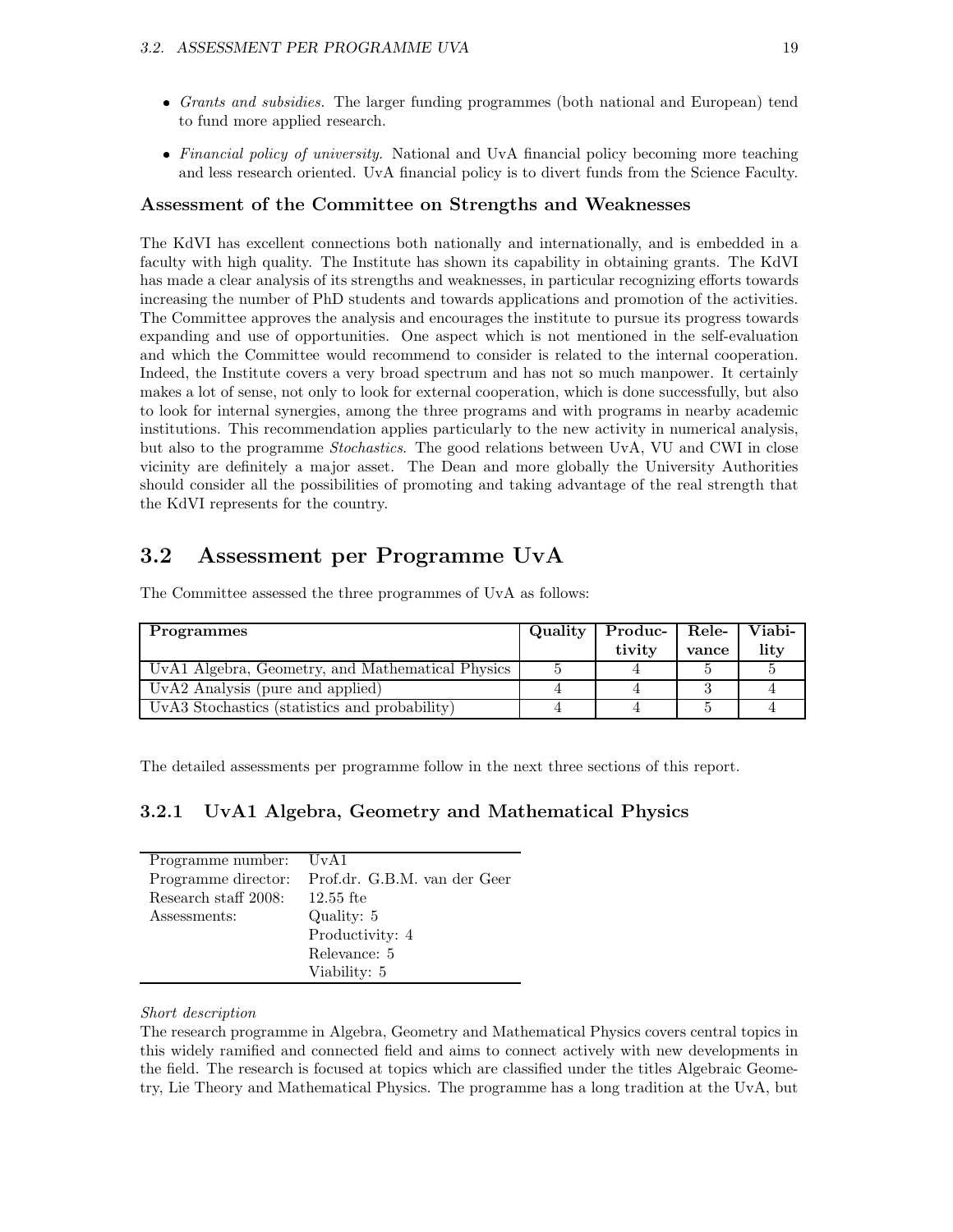the emphasis changes through the years. The group maintains a strong international collaboration.

SWOT-analysis of UvA1:

#### Strengths:

- High scientific level of members of the group.
- Balanced age distribution.
- Good collaboration and good national and international contacts.

#### Weaknesses:

- Restricted means to keep talented people in the group and offer them a career perspective.
- Limited number of PhD positions and postdocs; small size of the group.

#### Opportunities:

- The research interests of the group are similar to the areas where research is very active and promising.
- Good opportunities for international collaboration.

#### Threats:

- The small size of the group and the weak financial position of the KdVI and the Faculty of Science.
- The relatively small number of students.

## Assessments

#### Quality

The quality of this program is excellent. The emphasis is on publishing quality papers, in leading journals, invited talks at important conferences, NWO grants and editorships. The group is very visible internationally.

#### Productivity

The productivity is considered very good, with some members of the group having an outstanding research output. The number of PhD's is good.

#### Relevance

The relevance of the group is excellent. Because of its strong links to both mathematical physics and algebraic geometry, the group is able to play a role far beyond mathematics. Its presence in the field of discrete mathematics enhances this relevance.

#### Viability

The viability of this programme is excellent. The group has been rejuvenated, and has been extremely successful in attracting research funding. Its interactions with mathematical physics give it a clear focus.

#### Conclusions

The program focuses on a wide field of research ranging from algebraic geometry to mathematical physics and combinatorics. The research group has clear focus, and has been successful in appointing young promising talent. Provided the department is able to nurture the existing talent, and offer clearer career prospects, it should continue to do extremely well. The department should consider pre-financing PhD positions for which NWO grants are in the review stage. Also young staff has been very successful in getting research funding, but some may no longer be eligible for some of the grant opportunities. Perhaps EU funding could be pursued more vigorously.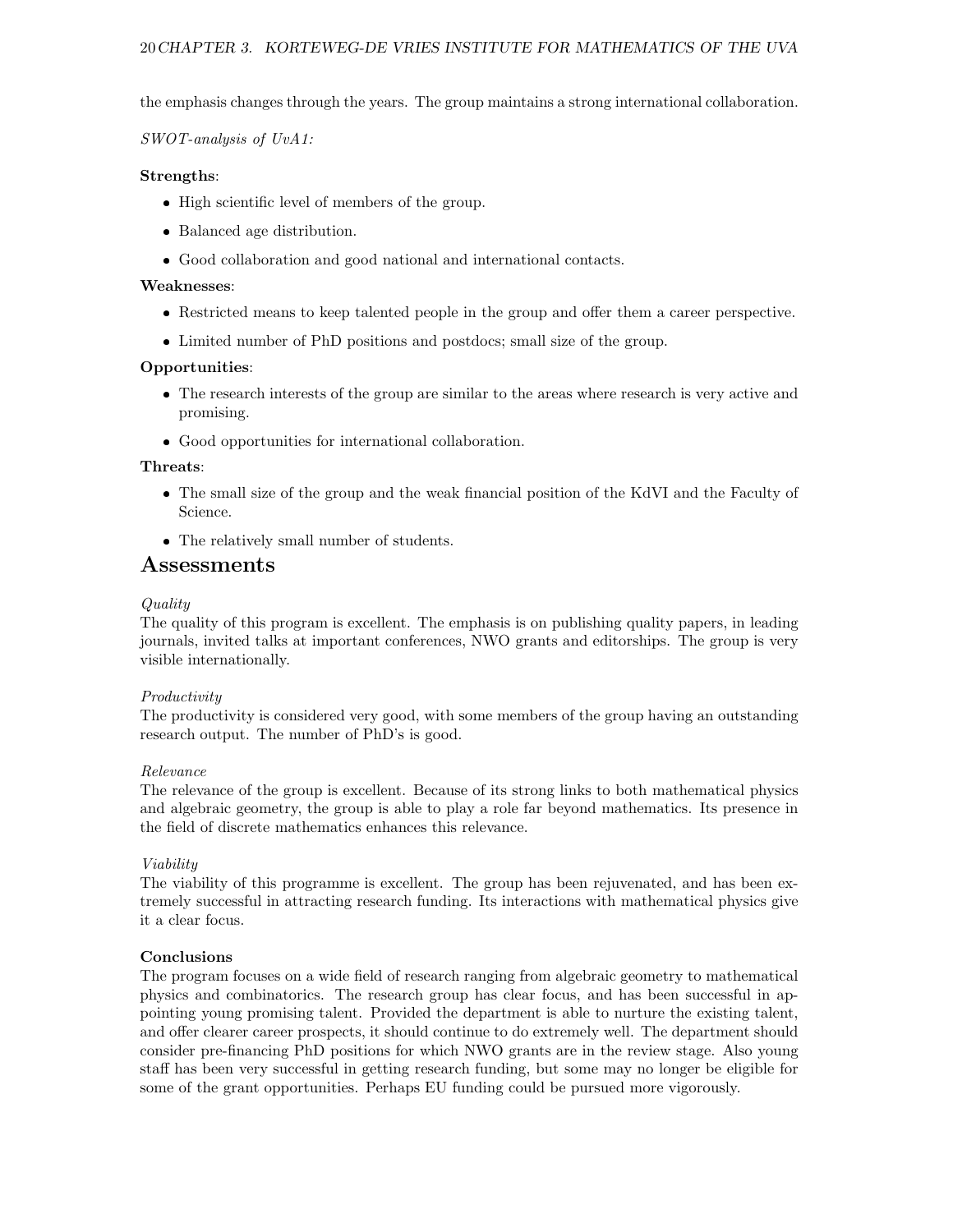| Programme number:    | UvA2                                                |
|----------------------|-----------------------------------------------------|
| Programme director:  | Prof.dr. T.H. Koornwinder (until September 2008)    |
|                      | Prof.dr. J.J.O.O. Wiegerinck (as of September 2008) |
| Research staff 2008: | $9.00$ fte                                          |
| Assessments:         | Quality: 4                                          |
|                      | Productivity: 4                                     |
|                      | Relevance: 3                                        |
|                      | Viability: 4                                        |

## 3.2.2 UvA2 Analysis (Pure, Applied and Numerical)

#### Short description

The research program Analysis covers some of the central topics in this broad field. The topics studied in the Pure Analysis sub-programme are Special Functions, Dynamical systems, Complex Analysis and Potential Theory. In the Applied Analysis sub-programme the main topics are Partial Differential Equations, Dynamical systems, and Numerical Analysis. In the review period, the emphasis in the Applied Analysis programme changed from Dynamical Systems to Numerical Analysis. Furthermore, the study of Dynamical systems became less applied and moved towards the Pure Analysis Programme. The emphasis on Special functions in this Programme will not be continued because of retirements. The Analysis Programme is embedded in the research school Thomas Stieltjes Institute for Mathematics, and it partially belongs to the NDNS+ cluster.

#### SWOT-analysis of UvA2:

#### Strengths:

- Strong Numerical Analysis group within The Netherlands
- Strong new assistant professors
- Connection with CWI

#### Weaknesses:

- Programme is small, no succession of Koornwinders position foreseen
- Position in NDNS+cluster weakened (Doelman went to CWI, next to Leiden)

#### Opportunities:

- Continuation of NDNS+ cluster will contain Numerical Analysis
- Possibilities for acquisition of outside funded projects in applied (numerical) analysis, may be enhanced by successor of Hemker
- Combining complex analysis & dynamical systems

#### Threats:

- Loss of positions
- Loss of research time because of increasing teaching loads

#### Assessments

#### Quality

The quality of this programme is very good. This is shown by publications in leading journals, editorships, and contributions to internationally respected conferences. Several members of the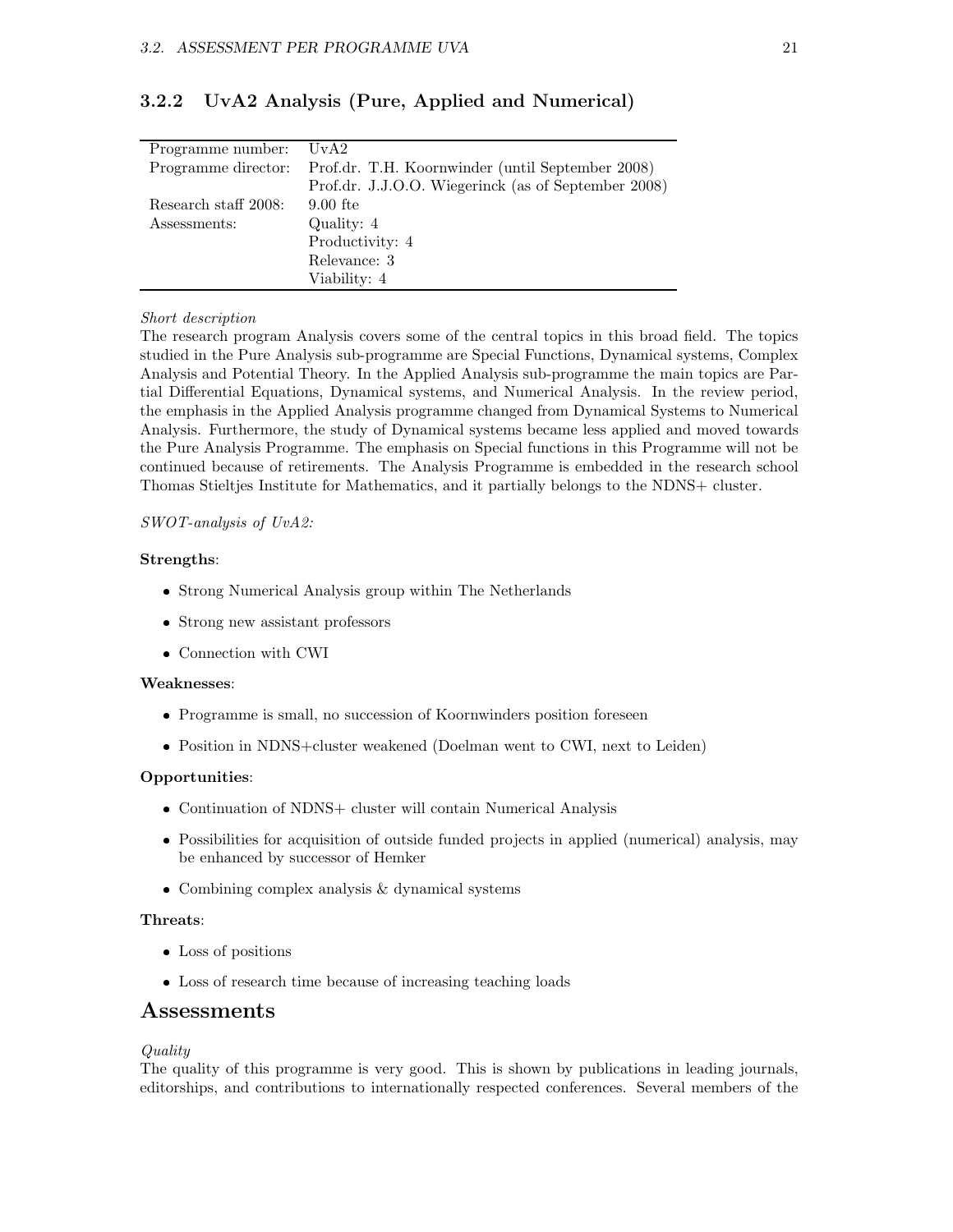programme are recipients of prestigious NWO-grants.

#### Productivity

The number of publications is very good, also in regard of their quality. The number of PhD theses is good.

#### Relevance

The relevance of the programme is good to very good. Some members have been active in the Study group Mathematics in Industry, which in one case has led to quite some publicity. Other than this, the programme seems to be very relevant within its own field, with, so far, modest direct application outside their field.

#### Viability

The current staff is quite young, is very talented, and has solid plans for the future. Coherence of the programme needs attention.

#### Conclusions

As so many other programmes, this one has gone through difficult times because of the loss of key persons (due to retirement and leaving) and budget restrictions. Despite this, the programme has managed to rejuvenate. The ambition is to become the leading group in numerical analysis, with emphasis on analysis, in The Netherlands. This may not be unrealistic, but at this moment the group is scattered in focus and the leaders should strive for more coherence. The programme should also make sure to be visible and active in national initiatives for Computational Science programmes. That would help to make the programme more relevant. Another point of attention is the relatively low number of PhD students. As we understand, direct funding from the university does not permit any increase so that members of the programme have to keep a keen eye on all sorts of possible funding at the national and European level. The national Computational Science initiatives might offer chances for the future.

## 3.2.3 UvA3 Stochastics

| Programme number: UvA3 |                                              |
|------------------------|----------------------------------------------|
|                        | Programme director: Prof.dr. C.A.J. Klaassen |
| Research staff 2008:   | 8.80 fte                                     |
| Assessments:           | Quality: 4                                   |
|                        | Productivity: 4                              |
|                        | Relevance: 5                                 |
|                        | Viability: 4                                 |

#### Short description

The research programme Stochastics covers the two main areas within Stochastics, namely, Probability Theory and Statistics, both fundamental and applied, with Stochastic Operations Research viewed as Applied Probability Theory. The roots of this programme are in the Nineteen Forties in the initiative of David van Dantzig to foster this field and its applications at the University of Amsterdam and the Mathematical Centre. The sub-programmes of the Stochastics programme have been called Mathematical Statistics, Industrial Statistics, and Probability Theory. Furthermore, there is the special theme group for Financial Mathematics. The research is embedded into the research school Thomas Stieltjes Institute for Mathematics, and there is close collaboration with EURANDOM. A special feature of this programme has been the intimate connection with the Institute for Business and Industrial Statistics of the University of Amsterdam (IBIS UvA BV), which supports quality and efficiency improvement projects based on statistical methodology. As of April 2009 IBIS UvA BV has been positioned within the Faculty of Economics and Business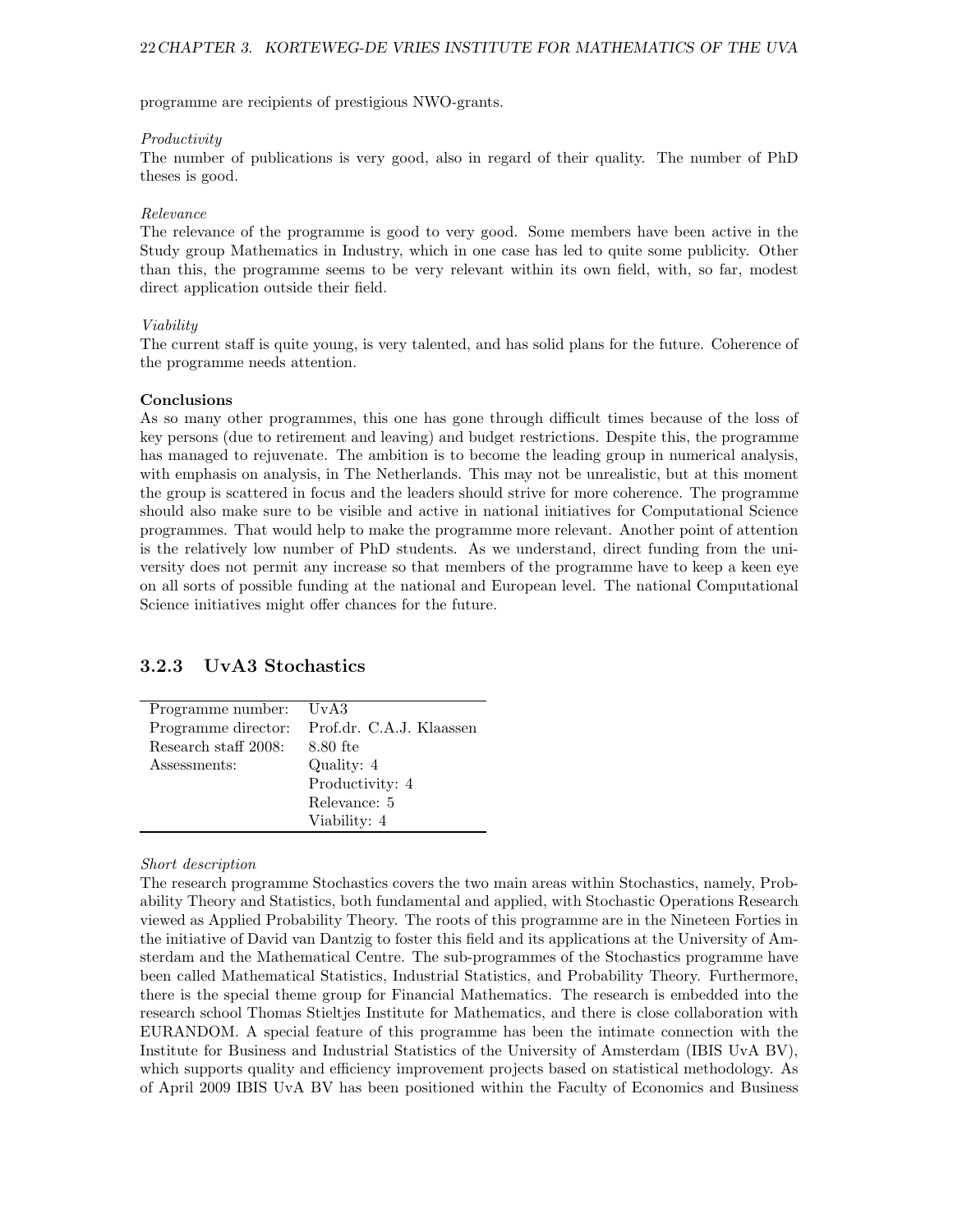#### (FEB).

#### SWOT-analysis of UvA3:

#### Strengths:

- The scientific excellence of the UvA3 group members is widely recognized; two members of the group are senior adviser at Eurandom; there are many research ties to high ranking researchers and institutes.
- The group has a substantial societal impact, in particular through the in-house industrialstatistics company IBIS UvA BV, but also through various joint projects with industry and non-profit knowledge institutes.
- The group is unique in that it not just covers the wide spectrum of Stochastics (i.e., probability theory, statistics, and stochastic operations research), but it also is active in application domains as industrial statistics and optimization, financial mathematics, communication networks, and statistics for biology.

#### Weaknesses:

- Given the broad field it covers, the size of the group is rather small, in particular in probability theory.
- The relocation of IBIS UvA BV to the FEB weakens the position in industrial statistics.

#### Opportunities:

 Strengthening the participation in STAR and EURANDOM, and extending the collaboration with the Netherlands Forensic Institute on Forensic Science, with the Life Sciences group at CWI and the Section Computational Science of the UvA on Systems Biology, and with financial institutions and the Faculty of Economics and Business on Financial Mathematics.

#### Threats:

• The Stochastics group naturally has close contacts with other sciences and society, and contributes much to the valorization of the KdVI. However, this interdisciplinarity threatens the group's own, fundamentally–oriented, research, and also leads to the relatively heavy load in service teaching.

# Assessments

#### Quality

This is a very good group in statistical inference and applied probability, notably queueing theory and industrial/economic applications. Members of the group serve on the editorial board of several leading scientific journals and some of them received awards and prizes.

#### Productivity

Productivity is very good. The number of PhD theses defended is high. Group members also serve industry.

#### Relevance

This programme has its particular strength in close contacts with problems formulated outside mathematics, in other sciences and in industry, and in society at large, like forensic matters, where they are embarking on new activities.

#### Viability

The viability of the group is very good. Its traditionally strong activities in applied probability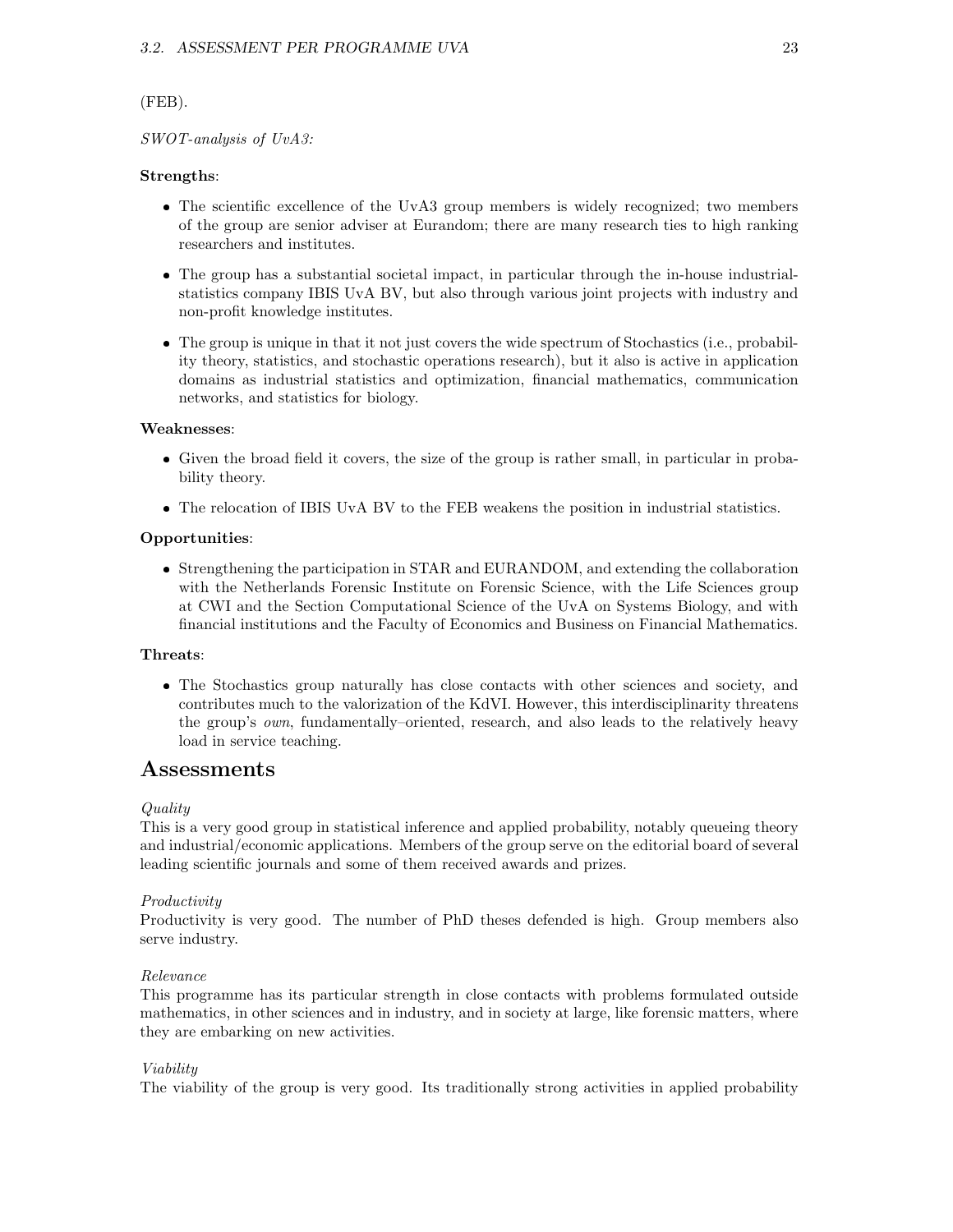with an OR profile have been renewed, and other activities are starting.

#### Conclusion

This programme now seems to renew itself with a focus on probability theory applied towards management and economics, and forensic science. This is in line with UvA traditions, and naturally complements other Amsterdam activities. The Committee warmly supports this tuning of research efforts.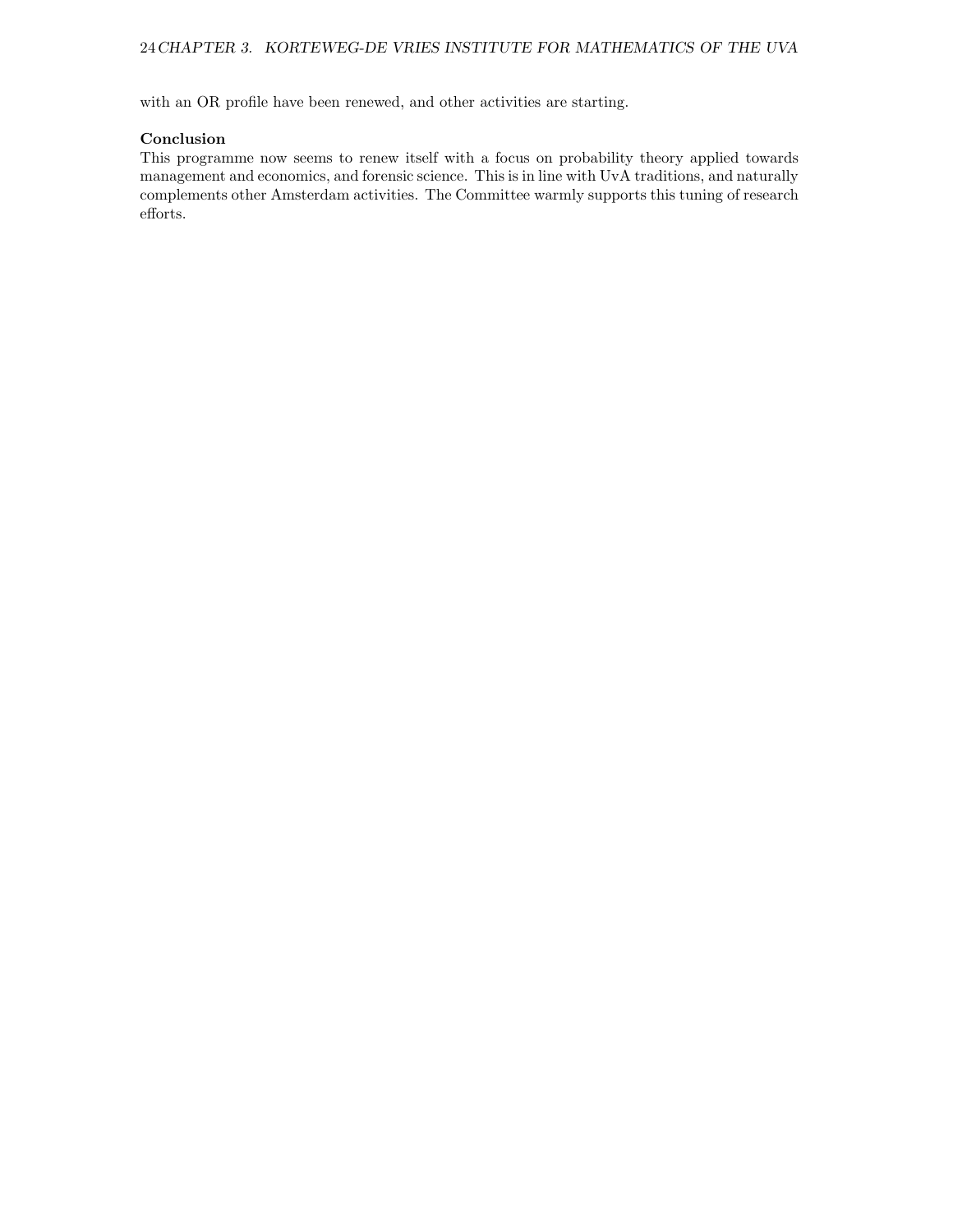# Chapter 4

# Department of Mathematics of the VU University Amsterdam (VU)

# 4.1 Assessment at Institutional Level VU

## 4.1.1 Introduction

The "Wiskundig Seminarium" of the Vrije Universiteit was founded in 1930, and grew out to the Faculty of Mathematics and Computer Science in the 1970s. In 1998 the Faculty of Mathematics and Computer Science was incorporated in the Faculty of Sciences (FEW), together with Physics and Astronomy, and Chemistry, incorporating the former three faculties as divisions. In 2001 it was decided to reorganize the Faculty of Sciences into four organizational units, one of which is the Department of Mathematics.

The reorganizations were focused on creating stronger and more professional administrative services as well as better opportunities for multidisciplinary research and education.

# 4.1.2 Leadership

The organizational structure is fairly simple. The head of the department (during 2003-2006 this was Aad van der Vaart, during 2006-2009 Ger Koole, currently Ronald Meester) runs the department on a daily basis, and does so in close contact with the other three members of the so called "management team". These are the director of education "onderwijsdirecteur" (during 2003-2007 this was Freek van Schagen, since then Jan Bouwe van den Berg), the chair of the scientific committee (ARW), (during the period of review, this was first Joost Hulshof, after that Ronald Meester; currently Joost Hulshof is again chair of the ARW), and the department manager Shirley Chedi. Each of the three research sections is headed by one of the full professors in the section. Communication between the various levels takes place informally, as well as in formal meetings. Important issues are also discussed with the other full professors of the department during "full professor lunches", roughly once every month.

#### 4.1.3 Mission and Goals

The research mission of the Department of Mathematics is two-tiered: to perform research on the frontier of mathematical knowledge, motivated by scientific and societal questions and needs, yet emphatically including a fundamental component. Where possible, the aim is to carry out research on the crossroads of practical questions and fundamental mathematical results, exploiting the interplay between theory and applications. The research policy is hence directed at finding a balance between applications and the formal-logical nature of mathematics. In comparison with the preceding decades the balance has shifted towards research motivated by applications in other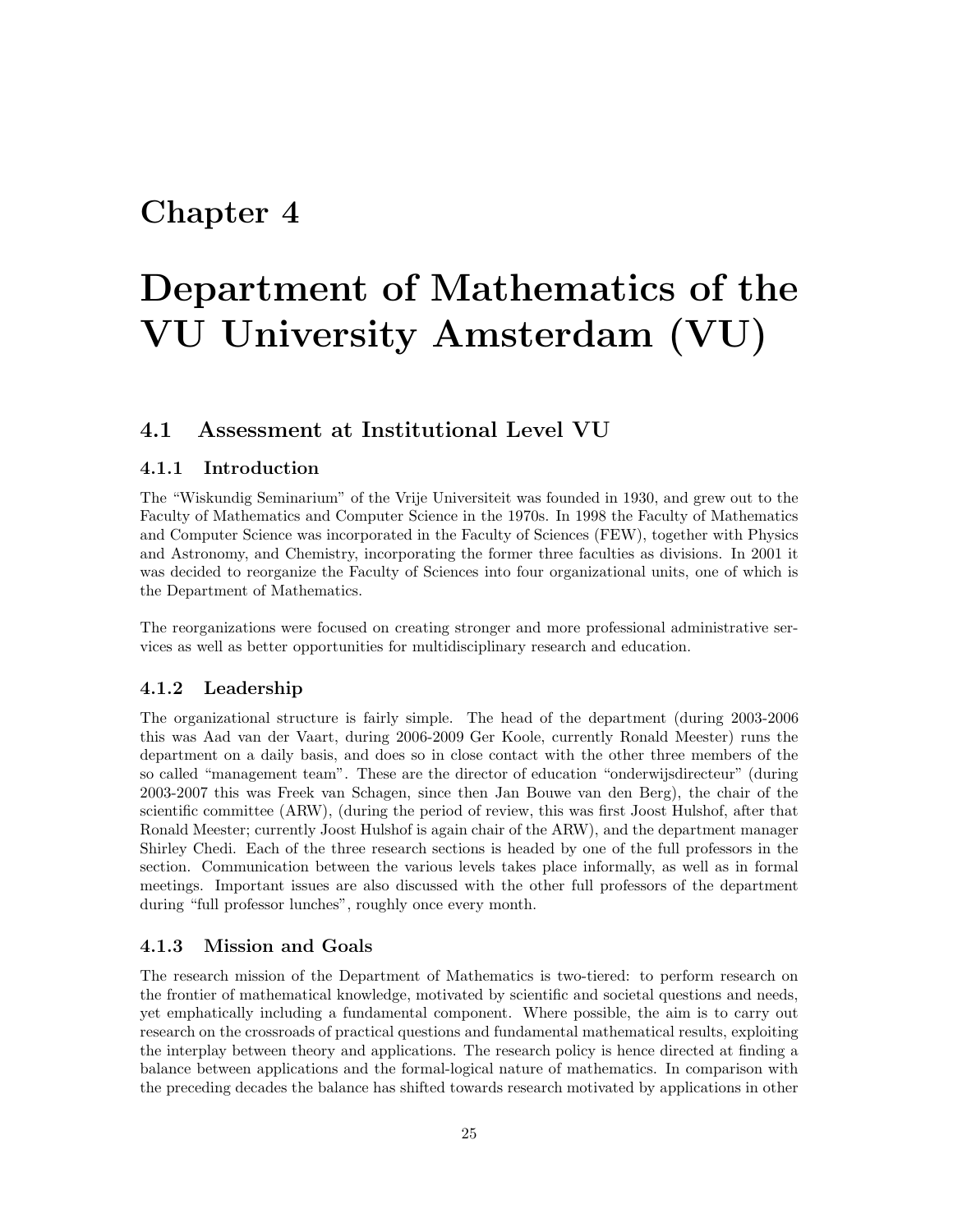sciences such as epidemiology, medicine, economics, biology and the natural sciences, and also in business, the financial and other sectors of society. Next to acknowledging the influence from outside mathematics, the internal development of mathematics as an autonomous science is stressed.

To fulfil this mission the research activities are concentrated within three sections: Analysis, Geometry, and Stochastics. Furthermore, the policy is directed towards greater consistency within the sections. The three sections are considered of equal importance, even though the sizes may differ, reflecting the needs of the educational programmes, and the potential for multidisciplinary research.

# 4.1.4 Strategy and Policy

The department has opted for specialization into the fields of analysis, stochastics and topology/geometry.

Faculty members are selected based on excellence and the compatibility of their interest and research activities (past performance and plans for the future) with the mission of the department. It is considered desirable that all faculty members, younger and older, are capable of planning and carrying out autonomous research, as success in mathematics is more dependent on individual creativity and achievement than on hierarchic organization. Scientific steering therefore takes place, where necessary, through interaction at the level of research groups.

Next to acknowledging the influence from outside mathematics, the internal development of mathematics as an autonomous science is stressed. This is one of the motivations for building a strong geometry section. Moreover, we maintain a significant fundamental research component in the Analysis and Stochastic sections, and recruit the staff accordingly.

During the review period Mathisca de Gunst was granted the title of Professor of mathematics for the life sciences. Jan Bouwe van den Berg and Rob van der Vorst were promoted to Professor of differential equations and their applications, and Professor of dynamical systems respectively. Rob van den Berg was appointed professor of spatial probability for 0.2 fte. Piet Groeneboom, who had a 0.2 appointment, retired, while Bert Zwart, who joined CWI for his main position was appointed as a special professor. On the whole the appointments have led to a further strengthening of the leadership in the Sections of Analysis and Stochastics, and are in agreement with the research mission of the department.

The main changes at the full professorship level took place in the Section Geometry. After a long search period the vacant chair in geometry was finally filled with the appointment of Dietrich Notbohm as Professor of geometry. An additional (partial) chair in algebra was created for Rob de Jeu, and Jan Dijkstra was appointed Professor of topology for 0.6 fte. Although the Section Geometry is still the smallest of the three sections in the department, the new appointments have created a strong group that ensures the connection to pure mathematics.

The attention for multidisciplinary research fits very well in the research strategy of the VU University Amsterdam and the Faculty of Sciences. The university is in the process of organizing research in interdisciplinary research institutes. While researchers will remain based within the structure of Faculties and Departments, the institutes will unite researchers from different sciences in joint programs. At the moment the Department of Mathematics is represented in the Neuroscience Campus and the Network Institute. It may join several other institutes in the areas of medicine and life sciences, finance, or social science. While the department is positive about these connections, it is also noted that certainly not all of mathematics can be represented through these institutes; the board of the university has acknowledged this.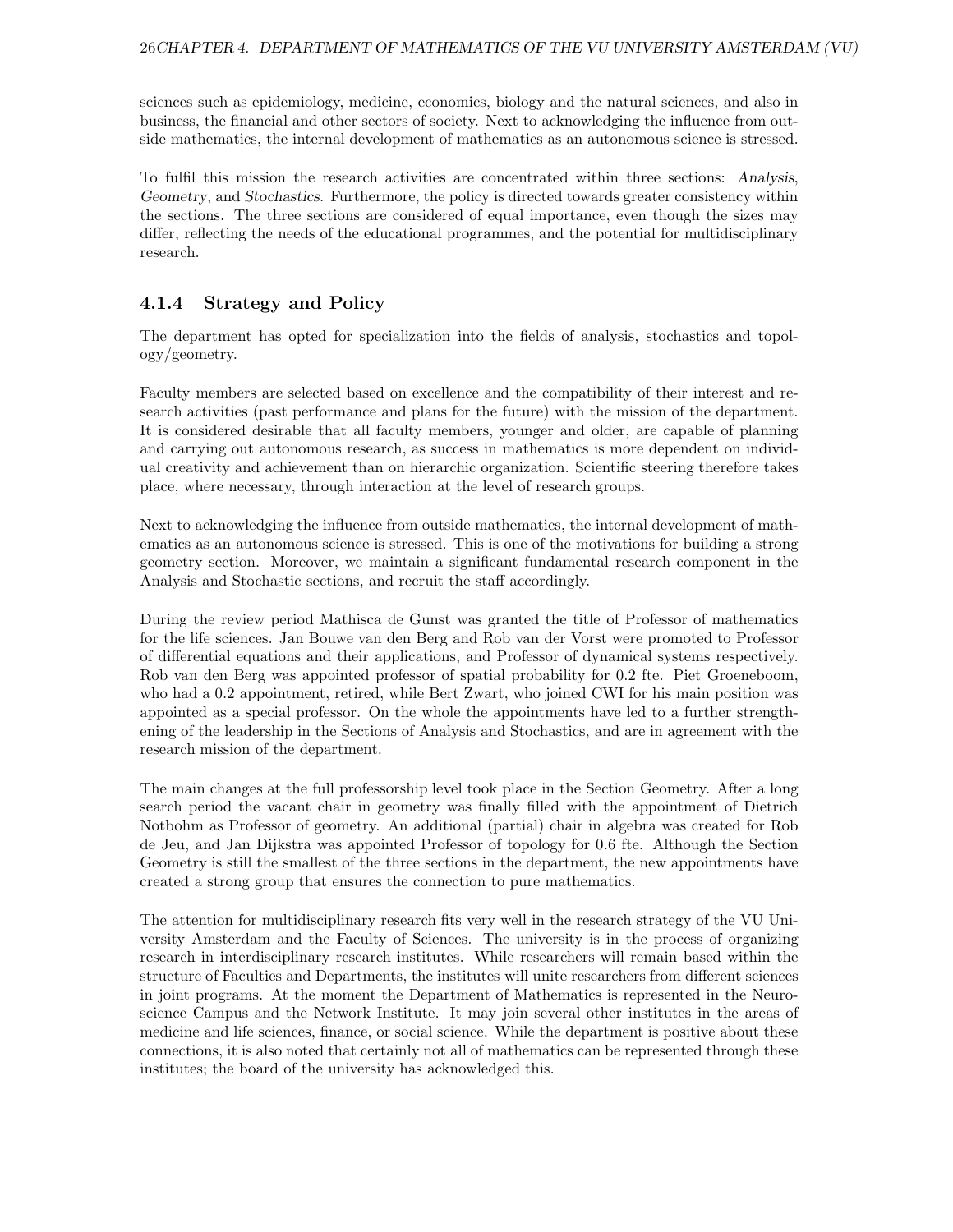To promote the multidisciplinary aims of the research mission, the Department of Mathematics has also developed many individual research relationships on the VU University campus, including the VU Medical Center, and the Faculties of Earth and Life Sciences, Psychology, Economics and Movement Sciences. The contacts with individual researchers on concrete projects are extremely fruitful. A few researchers have a joint appointment or a working agreement with the VU Medical Centre.

At the national level the Department of Mathematics participates within the Thomas Stieltjes Research School for Mathematics. While the research schools still perform a number of useful tasks (meetings, prizes, study weeks for students), their role in the national coordination of research is expected to be taken over by the mathematics clusters. The Department of Mathematics is a double node (with both the Analysis and Stochastics groups) in the NDNS+ cluster (Nonlinear Dynamics of Natural Systems), which was founded and funded in 2004. The Stochastics group is one of the important participants in the STAR cluster, which was founded in May 2009. The working areas of both clusters are close to the mission of the department.

The Department of Mathematics also participates in the Centre for Medical Systems Biology (CMSB), a national centre of excellence in genomics, and in the Netherlands Institute for Systems Biology (NISB).

## Assessment of the Committee on Leadership, Mission and Goals, and Strategy and Policy

Mathematical research at the VU is organized in an institute with three programmes. The structure is transparent, leadership is informal but nevertheless effective. This may also be attributed to the current dean, who happens to be a mathematician. Despite problems encountered at the national level, the VU has managed to create a positive research climate for its mathematicians. The mission statement of the institute is ambitious in the sense that it strives for emphasis on fundamental aspects but with a keen eye for applications. The dean evaluates the professors on a yearly basis and discusses their achievements and problems with them. Emphasis is on quality rather than on numbers of papers. A healthy strategy in the eyes of the Committee. The Committee was quite pleased to see an optimistic staff in an, at the moment, very good research environment. The institute strives for coherence within the three programmes, but this has not led to separate entities with barriers in between. Matters like hiring of new staff are discussed at the institute level.

The Committee concludes that mathematics at the VU is organized well, funded adequately (within the usual constraints of national funding), and that its mission has resulted in a visible competitive institute.

#### 4.1.5 Resources

The department bases its recruitment policy both on the quality of potential candidates, and on the need for teaching in various areas, like the natural sciences, the life sciences, BMI (Business Mathematics and Information science), financial mathematics and the teaching of its own (under)graduate courses. It strives for a balanced department, with ample attention to both applied and pure mathematics, reasonably spread out over the various sections.

There are several possibilities for personal development of the research staff. The university offers various courses ranging from improving communication and writing skills to improving teaching skills; a course on teaching skills will become mandatory for new assistant professors in the near future, according to new VU regulations.

Assistant professors ("UD") are often hired initially on a four or five year contract, but they may also be appointed immediately for unlimited duration ("onbepaalde duur"), depending on qual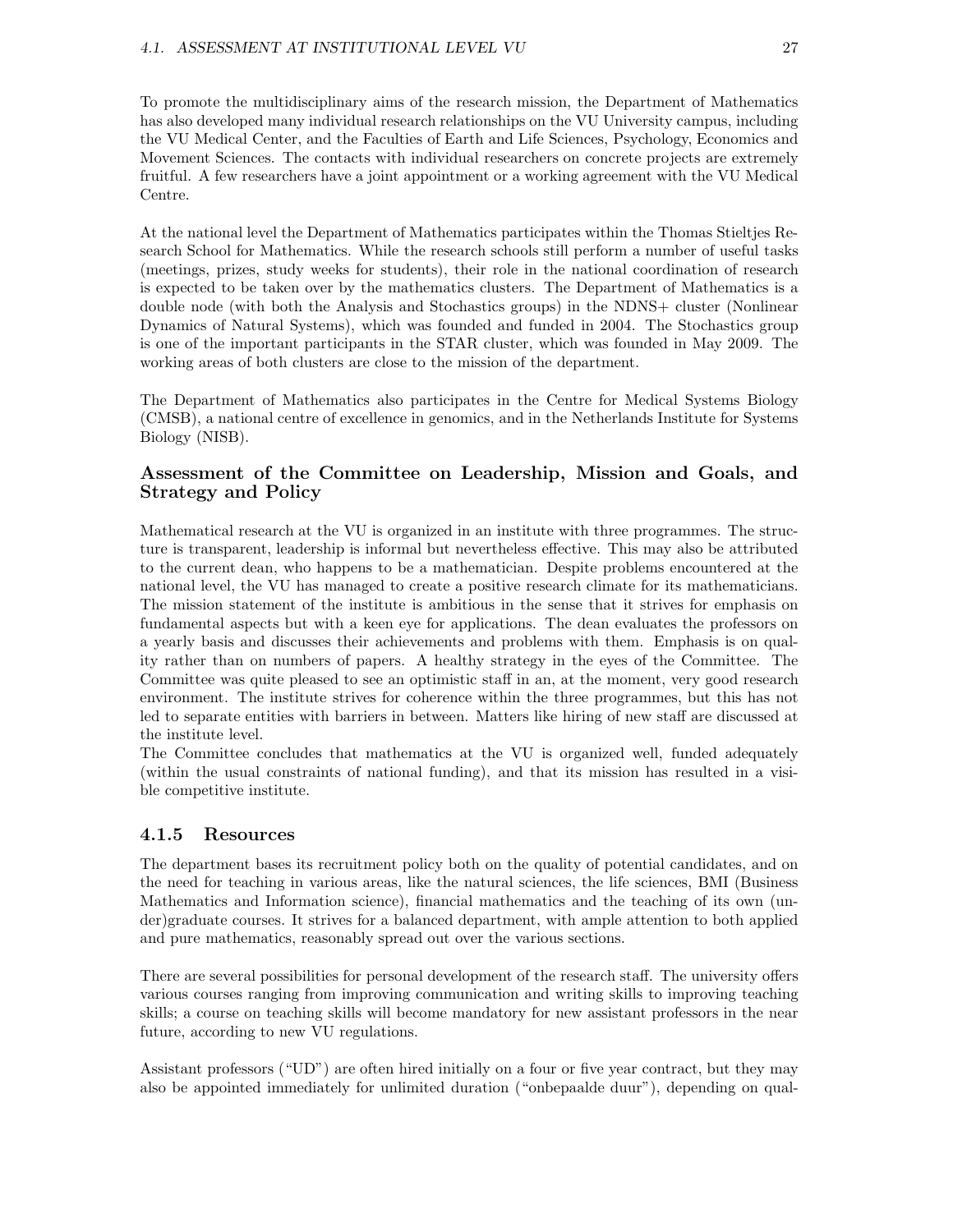ifications and market conditions. Fixed term appointments are made by the department head, whereas unlimited contracts need the approval of the board of the Faculty of Sciences.

Promotion of a "UD" to the higher position of Associate Professor ("UHD") is not automatic, and depends on both excellence of the candidate and the current composition of the department. The rules and procedure have been made explicit in regulations by the Faculty of Sciences ("UHD" regeling). Proposals for promotion are prepared by a special committee, and submitted by the department head to the board of the Faculty of Sciences.

Appointments of full professors need the approval of the board of the university and the College of Deans. Proposals are prepared by special committees, appointed by the dean of the Faculty of Sciences. Typically such appointments concern chairs on fields in mathematics that are considered necessary for the research and educational programs of the department. Appointments based solely on personal merit are rare, but more common in mathematics than in other sciences, in agreement with the important role played by individual excellence in mathematical research. In the past years the department has also made several part-time appointments, with the purpose of granting both the title of Professor and the ius promovendi to qualified researchers.

PhD Students The budget of the department includes direct funding for 8 PhD students, which are awarded to chairs based on quality of a research proposal and a candidate. The department has been increasingly active and successful in acquiring additional funding from NWO or European agencies. Notwithstanding the small numbers of mathematics students in The Netherlands the department has managed to attract good students to all open positions. The master's programmes for foreign students play an increasingly important role in attracting these students. Besides the standard salary during 4 years, every PhD student is awarded  $\epsilon$ 5000 for travel and books during the course of the studies. A research plan and agreement is written at the beginning of the PhD term. PhD students receive training directly from the supervising professor, and also take part in the educational programmes of the research schools, or other networks.

Postdocs The budget of the department includes one permanent "departmental" postdoc position. This is awarded to one of the chairs in the department based on the quality of a research proposal and the strength of the proposed candidate. Other direct funding, for instance, arising from temporary vacancies, is also sometimes used for the funding of postdocs.

Tables 4.1, 4.2, 4.3, and 4.4 display the distribution of research fte's over the various types of research staff for the department as a whole, and for the Programmes Analysis, Stochastics, and Geometry, respectively.

In these staff tables, a full-time tenured researcher is counted as 0.4 fte. For the non-tenured staff a postdoc is counted as 0.8 fte (and sometimes 0.9, depending on the circumstances) and a PhD student as 0.8 fte.

|                   | 2003  | 2004  | 2005  | 2006  | 2007  | 2008   |
|-------------------|-------|-------|-------|-------|-------|--------|
| Tenured staff     | 7.02  | 7.30  | 7.30  | 7.86  | 7.99  | 8.49   |
| Non-tenured staff | 3.96  | 4.51  | 8.16  | 7.12  | 7.80  | 10.61  |
| PhD students      | 9.88  | 16.48 | 20.57 | 23.86 | 24.71 | 18.36  |
| Total staff       | 20.86 | 28.29 | 36.03 | 38.84 | 40.50 | -37.46 |

Table 4.1: Research staff at institutional level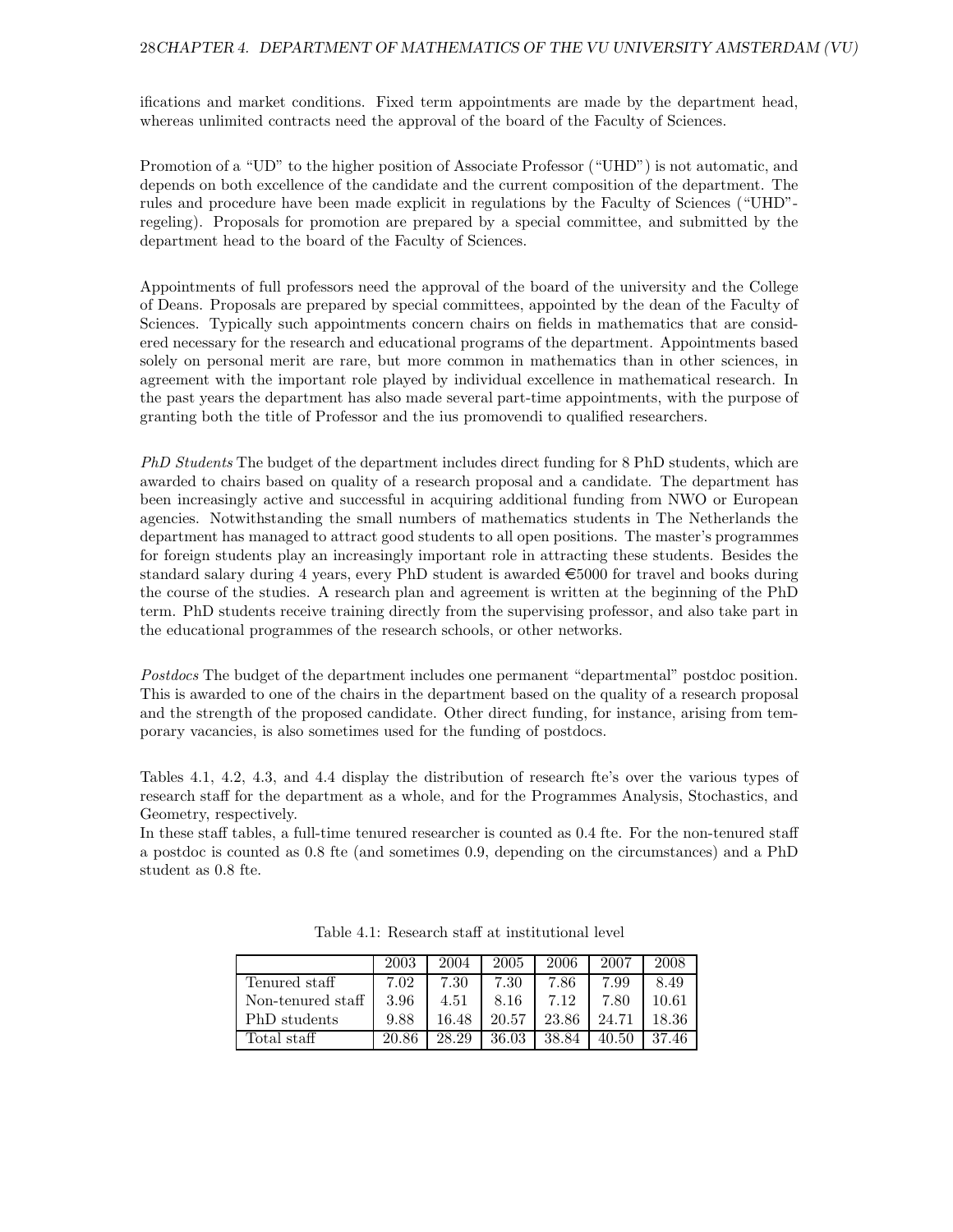|                   | 2003 | 2004 | 2005  | 2006  | 2007  | 2008  |
|-------------------|------|------|-------|-------|-------|-------|
| Tenured staff     | 2.50 | 2.40 | 2.40  | 2.15  | 2.70  | 2.80  |
| Non-tenured staff | 0.70 | 1.20 | 3.50  | 2.85  | 2.57  | 4.10  |
| PhD students      | 2.77 | 5.00 | 5.60  | 6.27  | 5.19  | 3.71  |
| Sub)total staff   | 5.97 | 8.60 | 11.50 | 11 27 | 10.46 | 10 61 |

Table 4.2: Research staff Analysis

|                   | 2003 | 2004 | 2005  | - 2006 | 2007  | 2008  |
|-------------------|------|------|-------|--------|-------|-------|
| Tenured staff     | 2.50 | 2.40 | 2.40  | 2.15   | 2.70  | 2.80  |
| Non-tenured staff | 0.70 | 1.20 | 3.50  | 2.85   | 2.57  | 4.10  |
| PhD students      | 2.77 | 5.00 | 5.60  | 6.27   | 5.19  | 3.71  |
| (Sub)total staff  | 5.97 | 8.60 | 11.50 | 11 27  | 10.46 | 10.61 |

Table 4.3: Research staff Stochastics

|                   | 2003 | 2004  | 2005  | 2006  | 2007  | 2008  |
|-------------------|------|-------|-------|-------|-------|-------|
| Tenured staff     | 2.77 | 3.14  | 3.54  | 4.36  | 3.89  | 3.93  |
| Non-tenured staff | 0.76 | 3.31  | 4.66  | 4.27  | 4.87  | 4.25  |
| PhD students      | 6.24 | 9.85  | 11.87 | 13.32 | 14.92 | 10.65 |
| (Sub)total staff  | 9.77 | 16.30 | 20.07 | 21.95 | 23.68 | 18.83 |

# 4.1.6 Funding Policies

Tables 4.5 and 4.6 give details on the funding and expenditure, both in  $k\in \mathbb{R}$  and in %, during the period 2003–2008. Table 4.7 gives the breakdown of the funding over the three research programmes.

As shown in the tables, during the review period direct funding has increased a little, research funding has increased considerably, and contract funding has fluctuated.

The research funding consists of the Open Competition Mathematics (mostly small PhD student and postdoc projects), the "Vernieuwingsimpuls" (VENI, VIDI, VICI), the NDNS+ cluster, and multidisciplinary projects (genomics initiative, CMSB, computational life sciences). In the last few years the department has been quite successful in attracting research funding. The research policy directed at applications explains part of this success, but also the age composition of the department (which is essential for the VENI/VIDI/VICI program) and incidental funding, such as the cluster.

Contract research concerns for an important part European funding, as commercial contract research is viewed as insufficiently scientific in nature by the majority in the department. Applications of mathematics are mostly directed at other sciences, with scientific and not financial objectives. European funding is likely to become more important in the coming years.

Direct funding has diminished because of a change in the university allocation models and a shift of money from the universities to NWO. Nevertheless the management hopes to be able to sustain the department at the current size. Several national initiatives to strengthen the position of the sciences (mathematics clusters, "deltaplan natuurwetenschappen") will hopefully make up for part of the deterioration of the allocation models. The main strategy for obtaining research funding is to keep and attract excellent researchers.

#### Assessment of the Committee on Quality of Resources, Funding Policies and Facilities

The funding policy (direct funding) is transparent and the department allows for 8 PhD positions from direct funding, which is becoming more and more rare in The Netherlands. Apart from this, the institute has been successful in attracting NWO grants for PhD students. The budget of the department allows also for a postdoc position. Contrary to developments elsewhere, where IT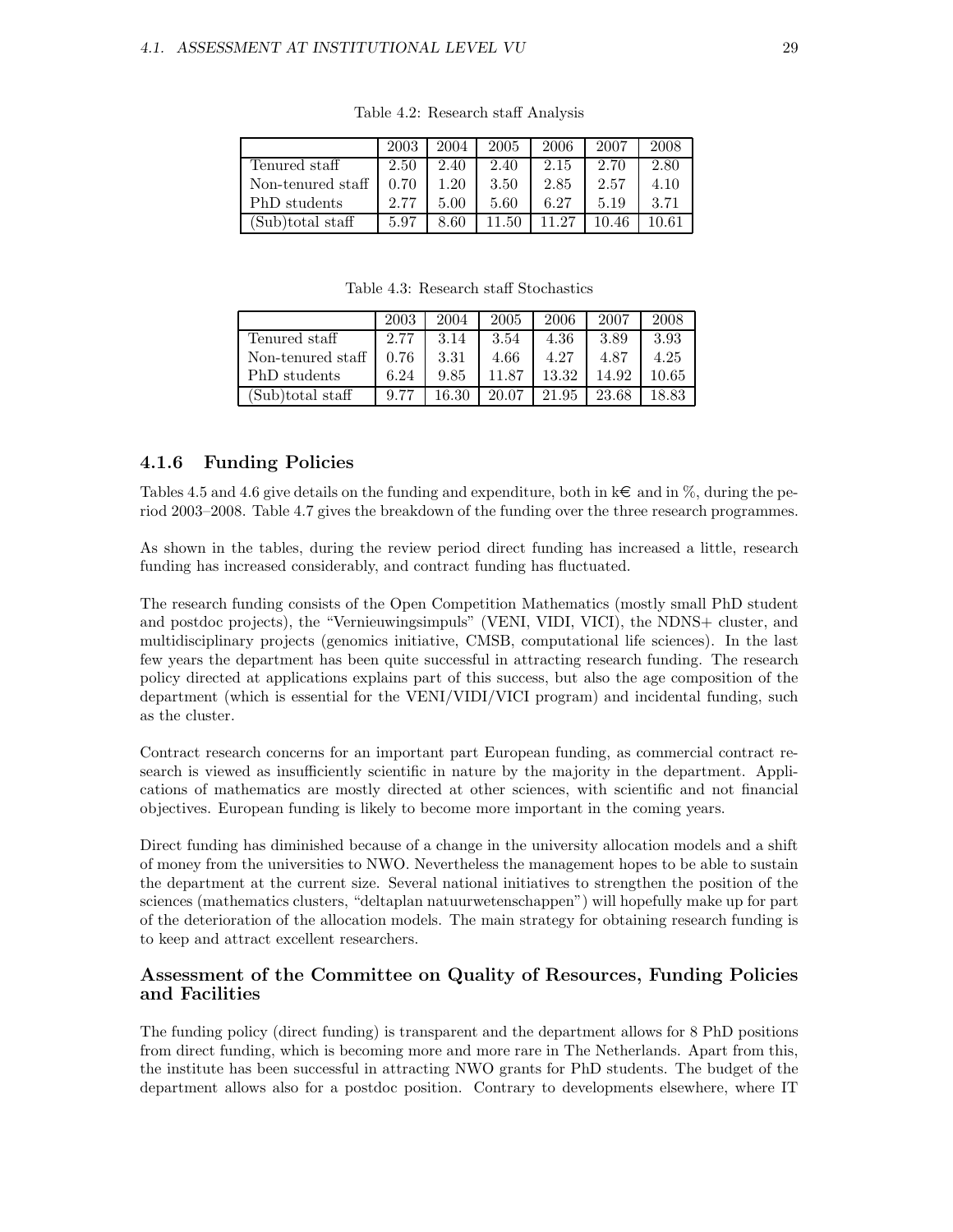|                   | 2003 | 2004 | 2005 | 2006 | 2007 | 2008 |
|-------------------|------|------|------|------|------|------|
| Tenured staff     | 1.76 | 1.76 | 1.36 | 1.35 | 1.40 | 1.76 |
| Non-tenured staff | 2.50 |      |      |      | 0.36 | 2.26 |
| PhD students      | 0.87 | 1.63 | 3.10 | 4.27 | 4.60 | 4.00 |
| (Sub)total staff  | 5.13 | 3.39 | 4.46 | 5.62 | 6.36 |      |

Table 4.4: Research staff Geometry

Table 4.5: Funding and expenditure at departmental level, in  $k\in$ 

|                 | 2003  | 2004  | 2005  | 2006  | 2007  | 2008  |
|-----------------|-------|-------|-------|-------|-------|-------|
| Funding:        |       |       |       |       |       |       |
| Direct funding  | 3,085 | 3,091 | 3,413 | 3,192 | 3,076 | 3,170 |
| Research funds  | 515   | 698   | 786   | 916   | 990   | 872   |
| Contracts       | 164   | 173   | 319   | 130   | 199   | 131   |
| Total           | 3,764 | 3,961 | 4,518 | 4,238 | 4,266 | 4,174 |
| Expenditure:    |       |       |       |       |       |       |
| Personnel costs | 2,253 | 2,600 | 2,779 | 2,984 | 3,427 | 3,692 |
| Other costs     | 82    | 168   | 161   | 187   | 182   | 147   |
| Total           | 2,336 | 2,768 | 2,940 | 3.171 | 3,609 | 3,840 |

support is being centralized, the bigger department, in which the institute is embodied, has the policy to keep IT support nearby. In any case: the help desk is nearby and the Committee is very happy to see this. IT support is essential and quick help is essential as well.

# 4.1.7 Academic Reputation

The department has provided an overview with awards, memberships, (guest) editorships, invited lectureships, appointed professorships, fellowships, (co)organisation of conferences, visiting professorships and other academic achievements of the staff members.

# 4.1.8 Societal Relevance

Concerning collaboration and dissemination outside the scientific community the following activities are mentioned:

- Research in the obp (optimization of business processes) group of the stochastic section is applied in telecommunication and health care management, leading for example to PhD students that are funded by companies and partial appointments of VU staff in innovative industrial projects;
- Some aspects of the department's probability program find its way to actual use in legal court cases;
- The department actively participates in the annual "mathematics with industry" study group, in which actual problems from industry are solved by students and staff members. The department has organized this national event in 2002 and will do so again in 2011;
- Some members of the department are interested in the role of mathematics in philosophy. Their specific mathematical skills sometimes turn out to be useful;
- In financial statistics there has been collaboration with ABN/AMRO and SNS REAAL banks.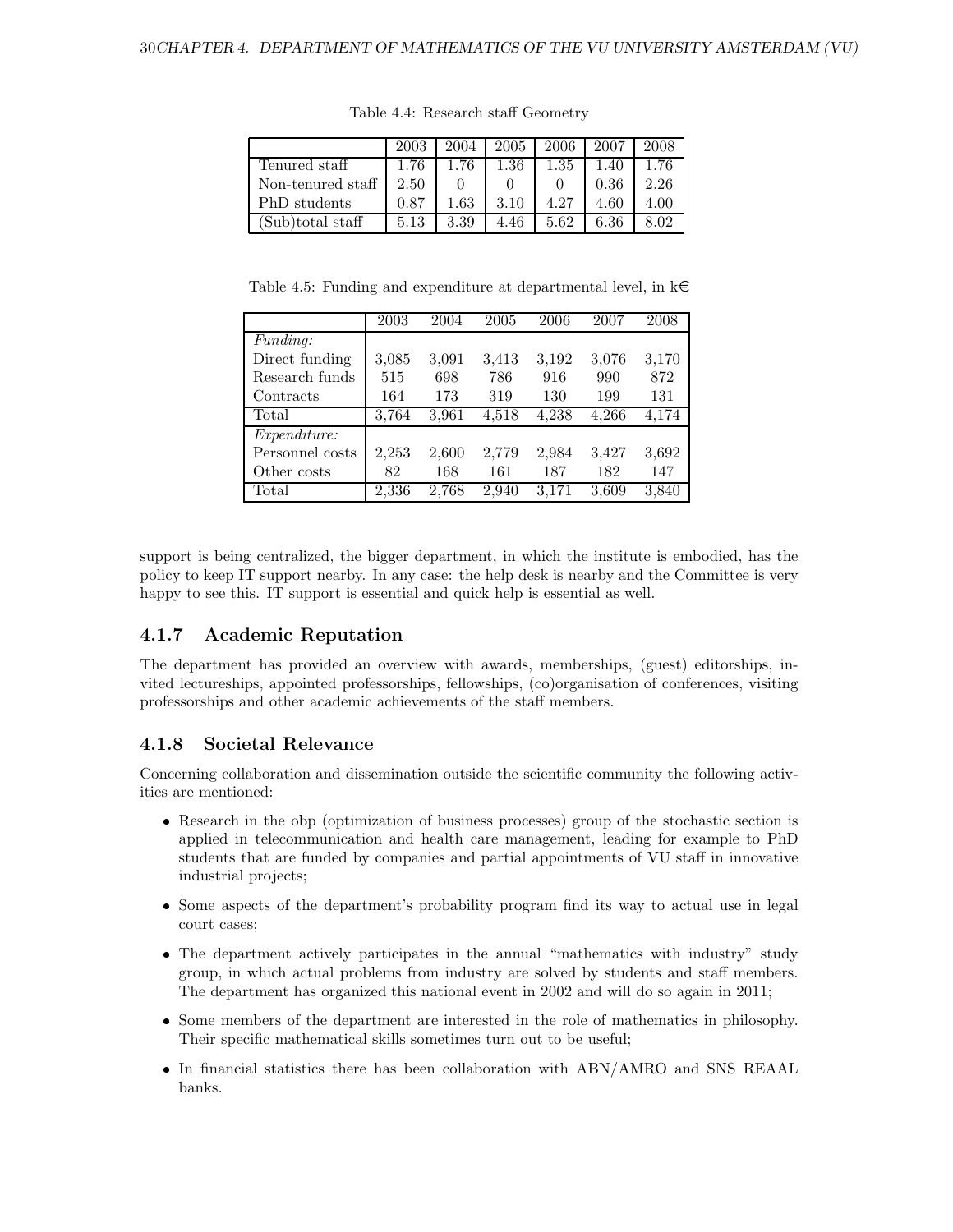|                 | 2003           | 2004 | 2005 | 2006 | 2007 | 2008 |
|-----------------|----------------|------|------|------|------|------|
| <i>Funding:</i> |                |      |      |      |      |      |
| Direct funding  | 82             | 78   | 76   | 75   | 72   | 76   |
| Research funds  | 14             | 18   | 17   | 22   | 23   | 21   |
| Contracts       | $\overline{4}$ | 4    |      | 3    | 5    | 3    |
| Total           | 100            | 100  | 100  | 100  | 100  | 100  |
| Expenditure:    |                |      |      |      |      |      |
| Personnel costs | 96             | 94   | 95   | 94   | 95   | 96   |
| Other costs     | 4              | 6    | 5    | 6    | 5    | 4    |
| Total           | 100            | 100  | 100  | 100  |      | 100  |

Table 4.6: Funding and expenditure at departmental level, in %

Table 4.7: Distribution of funding over research programmes

| In $\%$               | 2003 | 2004 | 2005 | 2006 | 2007 | 2008 |
|-----------------------|------|------|------|------|------|------|
| Programme Analysis    | 43   | 28   | 25   | 24   |      | 23   |
| Programme Stochastics | 40   | 65   | 70   | 68   | 83   | 66   |
| Programme Geometry    |      |      |      |      |      |      |
| Total                 | 100  | 100  | 100  | 100  | 100  | 10C  |

#### Assessment of the Committee on Societal Relevance

The VU mathematicians are active in national research clusters, most notably NDNS+ and in the forthcoming fourth cluster STAR. For obvious reasons the programme on Stochastics is very relevant even outside the university (e.g., in telecommunications), but all groups are stimulated by their leaders to act in multidisciplinary projects, according to the mission statement. This has led to interesting and fruitful relationships with other faculties, including the VU Medical Center, Psychology, Earth and Life Sciences. The institute participates in the Centre for Medical Systems Biology, a national centre of excellence in genomics. In the view of the Committee, the institute has a very good policy in trying to make its mathematics visible and relevant for other sciences.

#### 4.1.9 Balance of Strengths and Weaknesses

SWOT-analysis of the department at large:

#### Strengths and opportunities

The research staff of the department publishes widely and frequently in excellent journals. It hosts a significant number of internationally acknowledged leaders in various fields. It has been very successful in obtaining research grants, and has a reputation both in theoretical work as in applied mathematics. The department has grown significantly over the last decade. Its PhD programme has been successful, leading to a relatively high number of PhD defences, and, based on exchange programs with eastern Europe (and possibly Asia), expecting even more in the near future. The research staff provides excellent opportunities for mathematics in life sciences and mathematics in business applications. It has enjoyed the benefits of participating in the NDNS+ cluster, and the new STAR cluster is likely to provide additional opportunities for appointing young researchers.

#### Weaknesses and threats

The most obvious weakness is the low number of students, which is also a liability with regards to attracting high quality PhD candidates. A complicating factor is the fact that low student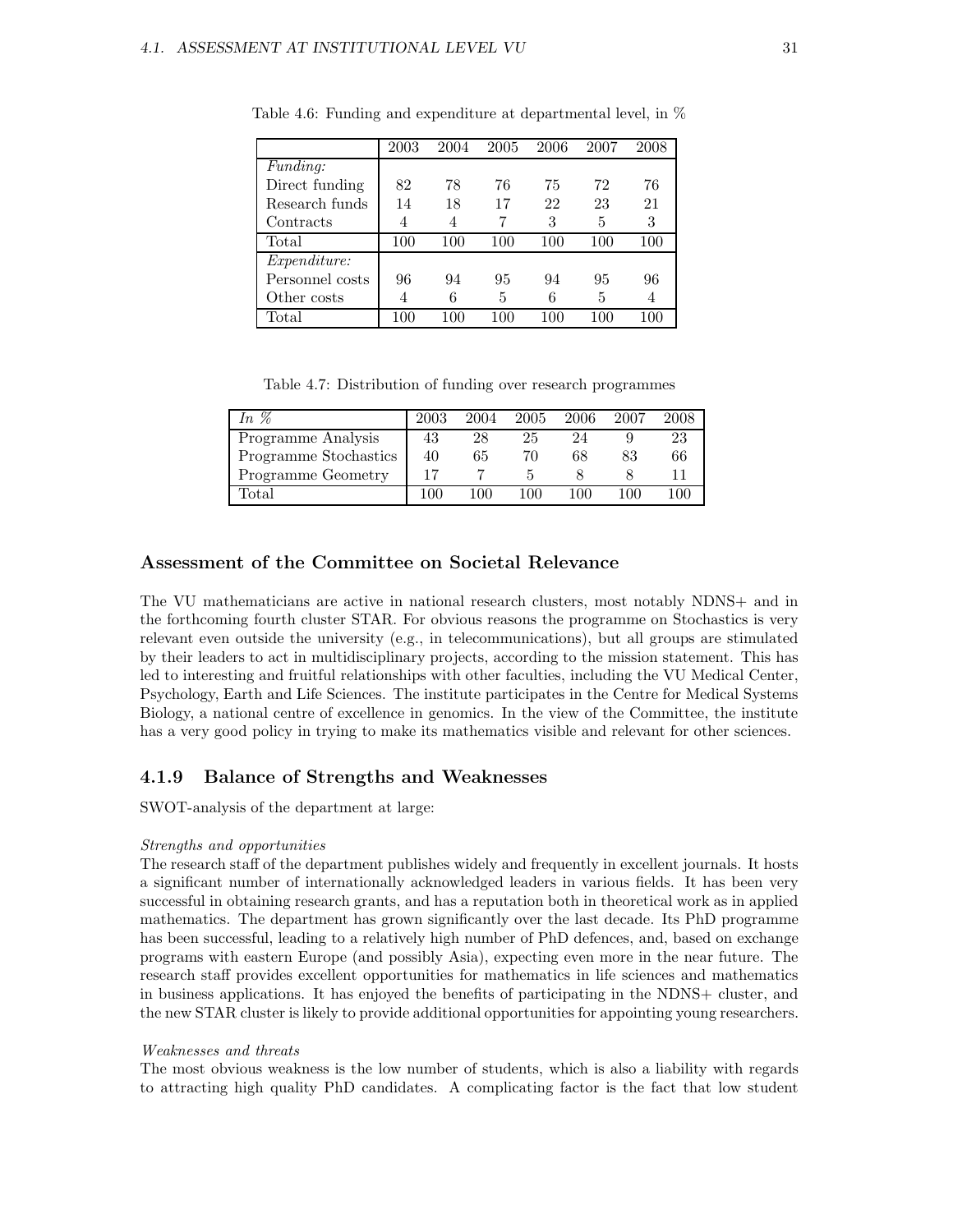numbers in mathematics are a nation-wide problem, partly caused by the way mathematics is taught in high school (nowadays, most high school teachers do not have a university degree). The most obvious threat is the dependency on the financial allocation model used by the board of the university. There has been a significant change in the financial allocation model used by the board of the university, which makes the funding much more dependent on the number of mathematics students, which is relatively small.

Another threat is constituted by the way research money is allocated by NWO. There is a tendency in the Dutch society to put more weight on competition, not only with other mathematics departments, but recently also with computer science and astronomy, and in the very near future also with chemistry. It is not so clear how one should compare research proposals in such diverse areas of science. Generating money has become much more important now than a decade ago; this is not necessarily a bad thing, but certainly the possibilities for pure mathematics are limited compared to other exact sciences.

## Assessment of the Committee on Strengths and Weaknesses

The low number of students is perceived a weakness by the institute, but the Committee believes that the number of students enrolled in the Bachelor programme of the institute follows the national, increasing, trend. The institute seems to have more than an average share in this because of its special educational programmes with econometrics. Furthermore, the institute has an adequate strategy for trying to attract more students.

The funding strategy for the past period has resulted in a rather balanced and viable institute. The effects of the future funding strategy model of the university are unclear yet, but the Committee hopes that the possible negative effects do not lead to reductions of any size in the research activities. The grant facilities of NWO are far below what is necessary or adequate, but this is a national threat. The VU University should be well aware of this. External grant facilities, other than from NWO, are not so obvious for fundamental research programmes. Efforts made by the department for attracting grants seem to be well-coordinated and realistic.

# 4.2 Assessment per Programme VU

| <b>Programmes</b>   Quality   Productivity   Relevance   Viability |  |  |
|--------------------------------------------------------------------|--|--|
| VII1 Apolysis                                                      |  |  |

|  |  |  |  |  | The Committee assessed the three programmes of VU as follows: |  |  |  |  |
|--|--|--|--|--|---------------------------------------------------------------|--|--|--|--|
|--|--|--|--|--|---------------------------------------------------------------|--|--|--|--|

| Programmes      | Quality   Productivity   Relevance   Viability |  |
|-----------------|------------------------------------------------|--|
| VU1 Analysis    |                                                |  |
| VU2 Stochastics |                                                |  |
| VU3 Geometry    |                                                |  |

The detailed assessments per programme follow in the next three sections of this report.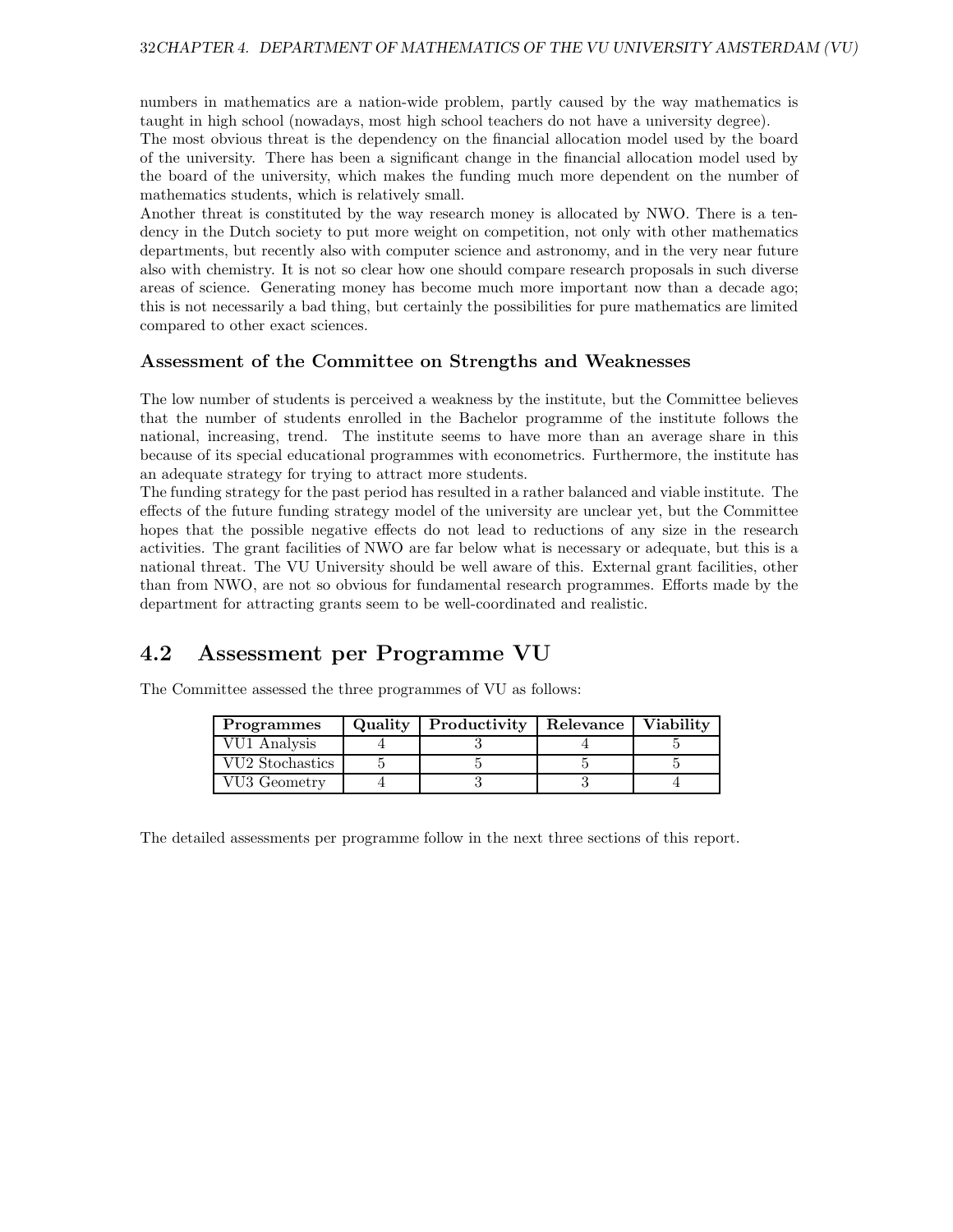| Programme number: VU1 |                                                      |
|-----------------------|------------------------------------------------------|
|                       | Programme director: Prof.dr. J. Hulshof (until 2006) |
|                       | Prof.dr. R.C.A.M. van der Vorst (as of 2006)         |
| Research staff 2008:  | $10.61$ fte                                          |
| Assessments:          | Quality: 4                                           |
|                       | Productivity: 3                                      |
|                       | Relevance: 4                                         |
|                       | Viability: 5                                         |

#### 4.2.1 VU1 Analysis

#### Short description

The department's Analysis programme concerns partial differential equations, dynamical systems, variational and topological methods, operator theory, control and system theory, and applied analysis. Its aim is to develop methods for solving integral, differential and matrix equations, via analytical and topological methods and to solve problems arising in applications. There is strong interaction between all components and a strict subdivision is neither desirable nor possible.

#### SWOT-analysis of VU1:

For this, the Self Evaluation report refers to the SWOT-analysis of the department at large (see Section 4.1.9).

## Assessments

#### Quality

The quality of this programme is very good. This is shown by publications in leading journals and coauthor-ships of books, editorships, and organisation of internationally respected conferences. Several members of the programme are recipients of prestigious NWO-grants.

#### Productivity

The research output is good, if one restricts attention to publications in refereed journals. Two research monographs were coauthored, one new and one completely revised. The number of PhD theses was modest, but there is a clear upward trend in recent years.

#### Relevance

The relevance of the programme is very good. There are interactions with and many applications to biology. There are also applications to physics. Members of the group are active in the annual Dutch Study group Mathematics in Industry and they have made a successful grant application at STW/NWO in order to continue this annual event during 2008-2012.

#### Viability

The current staff is quite young and very talented. The programme is very coherent. Clear research plans exist for the future.

#### Conclusions

The group is remarkable in that three of the four full professors work in nonlinear pde's, dynamical systems and related areas and that they also publish together regularly. This makes it a very attractive place for this area in applied mathematics. The group in operator theory and system theory is now much smaller than before, but it is still very active and productive. Several younger programme members, supported by personal NWO grants, help the programme to cover a broad spectrum of applied analysis and to reach out to application fields.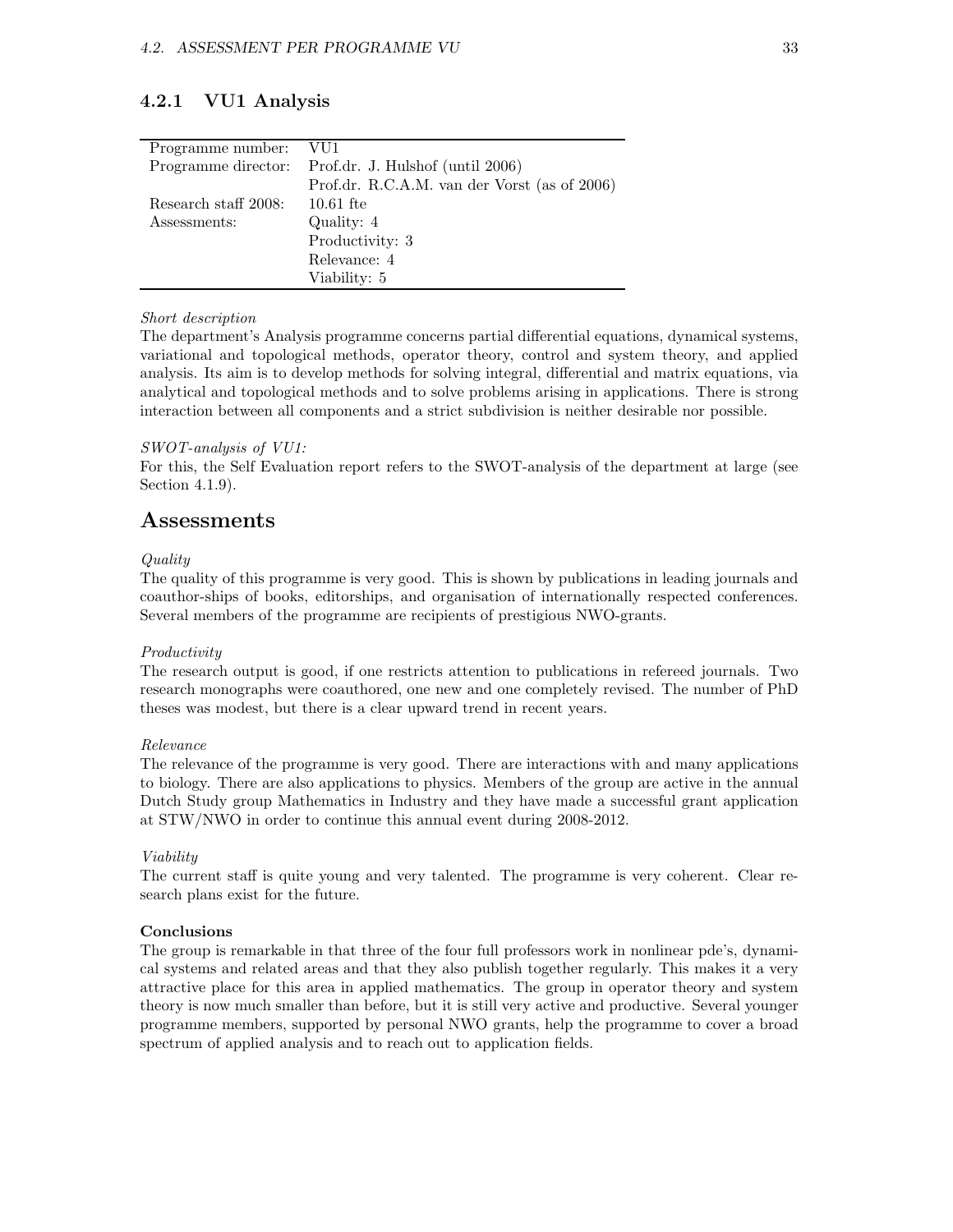| Programme number:    | VU2                     |
|----------------------|-------------------------|
| Programme director:  | Prof.dr. R.W.J. Meester |
| Research staff 2008: | 18.83 fte               |
| Assessments:         | Quality: 5              |
|                      | Productivity: 5         |
|                      | Relevance: 5            |
|                      | Viability: 5            |

# 4.2.2 VU2 Stochastics

#### Short description

The department's Stochastics programme (informally) distinguishes between probability, statistics, and obp (optimization of business processes).

#### SWOT-analysis of VU2:

For this, the Self Evaluation report refers to the SWOT-analysis of the department at large (see Section 4.1.9).

The new STAR cluster is expected to be helpful for appointing young researchers in the future. Otherwise, this section is confident that it can sustain its research at the current level.

# Assessments

#### Quality

This is an internationally strong group, in probability theory as well as in statistical inference, and in biological applications. Publications appear in the best journals, professors are active and well respected the world over. Group members serve the international academic community at editorial and other positions.

#### Productivity

The group has published extensively and members are frequently invited to prestigious conferences and other universities. The number of PhD theses defended is high.

#### Relevance

Much of the work of the group in probability has a background in physics and has relevance for networks and epidemic spread. Their research in statistics is also highly relevant in other sciences. There is a strong tradition of modelling of cell membranes, but also other biological applications.

#### Viability

This is a relatively young group with solid plans. No immediate retirements threaten the group. It has been renewing itself continuously, as is illustrated by its recent shift towards forensic probability.

#### Conclusion

This is a strong programme of top quality.

It is tempting to think that this programme might profit from stronger coordination with other Amsterdam groups. However, in the view of the Committee the Amsterdam milieu should be rich enough to sustain a few independent (though interacting) environments in stochastics, each with their own focus.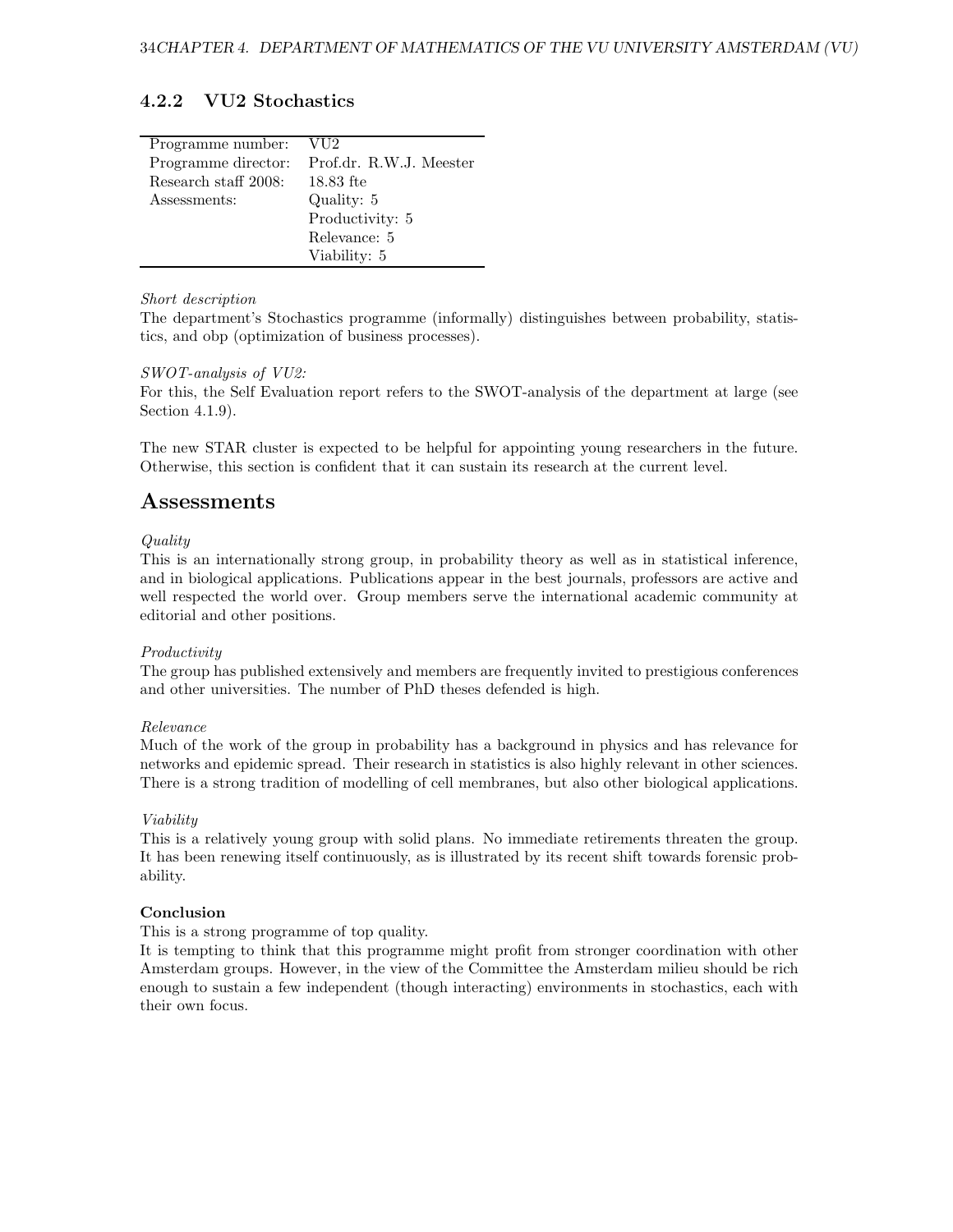# 4.2.3 VU3 Geometry

| Programme number:    | VU3                                                   |
|----------------------|-------------------------------------------------------|
|                      | Programme director: Prof.dr. J. van Mill (until 2006) |
|                      | Prof.dr. J.J. Dijkstra (as of 2006)                   |
| Research staff 2008: | $8.02$ fte                                            |
| Assessments:         | Quality: 4                                            |
|                      | Productivity: 3                                       |
|                      | Relevance: 3                                          |
|                      | Viability: 4                                          |

#### Short description

The Geometry Section is involved in research in Geometric Topology, General Topology, Algebraic Topology, Algebraic K-Theory, and the History and Philosophy of Mathematics.

#### SWOT-analysis of VU3:

For this, the Self Evaluation report refers to the SWOT-analysis of the department at large (see Section 4.1.9).

## Assessments

#### Quality

The quality of this group is certainly good in an international context. It concerned, for major part of the time span of this assessment, leading people in a rather narrow field of mathematics. The recent addition of researchers with more central research areas offers promise for the future.

#### Productivity

The number of articles published by the group is high. The number of PhD theses was low, but several are expected to be completed shortly after the assessment period. On the average, this leads to a good score.

#### Relevance

The relevance of the work in the traditional directions of the group is good, but mainly within the corresponding fields. The new directions represented in the group are mainstream, and the corresponding work is recognized in a much broader community. We expect the relevance of the group to increase.

#### Viability

Following our line of thought, expressed under quality, we believe that it is a wise idea to broaden the scope of the group and we are pleased to see that the group has managed to attract strong young people with new fields of interest. There is good hope that these new fields, mainly algebraic topology and K-theory, will give a new drive to the group.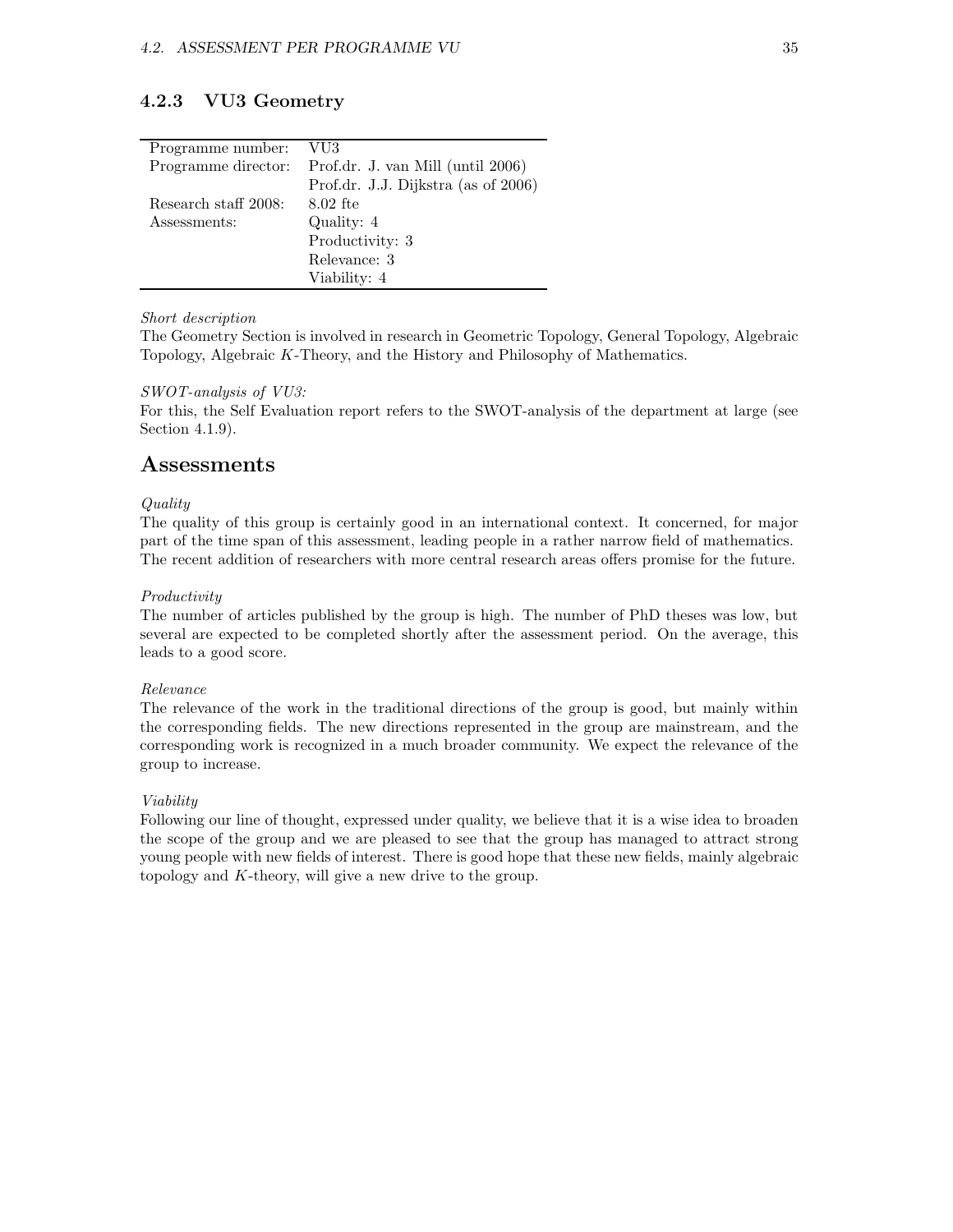#### Conclusion

Major part of the assessment period was marked by good quality work in a restricted area. Obviously, this was well recognized and the group managed to rejuvenate and to find contact with more central directions of mathematics. It seems a good move to start the research direction algebraic topology. This modern and mainstream field is underrepresented in The Netherlands and could turn out to be one of the attractions of the group in the future. The new research focus also opens up the possibility to more interaction with other research groups in modern mathematics in The Netherlands and elsewhere. This may also lead to more PhD students and more external funding of the group. Members of the group are increasingly active in applying for some of the more substantial grants. The Committee is confident that this process will contribute to an attractive and internationally competitive research group.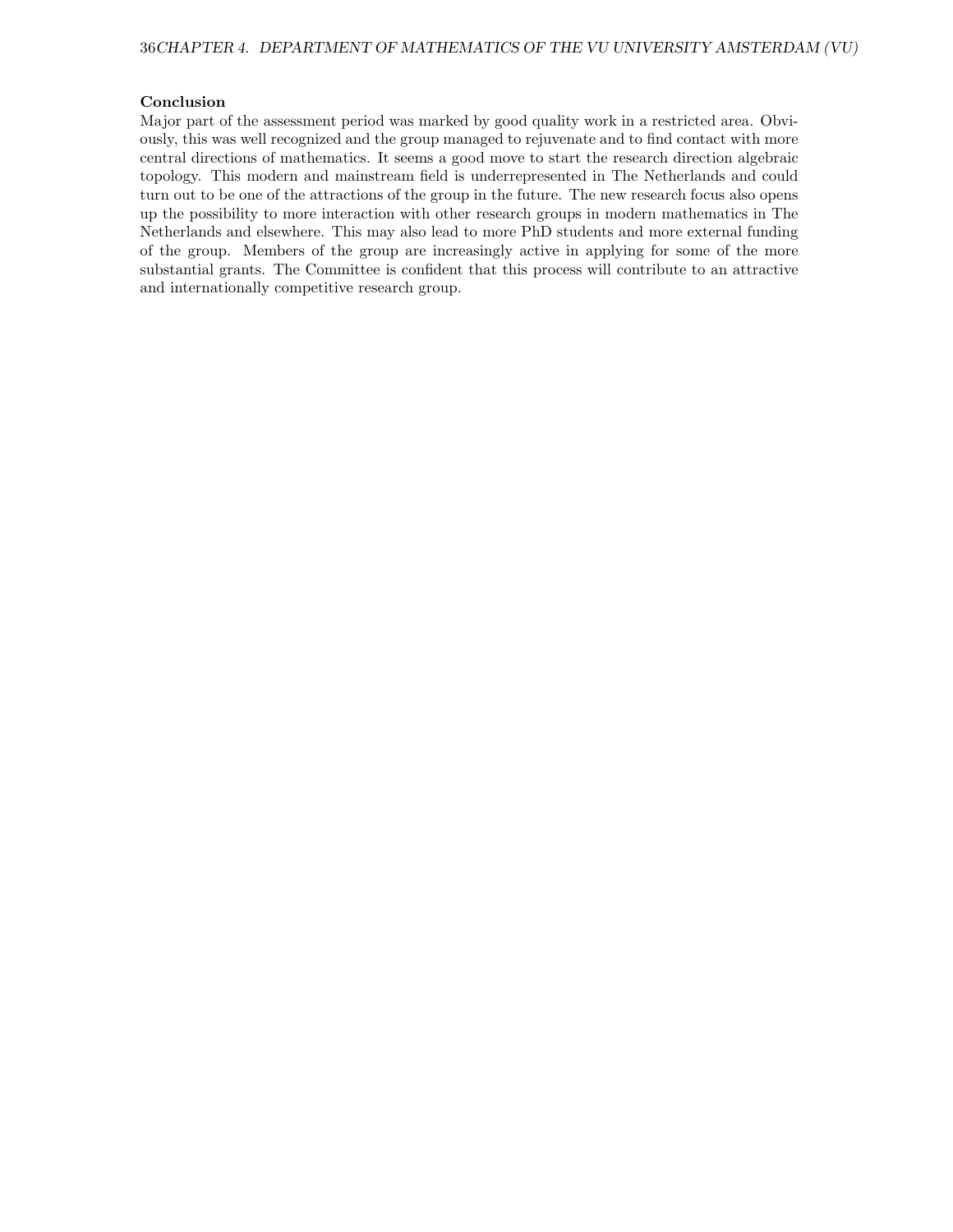## Chapter 5

# Institute of Mathematics and Computing Science (IWI) of Groningen University (RUG)

### 5.1 Assessment at Institutional Level RUG

### 5.1.1 Introduction

The Institute of Mathematics and Computing Science (Instituut voor Wiskunde en Informatica, abbreviated IWI) is part of the Faculty of Mathematics and Natural Sciences (abbreviated FMNS) of the University of Groningen. It was founded in the early 1990s. It consists of the disciplines of Mathematics and Computing Science. The mathematics part of the IWI has participated in the two rounds of external research assessment which took place in the Fall of 2009: Mathematics, organized by the general universities, and Applied Mathematics, organized by the technical universities.

### 5.1.2 Leadership

IWI Mathematics contains four research programmes, namely

- 1. Dynamical Systems, Algebra, Geometry & Mathematical Physics,
- 2. Systems, Control & Analysis,
- 3. Computational Science & Numerical Mathematics and
- 4. Statistics & Probability.

The two programmes Dynamical Systems, Algebra, Geometry & Mathematical Physics and Systems, Control & Analysis, participate in the External Research Assessment Mathematics, while the programme Computational Science & Numerical Mathematics participates in the External Research Assessment Applied Mathematics. The programme Statistics & Probability is not included in any of the assessments, since its chair has been vacant during the entire period of review until Summer 2008 (when Prof.dr. E.C. Wit was welcomed as the new chair).

From 2003 to 2008 the IWI-director has been Prof. dr. N. Petkov (Computing Science, chair of Intelligent Systems), on January 1st, 2009 succeeded by Prof. dr. H.W. Broer. Since the beginning of 2009, the management of the IWI is carried out by a Board in which both Mathematics and Computing Science are represented. An Advisory Council of external experts is currently being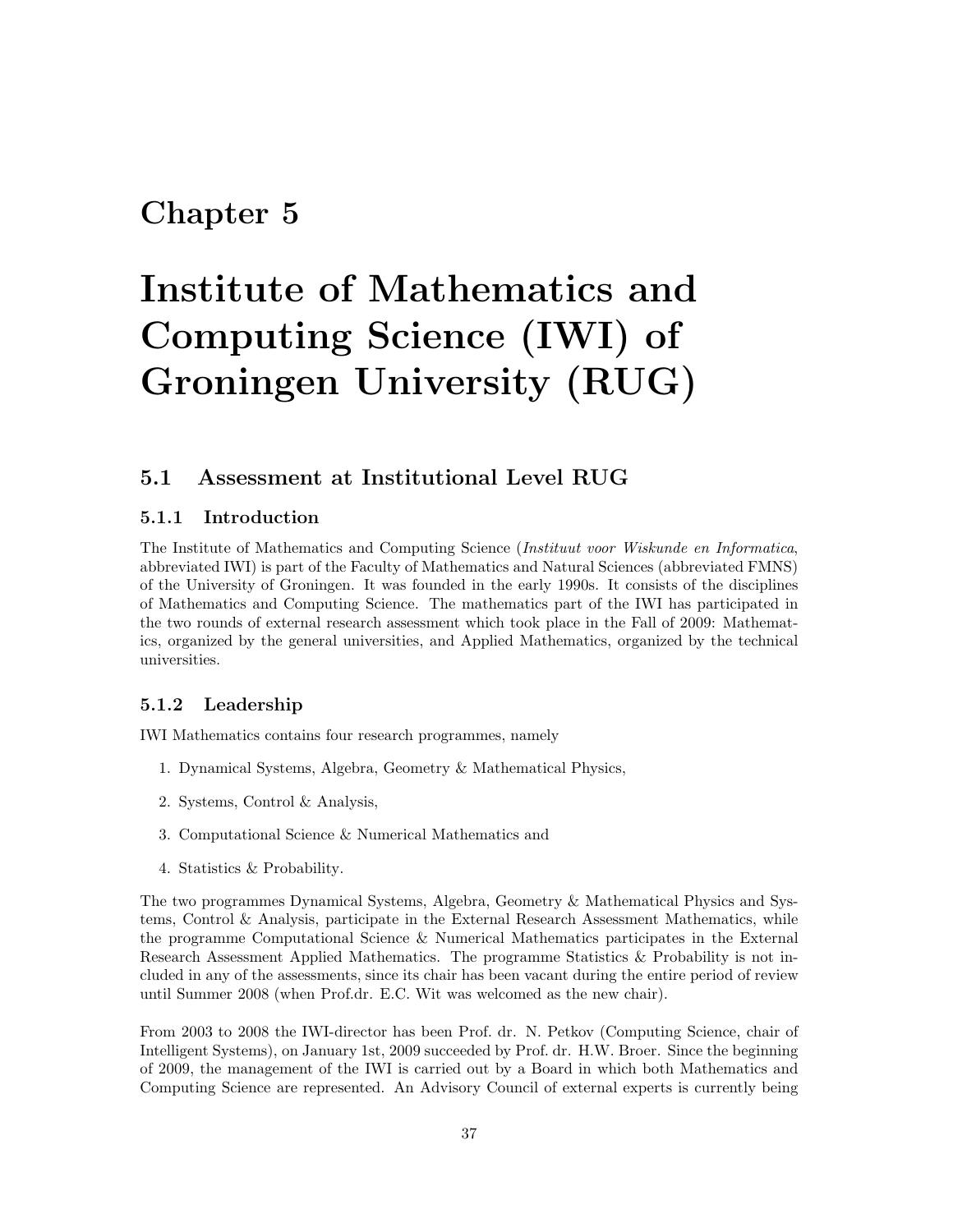formed, designed for monitoring the quality of the IWI from a distance.

Both the Board and the Advisory Council of the IWI guard the quality of research.

### 5.1.3 Mission and Goals

The mission of IWI Mathematics is to perform outstanding academic research and teaching in mathematics, and to maintain international leadership in this. An important part of this is the aim to transfer IWI's scientific results to other areas of science and technology, and to initiate and expand multi-disciplinary research collaborations. The symbiosis between mathematics and applied mathematics, between pure and multi-disciplinary research, is considered a distinguishing characteristic of the institute.

### 5.1.4 Strategy and Policy

IWI Mathematics maintains, in the spirit of an increasing focus on more applied research, an important general position in the modelling of scientific phenomena in earth and life sciences, medical sciences, information science, (mathematical) physics, astronomy, technology and engineering, with direct contributions from computational mechanics, dynamical systems, systems and control, and statistics, while disciplines like numerics, analysis, geometry and algebra are contributing in an essential way. The symbiosis between pure and applied mathematics, and between mono- and multi-disciplinary research and teaching, is said to be a distinguishing characteristic of the institute. This is reflected by a research atmosphere that is fostering internal collaboration and cross-fertilization, and stimulating collaboration within mathematics as well as with other areas of science and technology.

In order to maintain and enhance this research strategy, contacts have been formed with a large number of research institutes within academia, in- and outside the University of Groningen, funding agencies like NWO, STW and FOM, and with the Dutch Large Technological Institutes (Grote Technologische Instituten, abbreviated GTIs) for challenging joint ventures and for the possibilities of funding research. IWI Mathematics aims to intensify these contacts in the future. One main collaboration on the national level takes place within the NWO research cluster Nonlinear Dynamics of Natural Systems (NDNS+).

The aim of the NWO-cluster NDNS+ is to foster the exchange of ideas, views, insights, problem formulation and methods amongst scientists interested in mathematics and in earth and life sciences. Here fundamental aspects play a crucial role. These activities include bio-statistics and systems biology. The cluster establishes a strong team in which the research and education in nonlinear dynamics of natural systems is stimulated and coordinated at a national level. The members of the cluster are among the active participants, but there are many more. An important objective is to attract young talented researchers to the field, to motivate them and to help them getting an overview.

The centre of the NWO-cluster NDNS+ is situated in the IWI, where Prof dr. H.W. Broer is the managing director. The major partners of NDNS+ are research groups within the CWI and the VU (Amsterdam) and within the UL (Leiden), which involves all dynamical systems and a substantial part of stochastics research in The Netherlands. The acquisition of the NDNS+-center in Groningen fits with the strategic plan of the FMNS regarding multidisciplinary cooperation, in particular in the direction of life and medical sciences.

### Assessment of the Committee on Leadership, Mission and Goals, and Strategy and Policy

The leaders of IWI have a clear and efficient strategy to carry out the well-chosen mission and goals. Although the focus clearly is on applications of mathematics, the institute also pursues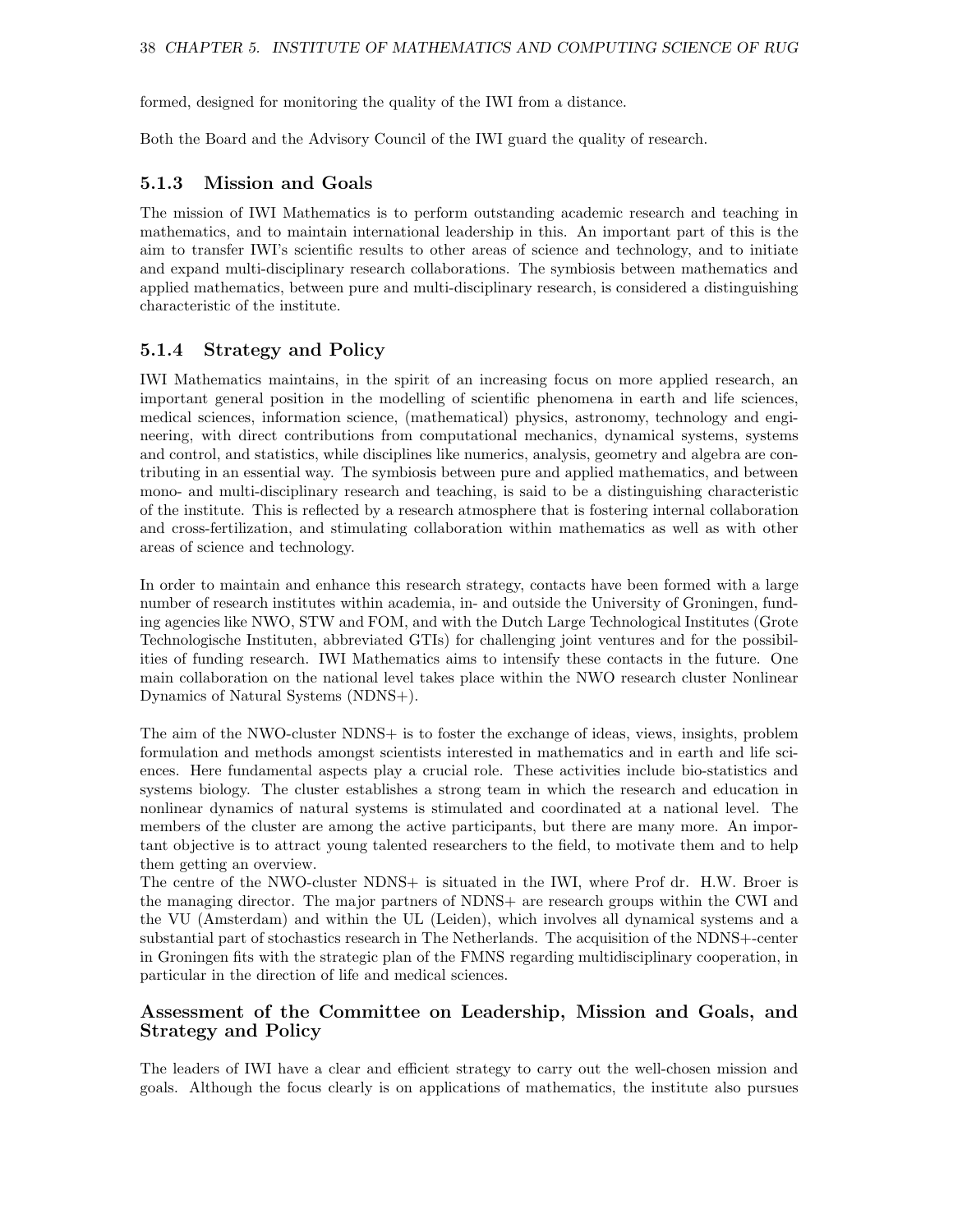high quality research in fundamental mathematics.

The department as a whole should present itself more systematically as being strong in "systems" (ranging from systems theory to dynamical systems).

The NWO cluster NDNS+ is an asset of the institute. It initiates and supports interactions with mathematicians and researchers from other fields in The Netherlands and internationally.

#### 5.1.5 Resources

The tenure track system for scientific personnel was introduced by the FMNS in 2001, being one of the first in The Netherlands. It offers young scientists a clear career perspective, with tenure and promotion to associate professor after five years: so tenure immediately provides the *ius pro*movendi. Another five years after this, promotion to full professor is envisioned. The tenure track faculty members are supposed to set up their own independent research line, together with their PhD students and postdocs. At the beginning of their appointment they are supplied with one PhD position by the FMNS and another PhD position by the IWI. Also they are provided with their own budget.

Included in the tenure track programme, there is the successful FMNS-wide Rosalind Franklin programme for hiring female tenure track assistant professors. The Rosalind Franklin programme has two distinguishing features. Firstly, it offers women favourable research working conditions and the individual career perspectives of the "Career Paths in Science" programme. Secondly, the programme focuses on excellence by soliciting applications from female researchers in all areas of science covered within FMNS. Recently, two such appointments within mathematics have taken place.

Tables 5.1, 5.2, and 5.3 display the distribution of research fte's over the various types of research staff for the department as a whole, and for the Programmes Dynamical Systems, Algebra, Geometry & Mathematical Physics and Systems, Control& Analysis, respectively.

In these staff tables, a full-time tenured researcher is counted as 0.4 fte. For the non-tenured staff a postdoc and a PhD student are counted as 0.8 fte.

|                      | 2003  | 2004 | 2005  | 2006  | 2007  | 2008  |
|----------------------|-------|------|-------|-------|-------|-------|
| Tenured staff        | 4.75  | 4.6  | 5.3   | 5.15  | 5.4   | 5.4   |
| Non-tenured staff    | 2.9   | 2.6  | 2.25  | 2.7   | 3.15  | 1.4   |
| PhD students         | 14.25 | 14.3 | 18.25 | 18.0  | 20.85 | 20.95 |
| Total research staff | 21.9  | 21.5 | 25.8  | 25.85 | 29.3  | 27.85 |

Table 5.1: Research staff at institutional level

Table 5.2: Research staff DSAG&MP

|                      | 2003    | 2004 | 2005     | 2006 | 2007 | 2008 |
|----------------------|---------|------|----------|------|------|------|
| Tenured staff        | 1.6     | 16   | $\Omega$ |      | 2.35 | 2.5  |
| Non-tenured staff    | $1.3\,$ | 0.8  | 0.25     | 0.8  | 2.25 | 0.9  |
| PhD students         | 7.3     | 6.25 | 8.55     | 8.1  | 10.6 |      |
| Total research staff | 10.2    | 8.65 | 10.8     | 10.9 | 15.2 |      |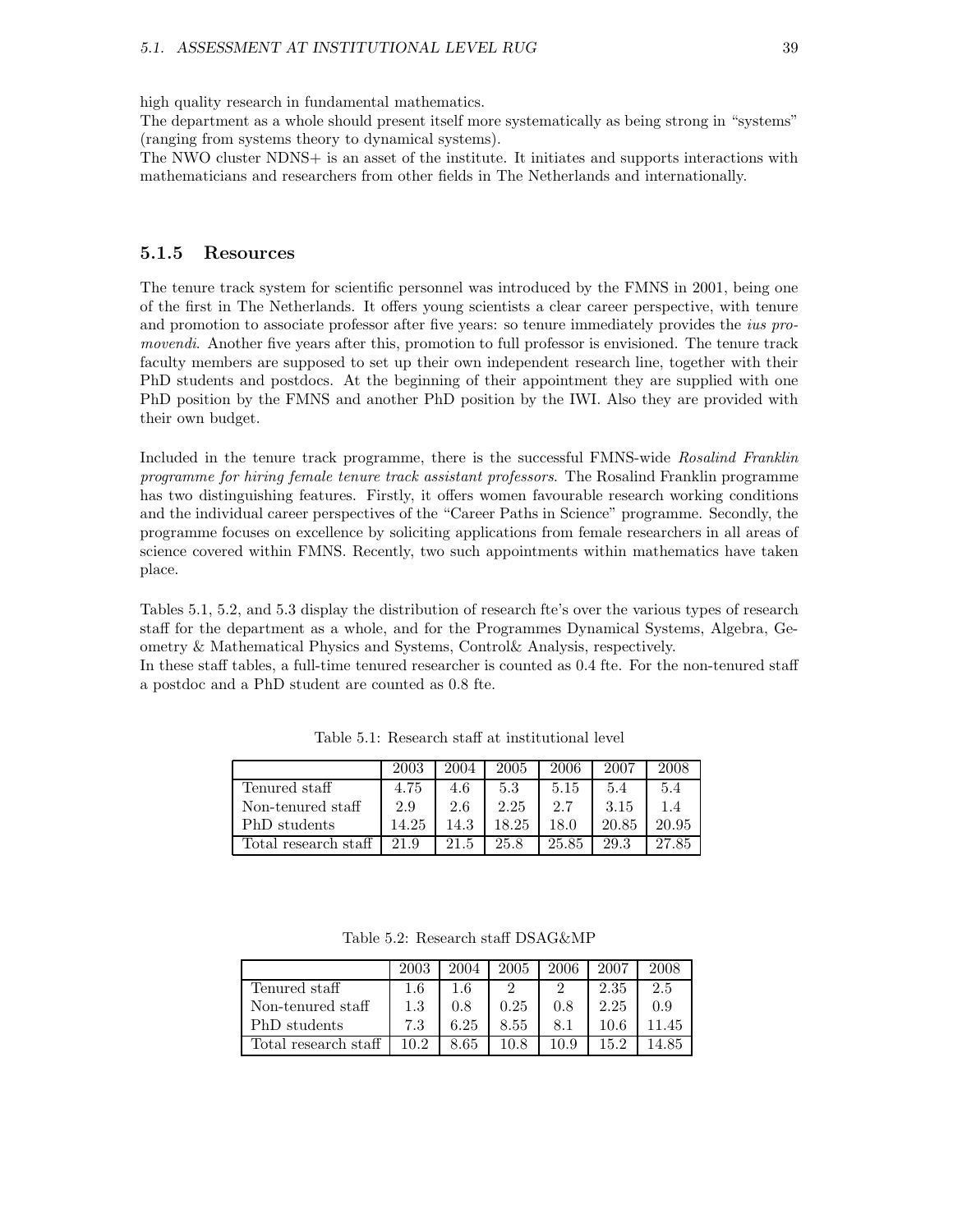|                      | 2003 | 2004 | 2005  | 2006 | 2007 | 2008 |
|----------------------|------|------|-------|------|------|------|
| Tenured staff        | 1.95 | 1.65 | 1.7   | 1.55 |      | 1.6  |
| Non-tenured staff    | 1.6  | 1.3  | (0.0) | 1.15 | 0.4  | 0.0  |
| PhD students         | 3.75 | 4.45 | 5.0   | 5.3  | 6.45 |      |
| Total research staff | 7.3  |      | 6.7   |      |      |      |

Table 5.3: Research staff SC&A

### 5.1.6 Funding Policies

Tables 5.4 and 5.5 give details on the funding and expenditure, both in  $k\epsilon$  and in %, during the period 2003–2008.

Table 5.4 shows an annual decrease in direct funding, which is caused by a number of retirements, a decrease in supporting staff, and the introduction of the 'bursaal' system for PhD projects (in which salary costs have been replaced by fellowships). The table also shows a substantial increase in research funds. This is for a large part caused by a number of recent appointments of scientific staff through the NWO supported research cluster NDNS+. It is also caused by an increase in successful research proposals.

Table 5.4: Funding and expenditure at departmental level, in  $k\in$ 

|                 | 2003  | 2004  | 2005  | 2006  | 2007  | 2008  |
|-----------------|-------|-------|-------|-------|-------|-------|
| <i>Funding:</i> |       |       |       |       |       |       |
| Direct funding  | 1,800 | 1,798 | 1,804 | 1,625 | 1,453 | 1,444 |
| Research funds  | 126   | 249   | 464   | 656   | 826   | 866   |
| Contracts       | 85    | 53    | 10    | 5     | 91    | 108   |
| Total           | 2.011 | 2,100 | 2.277 | 2,285 | 2,369 | 2,418 |
| Expenditure:    |       |       |       |       |       |       |
| Personnel costs | 1,842 | 1,951 | 2,131 | 2,101 | 2,162 | 2,225 |
| Other costs     | 165   | 144   | 156   | 177   | 215   | 186   |
| Total           | 2,007 | 2,059 | 2.287 | 2.278 | 2,377 | 2.411 |

Table 5.5: Funding and expenditure at departmental level, in %

|                 | 2003 | 2004 | 2005 | 2006 | 2007 | 2008 |
|-----------------|------|------|------|------|------|------|
| Funding:        |      |      |      |      |      |      |
| Direct funding  | 90   | 86   | 79   | 71   | 61   | 60   |
| Research funds  | 6    | 12   | 20   | 29   | 35   | 36   |
| Contracts       | 4    | 3    |      | 0    |      | 4    |
| Total           | 100  | 100  | 100  | 100  | 100  | 100  |
| Expenditure:    |      |      |      |      |      |      |
| Personnel costs | 92   | 93   | 93   | 92   | 91   | 92   |
| Other costs     | 8    | ד    |      | 8    | 9    | 8    |
| Total           | 100  | 100  | 100  | 100  | 100  | 100  |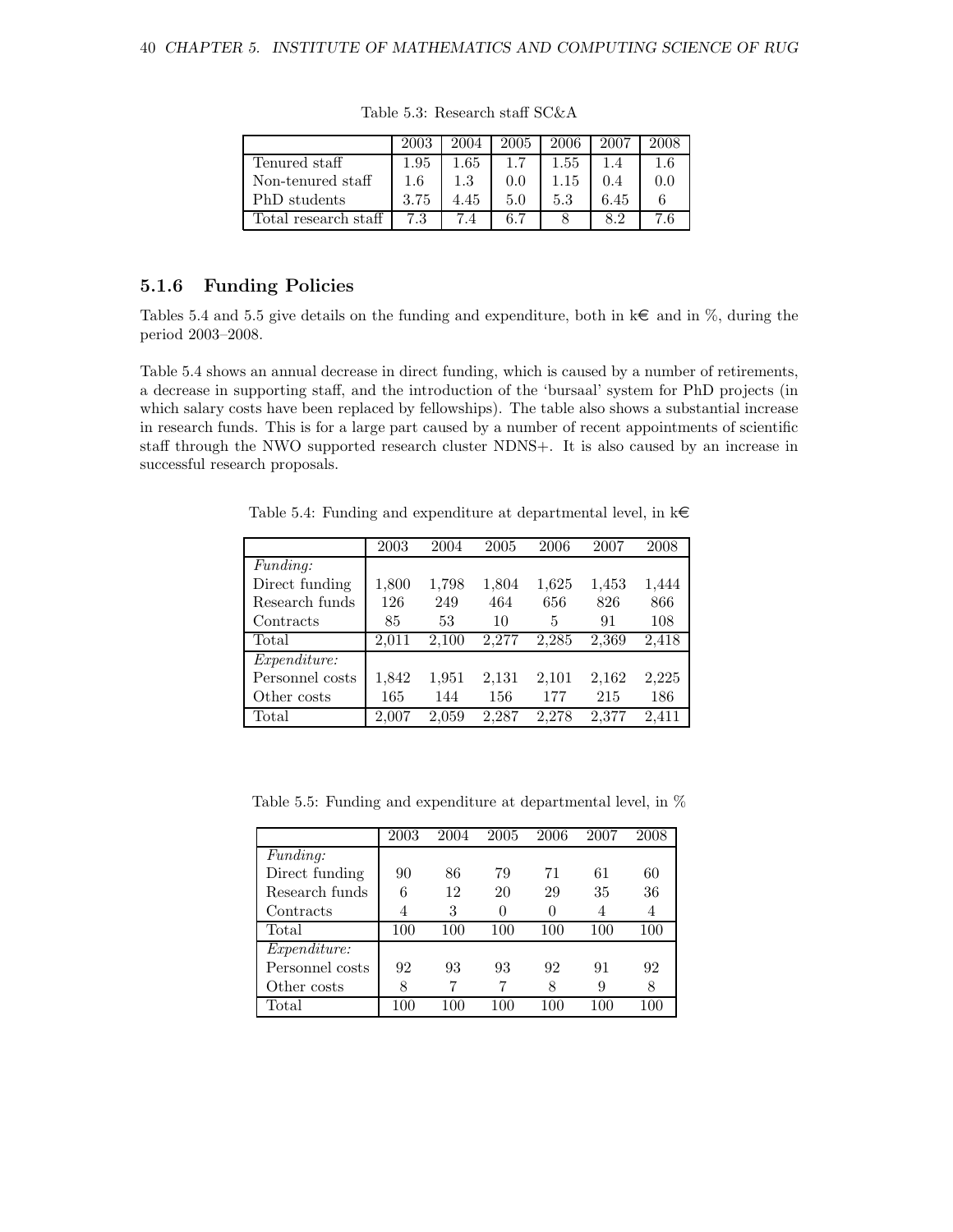### Assessment of the Committee on Quality of Resources, Funding Policies and Facilities

Although the institute did not manage to acquire one of the prestigious grants for young researchers (VENI, VIDI, VICI), the share of research funds in the total budget of the institute is still very high, for a substantial part because of the NWO cluster NDNS+.

Direct funding of the institute by the university has decreased in absolute and relative numbers, only partly due to a change in the way the cost of the supporting staff is counted.

The tenure track system with a predefined time for promotion is an asset of the institute. The opportunity to obtain the ius promovendi after five years is a positive feature. This tenure track system also includes a programme to support young female mathematicians: the Rosalind Franklin programme.

The IWI has moved into a new building, and the members of the institute are satisfied with the facilities and opportunities offered by the new venue.

### 5.1.7 Academic Reputation

IWI has provided an overview with awards, memberships, (guest) editorships, invited lectureships, appointed professorships, fellowships, (co)organisation of conferences, visiting professorships and other academic achievements of the members of its two mathematics programmes.

### 5.1.8 Societal Relevance

The external appreciation of the Mathematics research programmes shows in various ways. One is the direct interaction with technical universities and the GTIs, but also with earth and life sciences, e.g., via the NWO-cluster NDNS+.

In general Mathematics has a great outreach to other disciplines, where novel developments often strongly depend on mathematical techniques. This holds in particular for mathematical physics, the earth and life sciences, engineering and for economics.

Other examples of external appreciation show from the contacts that exist with the Ministry of Education, Culture and Science (OCW) regarding the future of the Secondary School Mathematics curriculum or by the fact that quite a few members of the programmes participate in NWOor KNAW-committees or in the (board of) the Royal Dutch Mathematical Society (KWG).

At a general societal level external appreciation shows by the fact that many programme members are regularly being asked for contacts with Secondary Schools, or more generally for contributions to the popularization of Mathematics.

### Assessment of the Committee on Academic and Societal Relevance

The research of the mathematicians of the institute is acknowledged world wide, as shown for example by their numerous memberships in scientific boards and programmes and by their participation in organising workshops and conferences.

As the institute's research has rather direct impact in earth and life science, the societal relevance of the institute is high.

### 5.1.9 Balance of Strengths and Weaknesses

SWOT-analysis of IWI Mathematics:

Strengths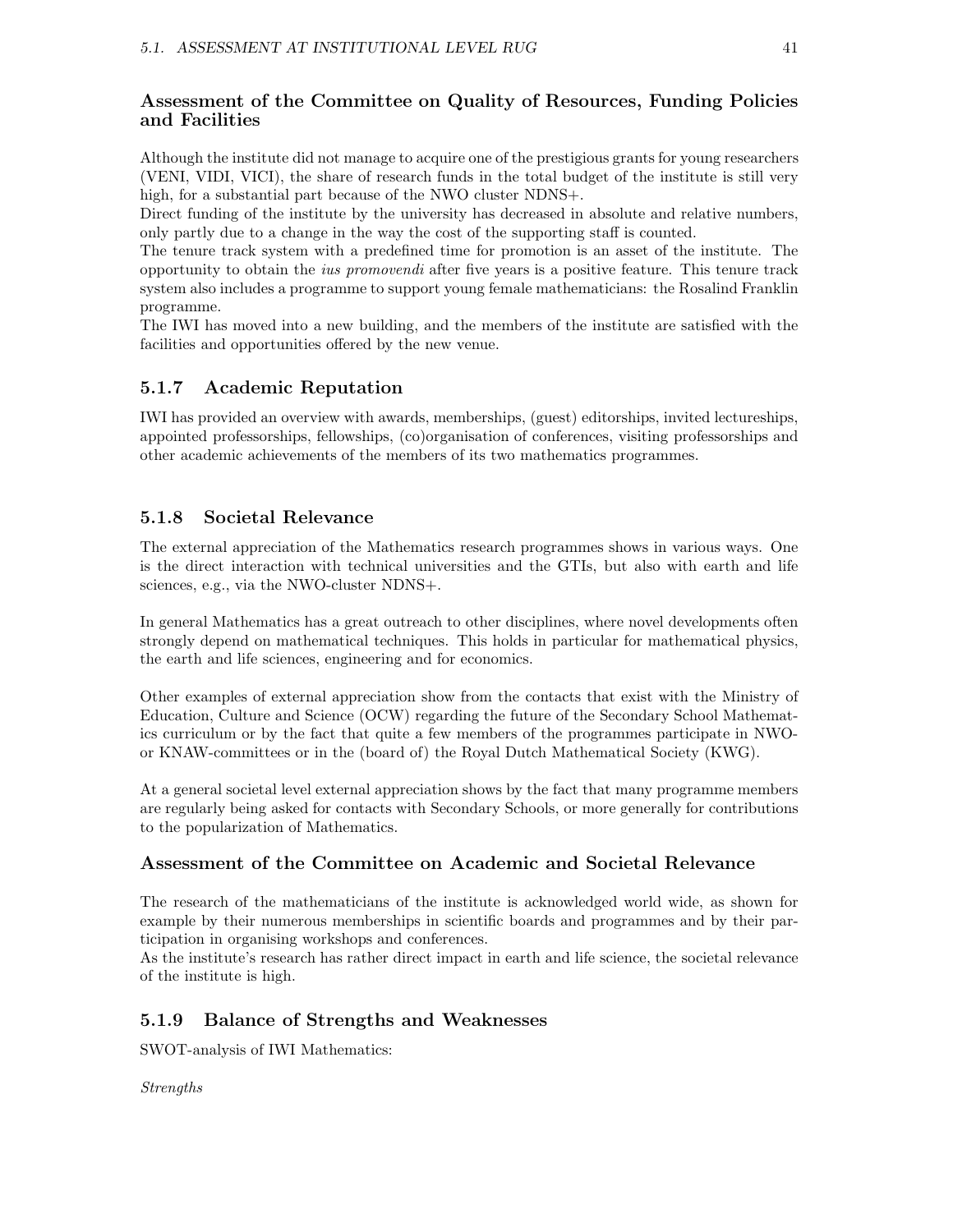- Broad research teams covering a large spectrum of pure and applied mathematics, with many internal collaborations.
- Many collaborations with groups in other scientific and technological disciplines.
- High international visibility by excellent publication track records, invited and keynote talks and by interacting in large scale networks.
- Many PhD students.

### Weaknesses

- Relatively small size. [Counteracted by emphasizing collaborations.]
- Not many Master students. [Counteracted by the active involvement in the nation-wide master programme Mastermath.]
- Difficulty in attracting excellent PhD students.

### Opportunities

 Collaborations with colleagues in other disciplines, and possibilities for interdisciplinary research funding.

### Threats

- Decreasing funding for fundamental research.
- A rather thin coverage of the discipline as a whole. [Counteracted by an appropriate IWI recruitment policy.]

### Assessment of the Committee on Strengths and Weaknesses

The institute is small, at least the part the Committee has seen at the present assessment. Therefore the research covered by the institute comes from a restricted part of mathematics. On the other hand, the research in the areas which are covered is of very high quality.

A strength is the tenure track system with the chance to obtain the ius promovendi at a relatively early stage of the career, and the Rosalind Franklin programme to support young female mathematicians. These features make the institute more attractive for young mathematicians.

Although it was pointed out by the institute that it is not easy to attract excellent graduate students, the faculty managed to attract an impressive number of PhD students over the assessment period.

The geographic location is a handicap for the organization of common seminars with other research groups in The Netherlands. However, the institute does rather well in this respect and cluster money helps to improve national collaboration.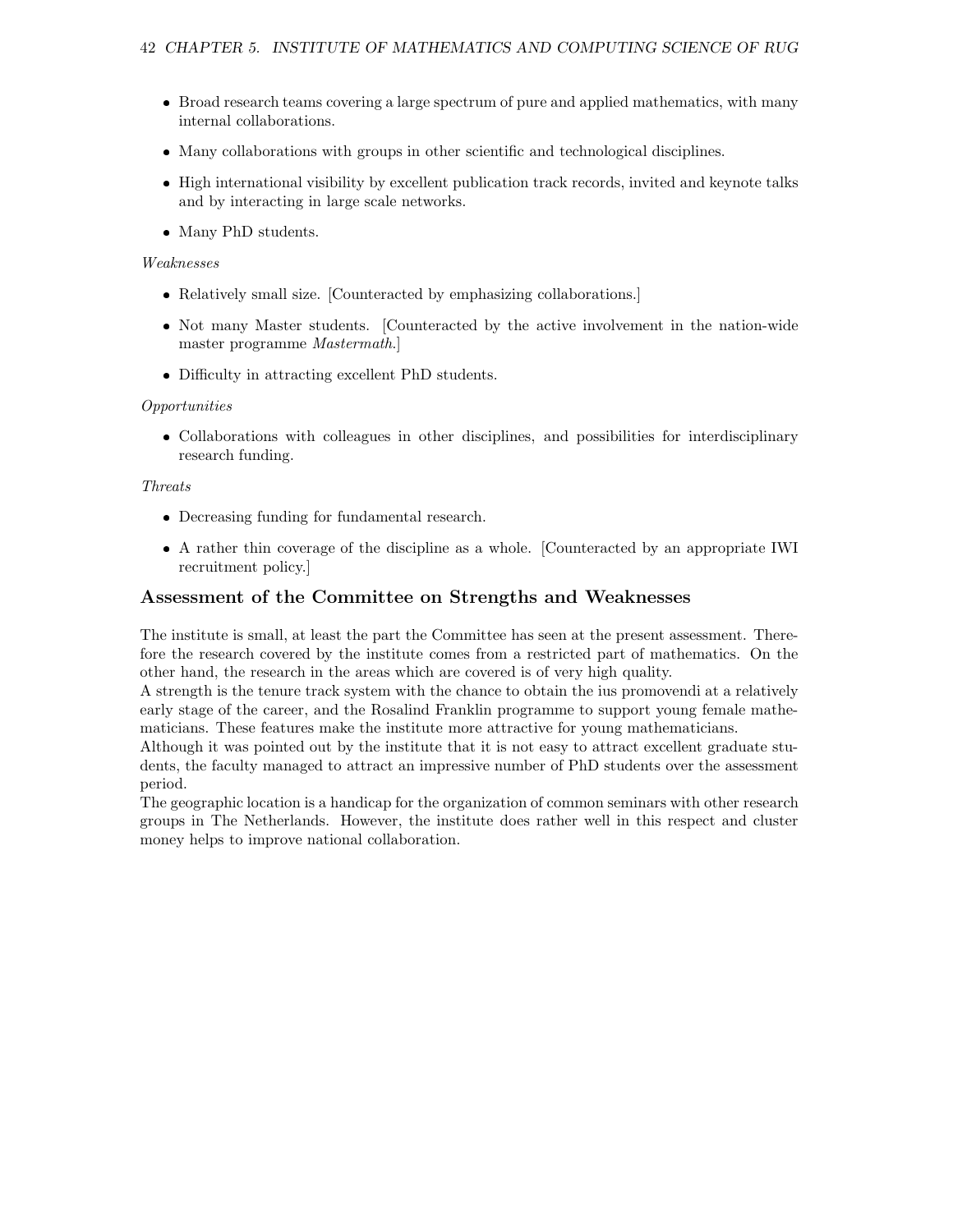### 5.2 Assessment per Programme RUG

The Committee assessed the two programmes of RUG as follows:

| Programmes                       | Quality | Productivity   Relevance | Viability |
|----------------------------------|---------|--------------------------|-----------|
| RUG1 Dynamical Systems, Algebra, |         |                          |           |
| Geometry, Mathematical Physics   |         |                          |           |
| RUG2 Systems, Control            |         |                          |           |
| and Analysis (pure and applied)  |         |                          |           |

The detailed assessments per programme follow in the next two sections of this report.

### 5.2.1 RUG1 Dynamical Systems, Algebra, Geometry, Math. Physics

| Programme number:    | RUG1                |
|----------------------|---------------------|
| Programme director:  | Prof.dr. H.W. Broer |
| Research staff 2008: | $14.85$ fte         |
| Assessments:         | Quality: 4          |
|                      | Productivity: 5     |
|                      | Relevance: 4        |
|                      | Viability: 4        |

### Short description

This programme aims to perform outstanding academic research and teaching in Dynamical Systems, Algebra, Geometry & Mathematical Physics and to maintain international leadership in this. Part of this consists of transferring the scientific results to other areas of science and technology, and to initiate and expand multi-disciplinary research collaborations. Symbiosis between mathematics and applied mathematics, between mono- and multi-disciplinary research is provided by a fruitful co-existence and mixture of fundamental and applied aspects.

### External validation of RUG1

The outside validation generally shows by the attention obtained from external organisations, e.g., by the membership of NWO evaluation committees (Top, Vegter), or from ministerial (OCW) committees like cTWO (Broer). This tendency is positively influenced by the general mix of pure and applied mathematics. Also the PhD research of the NWO-funded LiOs Gulikers and Sitters, both in a joint project with Van Maanen (Freudenthal Institute for Mathematics and Science Education, Utrecht) can be regarded in this respect. The same holds for the theological PhD project of Smedes.

In this way expertise of the programme is disseminated outside the academic world. In this respect, the editorships should be mentioned of Broer and Vegter in *Epsilon Uitgaven*, a publishing house aiming at the publication of mathematical work of interest to a general audience interested in the sciences. This also holds for external activities like the organization of the Seniorencollege Groningen Drenthe (HOVO) by Broer in 2007 and again in 2009, in which Broer, Top and Vegter are taking part as lecturers. In 2003, 2008 and again in 2009, Top was invited to write a number of mathematical contributions for the next popular science calendar<sup>1</sup> in Belgium and The Netherlands. Another activity to popularise mathematics, is the book Speeltuin van de wiskunde which Top and B. de Smit (UL) published in 2003. Since then, it has been reprinted already four times. Moreover Broer several times gave lectures for secondary school teachers and pupils regarding the new curricula on Wiskunde D and Natuur, Leven en Technologie. Moreover Broer several times gave lectures for secondary school teachers regarding the new curricula on Wiskunde

<sup>&</sup>lt;sup>1</sup>Wetenschappelijke Scheurkalender, a yearly publication of Natuurwetenschap & Techniek.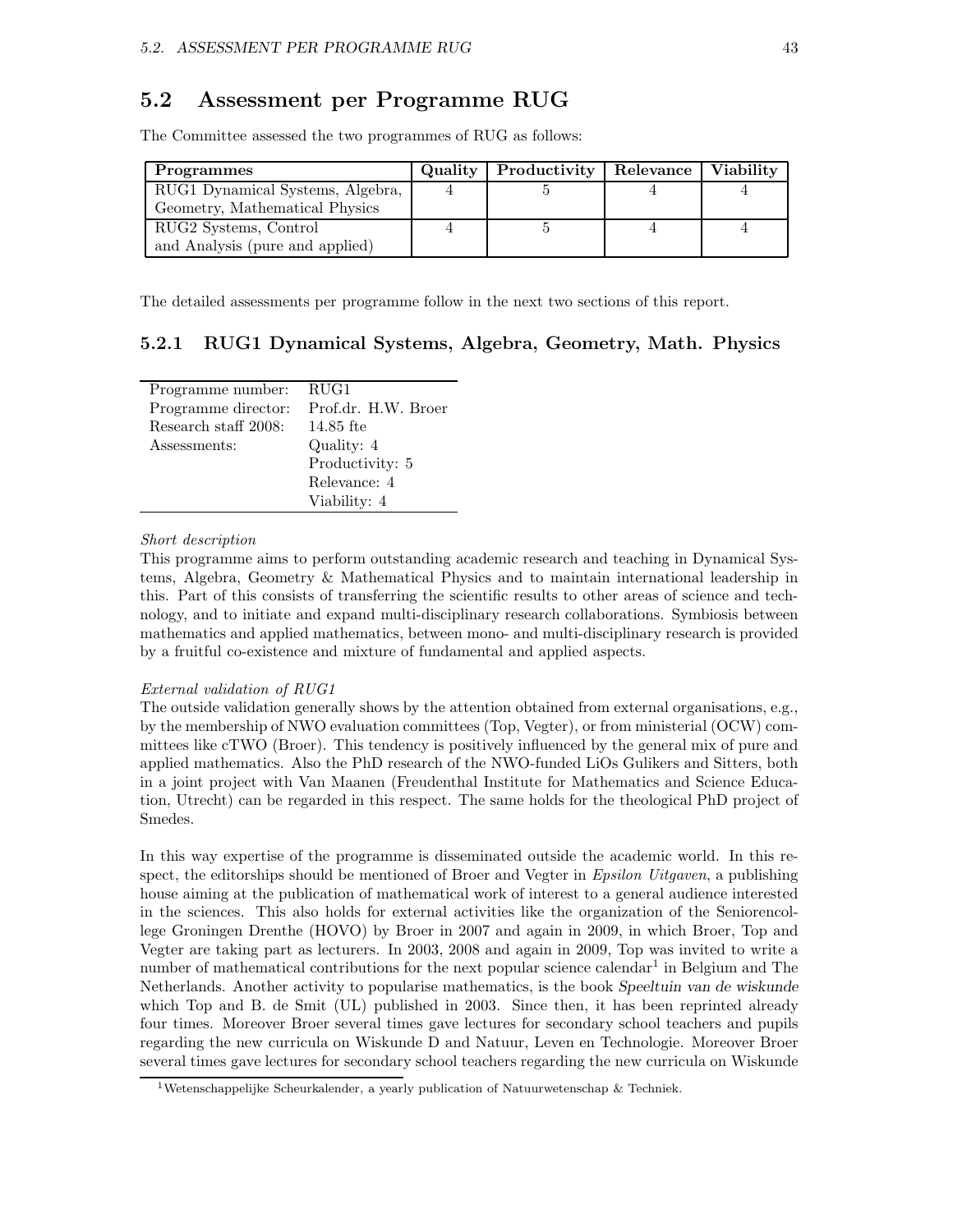D and Natuur, Leven en Technologie.

### Assessments

#### Quality

The quality of the output of this programme is considered very good. It published a large number of very good papers in good journals. It is very visible internationally.

#### Productivity

The productivity is considered excellent, with some members of this programme having an outstanding research output. The number of PhD's is excellent.

#### Relevance

The relevance of the programme is considered very good, in particular because it is increasingly working at the interface of pure and applied problems. The Committee applauds the efforts of the members of this programme in outreach activities, e.g., they have organized quite a lot of conferences.

#### Viability

The viability of this programme is very good. It has been rejuvenated by one new staff member, giving new opportunities to share leadership more widely. The increasing emphasis on mathematical physics has given this programme added focus.

#### Conclusion

The scope of this programme covers a rather wide field of mathematics, from dynamical systems, algebra and geometry to mathematical physics. More recently, the leaders decided to restrict the focus, and this is appropriate given the size of the group.

This research programme is very productive, with clear leadership. The department encourages its members to do more applied work. It should ensure that this pressure will not start to dilute the research activities of members of this programme.

The success rate in obtaining research funding was very good. EU funding could be pursued more vigorously.

### 5.2.2 RUG2 Systems, Control and Analysis

| Programme number: RUG2 |                                                  |
|------------------------|--------------------------------------------------|
|                        | Programme director: Prof.dr. A.J. van der Schaft |
| Research staff 2008:   | - 7.6 fte                                        |
| Assessments:           | Quality: 4                                       |
|                        | Productivity: 5                                  |
|                        | Relevance: 4                                     |
|                        | Viability: 4                                     |

### Short description

This program is a merger of two programs Systems & Control and Analysis. The first one was initiated by J.C. Willems, continued by R.F. Curtain. It is at the origin of the reputed school of Systems and Control in The Netherlands, structured first with the Dutch Network of Systems and Control, followed by the Dutch Institute of Systems and Control (DISC). It has strong connections with the cluster NDNS+ (Nonlinear Dynamics of Natural Systems), whose centre is situated in the IWI. The cluster has pre-financed the positions of Van der Schaft and Camlibel. The research topics are the following: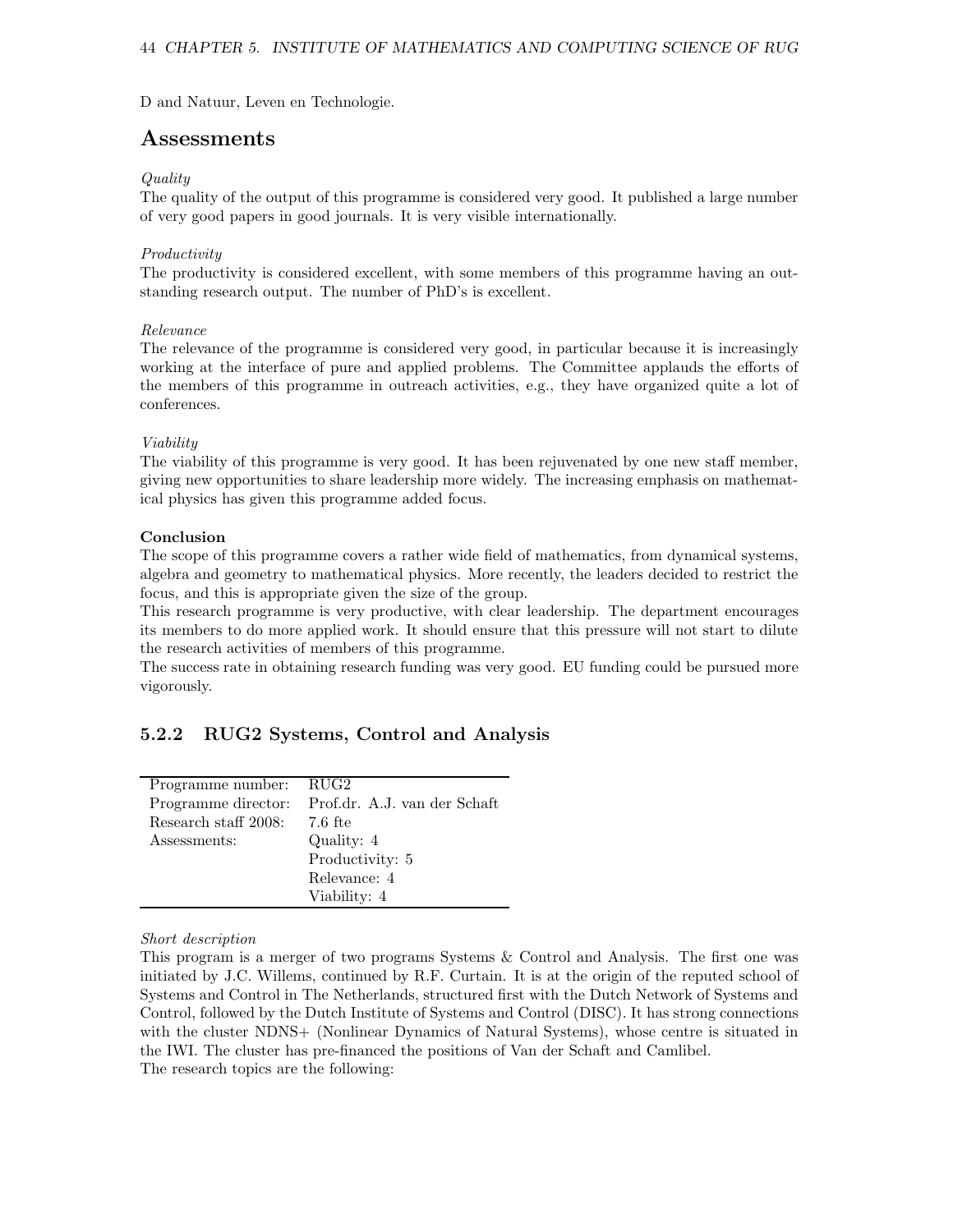#### 5.2. ASSESSMENT PER PROGRAMME RUG 45

Behavioural approach to systems and control Geometric nonlinear systems modelling and control Piecewise affine systems theory Hybrid systems Convolutional coding theory Infinite-dimensional systems Extension theory of symmetric operators and operator theory in Krein spaces

Mathematical optimization will be added to the spectrum of research domains with the recent appointment of the Rosalind Franklin Fellow Mirjam Dür.

#### External validation of RUG2

External validation of mathematical research often runs via other scientific disciplines. In general, the theoretical work on systems and control performed in the programme has had a considerable impact on the more applied research in this area. Port-Hamiltonian systems theory has been received by more application-oriented researchers (in diverse disciplines) as a very useful framework for modelling, simulation and control of large scale multi-physics systems. This is reflected by the success of the EU-IST programme Geoplex. The forthcoming book "Modelling and Control of Complex Physical Systems: the Port-Hamiltonian Approach" (Springer, 2009) by members of the Geoplex project (including A.J. van der Schaft) will help in further disseminating this theory and its potential for applications. An older reference in this area is " $L_2$ -Gain and Passivity Techniques in Nonlinear Controls" (Springer 2000) by A.J. van der Schaft. Simulation software based on this theory has been implemented in the modelling and simulation package 20-Sim (Controllab Products, Enschede, The Netherlands).

The semi-group approach to infinite-dimensional systems theory as partly developed within the programme is widely recognized as an important contribution, with outreach to many application areas. The textbook "An introduction to infinite-dimensional linear systems theory" (Springer 1995) by R.F. Curtain and H.J. Zwart is widely referenced.

The behavioural theory as largely developed in the research programme is widely recognized as a fresh and illuminating way to look at systems and control theory, and to develop new theory. The textbook "Introduction to Mathematical Systems Theory" (Springer, 1997) by J.W. Polderman and J.C. Willems has been important in the dissemination of these ideas.

The historical contribution of the group to the area of geometric control theory is reflected in the textbook "Control Theory for Linear Systems" (Springer, 2001) by H.L. Trentelman, A.A. Stoorvogel, and M.L.J. Hautus.

Finally, the results obtained within hybrid systems have received quite some attention among the scientific community in embedded systems and formal verification theory; see also the textbook "An Introduction to Hybrid Dynamical Systems" (Springer, 2000), by A.J. van der Schaft and J.M. Schumacher.

### Assessments

#### Quality

The quality is very good. This is shown by publications in leading journals, by invited lectures at respectable or even top class international conferences, the involvement in organizing such conferences, and by the participation in European networks.

#### Productivity

The output in academic publications is as high as one could desire, also in regard of their quality and length. This applies to the output both from Systems & Control and from Analysis. The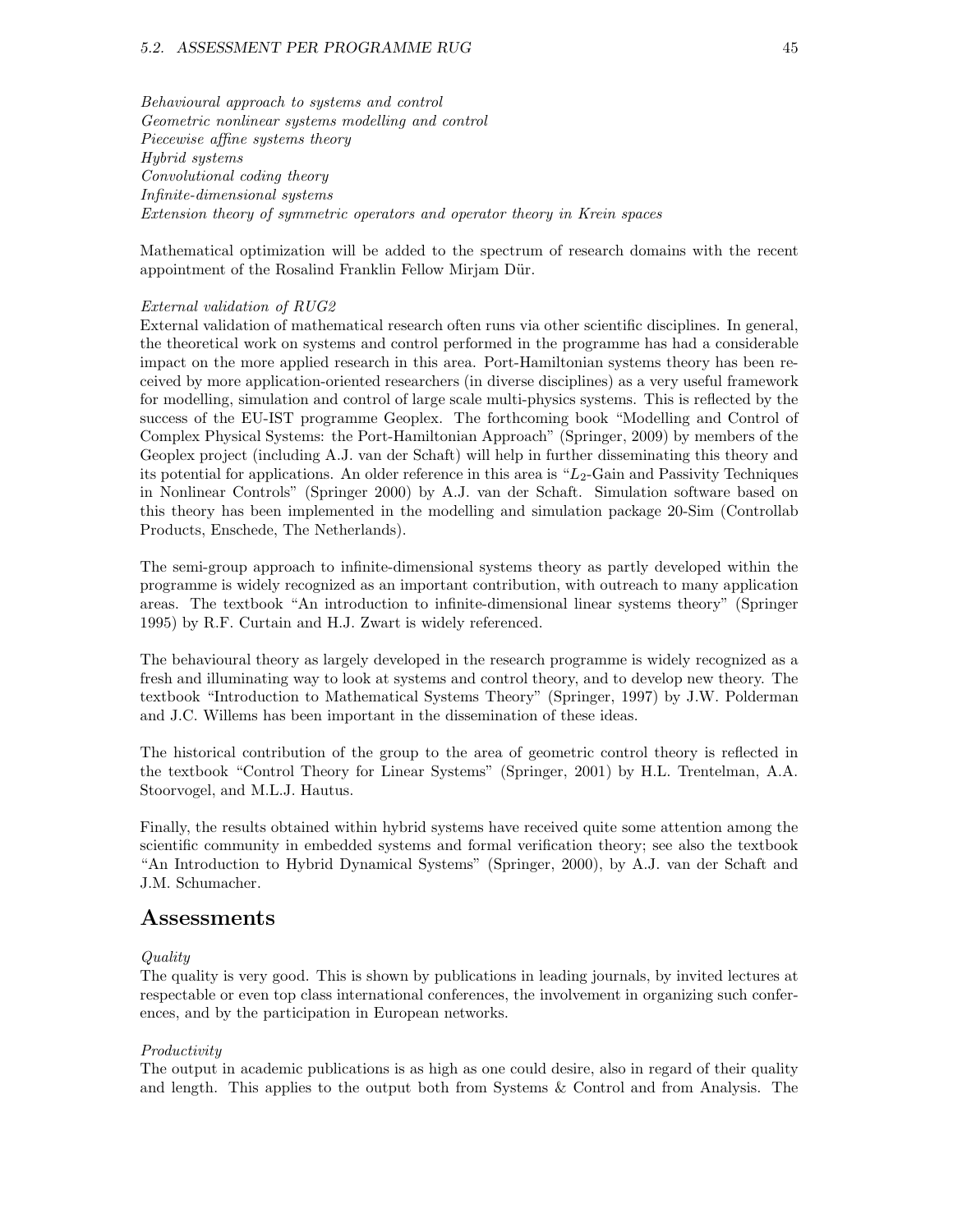total number of PhD theses is very good.

#### Relevance

The focus is on fundamental applied mathematics. However, there is a close cooperation with experts on more applied domains. There is also a good cooperation with engineering departments.

#### Viability

The group is rather small. Systems & Control has been rejuvenated very drastically, including a very strong researcher and a few younger promising people. In pure analysis, soon all permanent staff will have retired. One new tenure track hiring in analysis is envisaged.

### Conclusion

The Committee is confident about the future of this group, but it has some concern about the future of analysis within the programme. The number of PhD theses in analysis should increase. To some extent, for the part Systems & Control, the potential applications are so numerous that the problem is rather to focus. In the future, there will be an orientation towards systems biology and to network dynamics, such as networks of autonomous robots. This is of course good, but some flexibility has to be maintained.

Future has to show how the new tenure track in analysis will be embedded in the programme. In general, the group appears open to take advantage of opportunities. The present leadership has a good vision, although the new strategy is not yet fully finalized. The recommendation is to accelerate this process, in order to maximize the growth potential.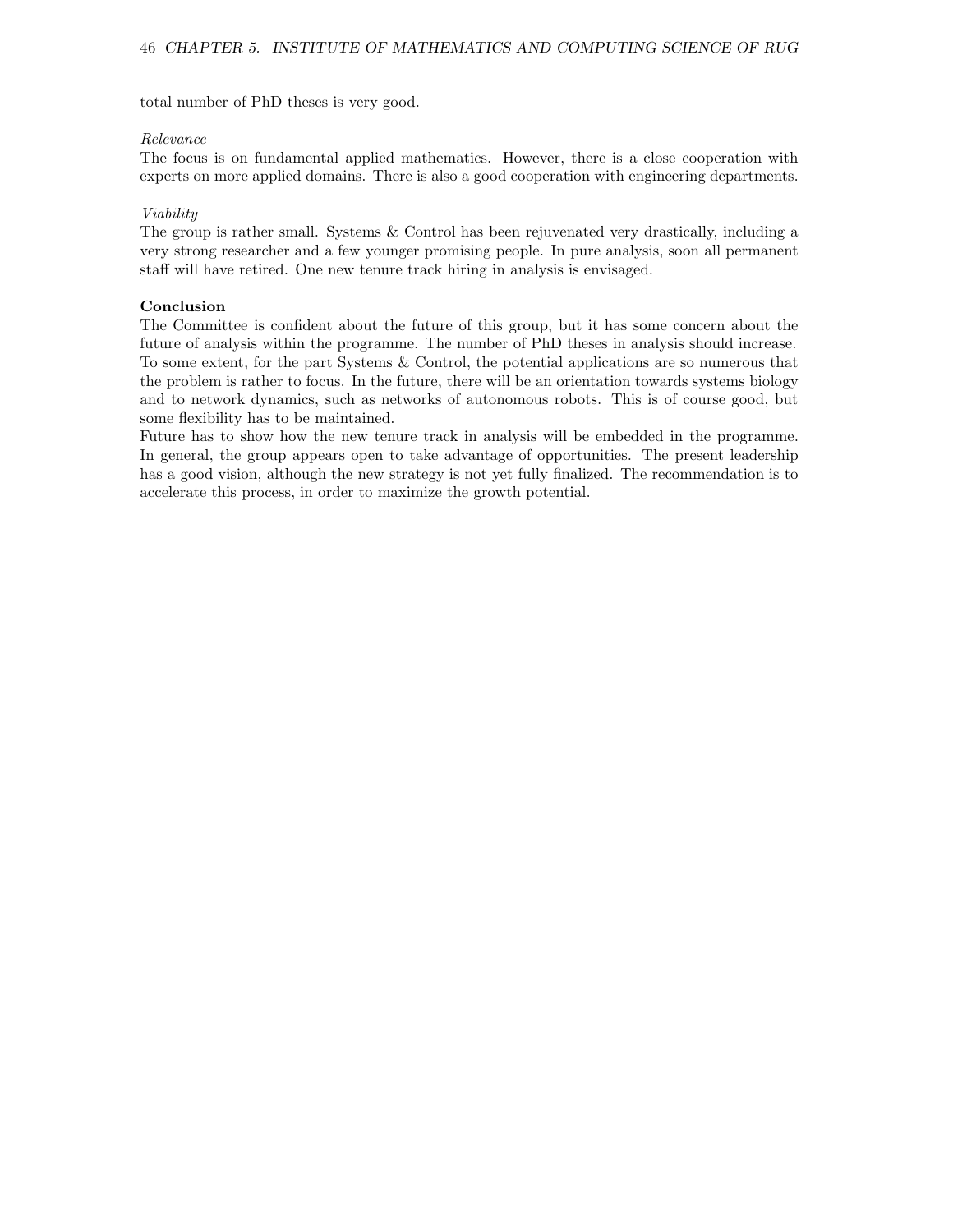## Chapter 6

# Mathematisch Instituut of Leiden University (UL)

### 6.1 Assessment at Institutional Level UL

### 6.1.1 Introduction

In the early 1990s, the then "Subfaculteit Wiskunde" of Leiden University gave birth to the present Mathematisch Instituut (MI) of Leiden University and the Leiden Institute of Advanced Computer Science (LIACS).

In The Netherlands, the Leiden MI plays a key role in three of the four national research clusters in mathematics, and it has strategic alliances with the Technische Universiteit Delft (TU Delft) in teaching and with the Centrum Wiskunde & Informatica Amsterdam in research. It is coordinator of the European RTN in Galois theory and explicit methods GTEM. It has held the scientific directorship of the Landelijk Netwerk Mathematische Besliskunde (LNMB) since 1993, and it is administrator of the Thomas Stieltjes Institute for Mathematics.

### 6.1.2 Leadership

| Scientific Director:   | prof.dr. G. van Dijk (until 2004)         |
|------------------------|-------------------------------------------|
|                        | prof.dr. S.M. Verduyn Lunel $(2004-2007)$ |
|                        | prof.dr. P. Stevenhagen (since 2007)      |
| Director of Education: | prof.dr. P. Stevenhagen (until 2007)      |
|                        | prof.dr. S.J. Edixhoven (since 2007)      |
| Managing Director:     | drs. F. Bakker                            |

The full professors of the institute form the Wetenschappelijke Raad (scientific board) of the institute. They have monthly informal lunch meetings to discuss institute matters.

Two, three times a year a stafvergadering (staff meeting) for all institute members is organized.

The Instituutsraad (institute council) is an independent body within the institute, which can offer solicited or unsolicited advice to the management.

By the end of 2009, the institute will have six full professors in two research clusters:

- Number Theory, Algebra and Geometry (S.J. Edixhoven, H.W. Lenstra, P. Stevenhagen);
- Analysis and Stochastics (A. Doelman, W.Th.F. den Hollander, R.D. Gill).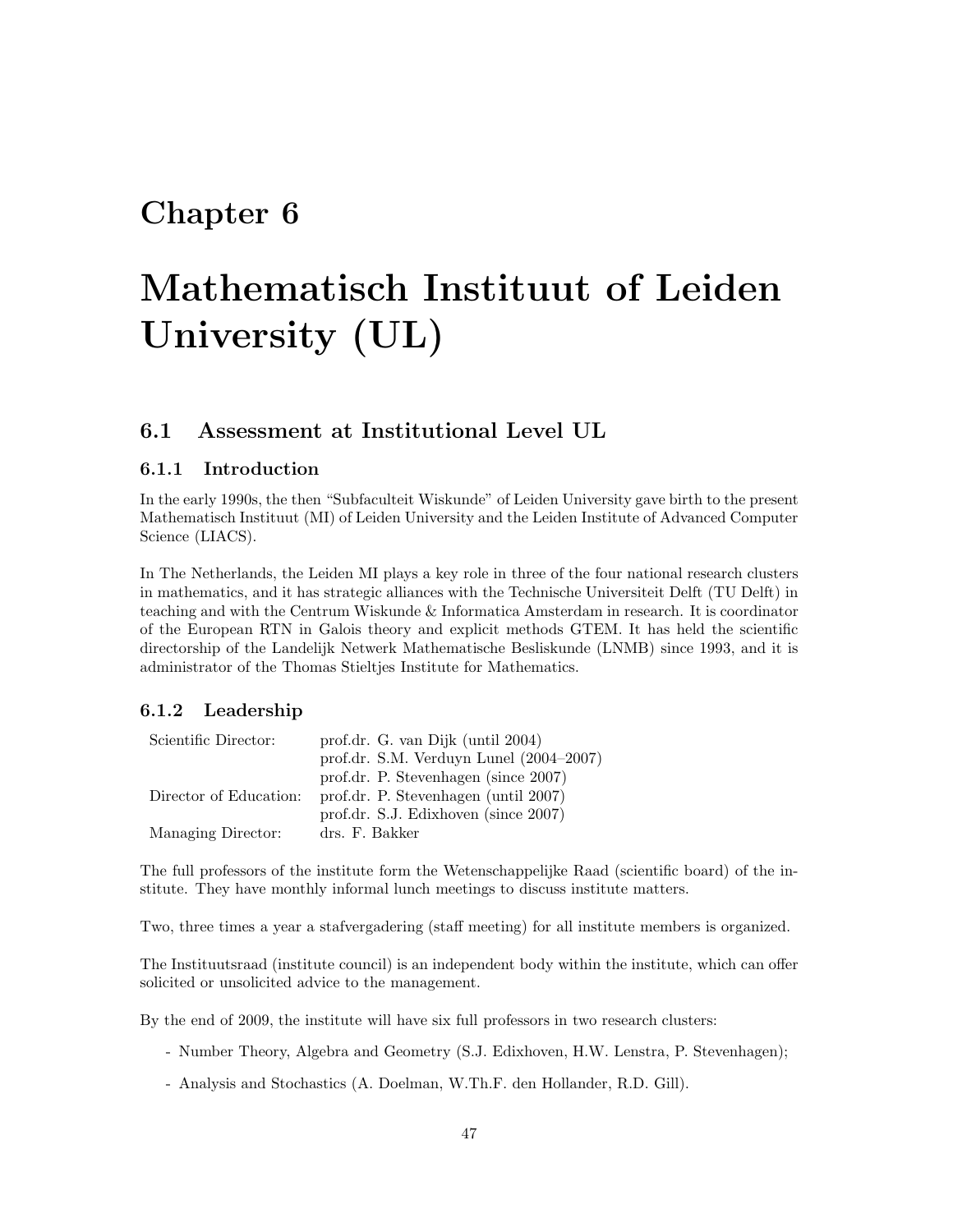48 CHAPTER 6. MATHEMATISCH INSTITUUT OF LEIDEN UNIVERSITY (UL)

### 6.1.3 Mission and Goals

The Mathematisch Instituut strives to do high quality research at the frontiers of mathematical knowledge, and to educate future generations of mathematicians in a challenging research environment.

### 6.1.4 Strategy and Policy

The institute puts quality above the exact nature of the specialization of its researchers. All but a few of the institute members have been appointed in the last ten years, and this has brought about various changes in the research directions of the institute. Among the "newer" directions are probability and arithmetic geometry, whereas numerical analysis and operations research have lost prominence. Despite all changes, the general character of the research in Leiden has retained its somewhat fundamental nature: pure but with an open attitude towards applications.

The institute tries to remain as broad as possible in both teaching and research by exploiting the benefits of various strategic co-operations.

A strategic cooperation with the CWI in Amsterdam ties several researchers to the Mathematisch Instituut. P. Grünwald and V. Sidoravicius hold "exchange-appointments" in Leiden, whereas B. Koren and R. Cramer have 0.2 appointments in Leiden.

J. Hogendijk from Utrecht held a 0.2 appointment in history of mathematics in the period 2004– 2009.

Within the national NDNS-cluster, P. Clément had a full-time appointment  $(2005-2007)$  in Leiden, A. van der Vaart (VU Amsterdam) is adviser for one day a week in Leiden, and J.J. Meulman (Faculty of Social and Behavioural Sciences, Leiden) has a 0.2 appointment at the institute.

With the full-time appointment of A. Doelman in January 2010 the institute will have filled all of its full professor positions. The stochastics group will hire an extra staff member to compensate for the departure of F. Redig, who is taking up a professor position in Nijmegen on January 1st, 2010, and for the departure of E. van Zwet to the medical statistics group of the Leiden University Medical Center (LUMC) in February 2009.

In The Netherlands, there are now four clusters in mathematics, and Leiden is a key player in three of them: the analysis group in NDNS, the stochastics group in STAR, and the algebra, geometry and number theory group in DIAMANT. The future of the clusters is not entirely clear in view of the current absence of financial commitments of the parties that have funded the clusters in the period 2005–2010, but it is clear that Leiden will be an integral part of further developments. The national cohesion of Dutch mathematics remains pronounced, and even the pre-cluster research schools (Stieltjes, MRI, EIDMA) continue to play their role and presently strive for a fusion.

### Assessment of the Committee on Leadership, Mission and Goals, and Strategy and Policy

Although it is one of the smaller mathematics institutes in The Netherlands, Leiden successfully strives to be among the best. Research activities are focused; the corresponding division of the institute into two groups makes sense. Both are highly visible. Hierarchies seem to be flat and management informal but efficient. The policy to look for talent independent of the actual field of research and to scout for good additions to the faculty at an early stage appears to be effective. Also the tenure track system (see Section 6.1.5) made is effective, as it gives young researchers a fair chance to reach the professor level within a reasonable period of time.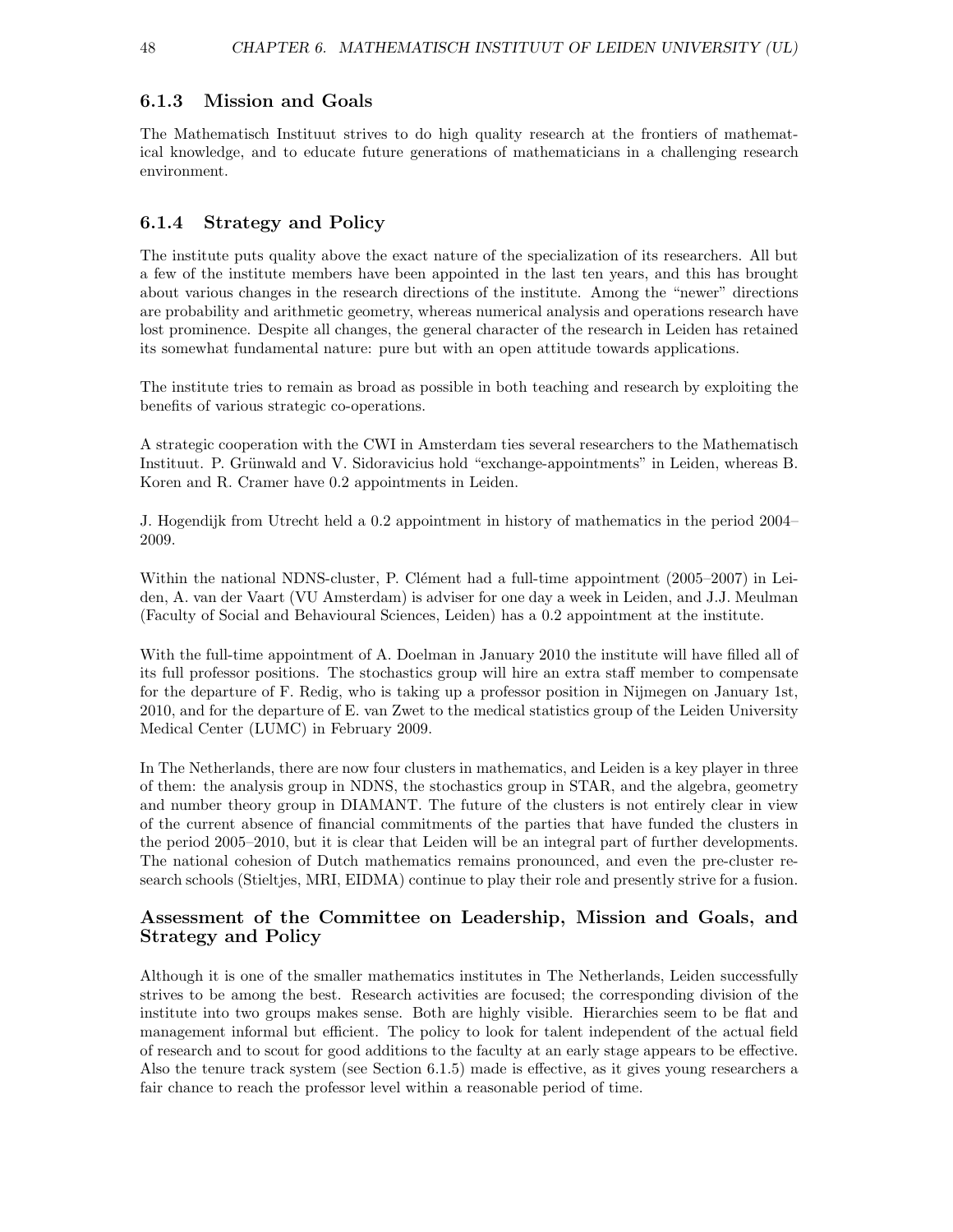### 6.1.5 Resources

The institute tries to hire the top people that are available, without specifying a detailed profile before hiring. In many cases, the institute "scouts" suitable additions to the staff, often already long before an actual hiring opportunity arises. This has led to the inclusion of top mathematicians in the staff, and it is illustrated by the fact that four of the six present full professors are members of the Royal Dutch Academy of Sciences (KNAW). The junior researchers in the department are appointed in the "tenure-track system" of the university, and are expected to grow from assistant to associate professor in a period of five years. Their development is closely monitored in their yearly R&O interviews mentioned above. All researchers have opportunity for travel, both on the institute budget and on external funding.

Tables 6.1, 6.2 and 6.3 display the distribution of research fte's over the various types of research staff for the institute as a whole, for the cluster Algebra, Number Theory and Geometry, and for the cluster Analysis and Stochastics, respectively. The contribution of support staff (management, secretarial and ICT) to research is left out. Their contribution to research proper is difficult to measure formally, though in practice this contribution is bound to be rather small. At present, the support staff of the institute comprises a total of 3.8 fte: 0.8 fte institute management, 1.4 fte secretarial staff, and 1.6 fte ICT support.

| $\ln$ fte                                                            | 2003  | 2004  | 2005 | -2006                         | 2007 | 2008 |
|----------------------------------------------------------------------|-------|-------|------|-------------------------------|------|------|
| Tenured staff                                                        | 6.97  | 6.91  |      | 6.07 7.47                     | 7.93 | 7.55 |
| Non-tenured staff                                                    | 2.04  | -3.11 |      | 4.96 3.71                     | 4.23 | 4.65 |
| PhD students                                                         | 10.50 |       |      | 13.40 14.11 12.76 15.96 17.29 |      |      |
| Total research staff   19.51   23.42   25.14   23.94   28.12   29.49 |       |       |      |                               |      |      |

Table 6.1: Research staff at institutional level

Table 6.2: Research staff of the cluster Algebra, Geometry and Number Theory

| In fte                                              | -2003 | 2004 | 2005 | 2006 | 2007 | 2008    |
|-----------------------------------------------------|-------|------|------|------|------|---------|
| Tenured staff                                       | 2.80  | 2.88 | 2.96 | 2.96 | 3.36 | 3.52    |
| Non-tenured staff                                   | 0.47  | 1.14 | 1.60 | 2.00 | 2.67 | 3.20    |
| PhD students                                        | 5.37  | 7.47 | 8.78 | 8.96 | 9.23 | 8.82    |
| Total research staff   8.64 11.49 13.34 13.92 15.26 |       |      |      |      |      | 15.54 l |

Table 6.3: Research staff of the cluster Analysis and Stochastics

| In fte                                                     | 2003 | 2004 | 2005   | 2006 | 2007 | 2008 |
|------------------------------------------------------------|------|------|--------|------|------|------|
| Tenured staff                                              | 4.17 | 4.03 | - 3.11 | 4.51 | 4.57 | 4.03 |
| Non-tenured staff                                          | 1.57 | 1.97 | 3.36   | 1.71 | 1.56 | 1.45 |
| PhD students                                               | 5.13 | 5.93 | 5.33   | 3.80 | 6.73 | 8.47 |
| Total research staff   10.87 11.93 11.80 10.02 12.86 13.95 |      |      |        |      |      |      |

In these staff tables, a full-time tenured researcher is counted as 0.4 fte. Non-tenured staff (i.e., postdocs) and PhD students are counted as 0.8 fte.

Table 6.1 shows that, despite the retirement of full professors Tijdeman, van Dijk, Hordijk and Spijker in the period 2003–2008, the tenured staff has remained of roughly constant size. There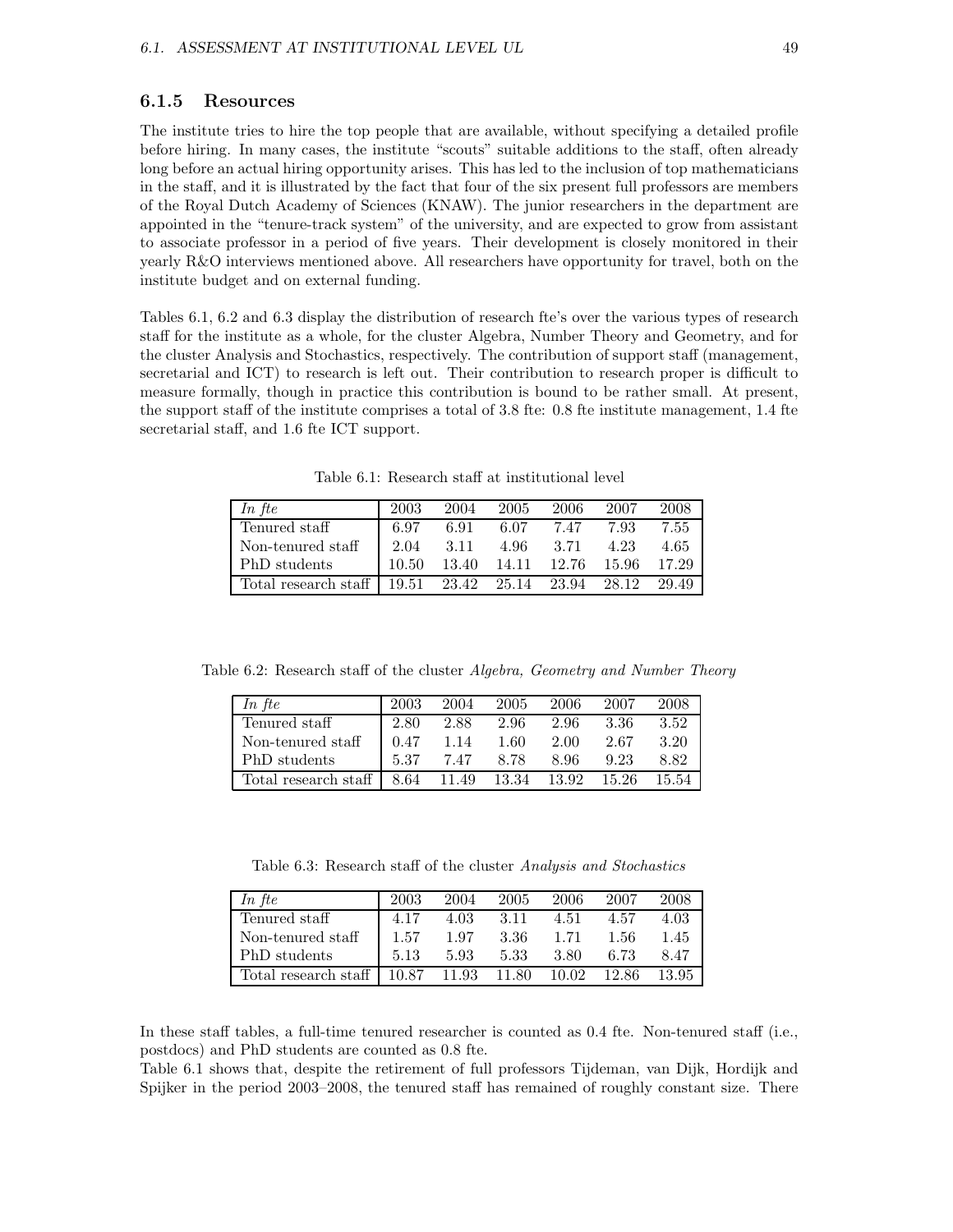is however a clear growth in non-tenured staff and PhD student numbers during the period. This has been made possible by a growth in research funds (see Table 6.4), and by the institute's efforts to increase its PhD student population.

Tables 6.2 and 6.3 show that the two research clusters of the institute are of comparable size, and that the growth in postdoc numbers has been mostly realized in the Number Theory, Algebra and Geometry cluster.

### 6.1.6 Funding Policies

The budget of the institute is for a very large part used for the payment of the researchers' salaries. The support staff is very small. With the retirement of F. Bakker, it will further decrease in size. This is in line with the institute's mission of teaching and research, as the material budget for mathematics is traditionally low, and mostly restricted to computer and library facilities.

This situation makes the flexibility with respect to variations in the yearly budget rather minimal, and the institute depends on the unabated generation of external funds to continue its existence. In the past, the risks taken in hiring top people have worked out well, but the current pressure on all Dutch academic mathematicians to acquire additional funding is at odds with the very limited funds available. Tenure track researchers depend on funding from the "NWO Vernieuwingsimpuls" that currently awards only about 5 % of all applications.

The basic funding the institute receives from the university has been lowered by 5 % in 2009 (with respect to 2008), and further budget reductions in subsequent years are being planned. As a consequence, the institute is currently shrinking in size.

The university as a whole is currently embarking on a rather drastic centralization of various facilities, in an effort to reduce costs and increase "efficiency". In the case of the ICT services, which are central in the institute and often of a custom made kind, this tendency is a source of concern, not only in view of the results of similar operations at other Dutch universities.

Tables 6.4 and 6.5 give details on the funding and expenditure, both in  $k \in \mathbb{R}$  and in  $\%$ , during the assessment period. They show that while the direct funding of research shows only moderate growth beyond inflation correction, the external research funds have grown to account for about 25 % of the yearly budget. This is due to money coming out of the clusters NDNS and DIAMANT, but also to successes in the NWO Vernieuwingsimpuls program (VICI for S.J. Edixhoven, VIDI for O. van Gaans and V. Rottschäfer), and the Spinoza Prize and Akademiehoogleraarschap of H.W. Lenstra. The influx of contract funding has seen a modest start in 2007.

It is good to realize that the moderate growth in direct funding in the period is in fact a corollary of the growth in external research funds, as the allocation models in the university determine the funding amounts on the basis of education parameters (student numbers, diploma counts), but also on the amount of externally acquired research funds. Without the increase in student numbers during the assessment period and the numerous successes in the acquisition of external funding, the direct funding would have decreased substantially in this period.

The funding mechanism described above also gives rise to concern for the future. Sources like the NWO Vernieuwingsimpuls target researchers in the earlier stages of their career, and a small institute like the MI cannot easily adapt its age distribution to the preferences of external funding agencies. Diminishing influx of external research funds immediately translates into diminished direct funding, and leads to a lack of stability in basic research funding.

Table 6.6 below confirms once more that the two research clusters of the MI are of equal size. This makes for a healthy balance of interests in the institute.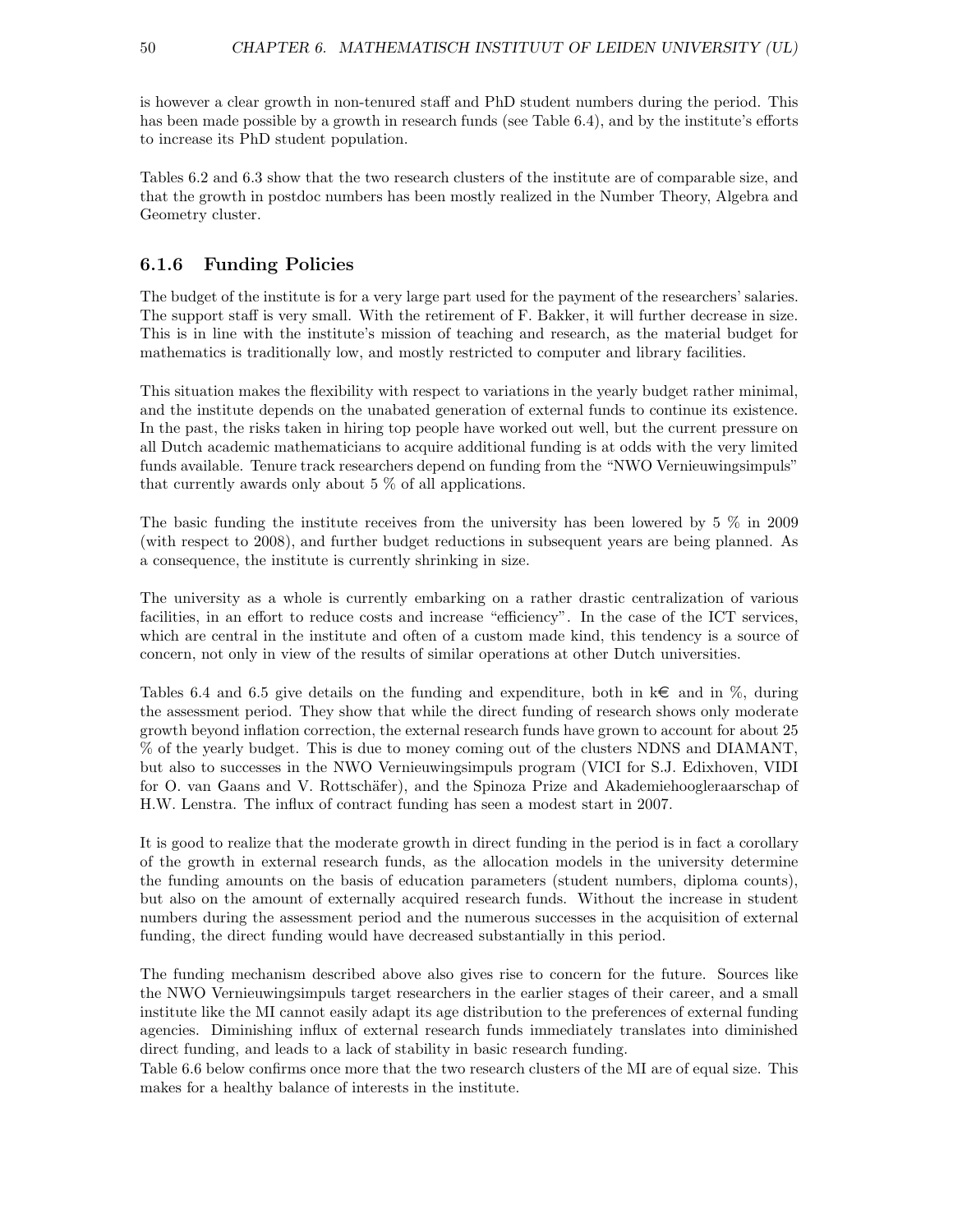|                 | 2003  | 2004  | 2005  | 2006  | 2007  | 2008  |
|-----------------|-------|-------|-------|-------|-------|-------|
| <i>Funding:</i> |       |       |       |       |       |       |
| Direct funding  | 2,142 | 2,246 | 2,300 | 2,448 | 2,663 | 2,843 |
| Research funds  | 375   | 594   | 639   | 774   | 834   | 703   |
| Contracts       |       |       |       |       | 129   | 101   |
| Other           |       |       |       |       |       |       |
| Total           | 2,517 | 2.840 | 2,939 | 3.222 | 3.626 | 3,647 |
| Expenditure:    |       |       |       |       |       |       |
| Personnel costs | 2,218 | 2,492 | 2,407 | 2,488 | 2,909 | 3.161 |
| Other costs     | 272   | 418   | 417   | 349   | 463   | 439   |
| Total           | 2,490 | 2.910 | 2,824 | 2,837 | 3,372 | 3,600 |

Table 6.4: Funding and expenditure at institutional level, in  $k\in$ 

Table 6.5: Funding and expenditure at institutional level, in %

|                     | 2003 | 2004 | 2005 | 2006 | 2007 | 2008 |
|---------------------|------|------|------|------|------|------|
| <i>Funding:</i>     |      |      |      |      |      |      |
| Direct funding      | 85   | 79   | 78   | 76   | 73   | 78   |
| Research funds      | 15   | 21   | 22   | 24   | 23   | 19   |
| Contracts           |      |      |      |      | 4    | 3    |
| Other               |      |      |      |      |      |      |
| Total               | 100  | 100  | 100  | 100  | 100  | 100  |
| <i>Expenditure:</i> |      |      |      |      |      |      |
| Personnel costs     | 89   | 86   | 85   | 88   | 86   | 88   |
| Other costs         | 11   | 14   | 15   | 12   | 14   | 12   |
| Total               | 100  | 100  | 100  | 100  | 100  | 100  |

### Assessment of the Committee on Quality of Resources, Funding Policies and Facilities

Basic funding depends on predefined parameters, one of which is the amount of "tweede geldstroom". The institute has been successful in this respect, but it is uncertain whether this can be maintained, given the current age distribution.

It is positively acknowledged that Leiden allows for pre-funding for PhD projects that are under NWO-review. This makes it possible to hire promising students and avoids the instant-hiring problems typically encountered with NWO grants. Of course, this strategy is only possible if a certain success rate in acquiring external funds can be maintained.

The institute benefits from cluster funding and if that would end, there is a serious problem, also because of its explicit effects on direct funding.

By and large, researchers are satisfied with their working conditions. There is some concern about the future of ICT facilities. The envisaged centralization of ICT, in view of reported experiences elsewhere, is expected to have negative effects. The commission hopes that this problem can be solved in a workable way in Leiden. Fortunately, the help desks will stay decentralized.

### 6.1.7 Academic Reputation

The Mathematisch Instituut has provided an overview with awards, memberships, (guest) editorships, invited lectureships, appointed professorships, fellowships, (co)organisation of conferences, visiting professorships and other academic achievements of the staff members.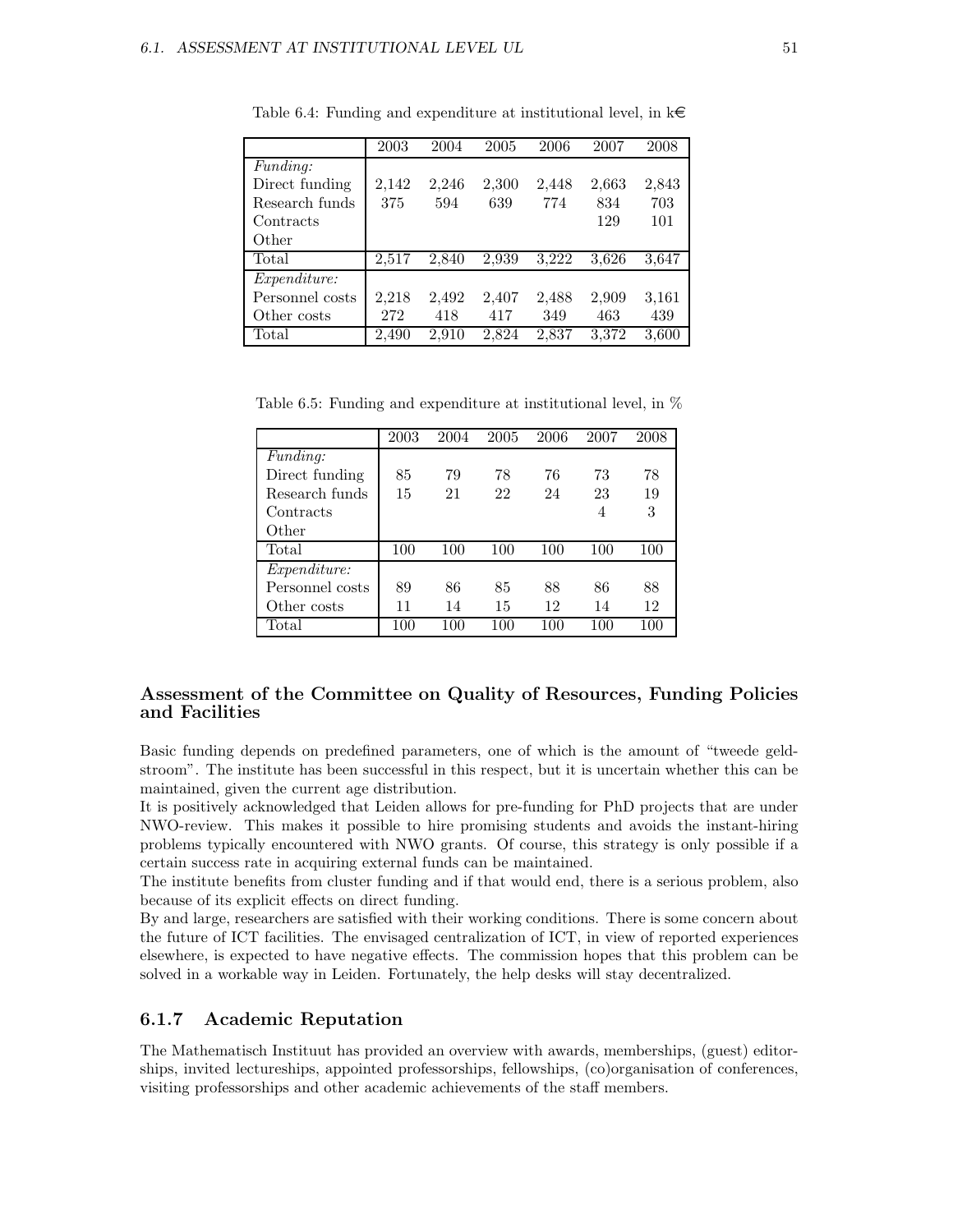| In $\%$      | 2003 | 2004 | 2005 | 2006 | 2007 | 2008 |
|--------------|------|------|------|------|------|------|
| Cluster NTAG | 43   | 44   | 43   | 43   | 51   | 48   |
| Cluster AS   | -57  | 56   | 57   | 57   | 49   | 52   |
| Total        | 100  | 100  | 100  | 100  | 100  | 100  |

Table 6.6: Distribution of funding over research clusters

### 6.1.8 Societal Relevance

The institute spends a considerable amount of energy on public awareness of mathematics, and on the dissemination of mathematical culture outside the research community. Some of these activities are of national nature, such as the Nationale Wetenschapsdag (for the Mathematisch Instituut R.D. Gill is the coordinator), but others are typical for the Leiden institute. Some examples:

The institute facilitates the appointment of employees of the Koninklijk Wiskundig Genootschap (Royal Dutch Mathematical Society) for the publication of the Nieuw Archief voor Wiskunde, the journal of the society, and similarly the appointment of students working for the youth mathematics journal Pythagoras or for Vierkant voor Wiskunde, aimed at both elementary and high school students.

Via R.D. Gill, the institute has been involved in making the public aware of the legal case against Lucia de B., a Dutch nurse given a life sentence for serial murder of ten patients in her care over the period 1996–2001. Lucia de B. was in police custody/jail from late 2001 until her release in 2008 pending a re-opening of the case in 2009. To no small extent, the reopening was catalyzed by massive protest from academic circles, involving newspaper, television, radio, Internet, petitions, demonstrations, scientific conferences, symposia and publications, including one in Nature.

H. Finkelnberg organizes master classes for talented high school students, as well as for mathematics teachers, and the institute has various even more extended mathematics programs aimed at high school students inside the university program LAPP-Top. The *Wiskundemeisjes* J. Daems and I. Smeets, who are in the process of writing their PhD theses at the institute, enjoy a blogbased popularity in much wider circles than mathematicians ever achieve. The abc-triples website maintained by B. de Smit has attracted the attention (and computer time) of number theorists all over the world.

Lenstra's completion of Escher's Print Gallery made the headlines of the New York Times in 2002. The animations that were subsequently created form the basis of the institute's most popular talk ever, which has been given over 140 times by various institute members in five languages over four continents, and a popular website.

### Assessment of the Committee on Academic and Societal Relevance

Leiden certainly is one of the top places for mathematics in The Netherlands with world class researchers in its ranks. There are five members of KNAW alone. Several of the institute's researchers have spoken at the ECM or the ICM or taken part in the organization. Others have been leading in European research networks or the national research clusters. Many have received prestigious prizes or grants.

The work on cryptography, in which Leiden is one of the leading places, is highly important for security of transactions in a computer-based society. The research in pharmaceutics and systems biology is promising for the future. Finally, the department takes part in the writing of the Dutch national "Masterplan", which rolls out the future for Dutch mathematics. Department members invest much work into outreach activities.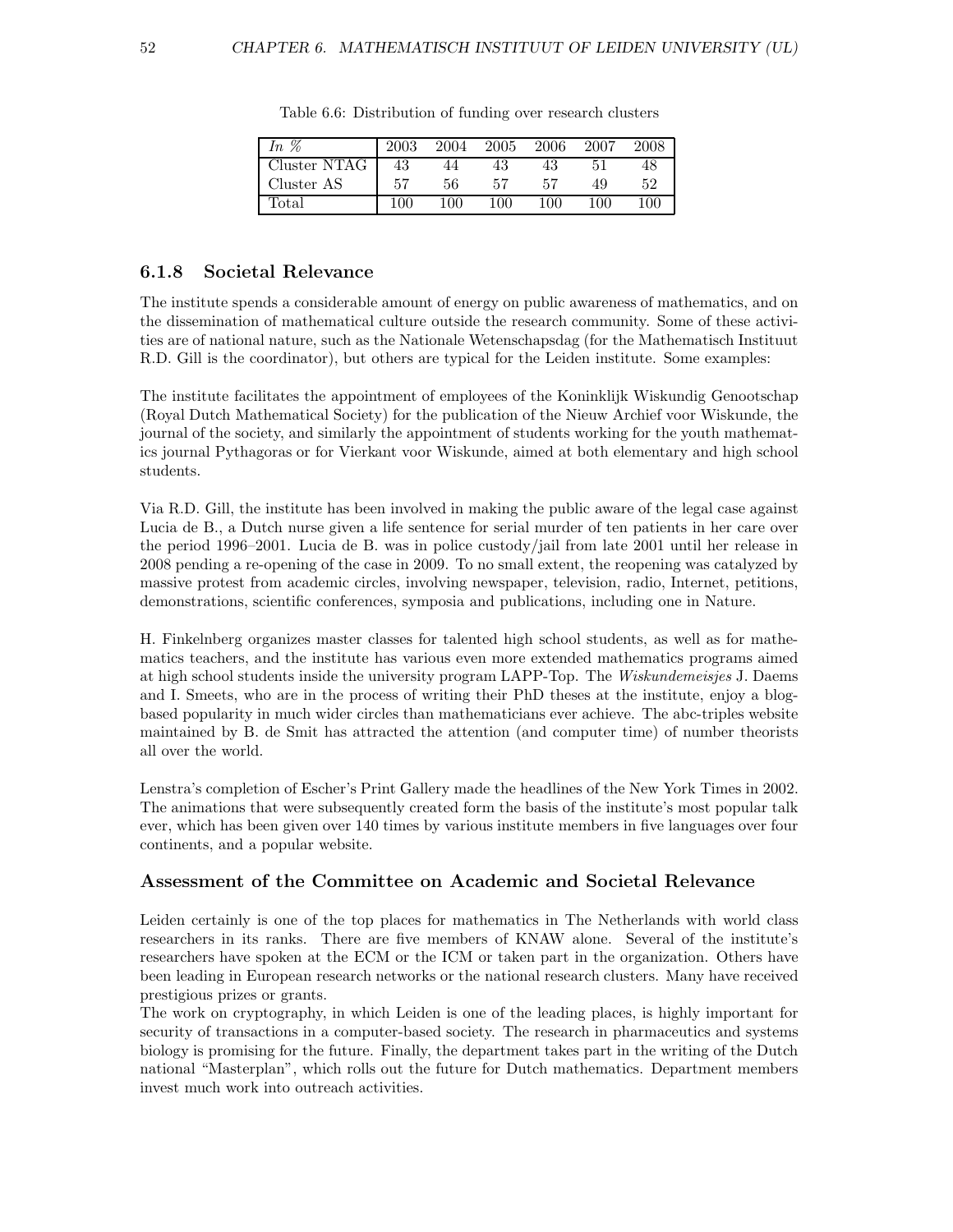### 6.1.9 Balance of Strengths and Weaknesses

The main strength of the institute is the high quality of its members, and the energy they invest in teaching and research. The level of enthusiasm and motivation is high, and the working atmosphere at the institute is excellent, and of a friendly nature.

The institute's main weakness lies in its size: the number of tasks is growing, whereas the available manpower is currently diminishing.

Nevertheless, the institute has taken advantage of all developments in funding of mathematics, as witnessed by its prominent role in the creation of the national mathematics clusters, and it will certainly continue to do so. The "masterplan" for the future of Dutch mathematics that is currently at the basis of discussions for additional government funding has a strong Leiden stamp, with A. Doelman and P. Stevenhagen among the four main authors.

Student numbers have been growing over the last few years, and the influx of foreign master and PhD students is increasing due to assets such as the ALGANT program, Erasmus Mundus exchanges and the brand new master Statistical Science for the Life and Behavioural Sciences. This makes for a healthy student population, and will lead to much higher numbers of PhD theses being defended in Leiden in the near future.

Funding for research has become more uncertain in The Netherlands, and academic steering is currently focusing on quantitative indicators such as student numbers and degree counts that are unfavourable for mathematics. Budget cuts in mathematics will immediately translate into staff cuts, and with the emphasis in the allocation on external funding as a basis for direct government funding, it is easy to end up in a downward spiral. This is however a concern for Dutch mathematics as a whole, and bears no special relation to the Leiden MI.

### Assessment of the Committee on Strengths and Weaknesses

While many mathematics institutes have struggled during the past years to retain their size, Leiden was able to grow in the crisis, although it now also seems to have entered a phase of shrink. The Committee is impressed by the academic status that the institute has maintained, largely due to an efficient hiring policy. This allowed the institute to attract not only talented researchers but also an impressive amount of external funding during the assessment period.

This in turn involves a certain risk: success in the VENI, VIDI, VICI grant system relies on a suitable age distribution in the institute which is not always realizable, and a loss of external funding will also result in a loss of basic funding. The Committee shares the hope that the institute will be able to successfully tap other sources of funding (e.g. EU programmes).

While the scientific reputation is excellent, the number of publications and PhD theses has been relatively low over the assessment period. It seems, however, that the increasing number of students will eventually result in more graduate students as is already indicated by a high number of present PhD candidates.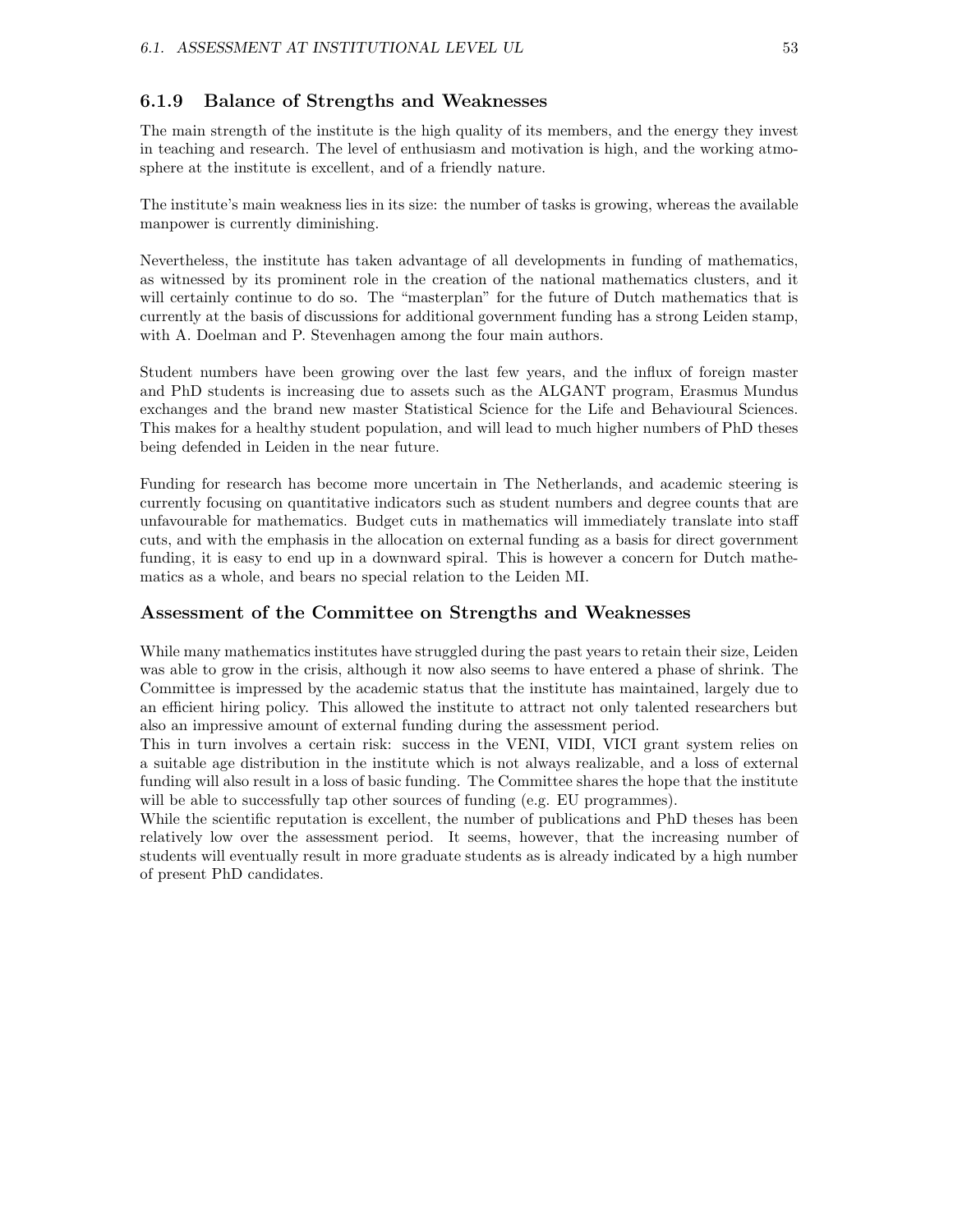54 CHAPTER 6. MATHEMATISCH INSTITUUT OF LEIDEN UNIVERSITY (UL)

### 6.2 Assessment per Programme UL

The Committee assessed the two programmes<sup>1</sup> of UL as follows:

| Programmes                              | Quality | Productivity Relevance | <b>Viability</b> |
|-----------------------------------------|---------|------------------------|------------------|
| UL1 Number Theory, Algebra and Geometry |         |                        |                  |
| UL2 Analysis and Stochastics            |         |                        |                  |

The detailed assessments per programme follow in the next two sections of this report.

|  | 6.2.1 UL1 Number Theory, Algebra and Geometry |  |  |  |  |
|--|-----------------------------------------------|--|--|--|--|
|--|-----------------------------------------------|--|--|--|--|

| Programme number:    | UL1                                                 |
|----------------------|-----------------------------------------------------|
| Programme directors: | Prof.dr. P. Stevenhagen (Number Theory and Algebra) |
|                      | Prof.dr. B. Edixhoven (Geometry)                    |
| Research staff 2008: | $15.54$ fte                                         |
| Assessments:         | Quality: 5                                          |
|                      | Productivity: 4                                     |
|                      | Relevance: 5                                        |
|                      | Viability: 5                                        |

#### Short description

The research in programme UL1 combines abstract theory with algorithms and applications. It might be viewed as number theory in the broadest sense, ranging from discrete dynamical systems to arithmetic geometry and motives, with a strong emphasis on algebraic methods and a direct interest in the computational aspects of the theory.

The programme also includes cryptology and the history of mathematics. Main themes in cryptology are the applications of number theory and algebra to the design of cryptographic schemes. Foundational issues are considered as well. In the history of mathematics, the emphasis is on the edition and translation of early Islamic mathematical and astronomical texts.

### SWOT-analysis of UL1

A strong point of the programme is its excellent academic reputation in its subject fields, as well as the amount of energy and work that the staff puts into its research.

Due to the strong involvement of this programme in teaching, organization and administrative responsibilities, the programme does not have as much time for research as it would like to have. The direction of bachelor and master theses takes a considerable amount of time, outside the regular teaching load of three courses a year.

A further possible weak point is that in comparison with the previous review period, the number of PhD theses has only remained the same (13 PhD theses). However, many master theses of such high quality that they form in fact the start of a PhD programme have been completed under the direction of members of the group. The production of PhD theses will increase in the near future as the result of co-operations in the Erasmus Mundus ALGANT programme, and also as the result of the co-operation with the CWI.

The participation in the DIAMANT cluster clearly was an opportunity in the period under review. The programme hopes that, even more so during the financial crisis, the funding authorities will

<sup>&</sup>lt;sup>1</sup>In the Self-evaluation of the Mathematisch Instituut of Leiden University, these programmes are called "clusters". For uniformity of presentation we use "programme" in this Research Review.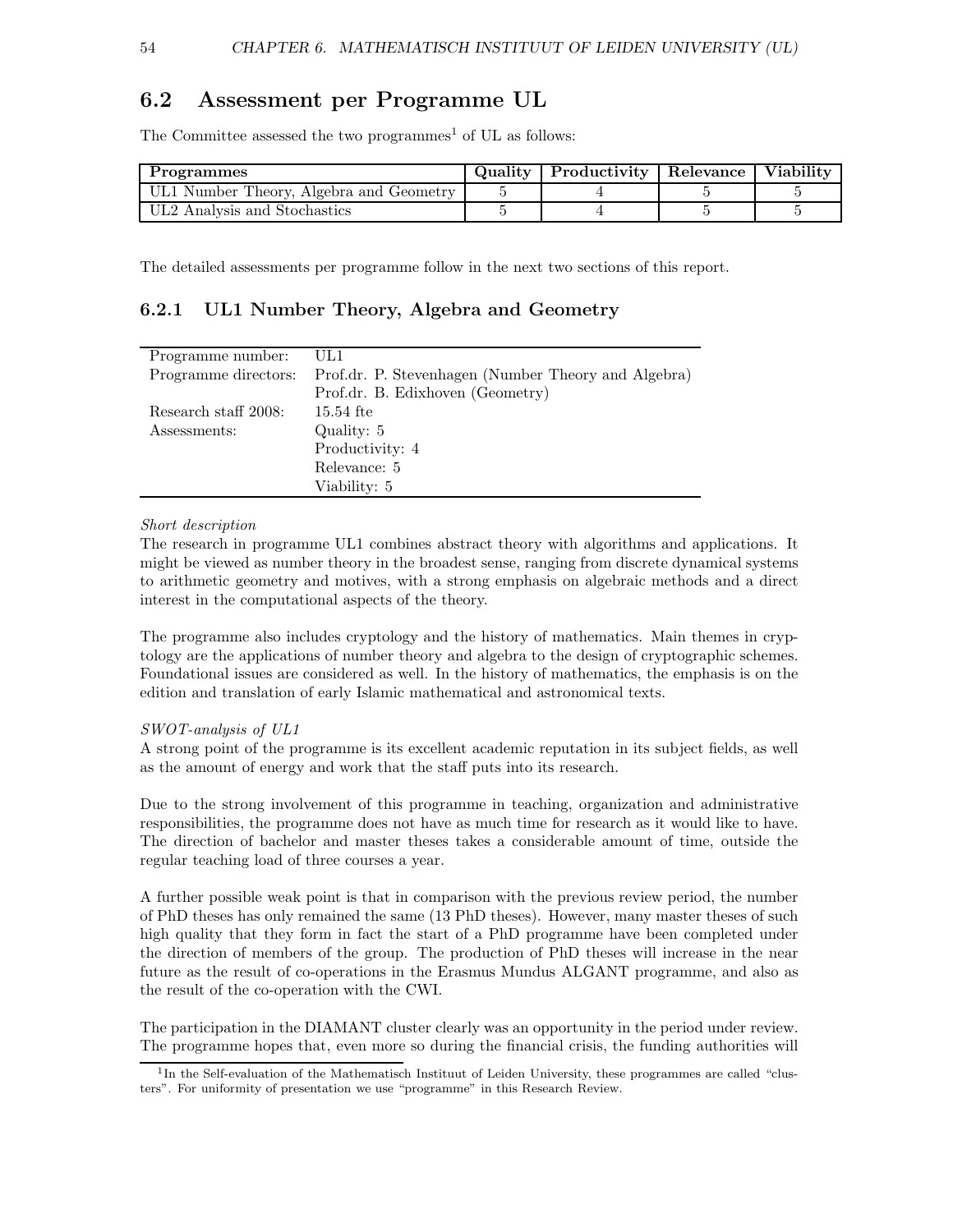realise that, in mathematics, results obtained in the past *are* a guarantee for the future, and will be convinced to fund the sectorplan wiskunde.

Fortunately, there seem to be no threats from inside the scientific community. However, a real threat is the decline of government funding.

The research objectives of this programme are adequate. If government funding declines further, cuts will have to be made, though. As the balance between research and teaching needs to be maintained, such cuts will affect essential parts of both research and teaching. At present, the highly motivated research staff has reached the limits of the amount of work that can be expected.

### Assessments

This very active group works on various topics of number theory, arithmetic geometry and algebra. Quite a few of the research results are directly or indirectly relevant in cryptology. The group is a funding member of the DIAMANT cluster, coordinates the GTEM network of the European Union, and is in many ways active on the national and international scene.

#### Quality

The quality of the work is excellent. The work in number theory has an excellent reputation. Some of the results in the area of arithmetic geometry and modular forms are of the highest level.

#### **Productivity**

The productivity is very good, but could be improved, in particular the group could supervise more PhD students.

#### Relevance

The work of the group leaders has been fundamental in the applications of number theory and algebra to cryptology (and to some extent, coding), and this work is continued by the younger ones as well. The outreach activities of the group are very relevant for the society.

#### Viability

The group is very viable, with very high level senior and junior members.

#### **Conclusions**

This group does excellent work and is well integrated in the Dutch and international scientific world. It is very active in every respect: the organization of seminars and workshops, interaction with mathematicians and computer scientists at national and international levels, as well as in scientific management and organization.

It is interesting to note that there are many interactions with computer scientists, but, somewhat surprisingly, not with the Leiden Computer Science department. The Committee thinks that more collaboration between the local computational scientists and the mathematicians, for the development of cryptology, would be an asset for the whole university.

### 6.2.2 UL2 Analysis and Stochastics

#### Short description

Research in this programme spans dynamical systems, interacting particle systems, quantum statistics, forensic statistics, queueing networks, Markov decision processes, multivariate statistics, multidimensional data analysis and statistical learning. Much of the research is driven by applications coming from physics, life sciences and telecommunication. Part of the research includes computational aspects. A common activity in the programme is mathematics of the life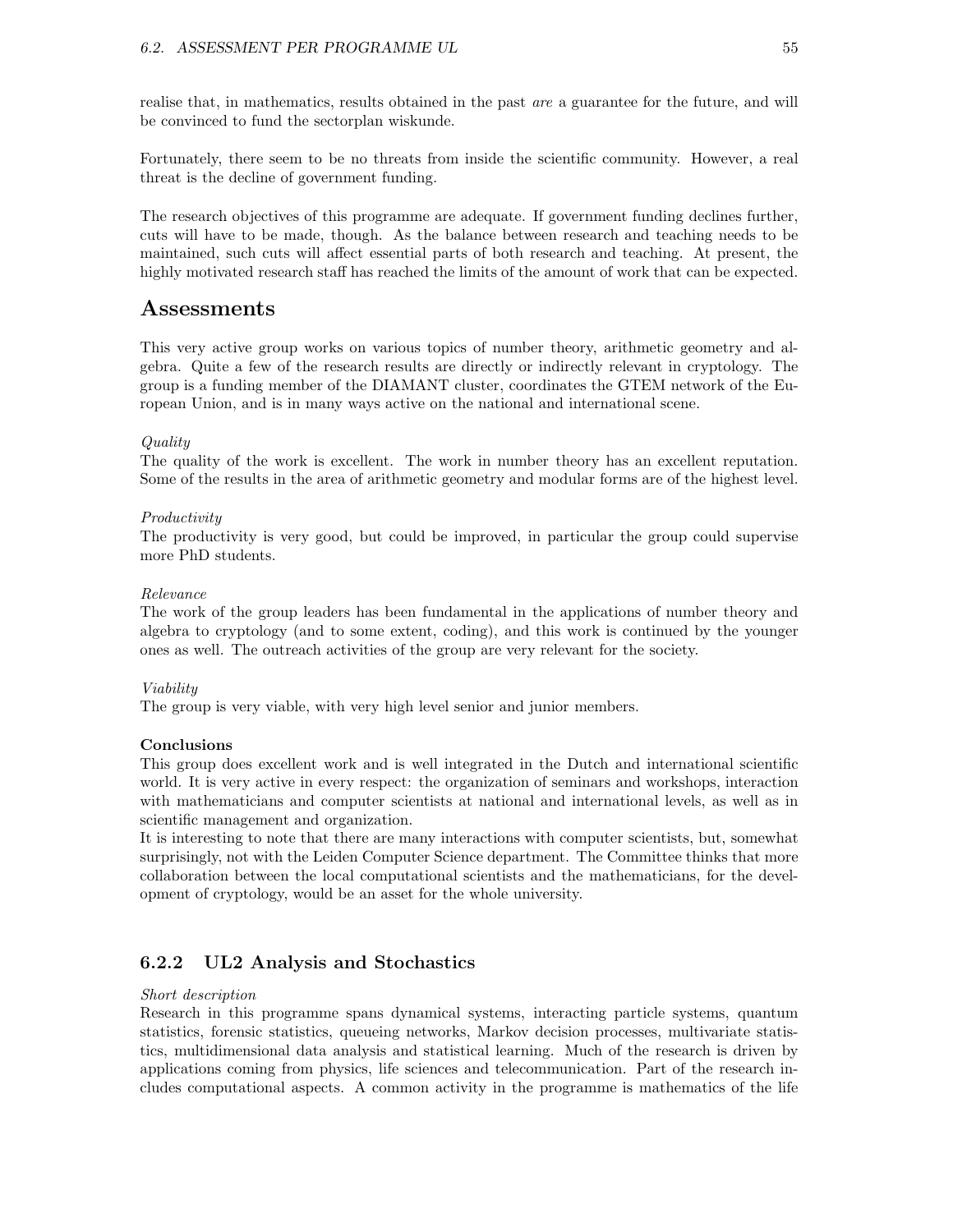| Programme number:    | UL2                            |
|----------------------|--------------------------------|
| Programme directors: | Prof.dr. A. Doelman (Analysis) |
|                      | Prof.dr. R. Gill (Stochastics) |
| Research staff 2008: | $13.95$ fte                    |
| Assessments:         | Quality: 5                     |
|                      | Productivity: 4                |
|                      | Relevance: 5                   |
|                      | Viability: 5                   |
|                      |                                |

sciences. A bi-weekly seminar is organised in which all programme members participate.

#### SWOT-analysis of UL2

A strong point of the programme is the high academic reputation of the research staff members in their respective fields, and the sustained level of their research activity over the years. The research staff is highly motivated. The research fields they work in are thriving.

The programme offers a coherent teaching curriculum, with outreach towards physics and life sciences. The programme draws a large number of bachelor and master theses.

A weakness of the programme is that until 2006, the number of PhD students was relatively low, mainly as a result of under staffing in Stochastics. One expects that the production of PhD theses will increase in the near future, as a result of a substantial investment made in PhD staff, as well as through participation in NDNS and STAR and through cooperation with CWI. Presently the programme has 9 PhD students.

A second point of weakness is that the teaching load, though still fair, will increase due to a drop in the number of staff members.

Among its opportunities the programme counts: stronger ties with CWI, funding opportunities through ERC, extension of NDNS, and participation in STAR. If the government funds STAR, new junior staff can be attracted.

A serious threat is the continuing decline of government funding. As a result of the shift of 100  $M\epsilon$  from academia to NWO, the institute fears that cuts have to be made, both in the tenured and the non-tenured staff.

### Assessments

### Quality

The quality of this programme is excellent. This is shown by publications in leading journals, invited lectures at respectable or even top class international conferences, the involvement in organizing such conferences, the receipt of important grants, and some prestigious memberships.

### Productivity

On average, the number of publications is very good, also in regard of their quality and length. For some tenured staff members the productivity is even excellent, but for some others on the low side. The number of PhD theses is modest, but the number of recent PhD student appointments is very high.

#### Relevance

The relevance of the programme is excellent because of the many significant applications to other fields outside mathematics, in particular to physics, telecommunication, life sciences and forensic science. Noteworthy is the very active involvement by one of the programme members in the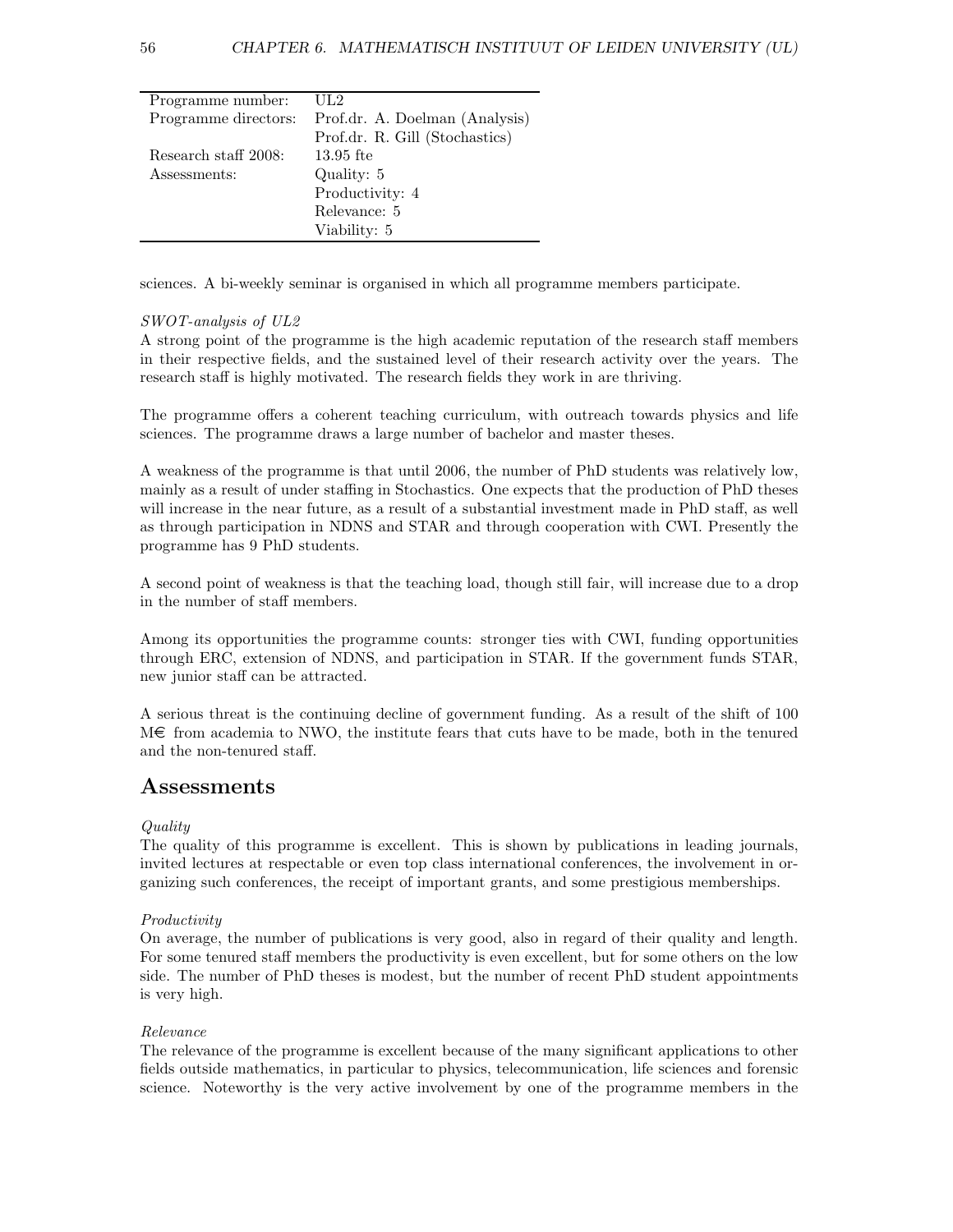societal debate on the case of a condemned Dutch nurse. His statistical expertise was extremely relevant in this debate.

#### Viability

Some excellent hirings have been done in order to strengthen the programme or to fill gaps caused by leaving or retiring tenured staff. Some younger programme members obtained NWO VIDI grants.

### Conclusions

This programme is unusual in that it brings together analysis and stochastics. However, this is justified by the prominent place of stochastic analysis within the programme and by the necessity to have programmes of critical size. It has been a wise decision to stop Operations Research in the near future. Given the limited amount of resources, it is unavoidable to make restrictive choices in research directions, and to leave other specializations to sister universities.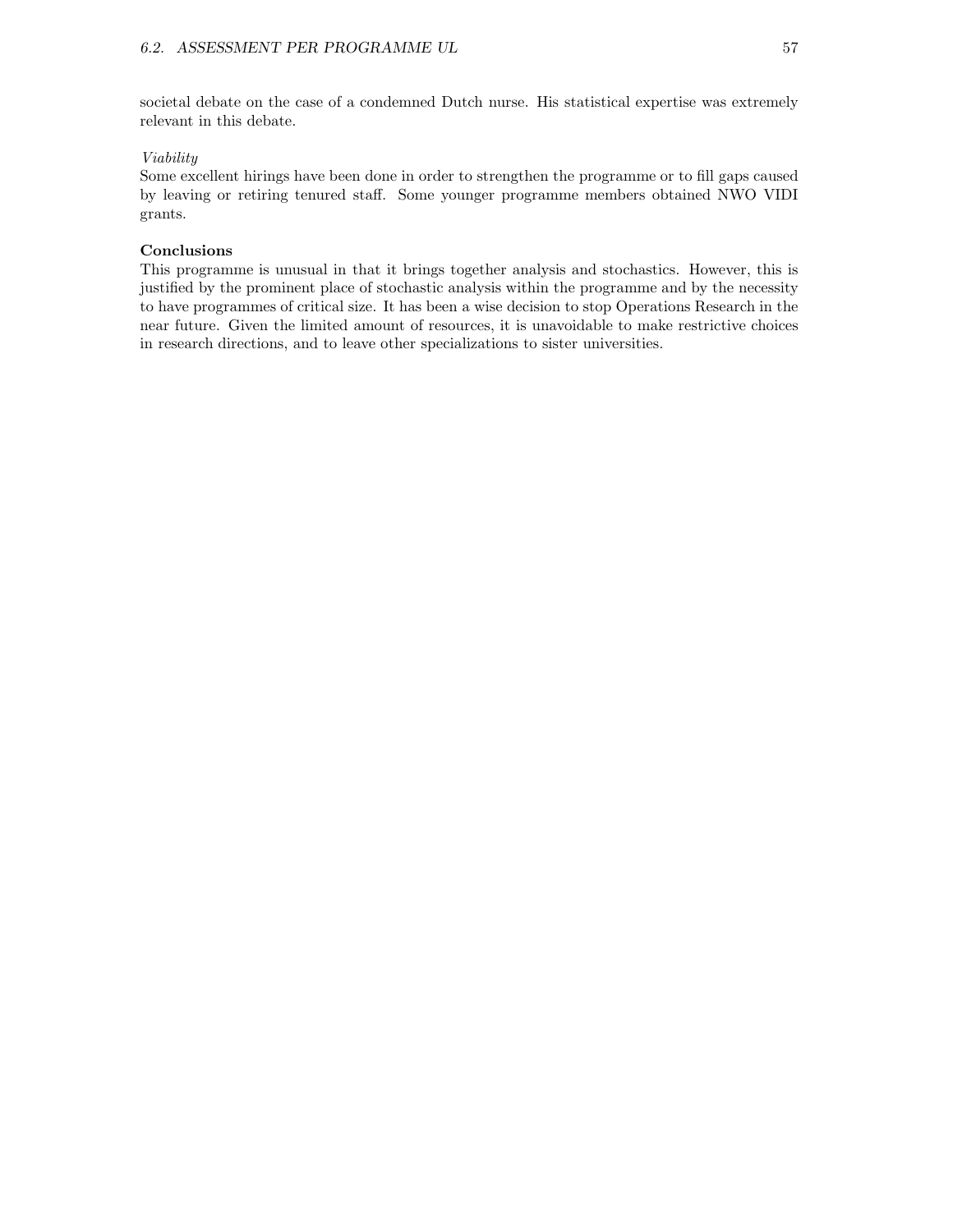## Chapter 7

# Institute for Mathematics, Astrophysics and Particle Physics (IMAPP) of Radboud University Nijmegen (RU)

### 7.1 Assessment at Institutional Level RU

### 7.1.1 Introduction

The Faculty of Science (FNWI) of the Radboud University Nijmegen comprises five research institutes, one of them being the Institute for Mathematics, Astrophysics and Particle Physics (IMAPP). Each of the current three mathematics programmes at Nijmegen, i.e. Algebra & Logic, Mathematical Physics, and Stochastics, is a so-called Department within IMAPP, which also includes Departments of Astrophysics, Experimental High Energy Physics, and Theoretical High Energy Physics. The latter three departments are not part of this self-evaluation, which is limited to mathematics.

### 7.1.2 Leadership

### Subfaculty of Mathematics 1/1/2002-31/12/2004

| Director:                  | prof.dr. F. Keune                                                    |
|----------------------------|----------------------------------------------------------------------|
| Director of Research:      | prof.dr. J. Steenbrink (2002-2003), dr. W. Bosma (2004)              |
| Director of Education:     | prof.dr. F. Keune                                                    |
|                            | Institute for Mathematics, Astrophysics and Particle Physics (IMAPP) |
| $1/1/2005 - 31/12/2008$    |                                                                      |
| Director:                  | prof.dr. S. de Jong (Experimental Physics)                           |
| Managing Director:         | dr. A. König (Experimental Physics)                                  |
| Executive Board (EB):      | prof.dr. S. de Jong $(q.q.)$ , dr. A. König $(q.q.)$ ,               |
|                            | prof.dr. N.P. Landsman (Mathematics, deputy director),               |
|                            | dr. G. Nelemans (Astrophysics)                                       |
| Institute Board (IB):      | Executive Board plus Heads of Department                             |
| Scientific Advisory Board: | Prof.dr. J. Engelen (CERN, Particle Physics)                         |
|                            | Prof.dr. R. Gill (Leiden, Mathematics)                               |
|                            | Prof.dr. M. van der Klis (Amsterdam, Astrophysics)                   |
|                            | Prof.dr. I. Moerdijk (Utrecht, Mathematics)                          |
|                            |                                                                      |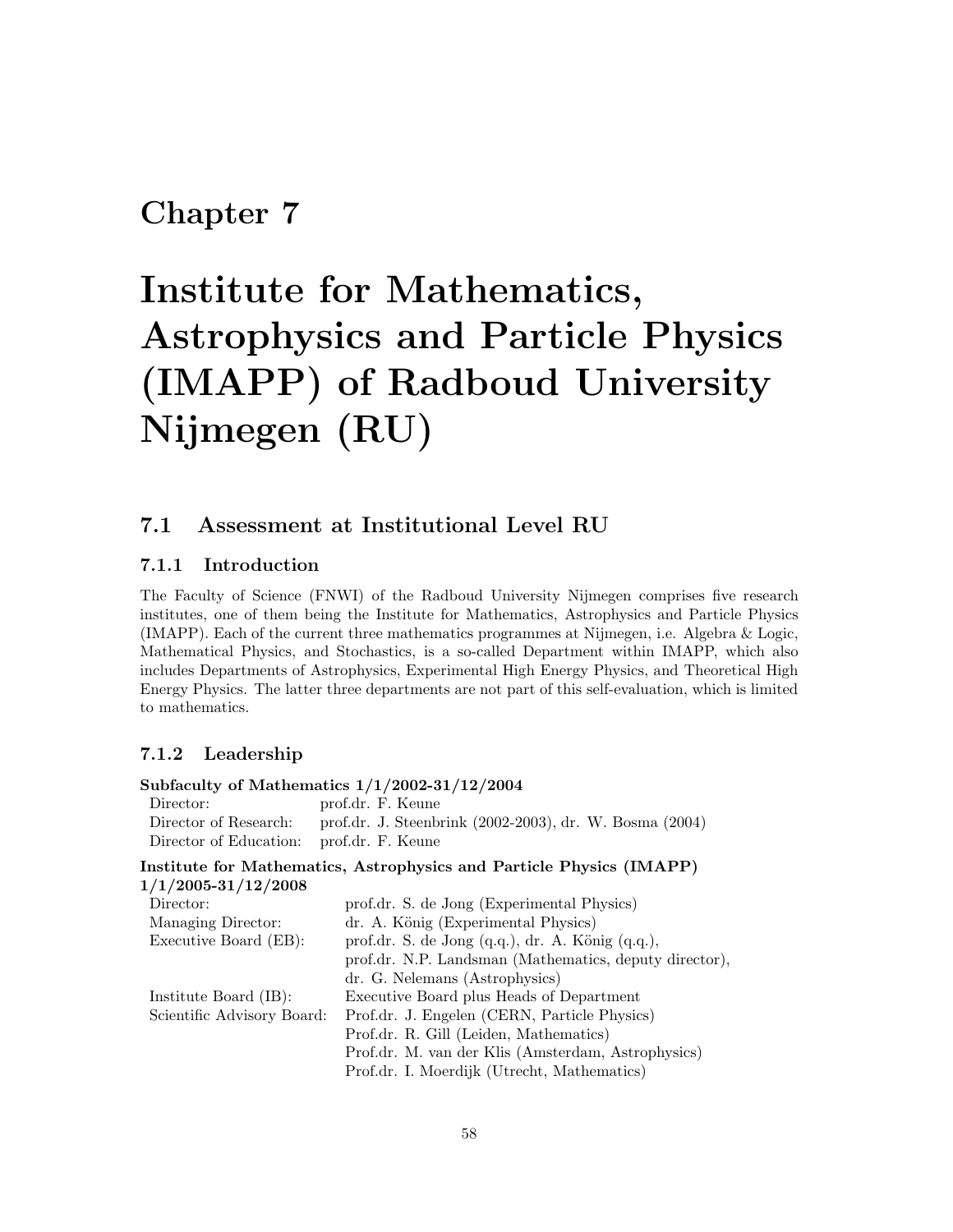The FNWI has no Mathematical Institute or equivalent thereof, so that the director of IMAPP is simultaneously the research director of mathematics, nominally as well as practically. He sets IMAPP policy in close consultation with the Executive Board, which includes representatives from astrophysics, particle physics and mathematics, and with the Institute Board, which includes all department heads. The latter, in turn, are expected to consult their group members. In addition, the director periodically talks to all staff members, both privately and, twice a year, in a general IMAPP staff meeting. At any time he is approachable by any member of the institute (including PhD and MSc students). Once agreed, IMAPPs strategy and policy are delineated in a (periodically updated) Strategic Plan. FNWI policy on mathematics is largely drawn from the Strategic Plan of IMAPP, and is confirmed, in broad outlines, in its own Strategic Plan.

The leadership structure of FNWI may be said to be hierarchical at large, but it is flat at the level of the mathematicians themselves. Mathematicians do influence strategy and policy in both a formal and an informal capacity, but at present they are not represented at the executive level. With the recent and planned rejuvenation and strengthening of the mathematics departments, a future ambition is to aspire such presence at various echelons of the Radboud University.

### 7.1.3 Mission and Goals

It is the mission of the mathematical community at RU to conduct our research, education and outreach with a maximum of professionalism, expertise, and  $\acute{e}$ dan. Indeed, the very idea of a University implies that these three aspects of our work are deeply interwoven. In research and in education we hardly see a distinction between pure and applied mathematics, and put special emphasis on the role of mathematics in computer science and the natural sciences. In the interface of research and education we train our PhD students towards independence with an open and critical mind, whilst in our outreach we feel a special responsibility towards increasing enthusiasm for mathematics among schoolchildren. Finally we wish to instill a mathematical way of thinking in those active in other disciplines. (citation from the Self-evaluation 2002–2008 of RU)

Mathematics at IMAPP centres on three interdisciplinary themes: mathematical physics, algebra & logic, and stochastics. There are well-established links between these themes and computer science and physics. The traditional areas of algebra, logic, analysis, geometry and stochastics relate closely to these themes.

### 7.1.4 Strategy and Policy

In its Strategic Plan for 2009-2013, the Radboud University Nijmegen requires all its programs (i.e. in research as well as teaching) to be both in the top 25% of the country and internationally competitive. The mathematics community shares this ambition, and will do its utmost to achieve it with the limited resources currently available.

This means that while the BSc degree program should give a broad and representative coverage of all of mathematics, at the research level specific choices have been made. These choices directly correlate with:

- 1. The mathematics departments within IMAPP;
- 2. The MSc tracks in mathematics offered at Nijmegen;
- 3. Specific partner institutes within the FNWI.

In close collaboration with these partners, the research ambition is that Nijmegen be an internationally competitive national centre of excellence in:

 Algebra, logic and computer science as far as their interdisciplinary boundary is concerned (with the Institute for Computing and Information Sciences at RU);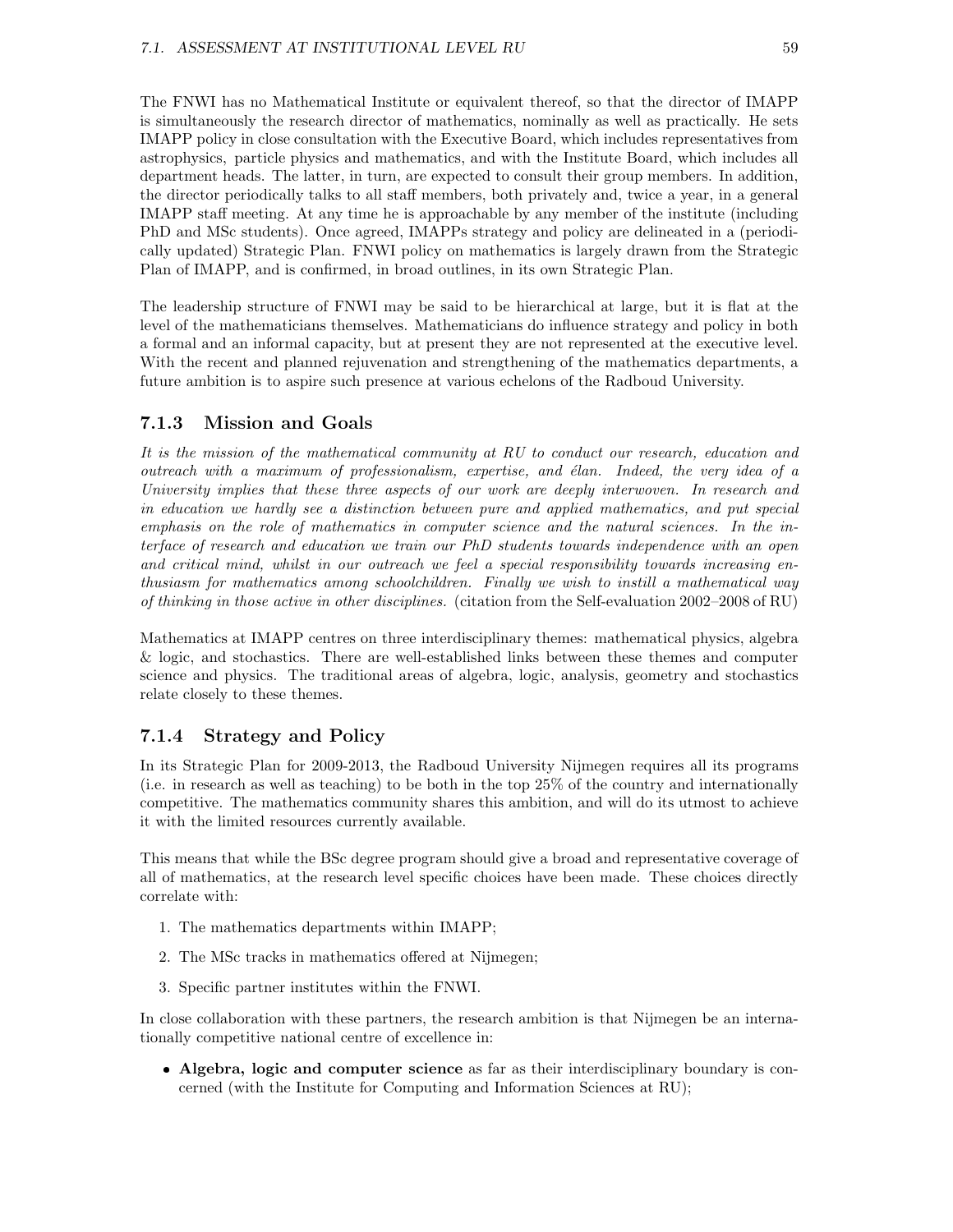- Mathematical physics, particularly as oriented towards quantum theory (with IMAPP) itself);
- Applied stochastics in the domain of the natural sciences, notably neuroscience (with the Donders Centre for Neuroscience at RU).

In the period 2001–2009, the mathematics community at RU went through a series of significant changes. These were partly caused by the historical low point for the number of first-year students who enrolled in the mathematics degree program in 2001: 10, while this was 70 in the peak year 1976. The Faculty Board subsequently seriously contemplated to terminate the degree and reduce mathematics at Nijmegen to an institute for service teaching. Instead, starting in 2004 a Reorganisation took place, during which 3 fte permanent scientific staff, 6 fte temporary scientific staff (i.e. all PhD positions) and 1.4 fte nonscientific staff was cut.

Nonetheless, the mathematics community at Nijmegen currently appears to be thriving. One may identify a number of important factors behind this resurrection:

- The enthusiasm and commitment of the local students and the ensuing combined efforts of students and staff in outreach (culminating in the yearly Mathematics Tournament for 500 schoolchildren from 100 individual schools, but also including numerous other activities). Helped by an impressive new building of the FNWI, this has contributed to a spectacular increase in student numbers since 2005: while enrolment in that year was still low at 10, in the subsequent years 2006, 2007, 2008, and 2009 Nijmegen had 19, 27, 36, and 54 first-years, respectively (well above the national growth level for mathematics).
- The formation of national NWO-funded Mathematics Clusters in 2005 and 2006, specifically DIAMANT and GQT, in which Nijmegen participates.
- Significant rejuvenation (three of the five Chairs remaining after the Reorganisation found new occupants over the review period, the fourth succession being due 1-1-2010).

### Assessment of the Committee on Leadership, Mission and Goals, and Strategy and Policy

Mathematics at the Radboud University Nijmegen has gone through a very difficult period, with the threat that only a department for service teaching would remain. The people in charge can be complimented that they have realized a resurrection, almost as a phoenix, showing a great  $\acute{e}$ lan, hiring good people, choosing new directions, and establishing fresh collaborations.

Although the research leadership is nominally and practically with the director of IMAPP  $\cdot$ during the evaluation period this was not a mathematician — mathematicians have been able to put their mark on leadership, both through the formal channels of IMAPP and in informal ways. The mission statement is remarkable in that it emphasizes outreach on equal level with research and education. It is even more remarkable that the RU Nijmegen mathematicians have acted accordingly with impressive outreach activities.

The interdisciplinary themes have worked well for focusing and for collaborations, and they have been no obstacle for good mono-disciplinary work also being done.

The choices which were made for the three interdisciplinary themes are all interesting and well motivated, but the implementations are in different stages of progress. Most advanced until now is the Mathematical Physics theme. This was a very natural choice and it has turned out to be very successful. The choice for a theme Algebra, Logic and Computer Science was much influenced by the specialization of the newly hired full professor of algebra. There are good perspectives for making this theme also successful and important steps have already been made, but time has to show that this programme will meet its expectations. Finally, the theme of applied stochastics, notably neuroscience, means a very drastic break with the past activities in financial mathematics, which were ended for sound reasons. The newly hired full professor of applied stochastics will start in 2010, far beyond the assessment period.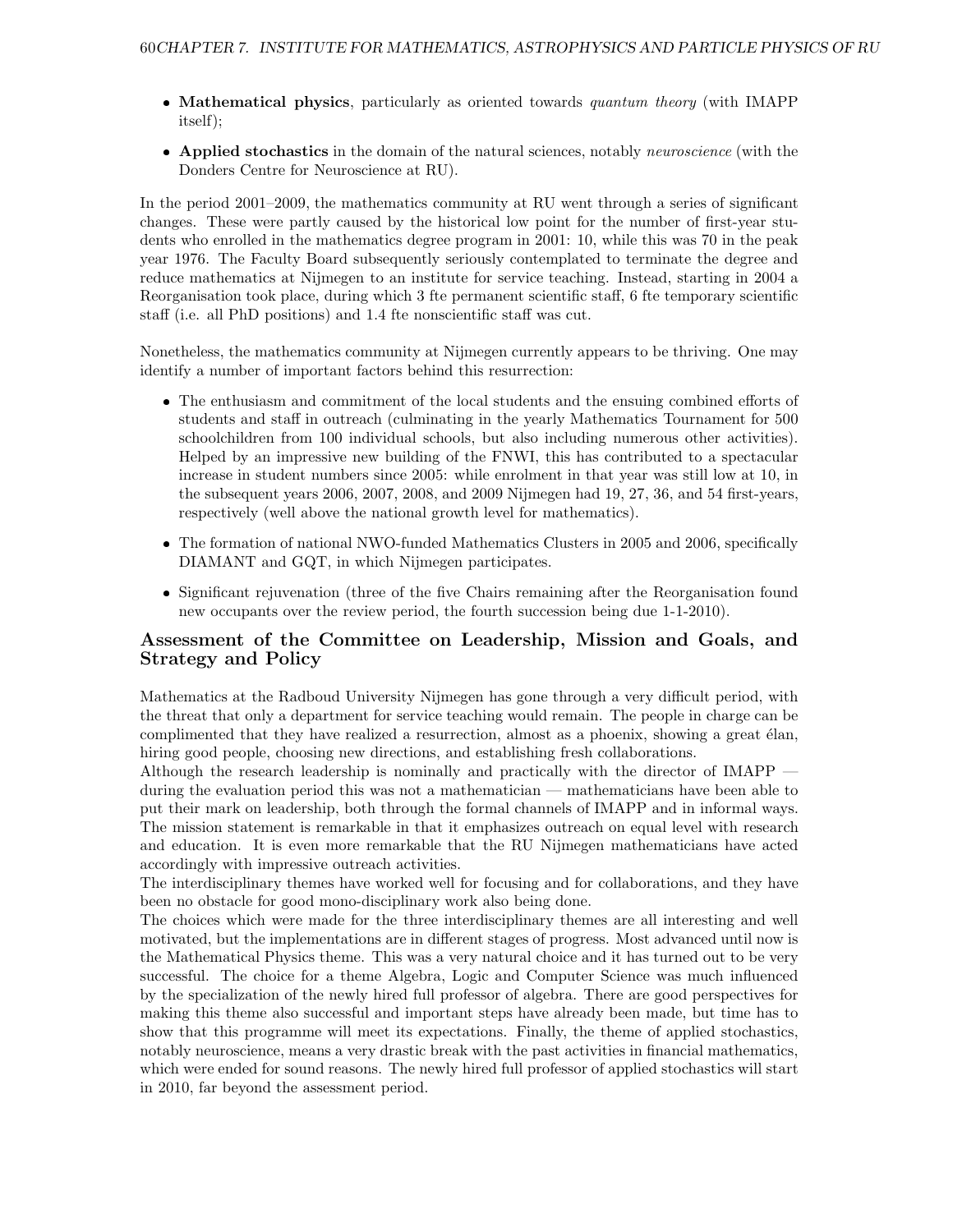### 7.1.5 Resources

The system for appointment of research personnel is fully described in A.4 of the Self-evaluation.

During the review period the following tenured appointments have been made:

- Prof.dr. N.P. Landsman (2004), Mathematical Physics
- Dr. M.H.A.H. Müger (2006), Analysis/Mathematical Physics
- Prof.dr. M. Gehrke (2007), Algebra/Logic
- Prof.dr. H.T. Koelink (2007), Analysis

Tables 7.1, 7.2, 7.3, and 7.4 display the distribution of research fte's over the various types of research staff for the institute as a whole, and for the Programmes Algebra & Logic, Financial Mathematics, and Mathematical Physics, respectively.

In these staff tables, a full-time tenured researcher is counted as 0.4 fte. For the non-tenured staff a postdoc is counted as 0.875 fte and a PhD student as 0.75 fte.

| In $fte$                                                                           | 2002 | 2003 | 2004 | 2005 | 2006 | 2007 | 2008 |
|------------------------------------------------------------------------------------|------|------|------|------|------|------|------|
| Tenured staff                                                                      | 6.52 | 6.02 | 5.26 | 5.70 | 5.39 | 5.39 | 5.46 |
| Non-tenured staff                                                                  | 1.21 | 0.29 | 2.34 | 4.96 | 4.66 | 3.26 | 2.91 |
| PhD students                                                                       | 7.63 | 6.69 | 6.04 | 5.89 | 4.09 | 3.48 | 4.75 |
| Total research staff   15.35    13.00    13.63    16.55    14.14    12.13    13.12 |      |      |      |      |      |      |      |

Table 7.1: Research staff at institutional level

Table 7.2: Research staff in the Programme Algebra & Logic

| In fte                                 | 2002 | 2003 |                   | 2004 2005   | -- 2006 | - 2007 | 2008 |
|----------------------------------------|------|------|-------------------|-------------|---------|--------|------|
| Tenured staff                          | 2.00 | 2.00 | $2.00 \quad 2.00$ |             | 2.00    | 2.12   | 2.16 |
| Non-tenured staff                      | 0.00 | 0.00 | 0.00 <sub>1</sub> | 0.00        | 0.44    | 1.15   | 1.75 |
| PhD students                           | 1.88 | 1.00 |                   | $0.94$ 1.50 | 1.50    | 1.50   | 1.75 |
| Total research staff $\vert$ 3.88 3.00 |      |      | 2.94 3.50         |             | 3.94    | 4.77   | 5.66 |

Table 7.3: Research staff in the Programme Financial Mathematics

| In $fte$                                                   | 2002 | 2003 |                |               | 2004 2005 2006 2007 |                   | - 2008 |
|------------------------------------------------------------|------|------|----------------|---------------|---------------------|-------------------|--------|
| Tenured staff                                              | 1.52 |      | 1.39 1.12 1.14 |               |                     | $0.99 \quad 0.74$ | 0.74   |
| Non-tenured staff                                          | 0.00 | 0.29 |                | $1.75$ $2.19$ | 1.31                | 0.00              | 0.00   |
| PhD students                                               | 2.75 | 2.85 | 2.38           | 2.23          | 1.21                | 0.35              | 0.00   |
| Total research staff $\vert$ 4.27 4.53 5.25 5.55 3.51 1.09 |      |      |                |               |                     |                   | 0.74   |

### 7.1.6 Funding Policies

Expenditure of the three mathematics departments is dominated by personnel cost, plus a modest material budget. Until 2005, funding in the Faculty of Science was coupled to staff positions (whether occupied or vacant) occurring in the personnel formation plan of the Faculty. From late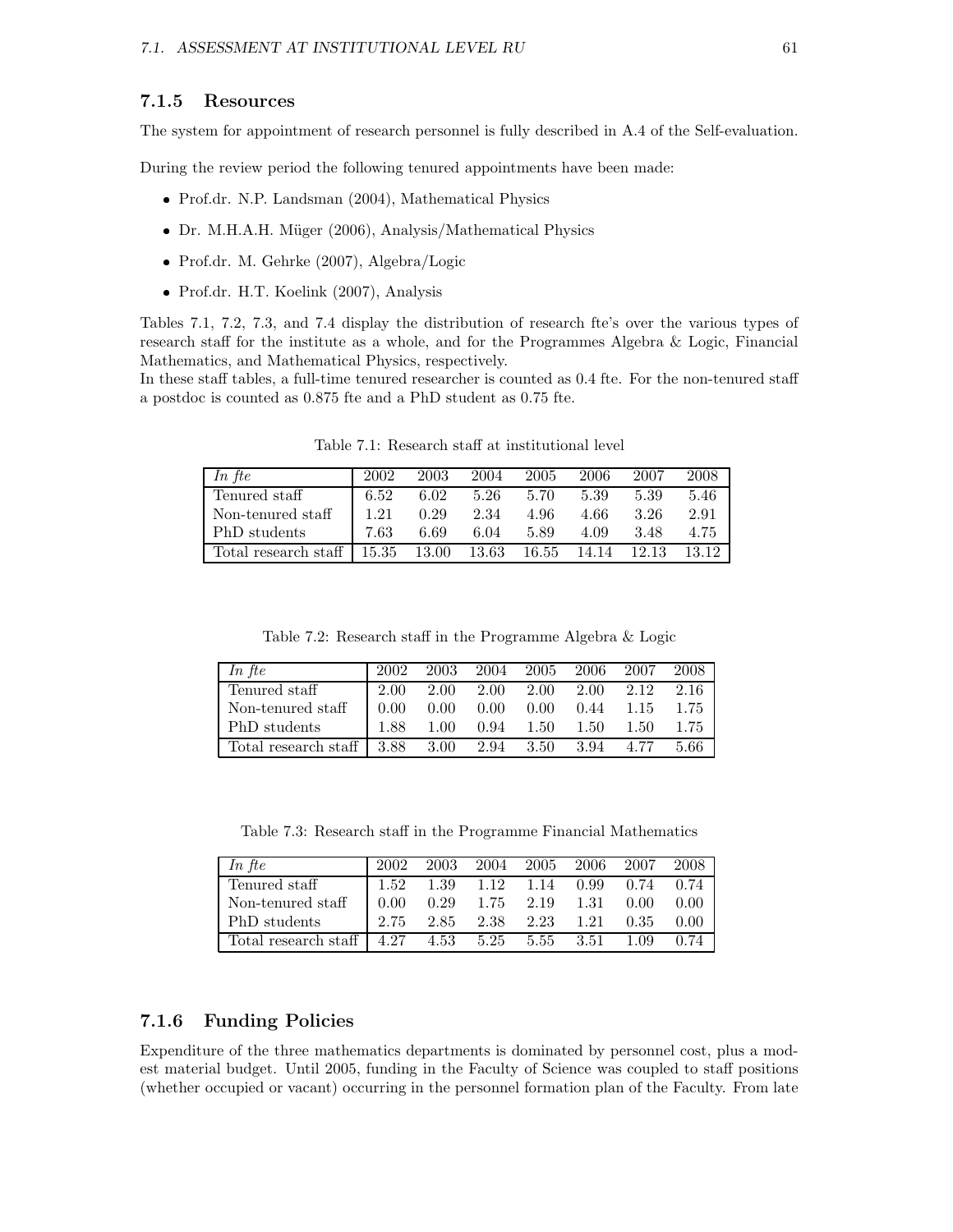| In fte               | 2002  | 2003 | 2004 | 2005 | 2006 | 2007 | 2008 |
|----------------------|-------|------|------|------|------|------|------|
| Tenured staff        | -1.60 | 2.00 | 1.73 | 2.20 | 2.40 | 2.53 | 2.56 |
| Non-tenured staff    | 0.73  | 0.00 | 0.59 | 2.77 | 2.92 | 2.12 | 1.16 |
| PhD students         | 2.25  | 2.10 | 2.35 | 2.16 | 1.37 | 1.62 | 3.00 |
| Total research staff | 4.58  | 3.70 | 4.91 | 7.88 | 7.45 | 6.72 | 6.72 |

Table 7.4: Research staff in the Programme Mathematical Physics

1990s until 2005, the number of faculty positions has been increasing, partly because of the spectacular growth in student numbers in Science (which almost doubled between 2000-2005), whilst direct university funding *decreased*. Roughly speaking, the difference was covered by (temporary) grants and other resources different from direct funding by the Ministry of OC&W.

This funding system turned out to be unstable and hence since 2005, only those positions that are actually occupied are funded, whereas vacancies are no longer automatically filled; each vacancy is discussed on a case by case basis by the Faculty Board in terms of merit and possible resources. Current funding for the departments, then, is by definition equal to expenditure, largely consisting of these personnel costs (in particular, no financial manoeuvring room can be created by leaving positions vacant).

In addition to this general policy, since 2003 there has been a major reduction in positions and the corresponding direct funding as a consequence of the Reorganisation started in 2004. Nonetheless, despite increasing overall financial difficulties continuing to emerge as a relic of the abovementioned funding system, mathematics has been revitalised in a number of ways. In particular, following the reoccupation of the Chair in Analysis by Landsman in 2004 (which was part of the Reorganisation Plan), the Faculty Board has also installed the GQT-Chair held by Koelink (a priori in Mathematical Physics, but in fact in Analysis following a swap with Landsman) and approved the reoccupation of the Chair in Algebra by Gehrke in 2007 as well as the Chair in Applied Stochastics by Redig in 2010. In 2004 Heckman, until then professor of Pure Mathematics on personal title, succeeded Steenbrink on the Chair of Geometry. In the near future, at least two and probably three U(H)D positions, in the latter case also equally distributed over the three mathematics departments, will be reoccupied at the UD-level.

From January 1, 2010, the new financial structure of integral management is scheduled to be in place at the Faculty of Science, with, in particular, an integral budget for IMAPP. This means, for example, that funding left from vacancies may be used to cover other expenditure, as long as the overall budget is respected. However, a realistic outlook on national politics suggests that direct university funding will continue to drop in the foreseeable future (i.e., at least until 2013). This creates a particularly difficult situation for mathematics, since despite the above-mentioned appointments, the IMAPP director considers current direct funding for the totality of the three mathematics departments within IMAPP to be at a minimum level necessary for proper functioning.

Given the downward trend in direct funding, it is clear that more funds need to be raised from external sources. Fortunately, in view of the rejuvenation of the department and the relatively low external funding level at present, there is a clear prospect for this indeed to happen. The target is to have at least one externally funded PhD student or postdoc per fte permanent scientific staff, i.e. at least 13, active at any time. To this effect, staff is actively encouraged to develop and submit proposals for funding, principally to NWO (but also to the ERC). Such an increase in PhD students and postdocs would also slightly reduce the teaching load in the permanent scientific staff.

Finally, with the move to the impressive new Huygens Building of the Faculty of Science in 2007,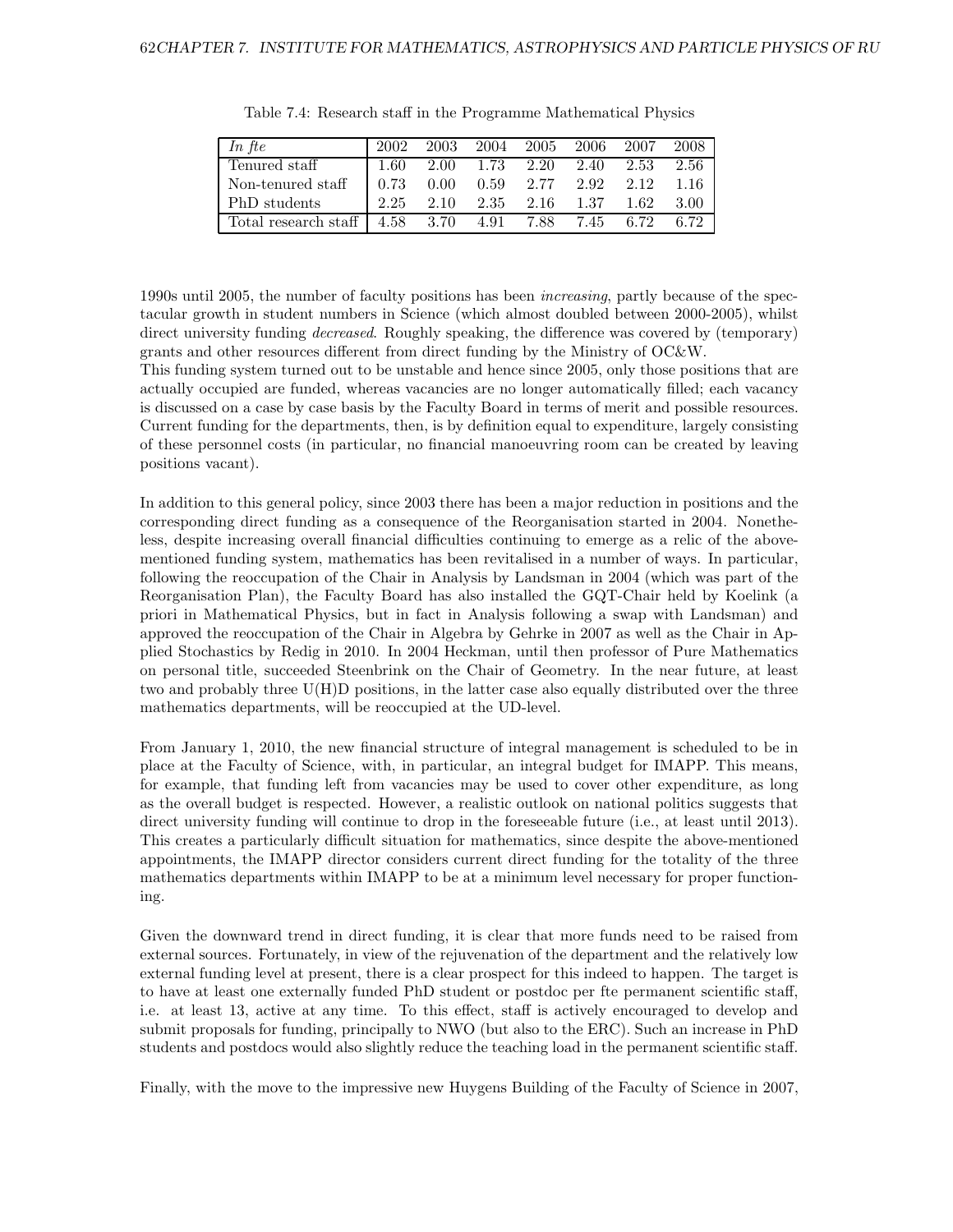housing facilities have markedly improved during the review period (though office space is actually more limited). Available computing infrastructure is sufficient and well maintained. There is an excellent library in the Faculty of Science, with active support by the librarians, among other things also in peer review analyses.

Tables 7.5 and 7.6 give details on the funding and expenditure, both in  $k\in \mathbb{R}$  and in %, during the period 2002–2008. Table 7.7 gives the breakdown of the funding over the three research programmes.

|                 | 2002 | 2003 | 2004 | 2005 | 2006 | 2007 | 2008 |
|-----------------|------|------|------|------|------|------|------|
| <i>Funding:</i> |      |      |      |      |      |      |      |
| Direct funding  | 765  | 692  | 566  | 534  | 471  | 477  | 521  |
| Research funds  | 55   | 63   | 232  | 454  | 485  | 381  | 415  |
| Contracts       |      |      |      |      |      |      |      |
| Other           |      |      |      |      |      |      |      |
| Total           | 820  | 756  | 798  | 989  | 955  | 858  | 935  |
| Expendature:    |      |      |      |      |      |      |      |
| Personnel costs | 783  | 710  | 735  | 925  | 867  | 774  | 853  |
| Other costs     | 37   | 45   | 62   | 63   | 88   | 85   | 82   |
| Total           | 820  | 756  | 798  | 989  | 955  | 858  | 935  |

Table 7.5: Funding and expenditure at institutional level, in  $k\in$ 

Table 7.6: Funding and expenditure at institutional level, in %

|                     | 2002 | 2003 | 2004 | 2005 | 2006 | 2007 | 2008 |
|---------------------|------|------|------|------|------|------|------|
| <i>Funding:</i>     |      |      |      |      |      |      |      |
| Direct funding      | 93   | 92   | 71   | 54   | 49   | 56   | 56   |
| Research funds      | 7    | 8    | 29   | 46   | 51   | 44   | 44   |
| Contracts           |      |      |      |      |      |      |      |
| Other               |      |      |      |      |      |      |      |
| Total               | 100  | 100  | 100  | 100  | 100  | 100  | 100  |
| <i>Expenditure:</i> |      |      |      |      |      |      |      |
| Personnel costs     | 96   | 94   | 92   | 94   | 91   | 90   | 91   |
| Other costs         | 4    | 6    | 8    | 6    | 9    | 10   | 9    |
| Total               | 100  | 100  | 100  | 100  | 100  | 100  | 100  |

Table 7.7: Distribution of funding over research programmes

| In %         | 2002 | 2003 | 2004 | 2005 | 2006 | 2007 | 2008 |
|--------------|------|------|------|------|------|------|------|
| Programme AL | 33   | 30.5 | 28   | 26   |      | 39.5 | 41.5 |
| Programme FM | 33   | 36.5 | 35.5 | 31   | 23   | 10.5 |      |
| Programme MP | 34   | 33   | 36.5 | 43   | 46   | 50   | 50.5 |
| Total        | 100  | 100  | 100  | 100  | 100  | 100  | 100  |

A few trends are immediate from these tables. First, external research funding, virtually absent before 2003, has increased markedly during the review period. This phenomenon has various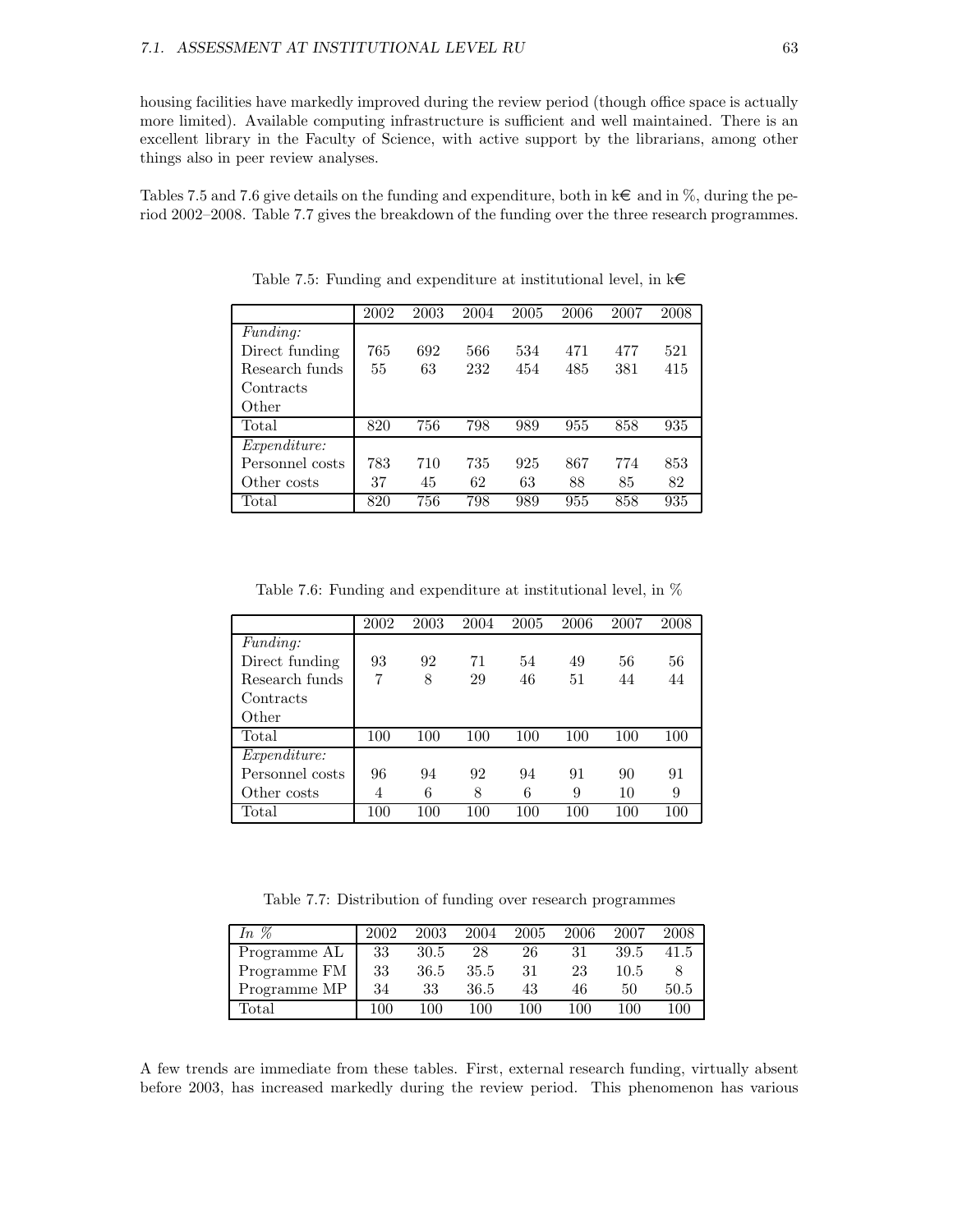sources, the main ones being the STW-project in financial mathematics held by Van Zuijlen between 2003 and 2007, the Pioneer project of Landsman in mathematical physics between 2004 to 2008, and the initial funding of Koelinks Chair by the GQT-cluster from 2006 onwards. In addition, a number of PhD students and postdocs were funded by NWO. Second, as is also clear from Table 1, Algebra & Logic and Mathematical Physics have grown at the expense of Financial Mathematics (the former exclusively through non-tenured staff, at least in terms of numbers).

### Assessment of the Committee on Quality of Resources, Funding Policies and Facilities

Research staff is small, but it has reached already a modest workable size also because of exterior funding, notably by having the Chair of Mathematical Physics prefinanced by money from the GQT-cluster. The number of PhD students was small, also because of the past plans to reduce the institute. It is rising now by some university funding and by increasingly successful efforts to obtain exterior funding. Attempts to get exterior funding are much encouraged by IMAPP, but its success rate is less than desirable. This has to do with the low percentage of granted proposals for NWO and for EU research funding, a general complaint of Dutch mathematicians. A new flow of cluster money after the present five-year periods of the clusters is heavily needed by this institute. Researchers of the RU contribute very actively in drafting continuation proposals for GQT and DIAMANT.

Facilities are good in general.

### 7.1.7 Academic Reputation

IMAPP has provided an overview with awards, memberships, (guest) editorships, invited lectureships, appointed professorships, fellowships, (co)organisation of conferences, visiting professorships and other academic achievements of the members of its three mathematics programmes.

An indication of the reputation of IMAPP as a whole, as well as of its scope, was the stellar lineup of speakers at the IMAPP-Symposium on October 13, 2006. This symposium, which was attended by about 500 people, featured theologian Hans Küng (*The Origin of the Cosmos*), mathematical physicist Roger Penrose (*Before the Big Bang*), experimental high-energy physicist Jos Engelen (Experimental Exploration of the Terascale), astronomer Rashid Sunyaev (Clusters of Galaxies, Cosmic Microwave Background and Cosmology), theoretical high-energy physicist and Nobel Laureate Gerard 't Hooft (The Origin of Quantum Mechanics), and mathematician Don Zagier (Relations between Quantum Theory, Geometry and Number Theory).

### 7.1.8 Societal Relevance

Within IMAPP and the FNWI, the director and the Dean foster collaboration between different departments and disciplines, respectively. For example, during the review period Landsman and Gehrke were attracted at least in part to strengthen the link between mathematics and physics and between mathematics and computer science, respectively. Similarly, hiring Redig in 2010 has been partly motivated by the goal of relating mathematics to neuroscience.

Although physics research is well represented in the FNWI, its focus is largely phenomenological (within IMAPP) and even technological (within IMM, the Institute for Molecules and Materials IMM). Nonetheless, IMAPP seems uniquely positioned, not just in The Netherlands but perhaps even in the world, to forge ties between mathematicians and physicists in the search for the origin of the Higgs mechanism. The (so far hypothetical) Higgs boson is a cornerstone of the Standard Model of elementary particle physics (and hence, at least from a reductionist perspective, of all of physics), and it is IMAPP's policy that every single resource should be used to understand it. Within IMAPP, the Department of Theoretical High Energy Physics is a major player in understanding Higgs phenomenology in collider physics (Wim Beenakker, Ronald Kleiss), whereas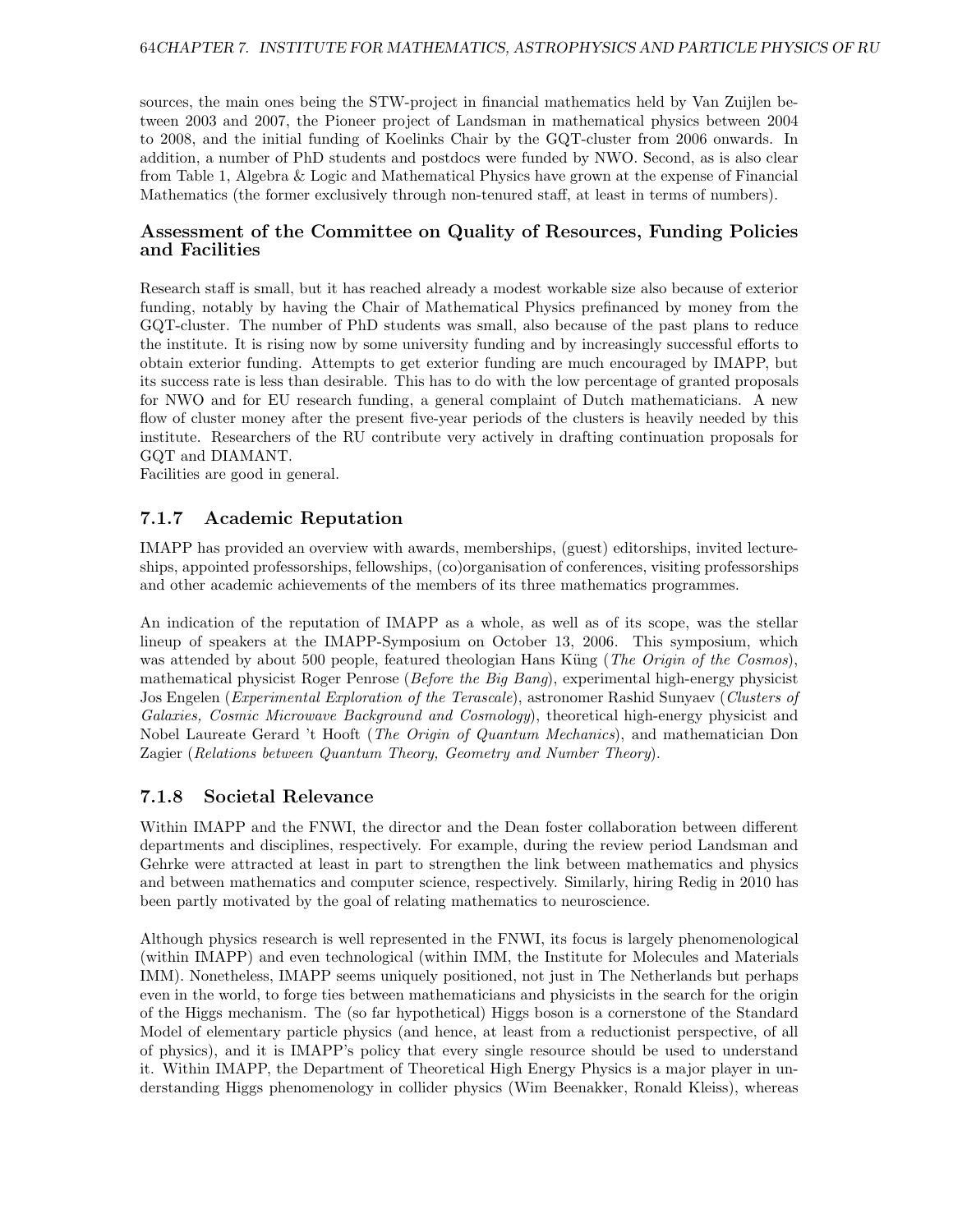the Department of Experimental High Energy Physics is directly involved in the actual search for the Higgs at Fermilab (Sijbrand de Jong) and CERN (Nicolo de Groot). On the mathematics side, the Department of Mathematical Physics has considerable expertise in applications of non-commutative geometry to physics. The FNWI's recent application for funding from the so-called *Sectorplan* for Dutch physics includes a proposal for starting research this direction as a collaboration between the three IMAPP departments just mentioned, to be strengthened by a new interdisciplinary Chair in theoretical physics. Walter van Suijlekom (currently holding a VENI-grant) is expected to play a crucial role in this endeavour, which, taking place within a single institute, would be unique in the world and would reconfirm the coherence of IMAPP.

### Assessment of the Committee on Academic and Societal Relevance

While it is not so difficult to close an existing programme, it is much more difficult to build new ones. The RU groups are well on their way in realizing this heavy task. The quality of the research staff is very good and provides together with the scope of expertise a solid basis for outreach activities. This is not easy for a small institute, but the results so far are very promising. Academic relevance outside the own specialization is apparent for mathematical physics because of the interaction with physics, and for the new professor of algebra because of the interaction with computer science and logic. The programme of financial mathematics had some a priori relevance because it was receiving funding from STW. The new emphasis by applied stochastics on neurosciences will make it potentially relevant there. Some outreach activities highly contribute to societal relevance, including writing novels inspired by science history, addressing philosophical questions, and advising about the mathematical teaching programme on Dutch high schools.

### 7.1.9 Balance of Strengths and Weaknesses

SWOT-analysis of the three mathematics departments at large:

#### Strengths

- Three well-positioned principal research themes
- Élan brought by new appointments
- Spectacular rise in student enrolment

#### Weaknesses

- Overall size since Reorganisation of 2004
- Education program for PhD students

#### Opportunities

- Nationally unique centre in algebra-logic-computer science triangle
- Reorientation of stochastics towards the natural sciences
- Connection of mathematical physics to high-energy physics
- Increase of funding from NWO and ERC
- National education program for PhD students

#### Threats

- Continuous decrease of direct funding
- Termination of mathematics clusters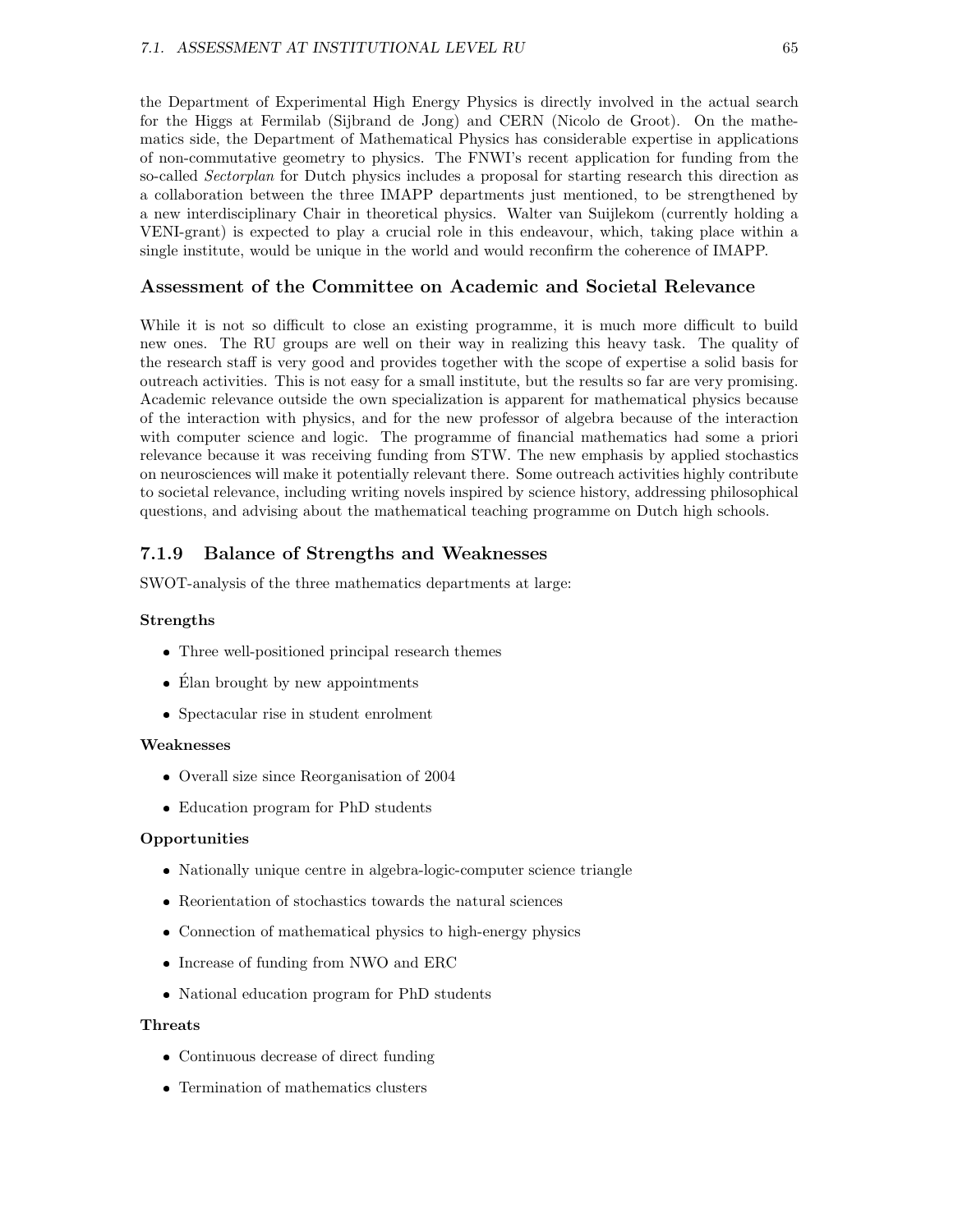Strain of staff members due to heavy workload

### Assessment of the Committee on Strengths and Weaknesses

The main threats and weaknesses follow the general trends in Dutch mathematics: poor funding possibilities from "tweede geldstroom" and still too few students, although the growth in student numbers has been spectacular.

A special threat for this restarted and rejuvenated mathematical research group is the amount of time to be spent in outreach activities and in teaching. This puts research time under pressure and, in general, status is built on successful research. This aspect needs, certainly in this phase of rebuilding the mathematics programmes, special attention. It holds especially for the younger staff in the programmes. Their success in research is mandatory for success in obtaining additional funding.

The university should pay attention to these aspects and should further protect the involved groups during their rebuilding phase.

### 7.2 Assessment per Programme RU

The Committee assessed the three programmes of RU as follows:

| Programmes                | Quality   Productivity   Relevance   Viability |  |
|---------------------------|------------------------------------------------|--|
| RU1 Algebra & Logic       |                                                |  |
| RU2 Financial Mathematics |                                                |  |
| RU3 Mathematical Physics  |                                                |  |

The detailed assessments per programme follow in the next three sections of this report.

### 7.2.1 RU1 Algebra and Logic

| Programme number:    | RU1             |
|----------------------|-----------------|
| Programme director:  | M. Gehrke       |
| Research staff 2008: | $5.66$ fte      |
| Assessments:         | Quality: 3      |
|                      | Productivity: 3 |
|                      | Relevance: 4    |
|                      | Viability: 4    |

### Short description

Algebra has its roots in the study of arithmetic and the solution of equations but, in its modern abstract form, it is a powerful mathematical setting for understanding computation in a much wider sense – including logical deduction and the algebraic study of geometry. For this reason, modern algebra has had a profound impact on many domains of mathematics, including functional analysis, geometry, topology, and logic, as well as on neighbouring fields such as physics and computer science.

Logic, in particular non-classical logic, is an area of national strength and tradition for The Netherlands. The interdisciplinary edge between algebra, logic and computer science is one of the modern frontiers of applied mathematics and is also an active source of many innovations, exciting problems, and worthwhile applications. The Netherlands, with its rich tradition also in algorithmic algebra, is a region of particularly high concentration of such activity and the Algebra & Logic group is well placed to take a leading part in future developments.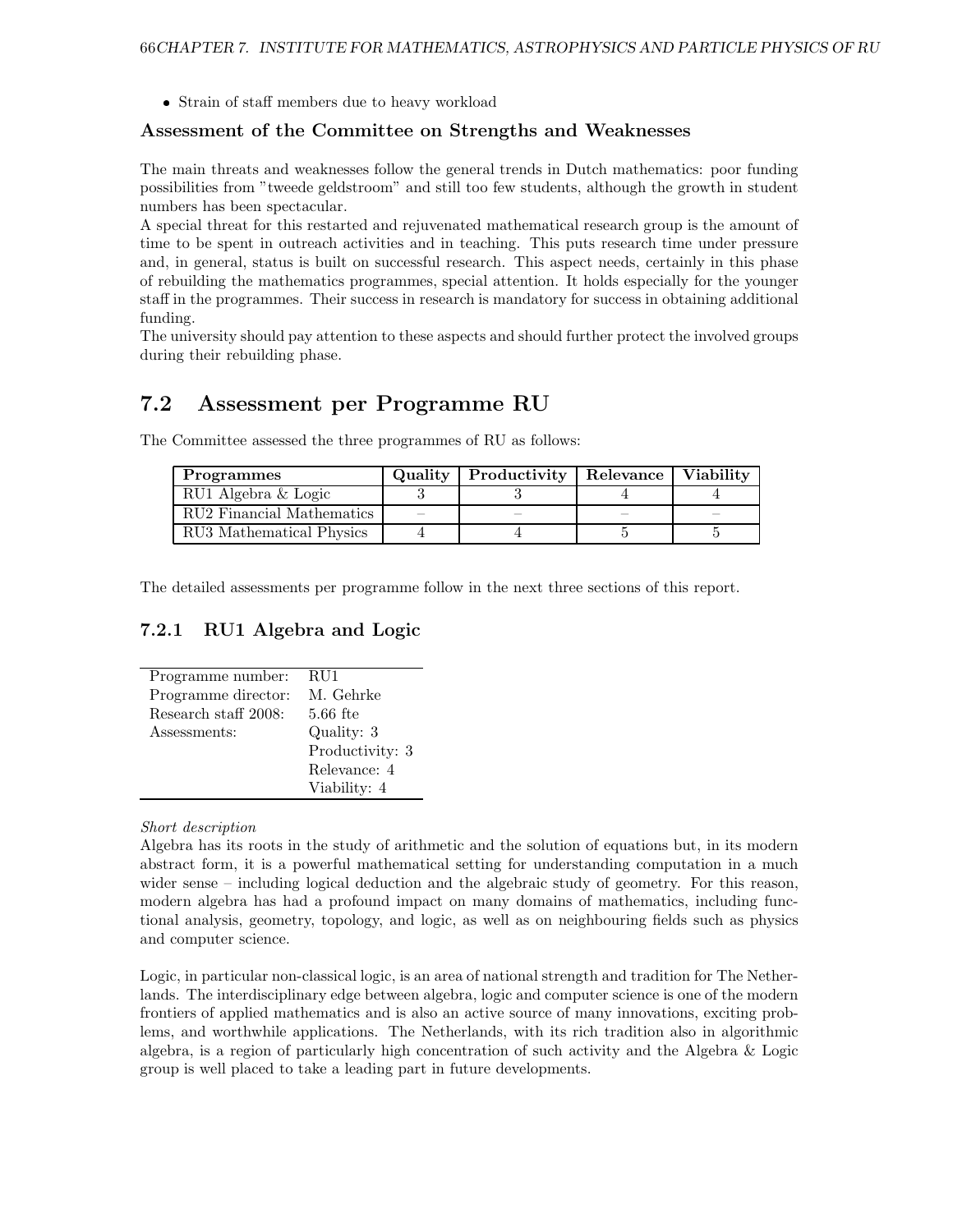The research strengths of the Algebra & Logic department in Nijmegen lie in the algebraic study of the interplay between logic, computation, and geometry, and as such the group has natural overlaps both with computer science and mathematical physics. Gehrke's work focuses on topological methods in algebra and algebraic logic with applications to the foundations of computer science. Bosma and Souvignier mainly focus on algorithmic aspects of number theory and group representations, with applications in computer algebra, cryptography and crystallography. Van den Essen works in affine algebraic geometry, while Veldman's work is in intuitionistic mathematics.

#### SWOT-analysis of RU1:

#### Strengths:

- critical mass in a timely and important research area
- historical positioning within Dutch mathematical research
- embedding in DIAMANT cluster
- links and overlap with interests of ICIS groups
- appeal of subject area to Master students

#### Weaknesses:

- external funding
- period of low research output
- number of PhD students

#### Opportunities:

- revitalisation of research efforts
- joint Master in Mathematical Foundations of Computer Science
- increasing number of Master and PhD students
- fresh initiatives at the interface of logic and algebra
- Dutch logic cluster
- succession of Henk Barendregt (2012)
- bridge between algebraists and computer scientists within DIAMANT
- joint interests with new Chair in Applied Stochastics (2010)

#### Threats:

- strain on staff members due to a number of re-orientations
- termination of DIAMANT
- fragmentation of logic community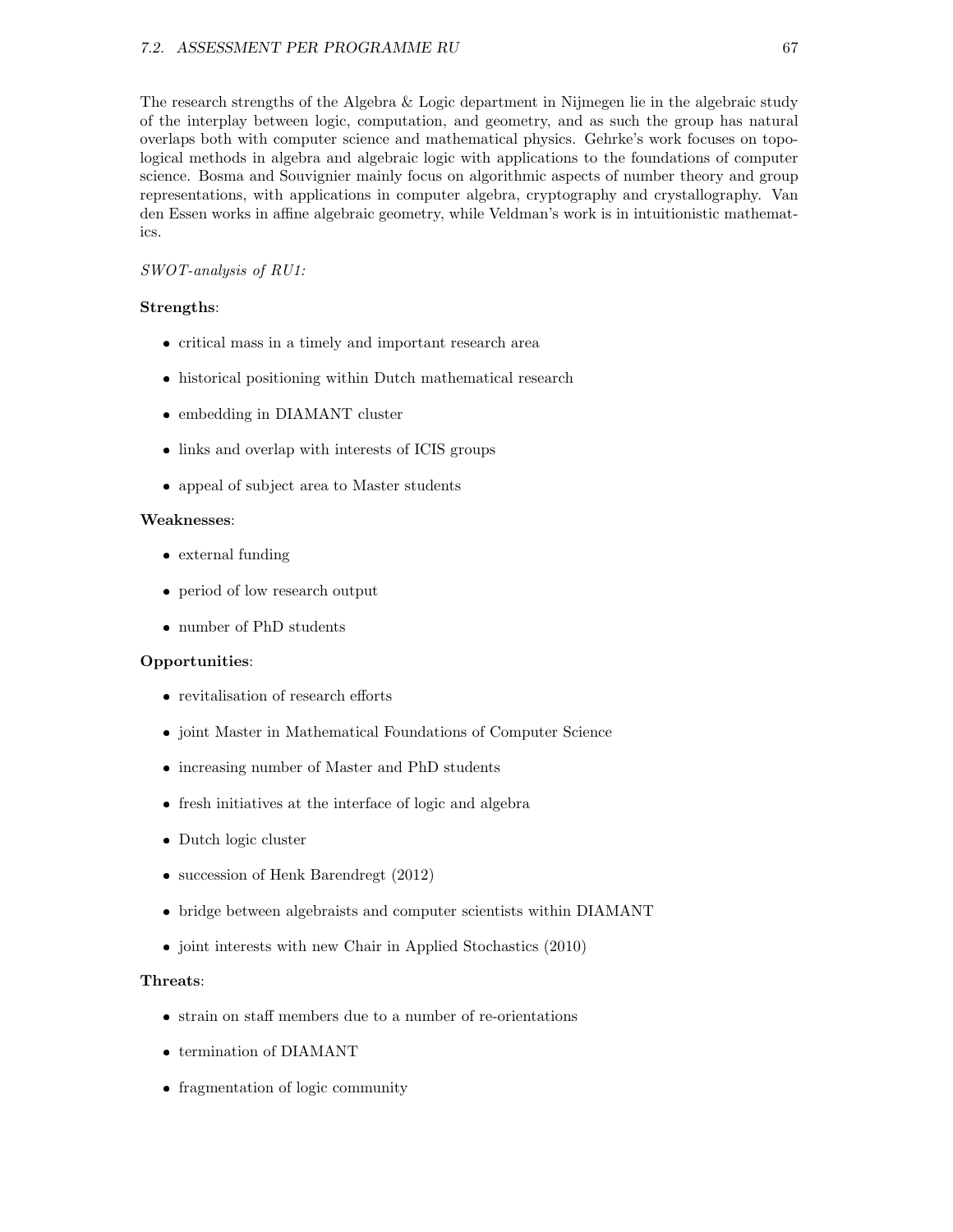### Assessments

### Quality

The group has produced good results in the areas of computational algebra and number theory, as well as in logic. During the review period, the quality has risen.

### Productivity

The productivity was low but has risen recently. There is still room for improvement. In particular, the number of PhD theses is low, but some PhD theses are expected to be completed immediately after the assessment period.

### Relevance

The work is mostly relevant within the areas of logic, algebra and number theory. The integration in the Dutch mathematical community is good. Collaboration with computer science has been reinforced. One of the group members was founding developer of the Magma computer algebra system.

### Viability

Over the review period the group has become much more dynamic and viable. The situation is still not entirely stable, but there is a definite improvement.

### Conclusion

This group is doing increasingly good work, and it holds promise for future development. It is important to keep the teaching load at a reasonable level, and to continue to develop the scientific dynamism, such as the organization of a weekly seminar and collaboration with computer scientists, logicians and mathematicians at RU Nijmegen and elsewhere. These collaborations are in particular important because of the size of the group.

The recent arrival of a new professor gave new dynamism to this group. For instance, the teaching load was reduced to a reasonable level, and this allows the researchers of the group to become more productive. It is to be noted that the work of the group in logic has expanded quite considerably, with the ambition to form a nation-wide network in this area.

### 7.2.2 RU2 Financial Mathematics

| Programme number:    | RU2                |
|----------------------|--------------------|
| Programme director:  | M.C.A. van Zuijlen |
| Research staff 2008: | $0.74$ fte         |
| Assessments:         | Quality: $-$       |
|                      | Productivity: $-$  |
|                      | Relevance: -       |
|                      | Viability: $-$     |

### Short description

The research area of the department includes mathematical statistics, probability theory and financial mathematics, with an emphasis on financial mathematics. The mission of the group was to develop and analyze models for financial processes and to be active in consulting in order to apply stochastics in other disciplines. Much effort has been made in order to apply stochastics in statistical auditing.

SWOT-analysis of RU2:

### Strengths: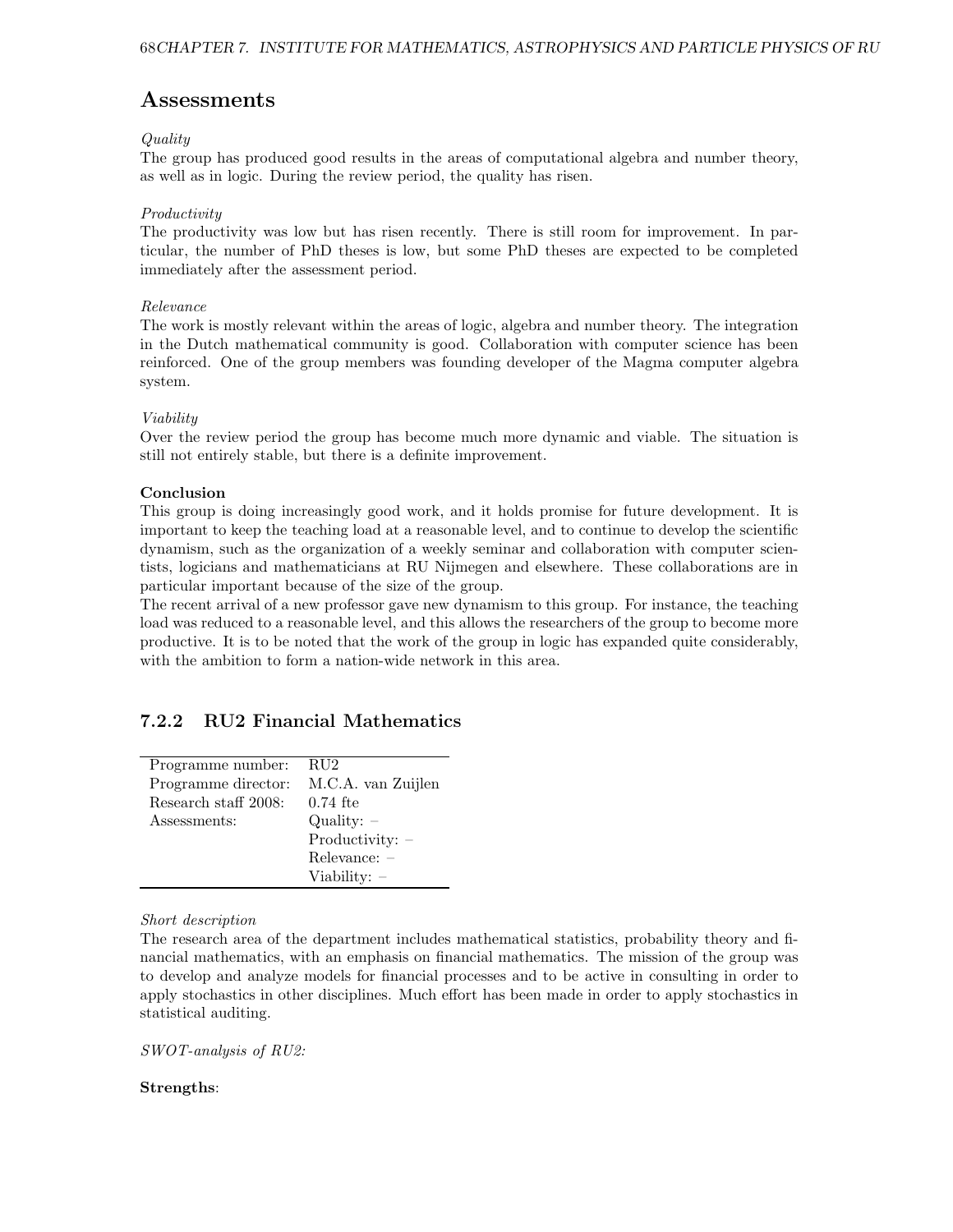- Broad orientation in stochastics
- Expertise in statistical models for auditing
- Broad network in the financial industry
- Nice combination of theory and practice
- International orientation and cooperation

#### Weaknesses:

- Very small number of permanent staff
- Over-dependence on temporary external funds

### Opportunities:

- Reorientation of applied stochastics towards (neuro)biology
- Embedding in national Stochastics cluster
- Embedding in national Biomathematics program

#### Threats:

- Lack of critical mass
- Lack of funding of Stochastics cluster

### Assessments

In 2010 this programme will be refocused on Applied Probability, in particular interacting systems, with particular emphasis on applications from physics, biology, and neuroscience.

The Committee refrains from grading the past for that reason.

This does certainly not imply, however, that the Committee has concerns over the past period. The Committee is afraid that scores for the programme to be closed may influence the reputation of the newly formed programme.

### Quality

During the main part of the period evaluated, this was an active programme with fine production in highly ranked journals, and in collaboration with respected scientists the world over.

#### Productivity

Also productivity was good. An increase can be anticipated with the reorientation made, and new hiring.

### Relevance

The past focus on auditing was highly relevant.

### Viability

It makes no sense to comment on the viability of a programme to be terminated in less than a month. Such a viability would, by definition, be very low. The programme starting in 2010 is as viable as such a small group can possibly be, both on account of its own strength, the collaboration envisaged with other RU groups, and the generally good and active atmosphere.

### Conclusion

The new programme, starting in 2010, is well chosen. The collaborators will be embedded in an open and enthusiastic environment in Nijmegen, well connected to other research in The Netherlands and abroad.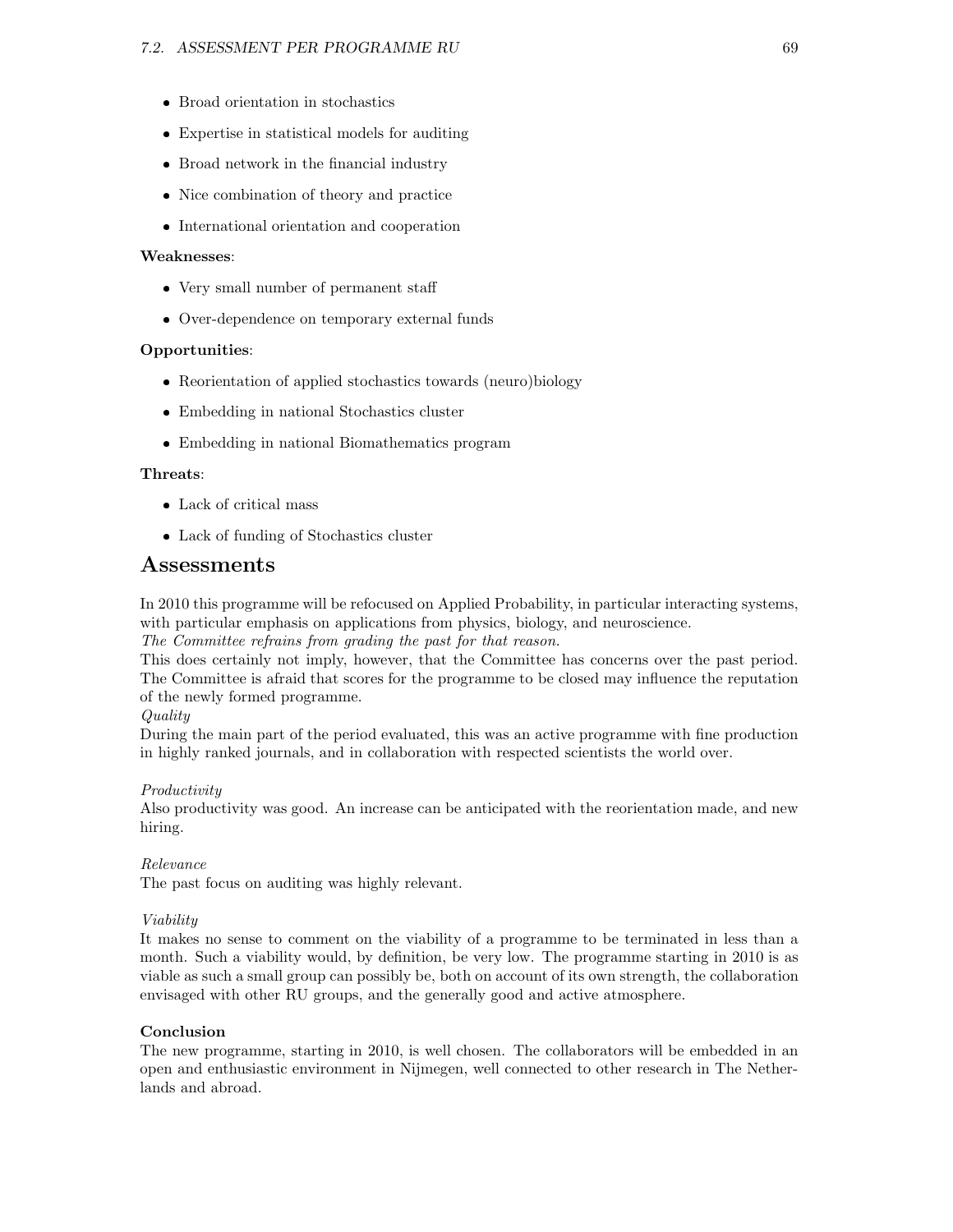| Programme number:    | RU3             |
|----------------------|-----------------|
| Programme director:  | G.J. Heckman    |
| Research staff 2008: | $6.72$ fte      |
| Assessments:         | Quality: 4      |
|                      | Productivity: 4 |
|                      | Relevance: 5    |
|                      | Viability: 5    |

### 7.2.3 RU3 Mathematical Physics

### Short description

Mathematical physics was created as field of science by Isaac Newton, notably with his *Principia* of 1687. A second landmark for mathematical physics was  $J\text{oh}(an)n$  von Neumann's *Mathematische* Grundlagen der Quantenmechanik from 1932. In these works, mathematics and physics showed mutual purpose and uniformity of method, and results were presented that were fundamental and innovative for both disciplines.

The research in RU3 primarily involves structures that originated or matured in the context of quantum mathematical physics in the tradition of von Neumann, such as representation theory, operator algebras, and non-commutative geometry. However, one also works on topics in classical mathematical physics, like symplectic geometry and the theory of integrable systems. Expertise in the theory of special functions and its connection with representation theory lies in between these categories. The mathematical study of symmetry is common to most of these topics.

The aim of RU3 aim is to cover mathematical physics from a broad point of view, including all of the four traditional disciplines of mathematics, viz. Analysis, Algebra, Geometry, and Stochastics. One aspires to be the leading mathematical physics group in The Netherlands. Internationally, one aims at excellence within its areas of specialization. In the near future, RU3 intends to make a particular effort in leaning towards physics (notably particle physics), especially within the setting of IMAPP.

SWOT-analysis of RU3:

### Strengths:

- Expertise in all core disciplines (algebra, analysis, geometry, stochastics)
- Overlapping research interests of staff members
- Rejuvenation of staff due to new appointments in group
- Nationally unique strength in operator algebras & quantum theory
- Prominence in special functions  $\&$  representation theory
- Embedding in GQT cluster

### Weaknesses:

- Disappearance of algebraic geometry
- Meagre interest from MSc students (especially in mathematics)
- Lack of contact with theoretical physics (locally and in general)

### Opportunities:

Opening towards high-energy physics (initially at IMAPP)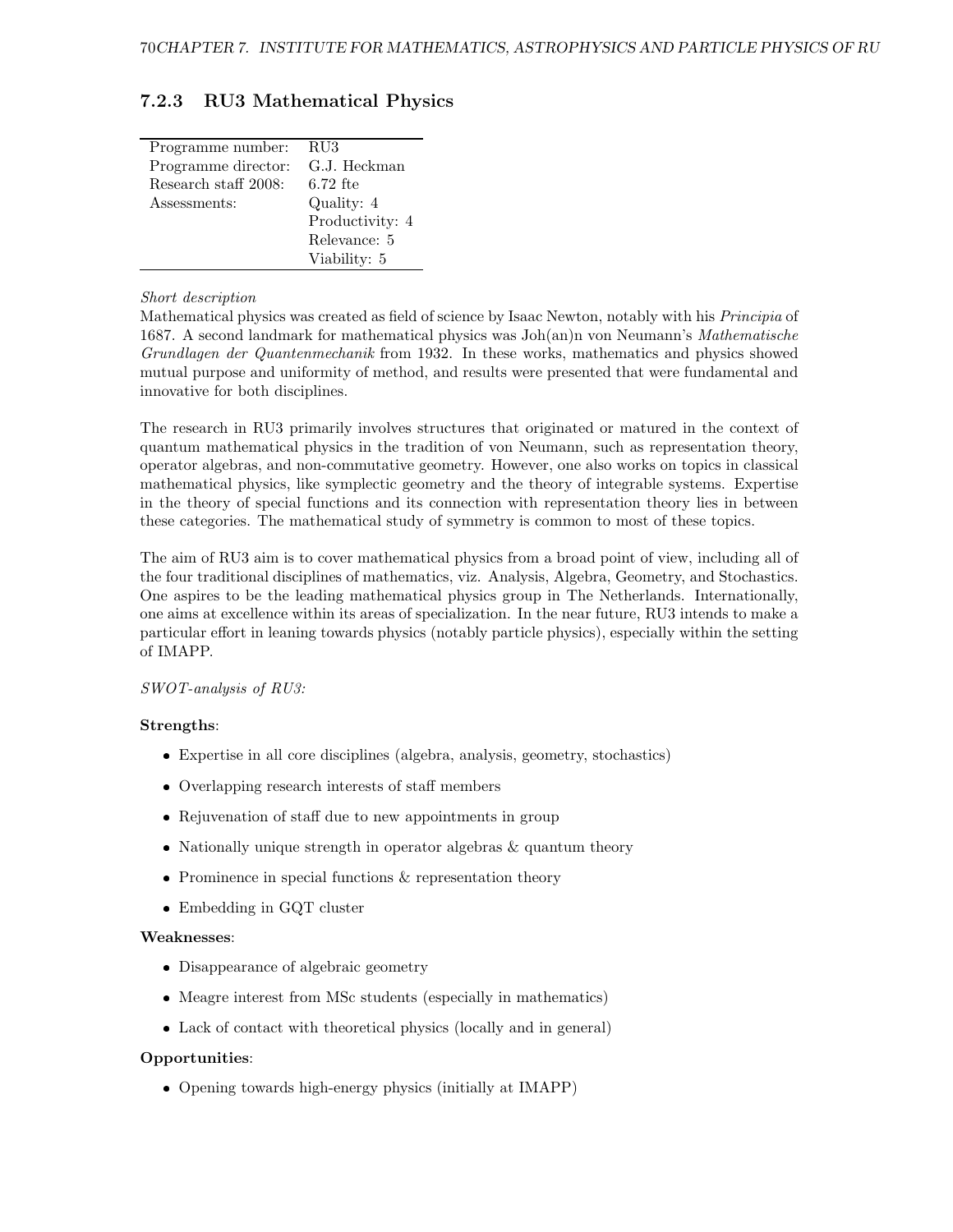- Opening towards logic and computer science
- Increased collaboration between group members
- $\bullet$  Structural collaboration with foreign groups (e.g., Münster)
- Increased presence in mathematics degree program

### Threats:

Termination of GQT-cluster

### Assessment

### Quality

The leading figures are excellent mathematicians who have made important contributions to their respective fields. The new additions are promising. The importance of the group's research has been acknowledged by many research grants, invited talks and appointments in commissions.

### Productivity

When stating that the productivity is very good, the Committee took into account not only the number of scientific publications and of PhD degrees transferred, but also the impressive amount of external funding the group was able to attract over the past four years and the many successful efforts in outreach programmes.

### Relevance

This is a programme of exceptionally high relevance: The group plays a central role at the interface of mathematics and physics and eventually aims at understanding the foundations of our universe. Its members are part of many committees and outreach programmes that further mathematics and mathematics education.

### Viability

The group obtained a considerable boost with the arrival of a mathematical physics group from Amsterdam and then actually shifted focus from geometry to mathematical physics. The new and envisaged hirings seem good additions for the future. Under these circumstances viability seems excellent.

### Conclusions

The programme has been largely established during the period of this assessment. The group now is firmly embedded in IMAPP; it has a solid structure and excellent prospects for the future. It has been very successful in its attempts to attract students to Nijmegen. The efforts in outreach programmes and in initiatives for mathematics education are admirable. Scientific productivity seems to have suffered a little from this, but the hope is that this will improve over the next years. During the review period, the arrival of the mathematical physics group from Amsterdam was the driving force behind the successful efforts to keep mathematics alive in Nijmegen. The coherence of the group now is good. The members are well integrated in IMAPP; they are mathematically very active and full of energy.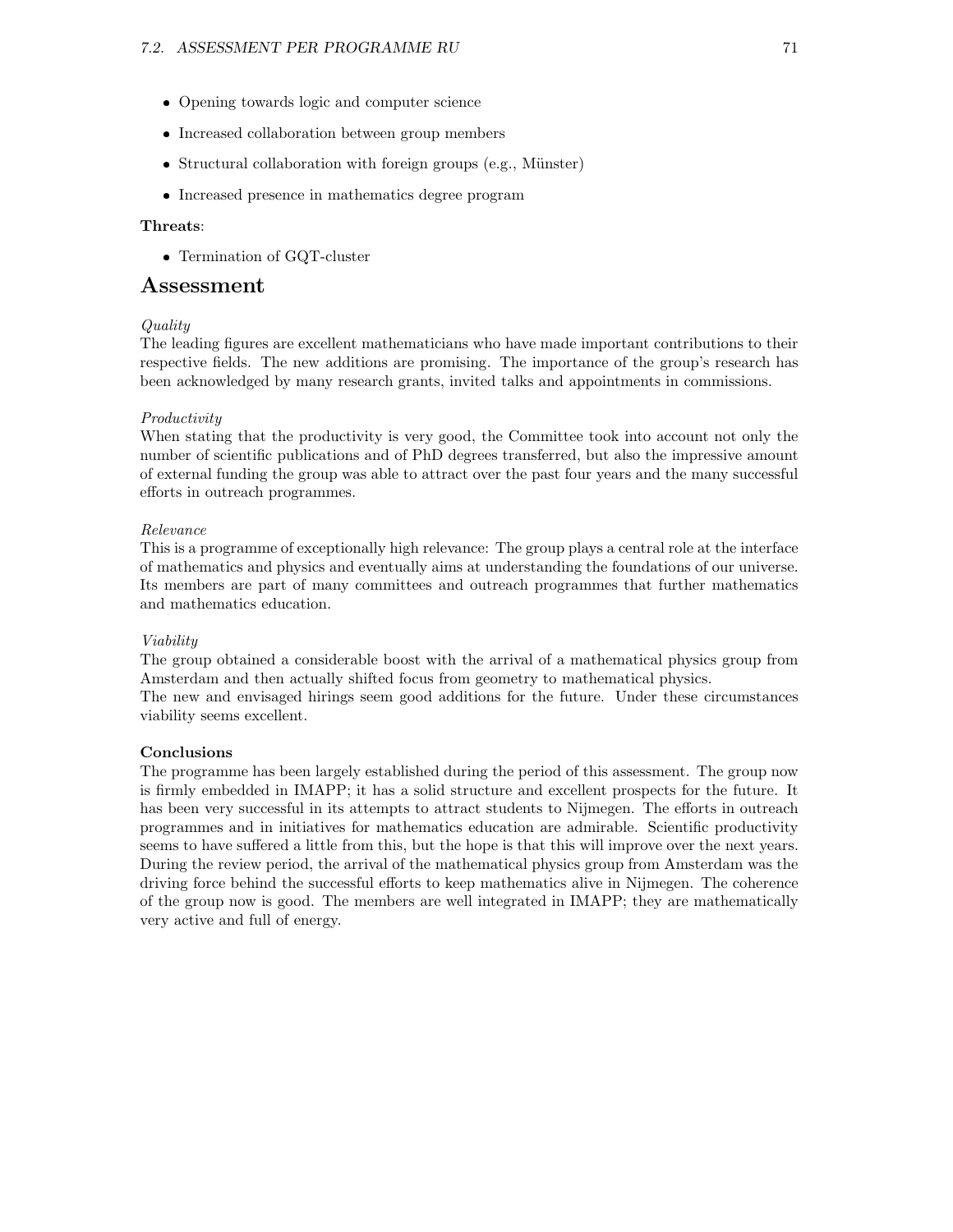## Chapter 8

# Mathematical Institute of Utrecht University (UU)

### 8.1 Assessment at Institutional Level UU

### 8.1.1 Introduction

The precise date of establishment of the Mathematical Institute of Utrecht University is not known, but it certainly existed in 1949. The primary administrative structure in which the Mathematical Institute is embedded is the Faculty of Science. Until 2005 the Mathematical Institute was part of the Faculty of Mathematics and Computer Science, together with the Institute for Information and Computing Sciences and the Freudenthal Institute for Mathematics Education (in primary and high school). In April 2005, a new Faculty of Science was formed and the Faculty of Mathematics and Computer Science ceased to exist. The Faculty of Science is divided into six Departments, one of them being the Department of Mathematics.

The Department of Mathematics consists of the Mathematical Institute and the Freudenthal Institute for Science and Mathematics Education. The Department has a Board that takes care of the daily management. The members are the Department Head, Institute Chairs, Research Director of the Mathematical Institute, Director of Studies, and one student. The Department has a Council (consisting of 5 Faculty members and 5 students) that gives advice to the Department Board and the Faculty Council.

### 8.1.2 Leadership

The Mathematical Institute is responsible for the bachelor and master programs in mathematics, and for the research in mathematics. The Mathematical Institute has a Chair (up until now the same person as the Head of the Department) who is responsible for the resources.

Chairs of the Mathematical Institute:

until January 1, 2005: Henk van der Vorst

January 1, 2005 - October 1, 2006: Odo Diekmann

October 2006 - January 1, 2010: Frits Beukers

Heads of the Department of Mathematics:

April 15, 2005 - September 1, 2005: Jan van Leeuwen

September 1, 2005 - October 1, 2006: Odo Diekmann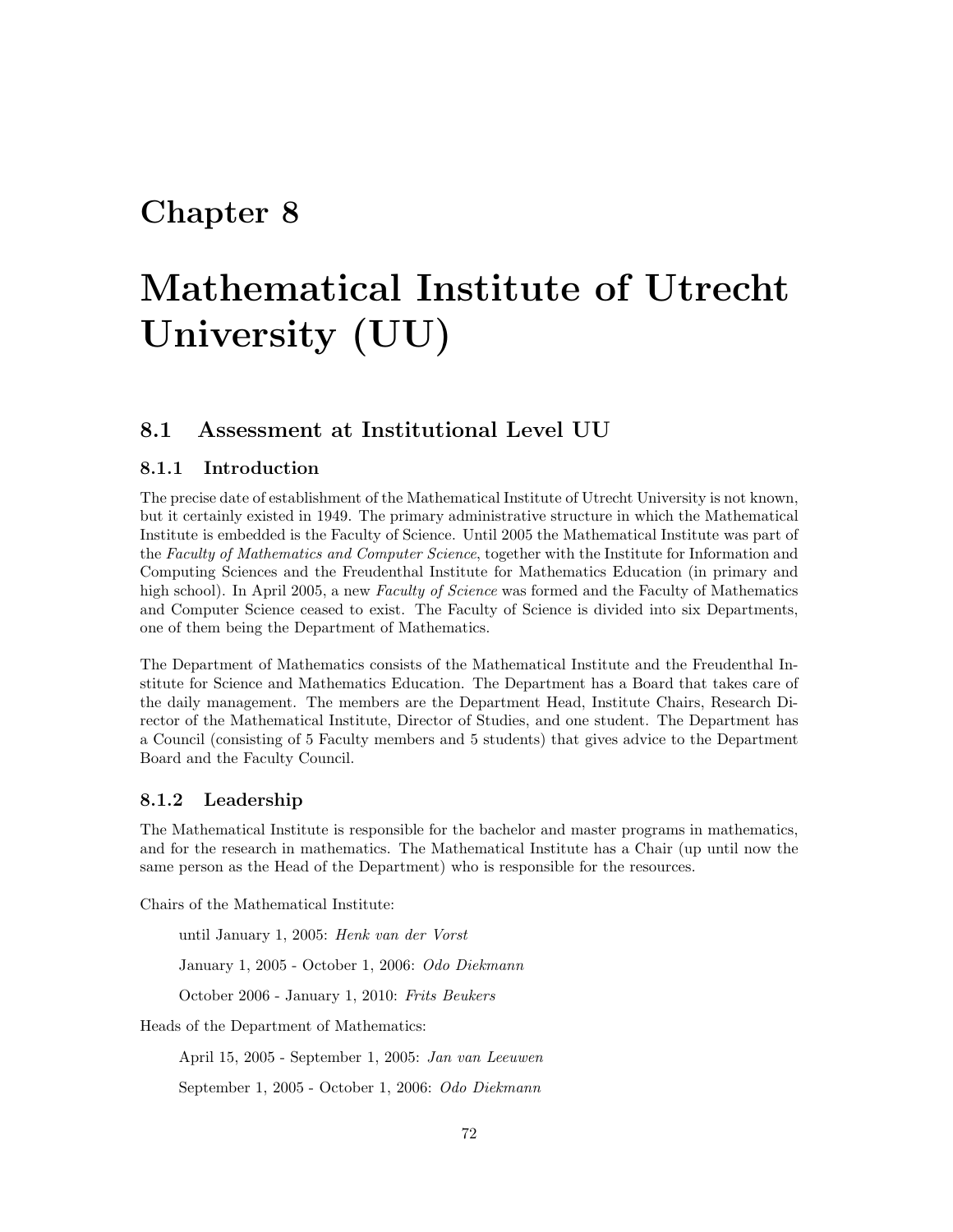October 2006 - January 1, 2010: Frits Beukers

#### Directors of Research

Until January 1, 2004: Hans Duistermaat January 1, 2004 - October 1, 2006: Odo Diekmann October 1, 2006 - October 1, 2007: vacancy October 1, 2007 - January 1, 2009: Eduard Looijenga January 1, 2009 January 1, 2010 : Frits Beukers

### 8.1.3 Mission and Goals

The Mathematical Institute has the task to develop and propagate mathematical content and culture. Its research programmes advance mathematical insight at the highest level. Its knowledge is disseminated through publication, application and education.

The Mathematical Institute firmly believes that in order to function and to make progress, modern society needs a sufficient number of experts who are capable of developing and creatively using highly sophisticated, maybe not yet existing, mathematics. Such mathematicians can deal with the ever increasing number of situations where standard techniques of calculation are not sufficient. The challenges arise in science, technology, medicine, economics and government.

The Mathematical Institute is inspired either by the problems themselves, or by the autonomous development of abstract mathematics as a discipline in itself. Therefore, it wants to cover a wide spectrum of mathematics; it believes that aspiring mathematicians need to experience at close hand the unity in diversity that is so characteristic for this discipline. The programmes derive their inspiration either from structures and phenomena in science and scientific computation or from the realm of abstract mathematics itself, i.e., the emphasis may differ, but mathematics is seen as a unity, whose sub-fields benefit from one another and can inspire each other.

The Mathematical Institute has a strong tradition in encouraging an open and extrovert attitude towards mathematics, with many public talks, seminars, and informal discussions, and a very active and successful general colloquium. It has the ambition to be *competitive on an international level*, in particular, to have research programmes of a quality comparable to the best institutes in Europe.

## 8.1.4 Strategy and Policy

The Mathematical Institute wishes to cover a broad range of research represented by a faculty of high quality. In the tradition of the Mathematical Institute, applied mathematics is intimately tied to pure mathematics. In accordance with its mission statement, it encourages the practice of publicly announcing all talks and seminar sessions.

The breadth which is aimed for by the Institute is counterbalanced by its deliberate choice to underrepresent (or not to cover at all) some parts of mathematics. This is done for different reasons: some parts may be considered to be sufficiently represented elsewhere in The Netherlands, or they may be too remote from the rest and therefore in danger of being isolated.

Within the fields chosen to be represented, the quality of research is regarded as being more important than the specific sub-field to which it belongs.

There is also a continuous, but gradual process of shifts in emphasis, with new directions being taken up at the expense of others. This process is less deliberate, but rather the result of a natural evolution and a result of what is believed to be a healthy attitude towards mathematics. For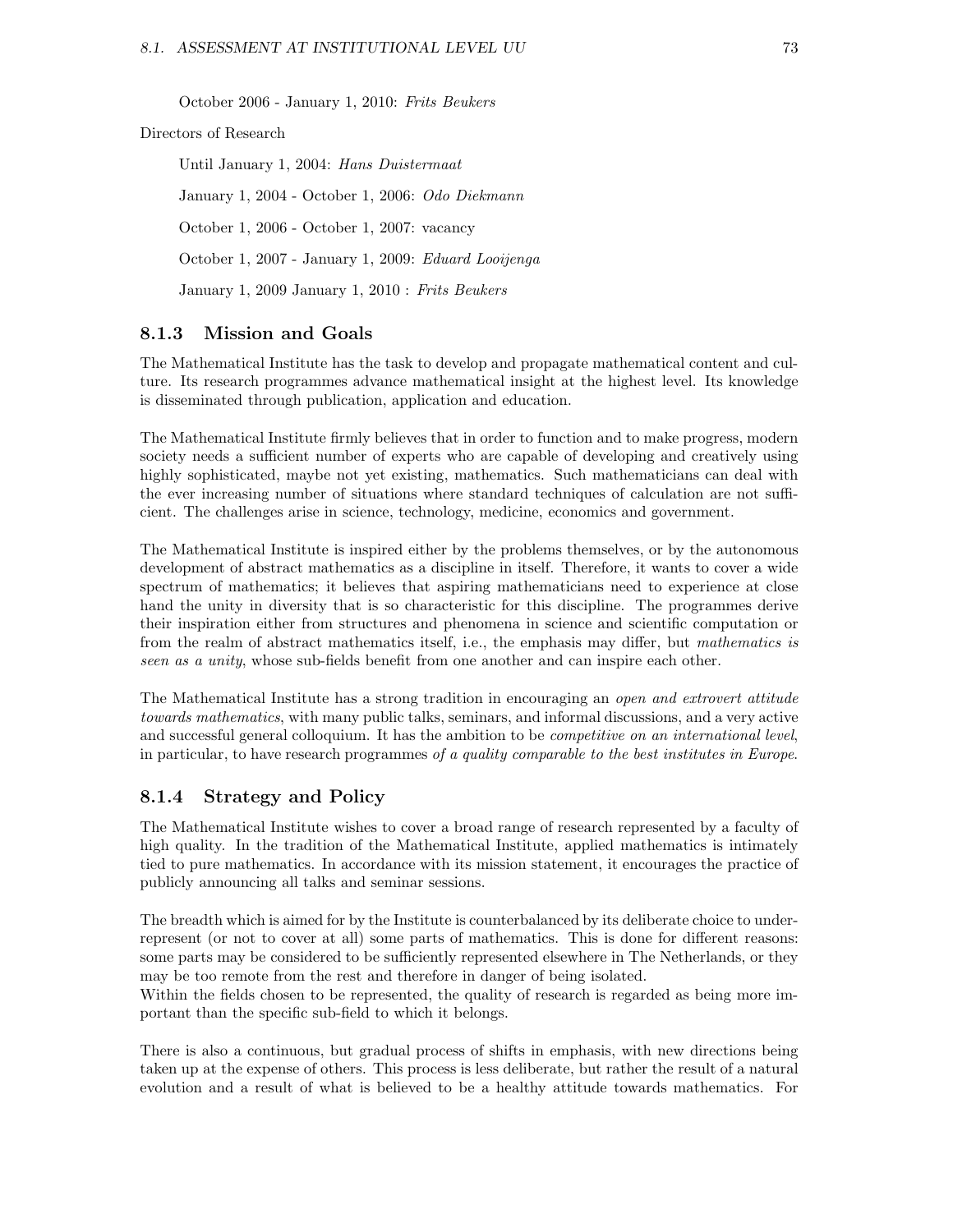instance, arithmetic-algebraic geometry, which was represented by F. Oort (who retired in 2000), returned in a different guise, in connection with Mathematical Physics, with the appointment of G. Cornelissen (2007). Another such example is the retirement of D. Siersma (in 2008), a singularity theorist, versus the appointment of I. Moerdijk (in 2002) on a chair of algebraic topology. This year (2009) saw the appointment of R. Fernandez on the institute's chair in Stochastics, who clearly represents a different direction of research than his predecessor (R. Gill).

It has always been the goal of the Department of Mathematics to be financially healthy, and it has been successful in realizing this goal during the whole review period. During this period, however, a decrease in direct university funding resulted in a few "encouraged early retirements". The effect on the department far exceeded the mere decrease in the represented fields. A case in point are the positions in Numerical and Pure Analysis, which are still vacant, leading to a drop in research fte in the analysis group from 6.2 to 3.8 in the period under review. In 2005, J. Hogendijk succeeded H. Bos on the Chair of History of Mathematics. Hogendijk was already a full-time member of the Institute and the position he left vacant has not been filled, so the programme in the History of Mathematics currently has only one (!) member.

The "Algebra, Geometry and Logic"-programme was able to mitigate such effects by attracting a large amount of external funding, through the GQT-cluster and by its success in the Innovational Research Scheme of NWO. The Institute's strategy is to encourage applying for such external funding at all research career levels.

# Assessment of the Committee on Leadership, Mission and Goals, and Strategy and Policy

An important departmental reorganization took place in 2005, with the creation of a new Faculty of Science and the removal of the Faculty of Mathematics and Computer Science. Mathematics is one of the six departments of the Faculty of Science, and the Mathematical Institute is part of that department, the other part is the Freudenthal Institute. This modification does not seem to affect much the activities and orientations. It is recommended to explore extensively the opportunities, and to be careful to obtain a fair allocation of resources. Concerning education, the department is naturally in charge of all the programmes in mathematics, but not of teaching mathematics in all departments. There is however a trend towards this status. Also, a significant increase of the enrolment of students in mathematics has been observed in the recent years. The new allocation system of the teaching load called "Midas", introduced in 2006, may start to have effect in 2010. All these elements are positive, provided it leads to an increase of resources and it allows more time for research. The Committee has appreciated the good mix between pure and applied mathematics, and recommends strengthening this orientation. A new Director will be in charge as of January 2010. He knows the Institute very well, being a part of it, and having exerted the same responsibility in the past.

The necessary reinforcement of the Institute is of course a major challenge. This means maintaining the level in the programme "Algebra, Geometry and Logic" , helping the recently hired Head of the programme "Stochastics and Decision Theory" to carry a successful momentum, and recruit quality scholars for the programme "Mathematical Analysis". The programme "History of Mathematics" deserves also a specific attention. To sum up, the Committee has the feeling that the strategy and orientations are correct, but to achieve the goals, strong efforts and forceful actions are needed.

## 8.1.5 Resources

Recruitment and selection The Mathematical Institute considers the quality of research to be more important than the area to which it belongs. At the same time, the faculty is expected to take an extrovert attitude, which manifests itself in a willingness to collaborate and to regularly explore new directions of research.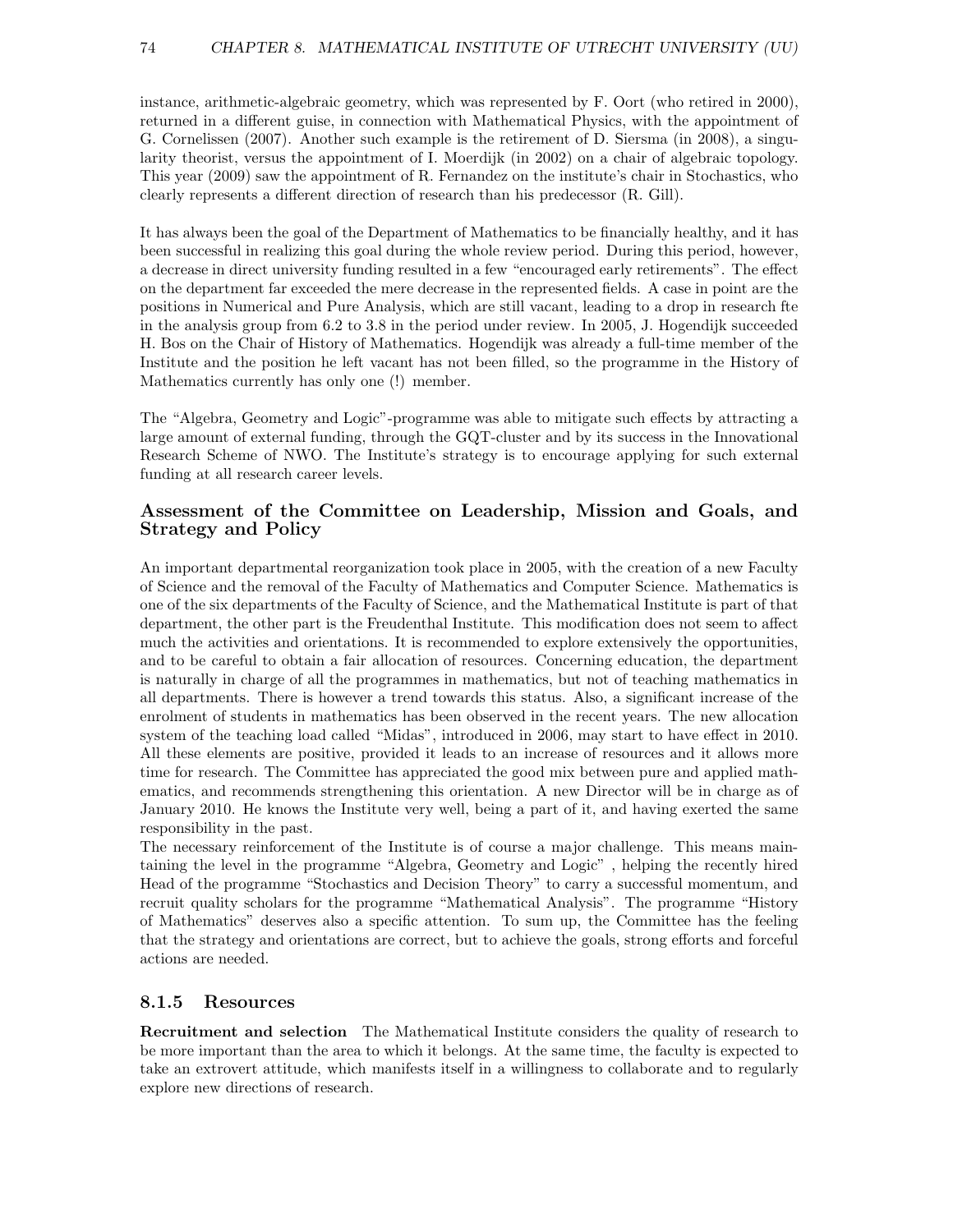Procuring external research funds has become increasingly important. Newly appointed faculty members must demonstrate this ability; proven ability in fund raising is now a requirement for a promotion. Proven quality in research remains the number one criterion in selection and promotion procedures, but teaching qualifications and a willingness (and ability) to carry out administrative duties are also taken into account. New external vacancies are always advertised in The Netherlands and abroad. In the recent past the response has been overwhelming for some of these (there were about a hundred applications for each of the two recent vacancies for assistant professor).

Postdocs In practice, a postdoc position can be generated in three ways.

- As a result of an award obtained by the postdoc in question, e.g. NWO VENI or Marie Curie. If there is a good fit, the Institute is happy to accommodate such a postdoc.
- Selection by a member of staff who has been awarded a VIDI, VICI, ERC grant, or other NWO grants, e.g. Open Competition.
- The position arises within a network (e.g., European FP).

Postdocs are offered an attractive research environment and are treated as full members of the Institute. Due to financial constraints, no form of tenure track position can be offered to them, which in recent times has led some of them to decide not to consummate their grants at the Institute.

PhD fellowships PhD fellowships are funded either by the Department or by external sources (usually by NWO).

In the first case there is in general no a priori allocation towards programmes or potential supervisors: A permanent hiring committee reviews the applications and then makes a proposal to the Institute Chair, based on merit, quality and availability of candidates, taking into account the balance between programmes. The number of such fellowships is now rapidly decreasing and may even disappear in the near future.

In the case of outside funding, the position is awarded to the intended supervisor and the selection is then the latter's responsibility; in this case the permanent hiring committee is willing to assist if so desired.

PhD students For new PhD students, an explicit training plan is drawn up for the first year, including courses and seminars to take part in. Hereafter, it is evaluated in the performance and appraisal meeting. Throughout the rest of their graduate studies, the candidates participate in courses and seminars on an advanced level, often in the national context of the KNAW/ERCOMresearch school "the Mathematical Research Institute (MRI)". The MRI offers "Master Classes" (not to be confused with the national Mastermath programme) at the graduate level, and sponsors seminars and formal and informal national workshops for graduate students (such as the PhDays in numerical analysis).

There are several local seminars and national Intercity Seminars in which PhD students actively participate. These seminars are especially important as a training device, because they involve the whole process of learning, internalizing and presenting new material. It is common for PhD students to see their supervisor weekly for at least one hour.

From the above, it is clear that there is a large informal training structure but no institutionalized training programme for PhD students. The Institute expects that the Utrecht Graduate School of Natural Sciences will start to play a role in this in the near future.

Promotions As a rule, vacant chairs and new positions are advertised, and every mathematician can apply. Internal promotions from Assistant Professor to Associate Professor level 2, and from Associate Professor level 2 to Associate Professor level 1 are decided by the Department Board.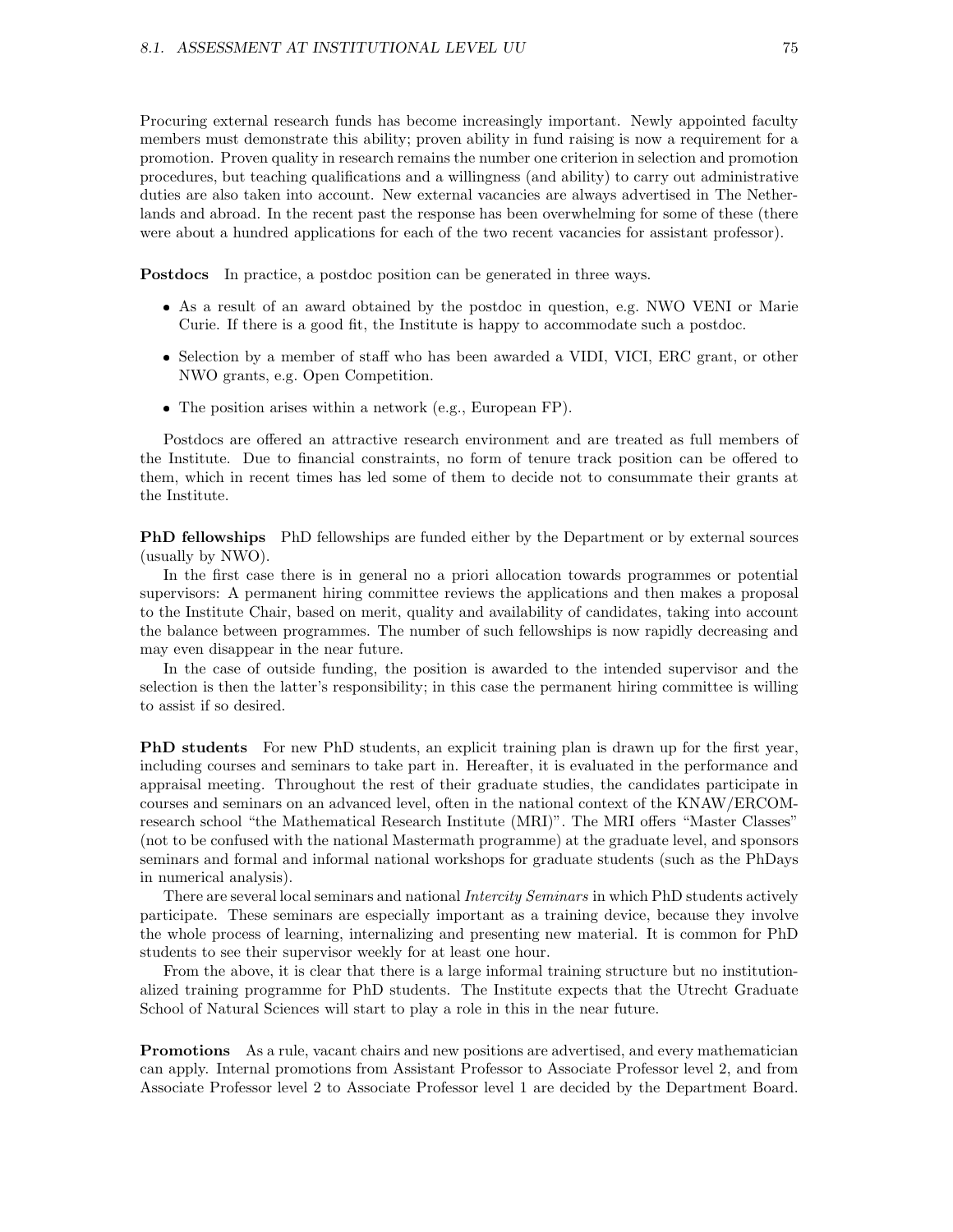The selection for internal promotions from Assistant to Associate Professor is made by an ad hoc committee, which then makes a proposal to the Department Board. Budgetary restrictions do not allow the Institute to realize internal promotions for all candidates who deserve them.

Tables 8.1, 8.2, 8.3, 8.4, and 8.5 display the distribution of research fte's over the various types of research staff for the Institute as a whole, and for the four Programmes Algebra, Geometry and Logic; Analysis; Stochastics; and History of Mathematics, respectively.

In these staff tables, a full professor is counted as 0.4 fte, associate and assistant professors as 0.5 fte, postdocs as 1.0 fte, and PhD students as 0.85 fte.

Some trends in the tables: The tenured staff and total staff research fte decrease by 25%, the "Algebra, Geometry and Logic"-programme is stable (because of its success in external funding), "Analysis" and "History of Mathematics" research fte is cut by half, and "Stochastics" tenured research fte decreases by about 10 % (taking into account the recent hiring of a new Chair).

|                   | 2003  | 2004  | 2005  | 2006  | 2007  | 2008  |
|-------------------|-------|-------|-------|-------|-------|-------|
| Tenured staff     | 14.10 | 14.35 | 13.81 | 12.88 | 11.93 | 10.70 |
| Non-tenured staff | 9.44  | 12.87 | 14.06 | 10.69 | 7.41  | 6.63  |
| PhD students      | 23.03 | 22.11 | 21.21 | 21.17 | 19.54 | 20.67 |
| Total staff       | 46.57 | 49.33 | 49.08 | 44.74 | 38.88 | 38.00 |

Table 8.1: Research staff at institutional level

Table 8.2: Research staff Algebra, Geometry and Logic

|                   | 2003  | 2004  | 2005  | 2006  | -2007 | 2008  |
|-------------------|-------|-------|-------|-------|-------|-------|
| Tenured staff     | 4.3   | 4.6   | 4.6   | 4.28  | 4.43  | 4.65  |
| Non-tenured staff | 5.78  | 6.70  | 6.78  | 5.47  | 5.72  | 5.85  |
| PhD students      | 6.10  | 6.95  | 8.57  | 8.46  | 9.70  | 10.47 |
| (Sub)total staff  | 16.18 | 18.25 | 19.95 | 18.21 | 19.85 | 20.97 |

Table 8.3: Research staff Analysis

|                   | 2003  | 2004  | 2005  | 2006     | 2007  | 2008  |
|-------------------|-------|-------|-------|----------|-------|-------|
| Tenured staff     | 6.20  | 6.20  | 6.43  | 6.15     | 5.25  | 3.80  |
| Non-tenured staff | 3.18  | 2.61  | 2.31  | $1.50\,$ | 1.00  | 0.73  |
| PhD students      | 12.08 | 10.23 | 8.64  | 8.79     | 7.15  | 7.65  |
| (Sub)total staff  | 21.46 | 19.04 | 17.38 | 16.44    | 13.40 | 12.18 |

### 8.1.6 Funding Policies

Funding The Mathematical Institute has been financially healthy during the review period. However, as direct funding is diminishing, it has had to make cuts on staff (permanent and temporary) and consequently research time.

The Institute has worked hard to get funding from other sources. It has been quite successful in obtaining well-funded research grants: 9 VENI awards (7 of which were consummated), 3 VIDI's,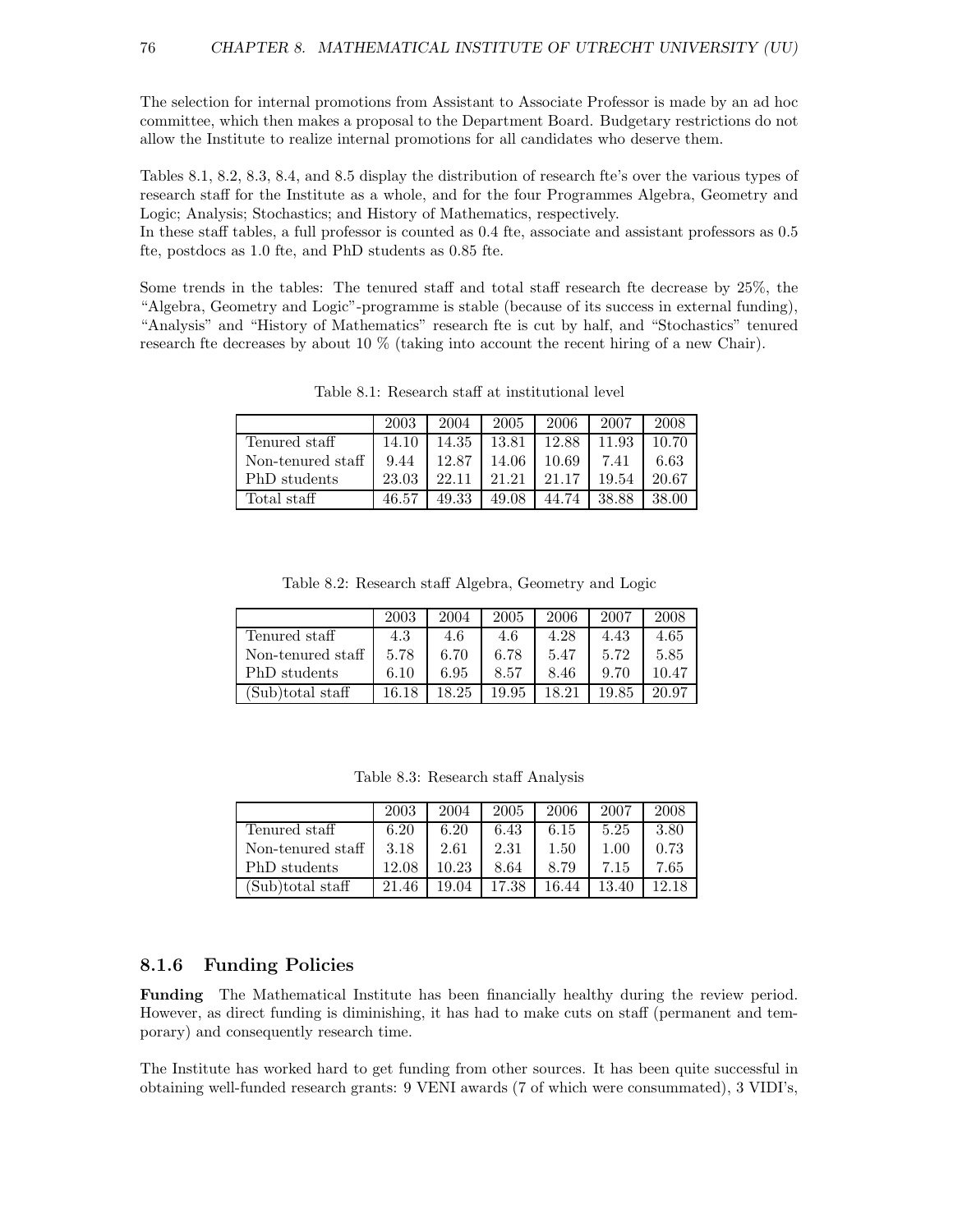|                   | 2003 | 2004 | 12005 | 2006 | -2007 | 2008 |
|-------------------|------|------|-------|------|-------|------|
| Tenured staff     | 2.80 | 2.80 | 2.38  | 2.10 | 1.90  | 1.90 |
| Non-tenured staff | 0.15 | 3.23 | -3.97 | 3.05 | 0.64  |      |
| PhD students      | 3.29 | 3.40 | 3.25  | 3.47 | 2.41  | 1.70 |
| (Sub)total staff  | 6.24 | 9.43 | 9.60  | 8.62 | 4.95  | 3.60 |

Table 8.4: Research staff Stochastics

2003 2004 2005 2006 2007 2008 Tenured staff 0.80 0.75 0.40 0.35 0.35 0.35 Non-tenured staff  $\vert 0.33 \vert 0.33 \vert 1.00 \vert 0.67 \vert 0.05 \vert 0.05$ PhD students  $1.56 \mid 1.53 \mid 0.75 \mid 0.45 \mid 0.28 \mid 0.85$ (Sub)total staff 2.69 2.61 2.15 1.47 0.68 1.25

Table 8.5: Research staff History of Mathematics

one VICI, an Academy Professorship, two Marie Curie fellowships, and the benefits that come from its involvement with the GQT cluster.

This is a sign of recognition of the quality of the Institute, but the funding that arises from it is temporary and it cannot be taken as a stable source of income. To elaborate on this: such awards presuppose that candidates are at a certain stage of their career, hence a certain age distribution within the faculty is necessary for an institute to take optimal benefit of the awards. Moreover, each such award is given to a person once only. The granting of awards also depends on factors beyond the Institute's control, such as the budget of the funding agency.

The number of PhD students funded from NWO Open Competition grants that started in a given year during the review period fluctuated as 8, 4, 1, 1, 3 and 1. The instability in these numbers is a major point of concern, now that internally funded PhD support is dwindling.

The institute notes that, apart from the incidental cluster-award (here, mainly GQT), NWO has no funds *exclusively* dedicated to mathematics: in order to obtain the above-mentioned awards, the Institute had to compete in an arena which included computer science and astronomy.

Budgetary Outlook To explain the funding trends, one needs to briefly discuss the recent changes in Dutch university funding. A stated goal of the Dutch Government is to convert a large part of the basic structural research funding of Universities into conditional funding for limited periods. This is based on the belief that this is beneficial for the Dutch research climate and will help researchers to meet the goals set in the Lissabon declaration. The transition to a system of (partly) conditional funding started some time ago, but until recently the process was gradual. The process has suddenly been accelerated because of the recent decision to transfer a yearly tranche of 100 million Euros (over all universities and subjects) to conditional funding. This decision was made before the advent of the current financial crisis. The plan is to channel the money back to the universities by increasing the budgets of the current funding schemes, but the effects of such an increase are not yet noticeable.

The adverse effects of this operation are felt at every level of Dutch academia and the Mathematical Institute is no exception. It may be that the difficulties will be amplified by another round of cuts originating from the present financial crisis. The Institute's funding prospects are so uncertain that there is presently no sensible way of drawing up a budgetary outlook for the next five years. The Institute expects that the financial difficulties will have a particularly negative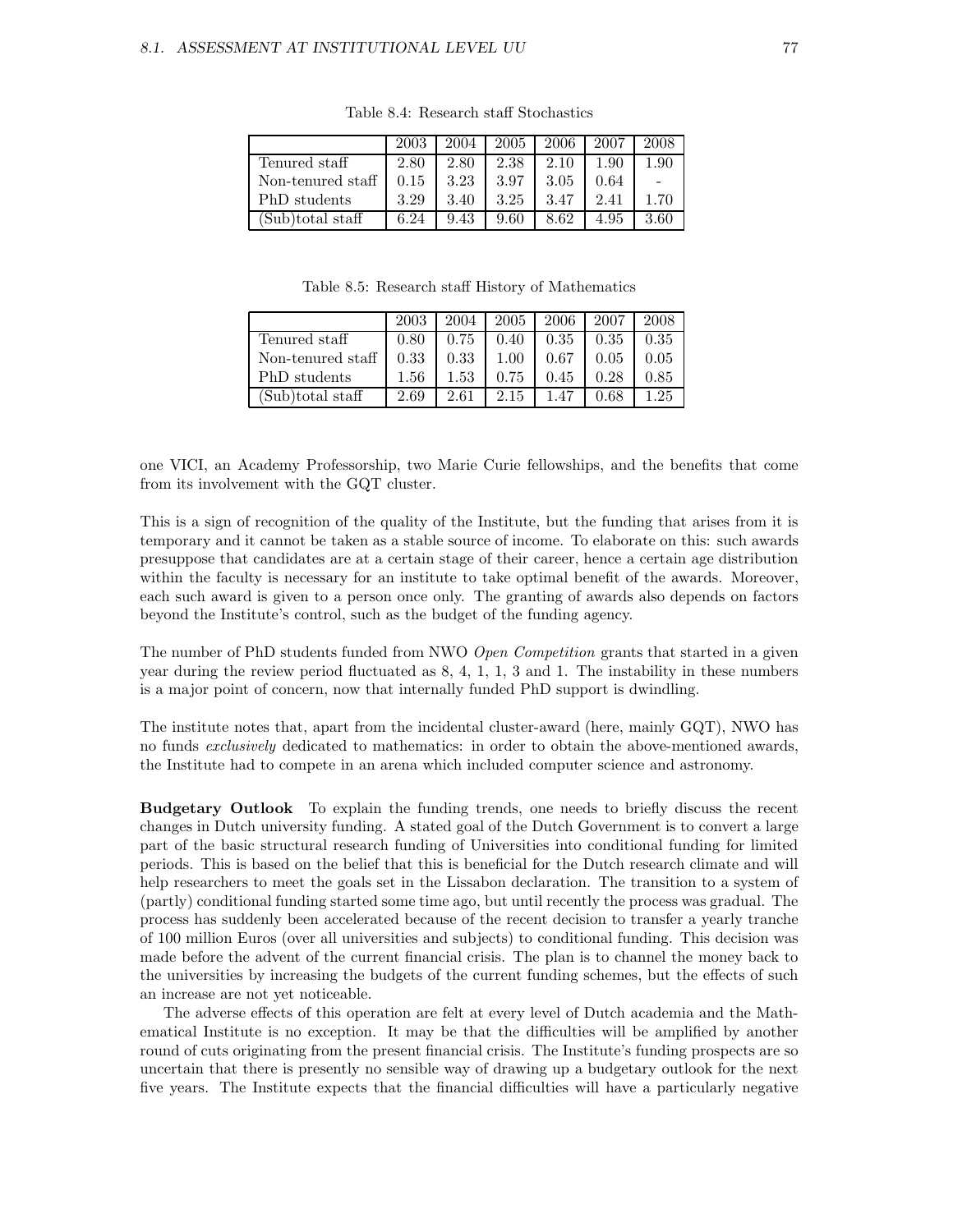effect on its employing of new (tenured) faculty members, because such new contracts may involve a commitment for decades on the part of the university.

Since everything appears to be in a flux, the Institute currently takes the ad-hoc attitude of trying to attract as much external funding as possible, while waiting for the fruits of the Institute's drastic increase in freshmen. The Institute plans to form an internal strategic committee to propose novel ways to deal with the situation.

Table 8.6 gives details on the funding and expenditure, both in  $k\epsilon$  and in %, during the period 2003–2008. Table 8.7 gives the breakdown of the funding over the four research programmes of the Institute.

|                     | 2003      | 2004      | 2005      | 2006      | 2007      | 2008      |
|---------------------|-----------|-----------|-----------|-----------|-----------|-----------|
| <i>Funding:</i>     |           |           |           |           |           |           |
| Direct funding      | 2,463/74  | 2,594/67  | 2,602/65  | 2,644/66  | 2,083/60  | 2,093/58  |
| Research funds      | 681/20    | 912/24    | 1,098/28  | 1,070/27  | 1,236/35  | 1,310/36  |
| Contracts           | 208/6     | 361/9     | 273/7     | 269/7     | 160/5     | 219/6     |
| Other               | 0/0       | 0/0       | 0/0       | 0/0       | 0/0       | 0/0       |
| Total               | 3,351/100 | 3,867/100 | 3,973/100 | 3,983/100 | 3,479/100 | 3,622/100 |
| <i>Expenditure:</i> |           |           |           |           |           |           |
| Personnel costs     | 2,852/78  | 2,980/79  | 3,245/81  | 3,031/73  | 2,492/74  | 2,598/77  |
| Other costs         | 827/22    | 775/21    | 765/19    | 1,113/27  | 862/26    | 767/23    |
| Total               | 3,679/100 | 3,755/100 | 4,010/100 | 4,144/100 | 3,354/100 | 3,365/100 |

Table 8.6: Funding and expenditure at Institute level, in  $k \in \mathcal{K}$ 

Table 8.7: Distribution of funding over research programmes

| In $\%$                               | 2003 | 2004 | 2005 | 2006 | 2007 | 2008           |
|---------------------------------------|------|------|------|------|------|----------------|
| Programme Algebra, Geometry and Logic | 43   | 39   | 39   | 39   | 49   | 55             |
| Programme Analysis                    | 36   | 35   | 39   |      | 36   | 32             |
| Programme Stochastics                 | 15   | 20   |      |      | 13   | 10             |
| Programme History of Mathematics      |      |      |      |      |      |                |
| Total                                 | 100  | 100  |      | 100  | 100  | 0 <sup>0</sup> |

### Assessment of the Committee on Quality of Resources, Funding Policies and Facilities

These topics present serious challenges and uncertainties. The Mathematics Institute has kept a healthy situation, but at the expense of reduction of research staff, and reliance on external funding to mitigate the decrease. This cautious and dynamic attitude must be commended. The Institute is not responsible for the environment and has adapted to it. It should continue its efforts towards external funding, together with obtaining support from the Faculty and the University to share the risks in the long term. Education is a part of the deal. Interdisciplinary actions are certainly a good way to proceed. This concerns particularly the programmes Analysis and Stochastics which have suffered from a decline, while having the potential to work on interdisciplinary topics. The domain of History of Mathematics has probably to be addressed at the level of the Country. The Netherlands has undoubtedly an excellent record, which should be maintained. The Committee has particularly appreciated the fact that History of Mathematics and more generally History of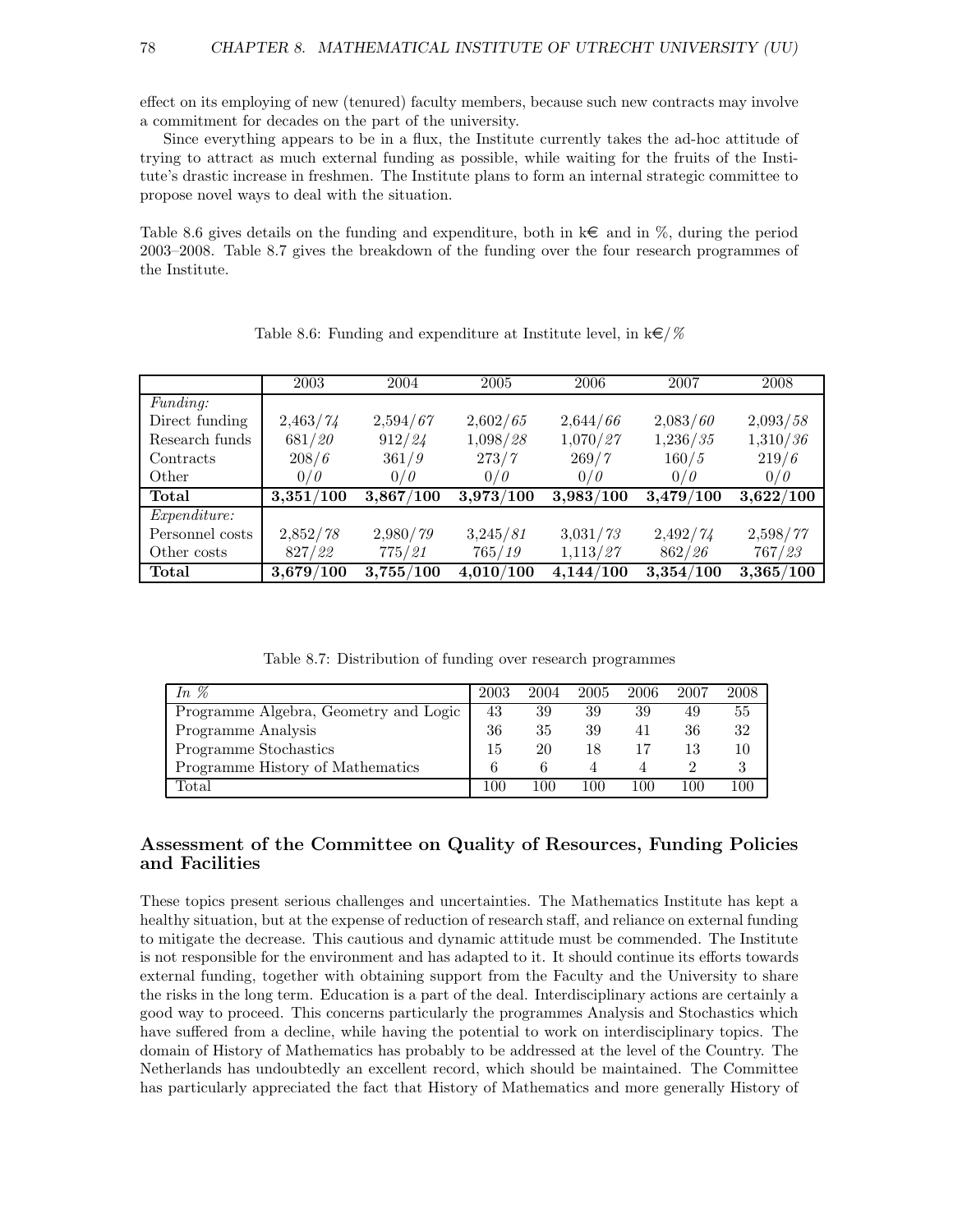Science has an important impact on modern issues, like the interest of youngsters and relations with other cultures.

# 8.1.7 Academic Reputation

The Mathematical Institute has provided an overview with awards, memberships, (guest) editorships, invited lectureships, appointed professorships, fellowships, (co)organisation of conferences, visiting professorships and other academic achievements of the members of its four mathematics programmes.

# 8.1.8 Societal Relevance

Department members offer mathematical assistance with problems that arise in society. An example is the annual week long Wiskunde met Industrie (Mathematics with Industry), held in Utrecht in 2007, where six companies submitted mathematical problems to about 60 mathematicians. Another example was the involvement of Richard Gill, then at Utrecht, with the abuse of statistics in the notorious court case of a nurse, Lucia de B., suspected of murdering several of her patients.

The department also stimulates public awareness of the central role which mathematics plays in society. It frequently participates in outreach activities aimed at students and teachers of high schools and elementary schools, at Junior College, via Epsilon publishers and "Beta onder de Dom". Some faculty members are very active in curriculum issues in high school, through the cTWO-committee and the Mathematics-D study path.

Sometimes, department members feature in newspaper articles, radio programs, or (more rarely) television programs.

### Assessment of the Committee on Academic and Societal Relevance

The Committee has no concern about the Academic quality of the Mathematical Institute. A sufficient number of elements substantiate this position. Not only numerous awards have been granted to members of the Institute, and international recognition is clear from the ranking evaluations, but also the quality is assessed by the high level of external funding, and the fact that the Institute is the central node in the GQT research cluster. In Analysis and in Stochastics the consequences of the retirement and leaving of excellent scholars have to be watched carefully to avoid any decline in academic reputation and societal relevance. The Institute has done an excellent job in outreach and public awareness. Also it has a record of excellent contacts with industry, as well as involvement in societal problems. The main threat again lies in the capability of keeping momentum and maintaining its excellent research spectrum. Especially applied mathematics is under threat because of the recent retirements. Funding is necessary to restore the balance between pure and applied mathematics.

## 8.1.9 Balance of Strengths and Weaknesses

SWOT-analysis of the Mathematical Institute at large:

#### Strengths

- Despite its modest size (approx. 25 tenured faculty members, representing 10 research fte), the faculty of the Mathematical Institute covers a wide range within the central parts of mathematics, from pure to applied. It benefits from the attitude to see mathematics as a whole, rather than drawing lines between sub-disciplines.
- $\bullet$  The Institute believes that the quality of its research staff is uniformly high, with publications in top journals, an intricate international network of collaborations with institutes of the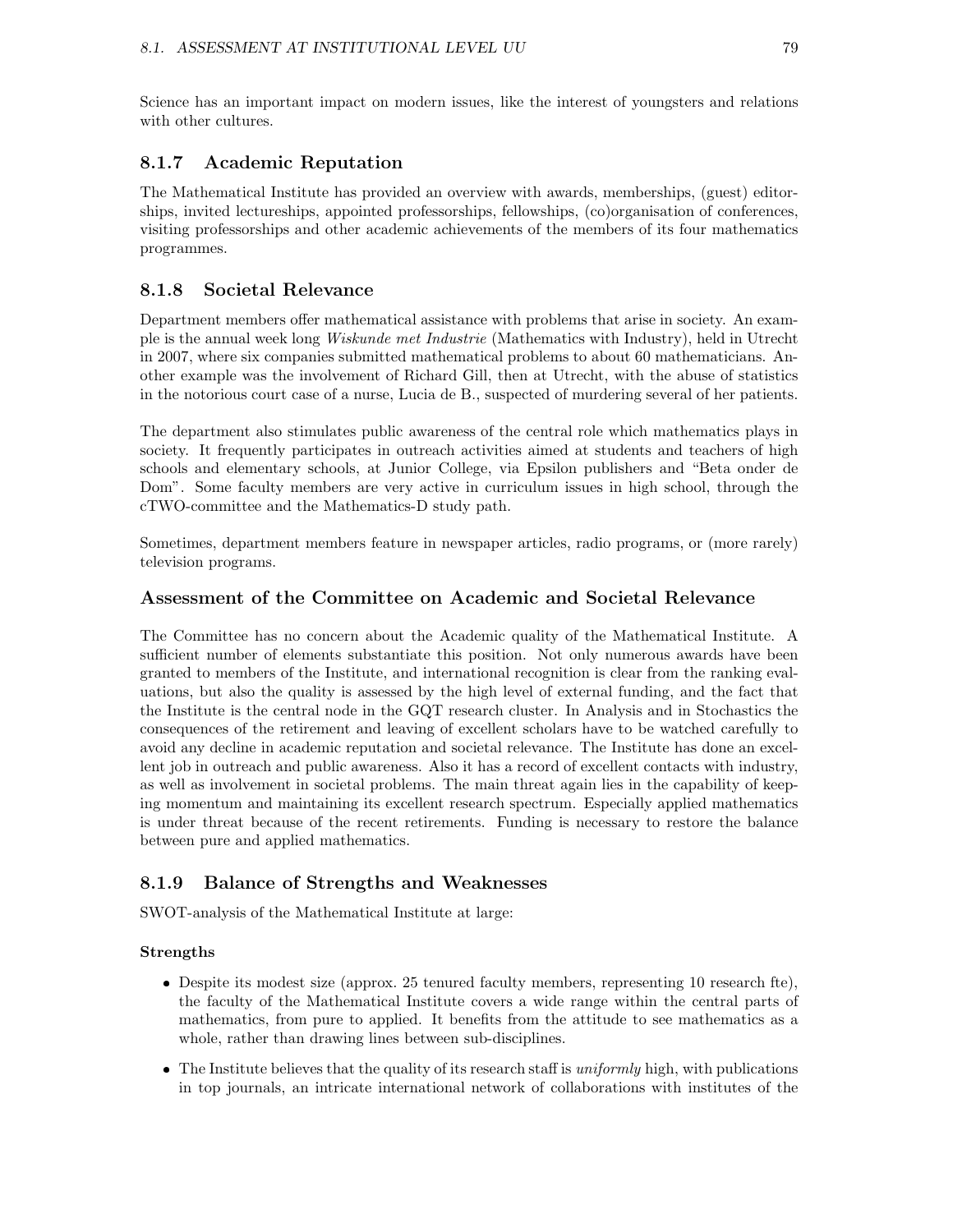highest renown, and many scientific invitations. The Institute has a good international reputation: it has a prominent position in various rankings (e.g., CHE). Vacancies in general attract a lot of applications.

- The Institute offers an attractive setting for the education of PhD students and for hosting visiting scholars. This is witnessed by the fact that it has attracted many postdocs.
- $\bullet$  The Institute has been able to attract a considerable amount of external funding (from 20%) to 35% over the review period).
- The Institute is attractive for students: The number of freshmen has tripled over the review period. This creates a very dynamical atmosphere, with a larger number of strong students on their way to a research career.

#### Weaknesses

- The programmes Analysis and History of Mathematics are presently understaffed. Their research fte was cut by half during the review period.
- The amount of time that each of the research staff members can spend on research is gradually decreasing. The reasons for this are:
	- Mentoring and teaching obligations (cf. the increase in the number of students, but a decrease in research staff; and the length of the teaching period).
	- The decreased quality of support (computer, lecture room management and library) has forced the staff members to spend much more time dealing with problems in these areas. Also the administrative load per researcher has increased.

This is confirmed by the following observed *trends* in the review period: the number of freshmen has increased by a factor 3, the number of tenured research staff has decreased by approximately one third, and the number of academic publications fluctuated and decreased by approximately one fifth (the research output per research fte is stable).

#### Opportunities

- By 2010 the MIDAS allocation system of the Science Faculty will begin to alleviate the enormous increase of the staff's teaching obligations, due the dramatic raise in the number of students during the past few years. This will not only increase the total number of researchers, and thus reinforce the research programmes, it should also allow the faculty to regain research time.
- The Institute expects to profit from national initiatives in mathematics, related to the national Masterplan for Mathematics and the national Graduate School in Mathematics. In particular, possibilities are offered in conjunction with the fourth research cluster STAR in Stochastics.
- The Masterplan also advises to let mathematicians teach all university mathematics courses (including service courses in other departments). This is also the goal of the Faculty of Science. It will increase the Institute's income from teaching.
- The new Faculty of Science provides good opportunities for strengthening cooperation with other departments, e.g. for starting interdisciplinary projects, especially in the field of Scientific Computing.
- the Institute expects to be able to capitalize further on its strong group connected to Geometry and Physics.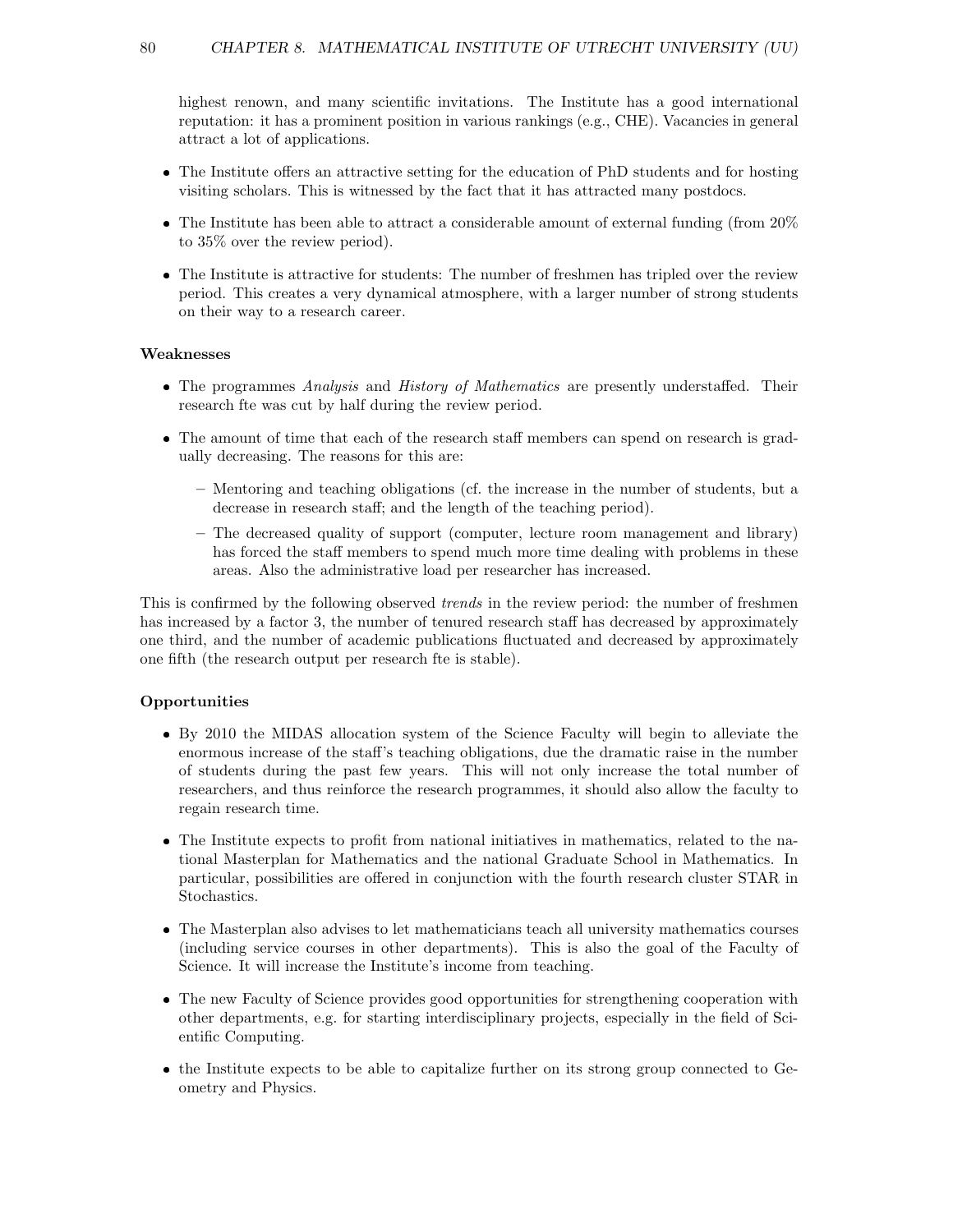- Possibilities for attracting external funding have broadened, especially on a European level. This could be used to countervail the Institute's decrease in PhD positions.
- The Institute is an attractive place for post-docs, and it hopes to continue to attract very talented young people for a post-doc to Utrecht.
- The Institute has and will use internal committees to develop new strategies to deal with some of the problems. For example, an advisory committee on monitoring and teaching strategies led to the implementation of some measures to deal with increased teaching obligations.

#### Threats

- The above "Opportunities" provide strategies to deal with some of the weaknesses, but most of them also depend on one uncertain factor: It is hard to predict the evolution of funding from different sources. Due to the reasons already given, it should be clear that the Institute finds it difficult to make a sound financial plan for the future:
	- Direct funding has gone down, and the future trend is not clear. If direct funding continues to decrease, this will threaten the range of the Institute's research programmes, and the total research time and output.
	- External funding for personal grants (e.g., NWO Innovational Research Scheme, ERC) has gone up, but for a small institute such as this, there is also a threat related to this: Such external income fluctuates (for example, for reasons of career stage distribution), and the end of a larger personal grant has an immediate impact on the viability and critical size of a group. There is no statistical evening out, as is the case in larger research groups.
	- External funding for projects (e.g., NWO Open Competition) did not increase, and competition for such grants has become much fiercer.

It is financially attractive to use external funding to increase the number of PhD positions. In fact, this has been advocated by administrations in Utrecht and elsewhere. However, in the light of the above threats it does not appear to be realistic at present.

 An important aspect of having the mathematical library locate in the Mathematical Institute is that it is used by many scientists and students for very quick reference: One can briefly consult a book within minutes. During the review period, it was proposed to move the math collection to the central library, half a mile away from the Mathematics building. This idea was abandoned after it met strong opposition from faculty members and students. An electronic security system has now been installed, which allows for borrowing and returning books and journals without the intervention of library staff. But the threat remains that in the near future financial reasons cause the central library to decide otherwise, thus affecting the research efficiency.

#### Assessment of the Committee on Strengths and Weaknesses

The Institute has performed a lucid analysis of its strengths and weaknesses. Its quality and reputation represent its major assets. The uncertainties due to the funding situation in The Netherlands are a major threat. It is not clear to the Committee to what extent the situation of this Institute is more serious than for other institutions. What is clear is that the risks are higher than in the past. The Committee has perceived some discouragement. This may have come simply from the candid statement of difficulties. It encourages the Institute to discuss clearly the risks with the Dean and the University Authorities at large. A common sharing of the risks and an assertive attitude towards the opportunities is the way ahead. Naturally, this begins internally. It is the responsibility of the Dean and the University at large to realize that the Faculty of Science becomes a win-win situation for the mathematicians.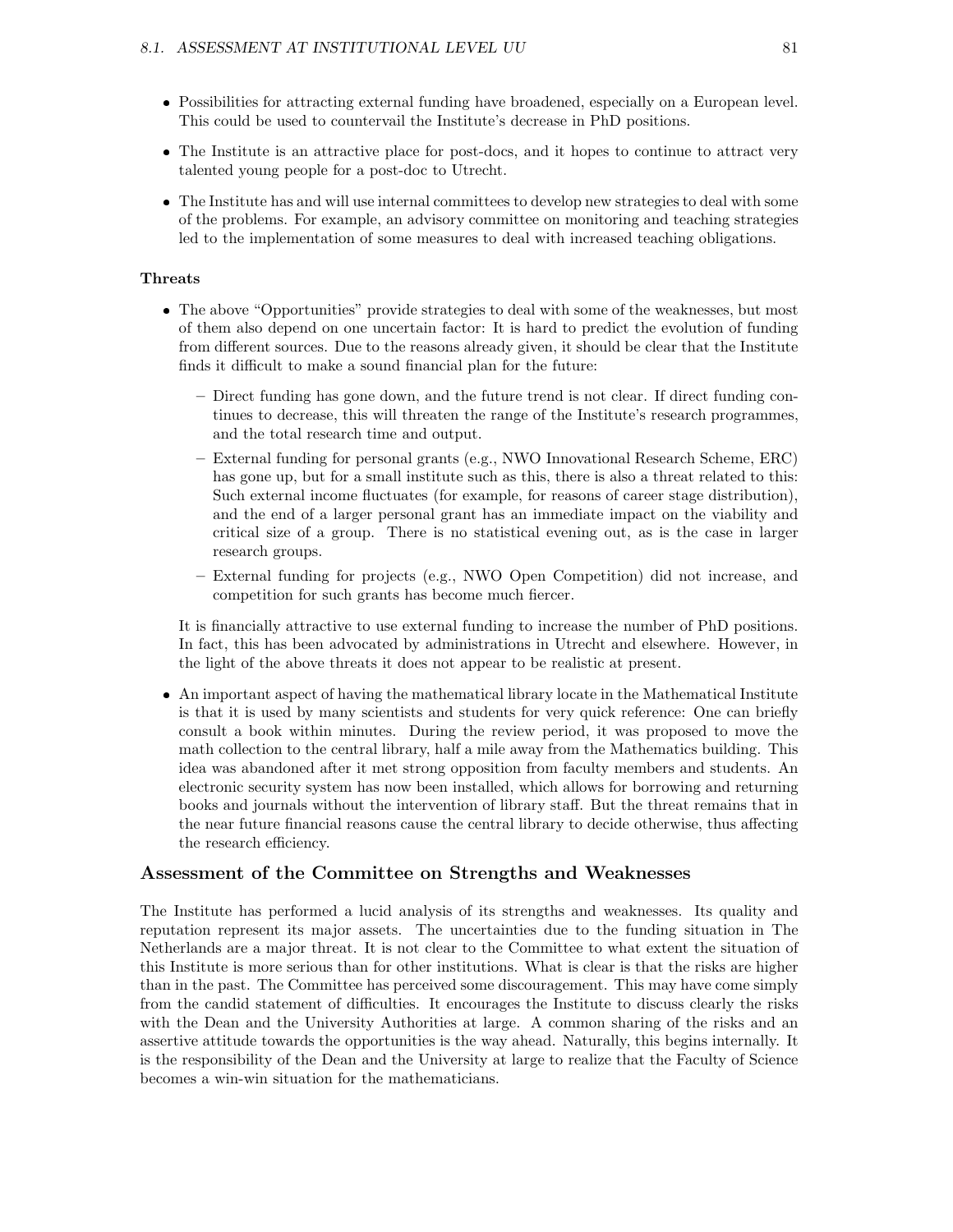# 8.2 Assessment per Programme UU

The Committee assessed the four programmes of UU as follows: The detailed assessments per

| Programmes                          | Quality | Productivity   Relevance | <b>Viability</b> |
|-------------------------------------|---------|--------------------------|------------------|
| UU1 Algebra, Geometry and Logic     |         |                          |                  |
| UU2 Mathematical Analysis           |         |                          |                  |
| (applied, pure, numerical)          |         |                          |                  |
| UU3 Stochastics and Decision Theory |         |                          |                  |
| UU4 History of Mathematics          |         |                          | n.a.             |

programme follow in the next four sections.

## 8.2.1 UU1 Algebra, Geometry and Logic

| Programme number:    | UU1                                         |
|----------------------|---------------------------------------------|
| Programme directors: | F. Beukers, E.J.N. Looijenga, I.M. Moerdijk |
| Research staff 2008: | $20.97$ fte                                 |
| Assessment1:         | Quality: 5                                  |
|                      | Productivity: 4                             |
|                      | Relevance: 5                                |
|                      | Viability: 5                                |

#### Short description

The programme is unique in the sense that it covers almost all kinds of "Geometry" one can imagine, nurtures the interaction between these, and the interaction with neighbouring fields such as Logic, Number Theory and Physics. This broadly cast spectrum transpires in all of its activities, from undergraduate education to core research. The programme considers it of vital importance to maintain its breadth and depth in both research and education.

Utrecht has a very strong tradition in algebra, geometry and related fields (algebraic and arithmetic geometry, algebraic groups, commutative algebra and K-theory, number theory, singularities, logic), especially in viewing the sub-disciplines as parts of a larger continuous spectrum of mathematics. Thus, its tradition is also to foster interaction rather than subdivision. This explains why the distribution of specific expertise over programme members may evolve with time. On top of that there are shifts in emphasis over the years, in some cases under the influence of newly appointed faculty or postdocs. This ensures that the Institute's research stays mainstream and up-to-date.

#### SWOT analysis of UU1

#### Strengths

UU1 is a very broad programme with very active research subgroups/chairs and many esteemed visitors. It is very active in graduate education (e.g., MRI Master Classes). It is successful in attracting external funding, post-docs, young faculty members and talented students. During the review period, the programme was able to maintain the level of its total research fte. The programme has become specially strong in the study of the relation between various kinds of geometry and physics.

#### Weaknesses

No finances can be dedicated to an increase in permanent faculty, despite the doubling of external research income. For this same reason, there are difficulties in internal promotion of excellent faculty members.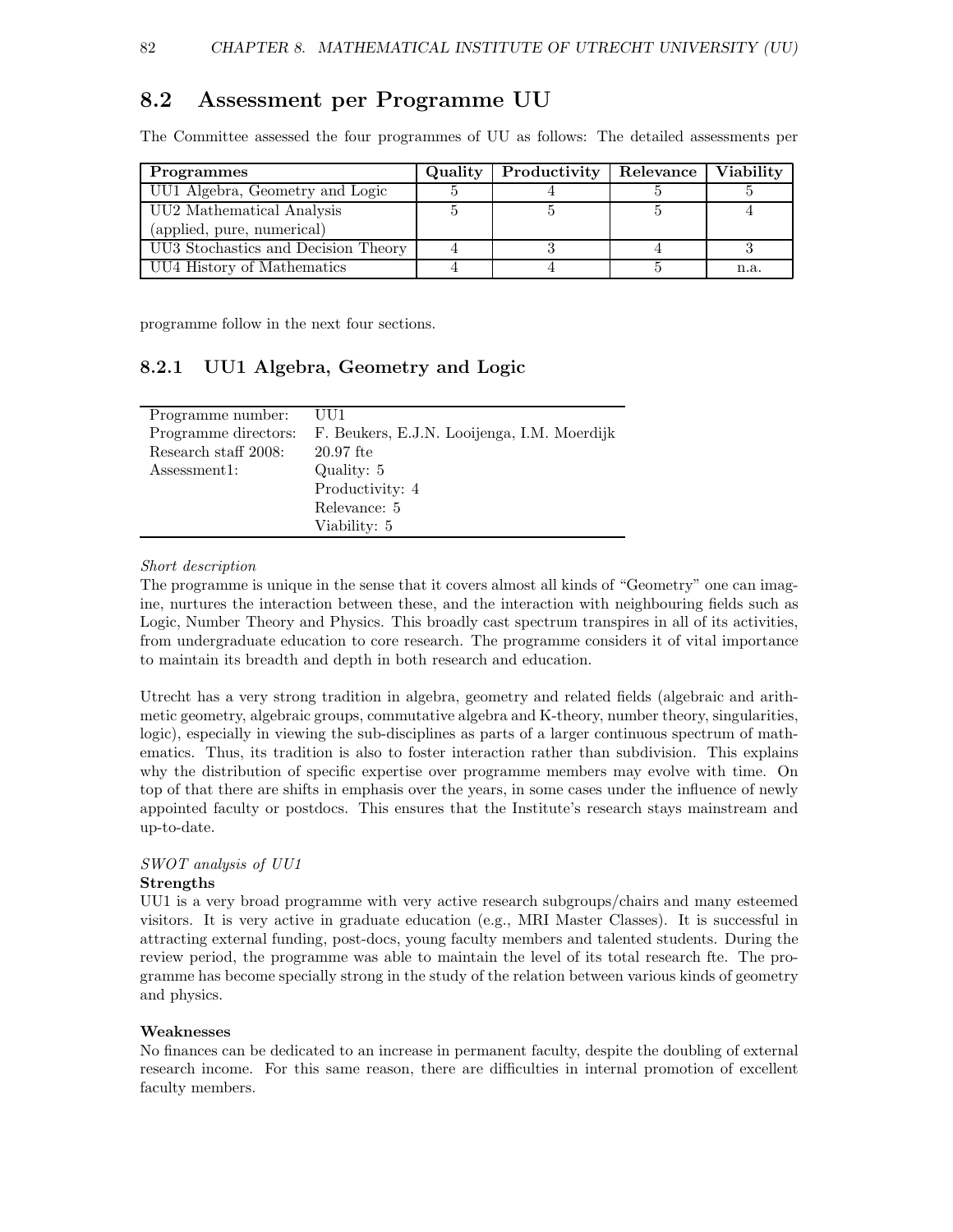#### Opportunities

To capitalize further on the strong 'geometry and physics'-programme (keeping the programme broad enough to include links to number theory and logic) within local, national and international initiatives.

#### Threats

In accordance with the Institute wide analysis, the future funding could lead to a decrease in research time.

A more programme specific issue is the following: The total research fte for the whole programme was stable during the review period, but for some research subgroups, such as logic, is has varied greatly. The effect is somewhat mitigated by national initiatives and international collaboration, but remains a point of concern: If the research fte of a subgroup becomes critical it threatens the broadness of the UU1 programme.

### Assessments

#### Quality

The quality of the research output of the members of this programme is outstanding, many of their articles having appeared in journals of the highest reputation. Another indicator of the significance of the research is the high number of prestigious research grants which went to members of the group.

#### Productivity

The number of publications is high, taking into account their lengths and also the rank of the journals in which they are published. The number of PhD students is very good.

#### Relevance

The relevance of the work of this group is excellent within mathematics and modern mathematical and theoretical physics. The first point is shown by the international reputation of members of the group, the latter point by joint projects and seminars with physicists.

#### Viability

The group has managed to attract excellent young researchers to fill the gaps left by retirements.

#### Conclusion

The group of researchers in this programme covers a wide field of mathematics from algebraic, complex, and differential geometry to algebra and category theory. Quite a part of the research has strong ties with modern directions and developments in mathematical and theoretical physics. Lie theory and global analysis provide an interesting link to the research group in mathematical analysis. The quality and significance of the research is excellent, as confirmed by the reputation of the journals, in which the results are published, and by the international academic recognition of the members of the research group.

This programme has been successful in attracting external funding for its PhD students. In the current uncertain NWO funding climate, it may be hard to maintain this high level of external funding. The department and the university should consider pre-financing PhD positions for which NWO grants are in the review stage. Also young staff has been very successful in obtaining research funding, but some may no longer be eligible for some of the grant opportunities. Perhaps EU funding could be pursued more vigorously.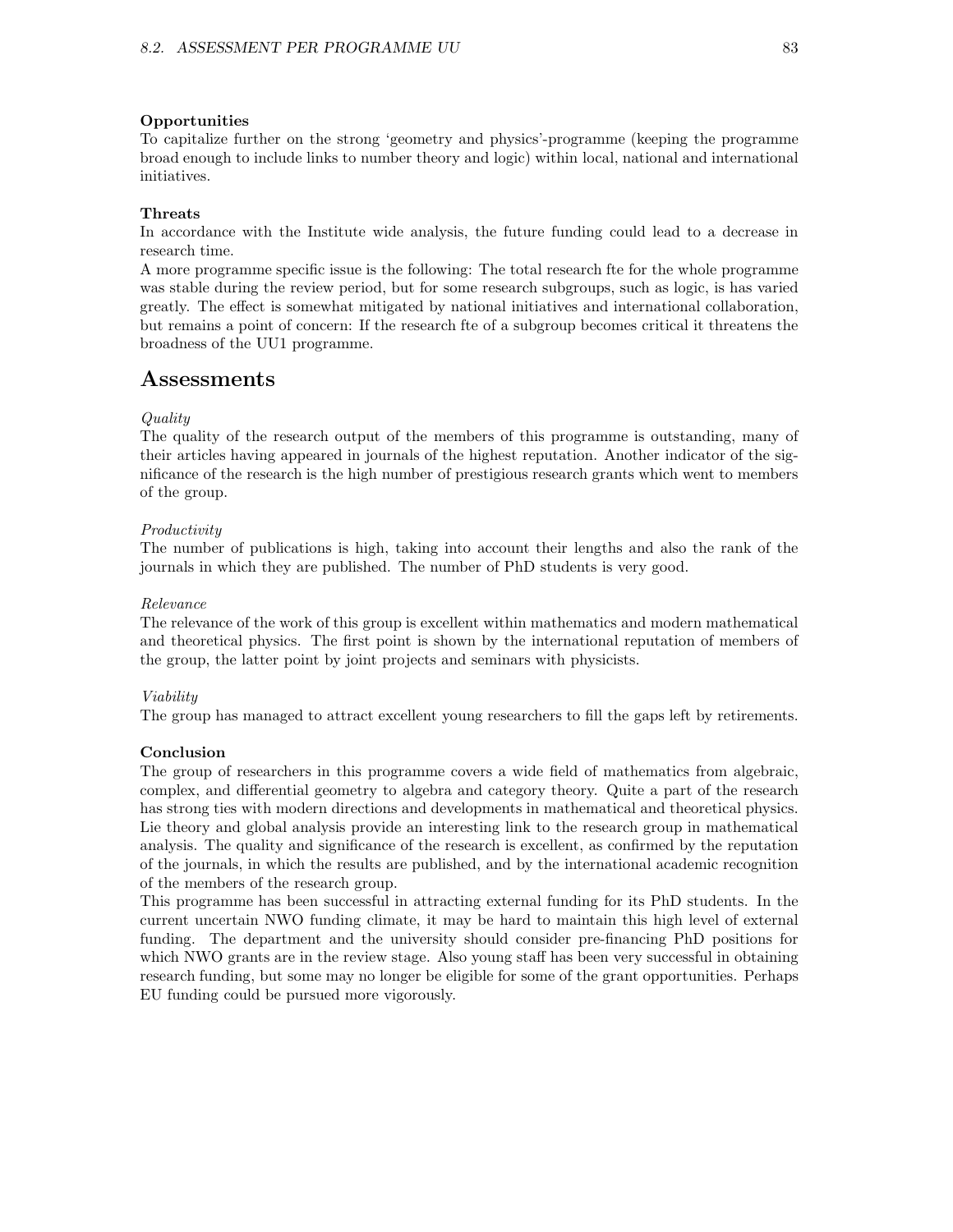| Programme number:    | UU2                                       |
|----------------------|-------------------------------------------|
| Programme directors: | E. van den Ban, R. Bisseling, O. Diekmann |
| Research staff 2008: | $12.18$ fte                               |
| Assessments:         | Quality: 5                                |
|                      | Productivity: 5                           |
|                      | Relevance: 5                              |
|                      | Viability: 4                              |
|                      |                                           |

## 8.2.2 UU2 Mathematical Analysis (Applied, Numerical, Pure)

#### Short description

This programme has three sub-programmes:

- Applied analysis  $(AA)$ ,
- Numerical analysis and scientific computing (NA),
- Pure analysis (PA).

#### Applied Analysis (AA)

The applied analysis sub-programme covers theoretical analysis of parameter-dependent dynamical systems generated by various types of differential and difference equations, applications of dynamical systems theory to research problems, and the development of numerical methods and computer tools for the analysis of dynamical systems.

The goal of the sub-programme is to apply the dynamical systems theory to study the nonlinear evolution of natural and artificial systems. This often requires new insights leading to the development of new dynamical systems theory, as well as new numerical methods and computer software.

#### Numerical analysis and scientific computing (NA)

The field of numerical analysis and scientific computing aims at developing new algorithms and mathematical methods for computing in a wide range of application areas. An explicit part of the mission of NA is therefore to interact with other disciplines, apply its methods in those disciplines, and derive interesting problems from them. A prime example is computational physics; other examples are computational chemistry and biology. A quickly developing field of application is bio-informatics and bio-mathematics. Another part of the mission is to interact with industry, as a possible employer of the UU2 alumni, as a source of challenging problems, and as a potential domain of application. Industry often poses hard problems, where an analytical approach alone does not suffice and a numerical approach is required as well.

#### Pure analysis (PA)

The general mission of the pure analysis programme is to advance the deeper understanding of phenomena of analysis. This is often most fruitful in specific situations arising from geometry, symmetry, dynamical systems, and applications.

Research themes that have been pursued within the programme are Lie groups and symmetric spaces, their harmonic analysis and associated representation theory; connections with partial differential equations and distributions (van den Ban), and with symplectic geometry (van den Ban, Duistermaat).

Another line of research has been the investigation of dynamical systems, in particular Hamiltonian ones; reduction of these systems through symmetries; stability of approximate symmetries, bifurcations (Cushman, Duistermaat, Hanßmann).

#### SWOT analysis of UU2

#### Strengths

A point of strength is the unique combination of pure, applied and numerical analysis. Another strength is intensive collaboration via national and international networks.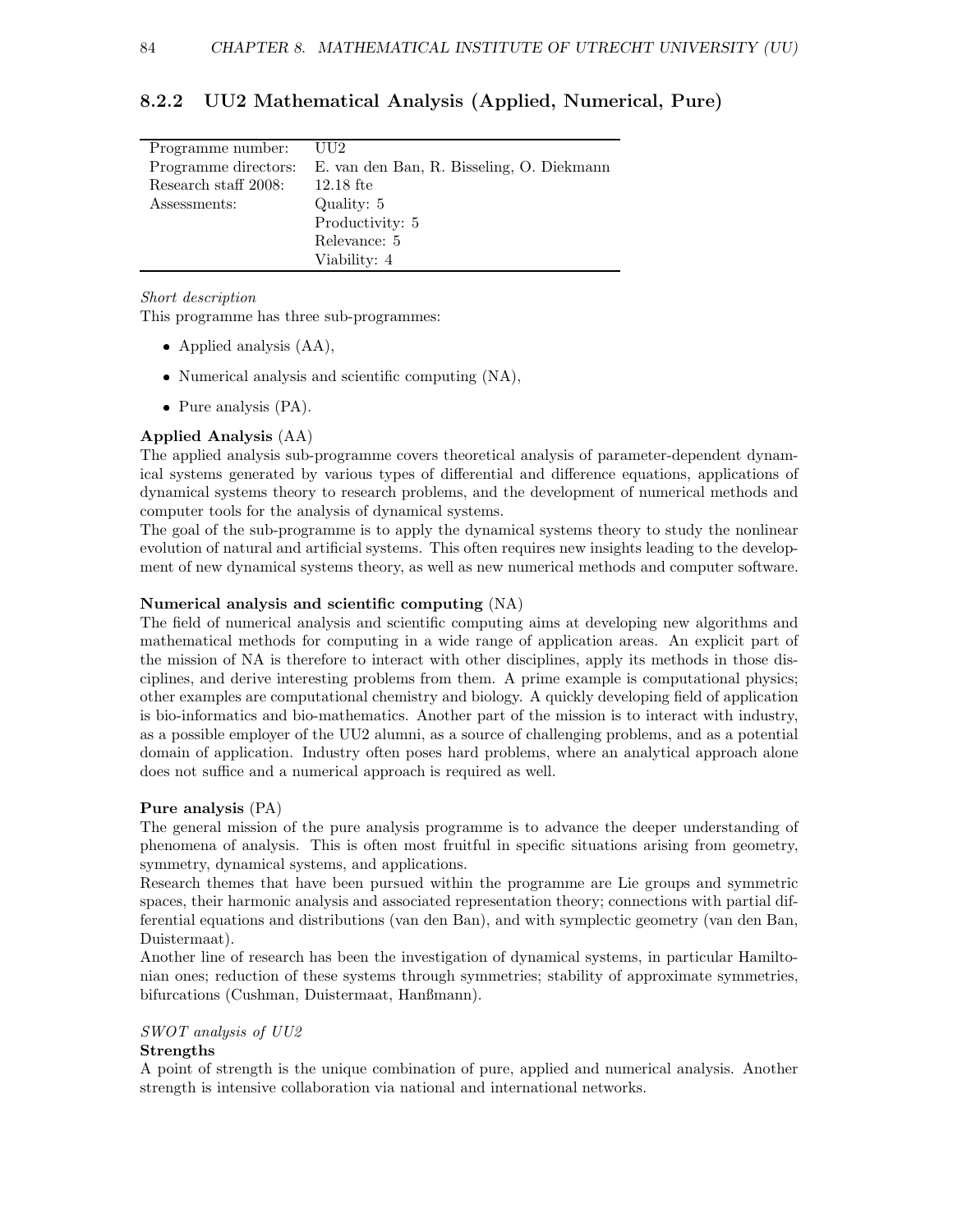#### 8.2. ASSESSMENT PER PROGRAMME UU 85

The whole analysis group benefits from an increasing number of students graduating from the master's programme Mathematical Sciences and the master's programme Scientific Computing, which forms an excellent potential reservoir of PhD candidates. Since September 2008, the Scientific Computing programme is a 2-year programme, and this has a positive impact on the quality of the students.

A point of strength related to the above is the active participation of the analysis group in the national master programme Mastermath: Currently (in 2009) six courses are given in which Utrecht analysts are involved. Participation in the Mastermath programme exposes students to UU2's mathematical research and leads to more interactions between researchers at a national level.

A strong point of the NA group is the importance that scientific computing has in society and the good fit of Utrecht expertise to current developments. The multi-core revolution, with parallelism on a chip driving the design of new algorithms and mathematical software tools has given research into parallel algorithms a new stimulus.

The NA group has recently been strengthened by promoting Bisseling to full professor (for 5 years) in Scientific Computing, and by promoting Sleijpen to associate professor, giving the field a higher profile. The group has obtained two PhD students (aio's, starting in September 2007 and September 2009, respectively), through internal funding by the department. This shows a willingness of the mathematics department to invest in scientific computing.

#### Weaknesses

All sub-programmes suffer from a low number of tenured faculty members. In the period from 2003 to 2008 the total number of tenured faculty in the analysis programme has decreased from 12 to 8. The chairs of NA and PA, having become vacant because of retirements, have not been reoccupied so far.

At present, the analysis group is too small in view of the many teaching requirements, including the supervision of a large number of master theses. All three sub-programmes have 2 or 3 permanent staff now, with a large teaching load. Small sub-programmes such as AA, NA, PA are in constant danger of being overburdened by teaching and administration duties. To prevent this, special attention must be given to the overall distribution of such duties.

#### Opportunities

For the AA sub-programme, opportunities continue to arise for applications of Dynamical Systems Theory in the Life Sciences (ecology, epidemiology, systems biology) and the Earth Sciences (climate modelling, geophysics). One observes the following trends in applied analysis: (i) increased attention for modelling issues; (ii) the design and use of advanced computational tools (especially for bifurcation analysis) based on general abstract theory; both of these trends are reflected in the development of the Utrecht AA sub-programme. Additionally, possible future research subjects include: nearly integrable geometry, resonance phenomena, non-holonomic mechanics, synchronous and self-organized motion of underwater vehicles, renormalization analysis of resonance accumulation, branching of codim 1 global bifurcations from codim 2 local bifurcations, multiparameter bifurcations of Filippov systems, bifurcation analysis of biochemical and genetic networks in periodic environments.

For the NA sub-programme, the multi-core revolution has great potential for research in parallel scientific computing. A breakthrough in simplifying parallel programming would have huge effects. Combining Utrecht expertise in iterative solvers and parallel computing would be particularly promising. The current green trend in society will increase the demand for computational modelling; mathematics is an enabling technology here, with scientific computing at its forefront. The recent initiative in Computational Science by KNAW is an opportunity at the Dutch national level. For the NA sub-programme, European funding will become more important with the recent start of personal ERC grant programmes as another opportunity.

For PA, the research themes are mostly curiosity driven. Opportunities arise from developments in the field. An example of this is the connection of the current line of research on Radon transformation for symmetric spaces with recent questions in the field of representation theory.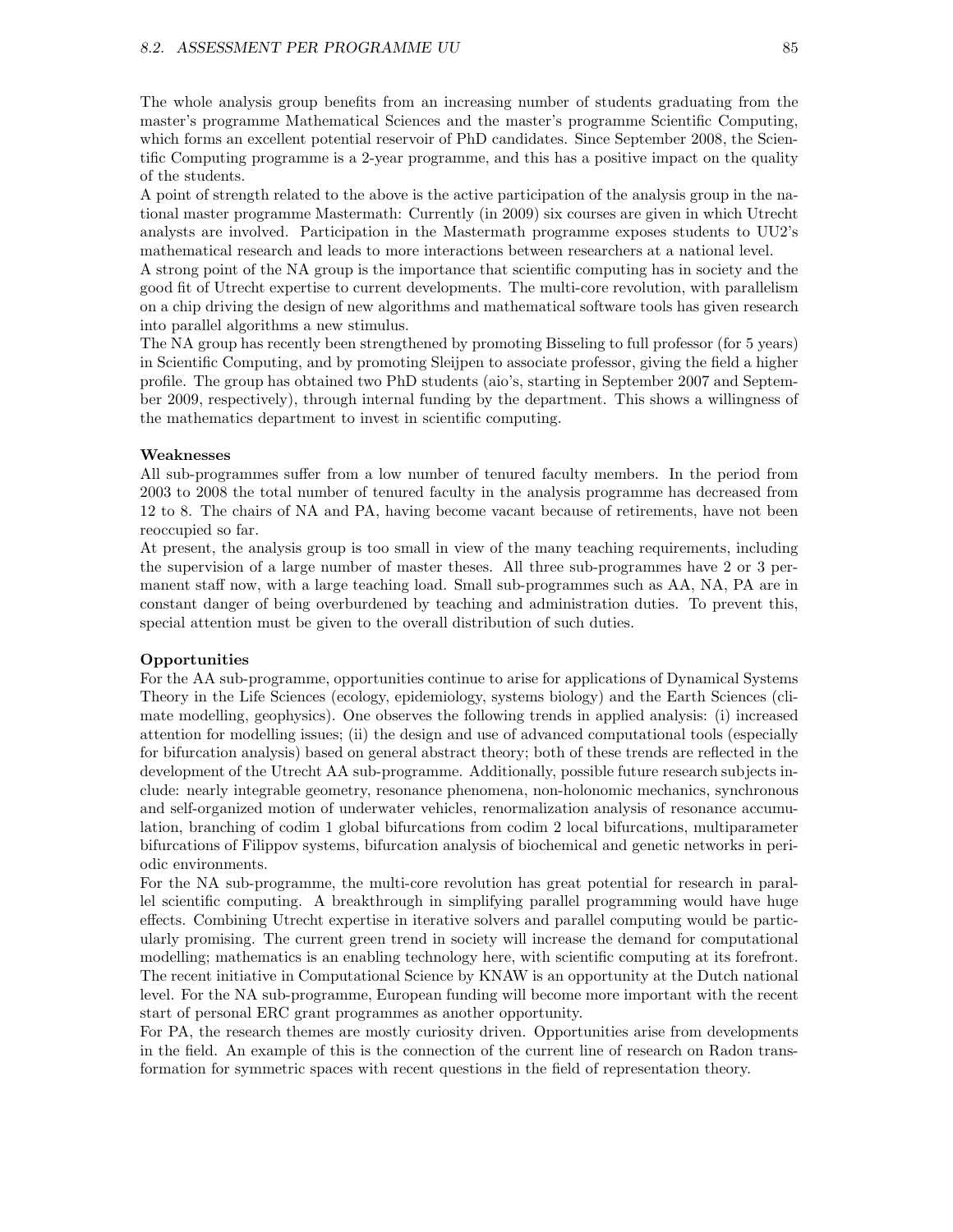86 CHAPTER 8. MATHEMATICAL INSTITUTE OF UTRECHT UNIVERSITY (UU)

#### Threats

The largest threat to the whole analysis programme is the reduction of funding for permanent staff. A period of cost cutting heavily affected the analysis programme: the research capacity of permanent faculty went from 6.20 in 2003 to 3.80 fte in 2008, and will drop to 3.30 fte by October 1, 2009. The delay in appointing a fourth member for the NA sub-programme threatens its survival. The upcoming retirement of a member of the PA sub-programme also threatens the vitality of this sub-programme very seriously.

Another threat to the NA sub-programme (and more generally to all computer-using mathematicians, such as those developing ODE software in the AA sub-programme) is the way Utrecht University considers computing, as merely administrative, whereas for scientific computing the availability of friendly, productive programming environments is essential. (A prime example is the invention of the Google search machine, which was done at the Stanford mathematics department, with a programmer-friendly computer environment.) The replacement of the open-source environment Linux by Microsoft Windows, which is dominant in administrative applications and many university offices, will not only increase costs for the department, but will also hinder its research in many areas of scientific computing. The open-source software developed by the NA sub-programme, such as the Mondriaan package, will be much harder to maintain in a non-Unix environment. It will also be much harder to attract the best and brightest among the math students, who are often accomplished programmers of contest-winning quality and who are very discerning in picking their working environments. A clear distinction should be made between office automation and research computing.

### Assessments

#### Quality

The programme has published its results in the best mathematical journals and has developed excellent software. The quality of its work is internationally acknowledged; during the assessment period it had world class players in its ranks.

#### Productivity

The programme has managed to publish an impressive number of articles in refereed journals and has promoted 21 PhD students. In addition, it has organized many international mathematical conferences and developed software and algorithms of general interest.

#### Relevance

The relevance comes on the one hand from the numerical analysis part of this programme whose software packages, tools and algorithms have immediate applications in engineering, chemistry and biology, on the other hand from the applied analysis part that develops models for infectious diseases. Finally the work of the pure analysis part is relevant for other theoretically oriented groups.

#### Viability

The programme has lost important researchers through (early) retirements and leaving, so there is a certain risk for the future: Especially the applied part has suffered. There seems to be, however, a consensus in the department to hire new chairs in analysis and numerical analysis, and with that the programme should be able to maintain its high profile.

#### Conclusion

This has been a very strong programme over the review period. Although at first glance the research interests differ considerably, the programme has worked very well and kept a very high international profile. It is now important to fill the gap left by the loss of three important researchers.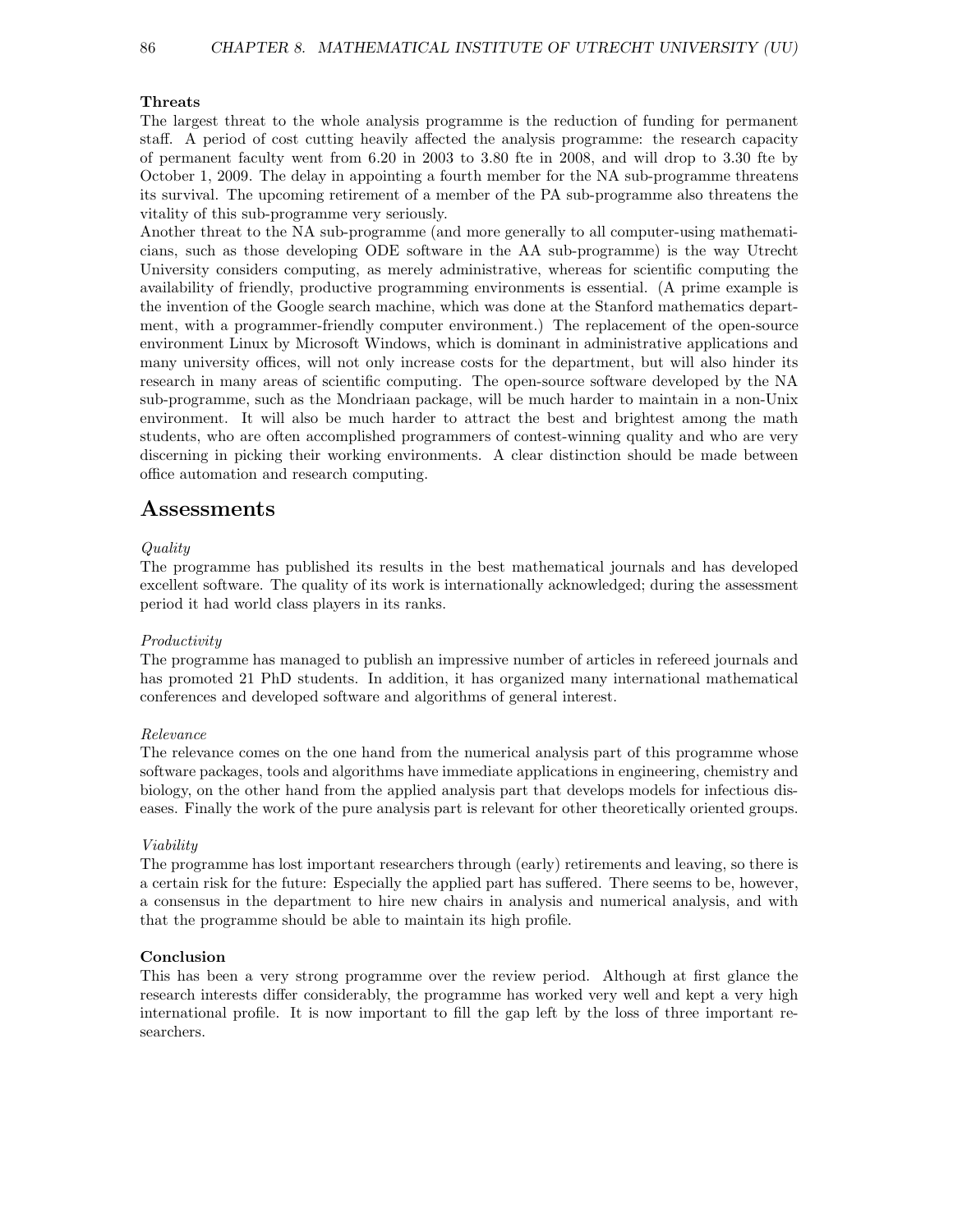| Programme number:    | UU3                                   |
|----------------------|---------------------------------------|
| Programme directors: | R.D. Gill (2003-2006)                 |
|                      | E. Balder (ad interim 2006–June 2009) |
|                      | R. Fernandez (as of July 2009)        |
| Research staff 2008: | $3.60$ fte                            |
| Assessments:         | Quality: 4                            |
|                      | Productivity: 3                       |
|                      | Relevance: 4                          |
|                      | Viability: 3                          |

# 8.2.3 UU3 Stochastics and Decision Theory

#### Short description

The aim of this programme is to perform high-level research in a variety of areas of probability theory, statistics, optimization, mathematical economics and ergodic theory, emphasizing connections between them and to the main body of mathematics, and with a view to applications in science and technology.

With the departure of Gill in 2006, quantum probability is no longer a research theme in Utrecht; as of July 2009, it is replaced by statistical physics, which is the research area of the new programme leader Roberto Fernandez.

#### SWOT analysis of UU3

In the period 2003-2005, the group consisted of 6 permanent members. In 2005, the group lost Andreas Kyprianou, a very active member at national and international level. In 2006, the chairperson, Richard Gill, left the group. His departure had an enormous impact on the group in terms of direction and leadership. Since July 1, 2009 the group has a new chair, Roberto Fern´andez, whose expertise lies in statistical physics. It is expected that the group will benefit considerably from his new leadership.

#### Strengths

Points of strength are the diversity of the group, covering a spectrum of research areas that is exceptionally wide for a group of its size, and its internationally recognized members. The group has strong ties with other stochastics groups in The Netherlands via the joint program SFM, and has strong ties with industry via consultancies and internships of master students.

#### Weaknesses

In the period under review, it has been difficult to produce PhD theses for a combination of reasons:

(1) lack of funding from primary and secondary sources,

(2) in some cases, finding suitable candidates has turned out to be difficult (for instance in 2004, Gnedin's NWO funding for a PhD had to be used for a postdoc position because of the lack of suitable candidates.)

The small size of the group, in comparison to other stochastics and operations research groups in The Netherlands is also experienced as a weakness.

#### Opportunities

Stochastics and Operations Research have a multitude of applications. Because of that they flourish as domains of active research worldwide and offer job opportunities in a variety of academic contexts. This means that there is opportunity to initiate new interdisciplinary projects with other departments (such as Physics, Biology and Computer Sciences) as well as a considerable potential to attract PhD students and postdocs.

UU3 expects that the newly created national mathematical cluster "Stochastics, Theoretical and Applied Research" (STAR) will certainly offer new opportunities to the group, once STAR gets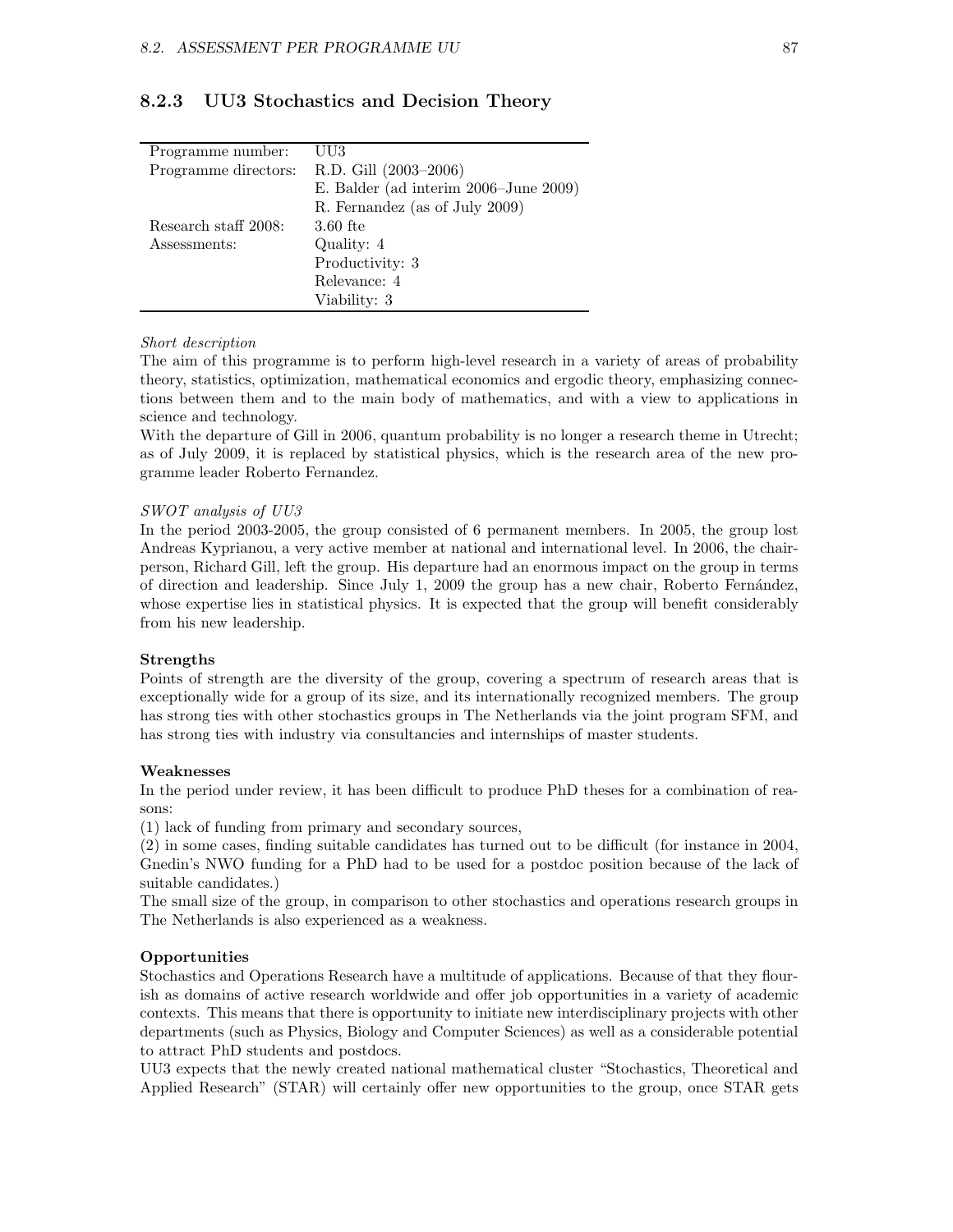NWO funding. Apart from expanding and intensifying its existing collaborations both here and abroad, it will help UU3 to support young talented postdocs and promising PhD students.

#### Threats

The threats mentioned for the institute as a whole (lack of career opportunities, increased teaching burden) apply to UU3 in full. In fact, what is considered as an opportunity in the item above (namely, the current job market for Stochastics and Operations Research) might just as well turn out to have the effect of more people leaving the group. This makes UU3 quite vulnerable, because expertise in important areas of probability, statistics and operations research is often carried by a single person.

# Assessments

#### Quality

This is a very good programme, which has changed focus and size during the assessment period.

#### Productivity

Productivity is good but was extremely good during the first half of the assessment period.

#### Relevance

Throughout the period, research has been stimulated by questions from outside of pure mathematics, though obviously personnel changes have caused variation here as well.

#### Viability

The programme has now been refocused through a new hiring, so viability seems good, at least for the near future.

### Conclusion

This programme has suffered severely from staff losses, only partly compensated by a new hiring. Still those remaining have done a very good job. An increase in productivity is anticipated because of the new hiring.

Utrecht should make a very serious effort to restore this programme to its old glory. A solid and broad programme in statistics and probability is mandatory for a large university and is a necessity for the proper education of the largest mathematical students population in The Netherlands. An increase can be anticipated.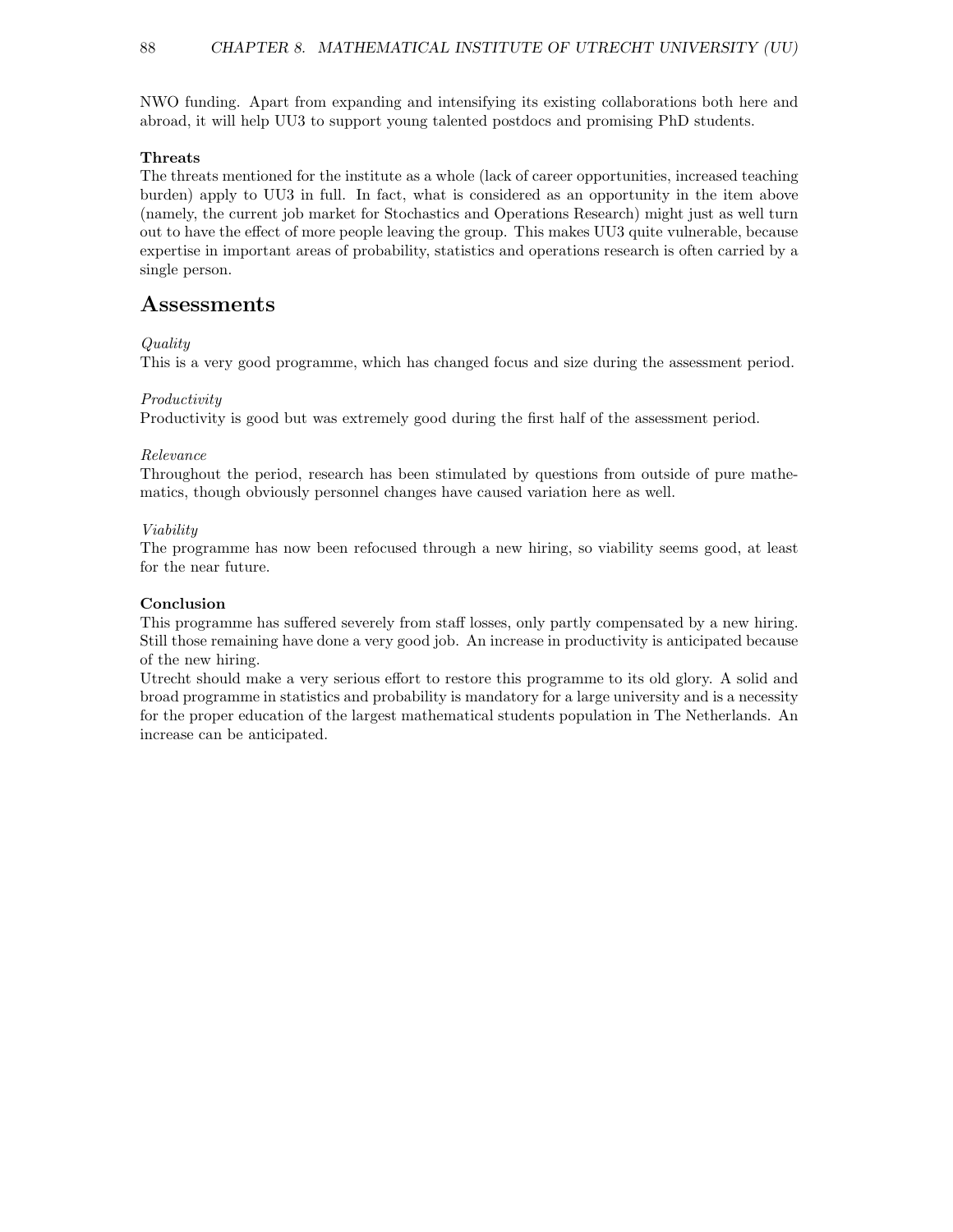| Programme number:    | UU4                         |
|----------------------|-----------------------------|
| Programme directors: | H.J. Bos (until 2005)       |
|                      | J.P. Hogendijk (since 2005) |
| Research staff 2008: | $1.25$ fte                  |
| Assessments:         | Quality: 4                  |
|                      | Productivity: 4             |
|                      | Relevance: 5                |
|                      | Viability: n.a.             |

#### 8.2.4 UU4 History of Mathematics

#### Mission and Research Area

The mission of this programme is to study the development of mathematics in a relevant historical setting. The approach is based on primary sources and focused on the mathematical content in its historical development and context. The emphasis on mathematical content reflects the programme's position in the Mathematics Department. Interest also goes to the reasons why and to the kind of people by whom particular areas in mathematics were studied at a given place and time. The programme's research often involves cultural and institutional aspects, as well as the history of sciences such as astronomy, although these are not the main point of departure. Whenever possible, the programme tries to use the history of mathematics in order to improve the reputation of mathematics as a whole among a wide audience.

This programme specializes in two areas of the history of mathematics. History of mathematical sciences in antiquity and the middle ages, with special emphasis on Islamic civilization is the area in which the current group leader has worked for 25 years, combining his training in mathematics and oriental languages. Internationally, the field is developing rapidly, in line with the growing interest in Islamic countries in their own scientific heritage. After the retirement of Bos in 2005, his research area *Conceptual history of early modern mathematics* (1550-1750) has been reoriented towards History of mathematics in The Netherlands between 1550 and 1850. The important role of The Netherlands in the history of mathematics in the 16th and 17th centuries is insufficiently known on an international level because many relevant sources were written in the Dutch language, which researchers in other countries usually cannot read. It is considered as our national duty to explore this heritage, which contains opportunities for research at all levels (from BSc to PhD). The eighteenth and first half of the nineteenth century have been included because this is the period in which the (then) old-fashioned seventeenth-century style of mathematics and mathematics education slowly died out in The Netherlands. The programme's research on mathematics in The Netherlands fits into the national research program The Low Countries as a historical laboratory, a research programme on the circulation of scientific knowledge and practice, 1600-2000, which is being developed by the Belgian-Dutch Society for the History of Science and Universities (www.gewina.nl).

#### SWOT analysis of UU4

#### Strengths

All members of the group have the required combination of mathematical and linguistic skills. The position of the group in the Mathematics Department and the connection to the Descartes Institute for History of Sciences and Humanities are ideal. The group has an extensive international network; good relationships (perhaps unique) with the Islamic world; and good interdisciplinary relationships inside and outside the University of Utrecht.

#### Weaknesses

Bos retired in 2005, and was succeeded by Hogendijk, so the Chair in history of mathematics was preserved. Hogendijk was already a member of the department, and the position which he left vacant was not filled, so the size of the group was decreased dramatically. The previous QANU Assessment of UU4 mentioned that it is "promising that the group now consists of two senior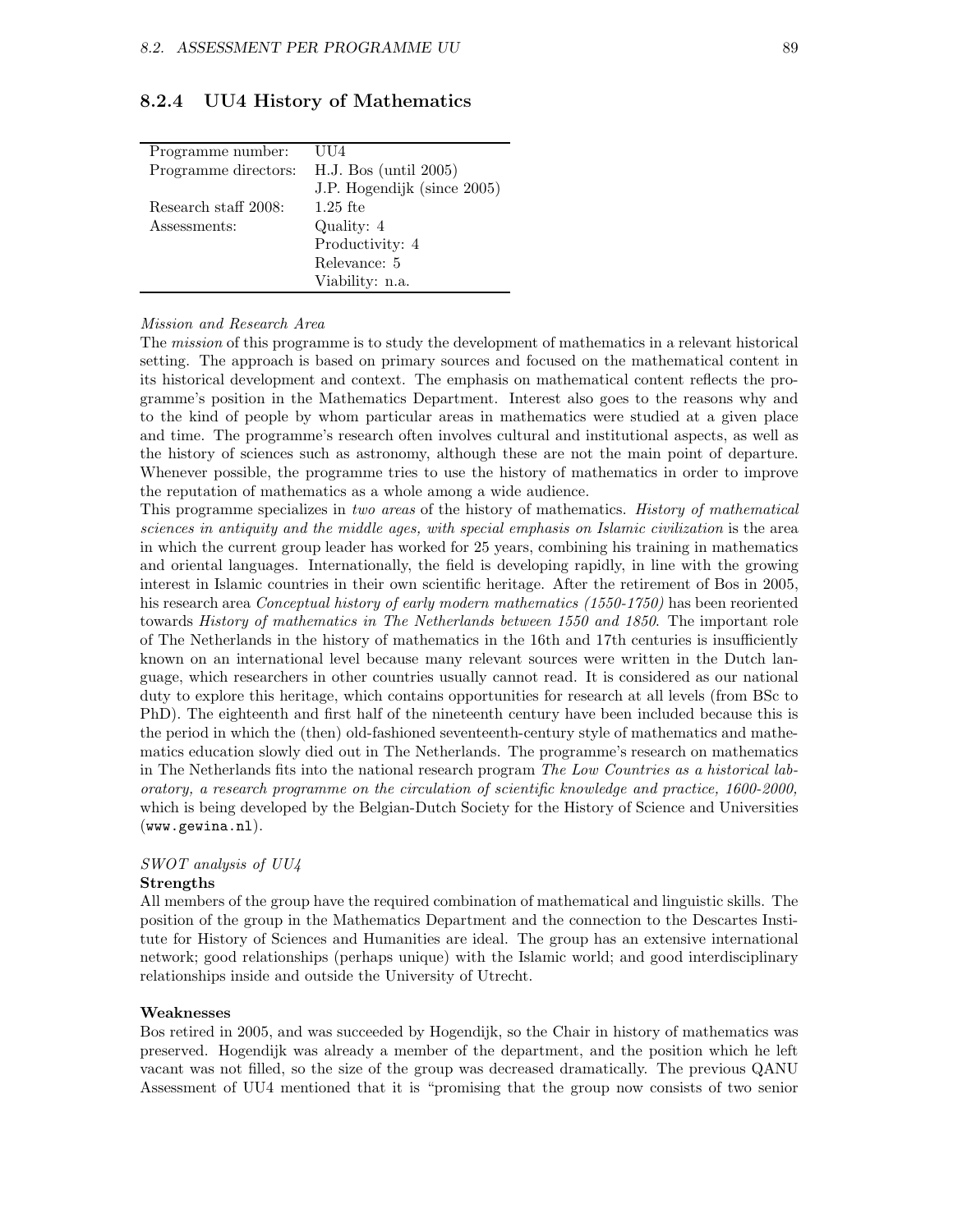members and two PhD students, in addition to a temporary NWO-paid researcher". Unfortunately, this is no longer the case.

Also, Hogendijk's 0.2 fte professorship in Leiden (2004-2009), which was spent on teaching the history of mathematics, has led to a reduced output in terms of publications during the review period. The recruitment of PhD students and/or postdocs is not commonplace because of the combination of mathematical and linguistic skills that is required.

#### Opportunities

The Department has extended the contract of Wepster until Dec. 31, 2011, and it has recently promised to make a part-time tenured position in the history of mathematics, which will become available in 2012. There are also good prospects for further cooperation in the two research areas of UU4 with institutions in The Netherlands and with Islamic countries and Islamic institutions. If time permits, UU4 would like to create a national network of teachers of the history of mathematics at professional colleges where mathematics teachers are being trained.

#### Threats

The group will be in danger as long as only one of its members has a tenured position. The possibility of receiving NWO-funding for projects is dependent on the resources made available to NWO. During the review period, a project on the relationship between Jewish and Islamic mathematics was well refereed but could not be funded by NWO because of a limitation of resources. A rejection of this kind is especially serious for small research groups. The network of the group has been negatively affected by the closing of departments specializing in the history of pre-modern science, such as the Department for History of Natural Sciences at the J.W. Goethe-University in Frankfurt.

## Assessments

This very small group works on the history of mathematics in the antiquity and the middle ages, with special emphasis on Islamic civilization. It is internationally well-known and recognized in this area. Another research interest is the history of mathematics in The Netherlands between 1550 and 1850. The group is very active and enthusiastic, and has contacts with other institutions in The Netherlands, in particular in Leiden. It is the only place in The Netherlands, where history of mathematics is represented on the full professor's level.

#### Quality

In particular the work on the history of mathematics in the Islamic civilization is of very high quality, and it is highly recognized at the international level. Memberships of editorial and scientific boards are further indications of very good quality.

#### Productivity

The productivity is very good given the small size of the group.

#### Relevance

History of mathematics has a large potential for reaching people outside mathematics. These possibilities are fully exploited by this group. Extremely relevant is also that history of Islamic mathematics provides a bridge to the Islamic world, in particular to scholars and students in Iran.

#### Viability

The group is very active. However, it is very small, and very much depends on the activities of the professor. The group is vulnerable just by its small size. Therefore, it is not appropriate to give an explicit mark for viability.

#### Conclusion

This group does very high quality work, and is well integrated in the Dutch scientific life. It brings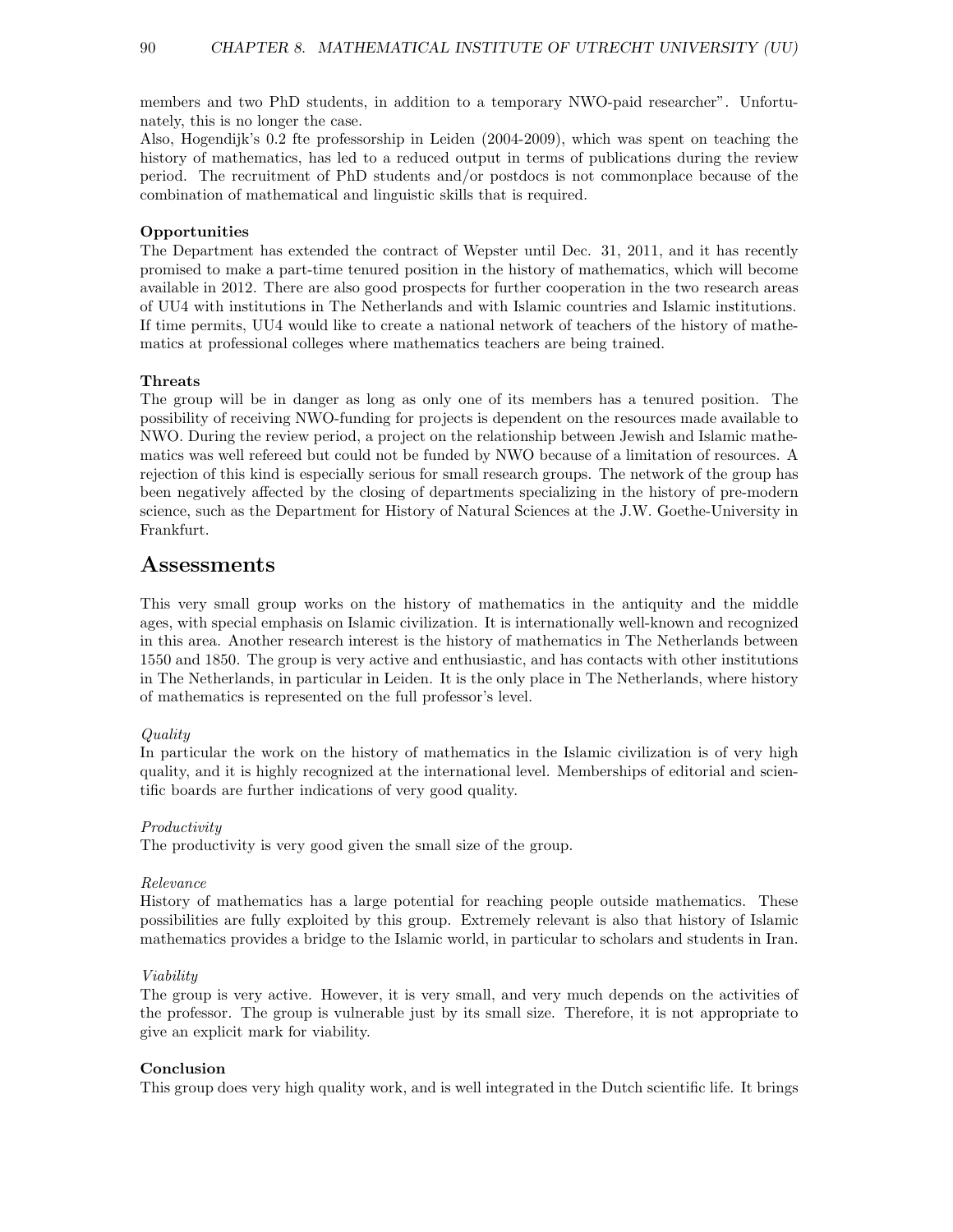interesting contributions both to culture and science. We encourage Utrecht University to realize a new part-time tenured position (as already promised). It is difficult to assess the viability of such a small programme, which is unique in the Dutch mathematical landscape. Given this uniqueness and the strong dependence of its leader, it is as viable as can be.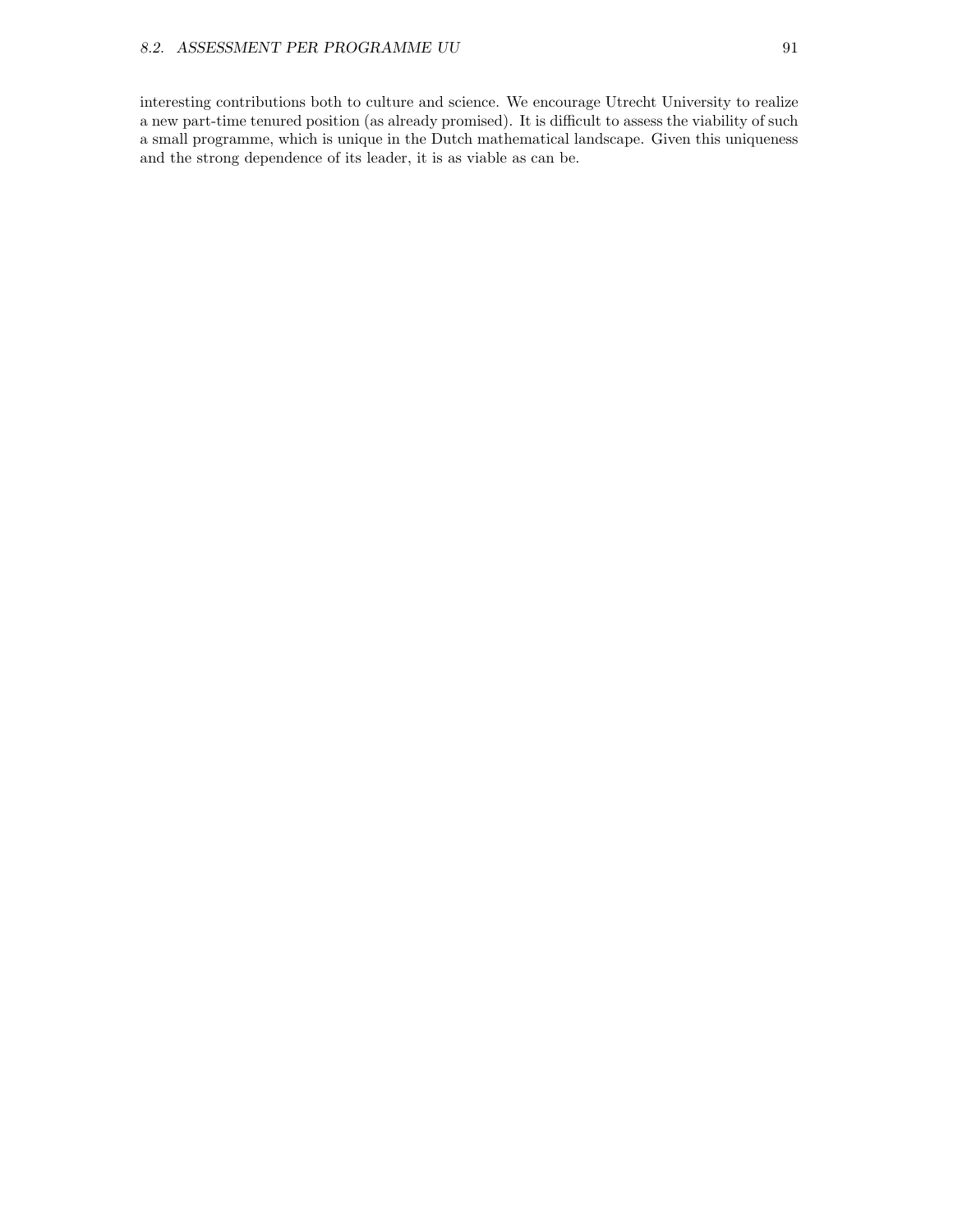# Appendix A

# CVs of the Committee Members

Prof.dr. W. (Werner) Ballmann is professor of mathematics at the University of Bonn (since 1989), and scientific member and director of the Max Planck Institute for Mathematics in Bonn (since 2007). He studied mathematics at the University of Bonn, where he obtained his PhD in 1979 and his "Habilitation" in 1984. He fulfilled a research scholarship at the University of Pennsylvania (1980–1981) and was associate professor at the University of Maryland (1984–1986) and at the University of Bonn (1986–1987). In 1987–1989 he was professor at the University of Zürich. His research interests are in Riemannian geometry, Dirac operators, Brownian motion, Alexandrov spaces, and Tits buildings.

Prof.dr. E. (Eva) Bayer-Fluckiger is professor at the Ecole Polytechnique Fédérale de Lausanne (EPFL), Switzerland, after being Directeur de Recherche at the CNRS, France. Her first work was in differential topology, PhD at the University of Geneva in 1979. She then turned towards algebraic number theory and algebra. She was a member of the IAS, Princeton, visitor at IHES, MSRI, MPI Bonn, and the Renyi Institute in Budapest. She belonged to several evaluation committees, for instance of congresses (ECM, ICM), to panels of the EU, and she was also a member of the executive committee of the European Mathematical Society. She is editor of several mathematical journals, and editor in chief of Commentarii Mathematici Helvetici.

Prof.dr. A. (Alain) Bensoussan is Ashbel Smith Professor and the Director of ICDRiA at the University of Texas at Dallas. He is also Chair Professor of Risk and Decision Analysis at the Hong Kong Polytechnic University. He is Professor Emeritus at the University of Paris Dauphine and has an extensive research background in stochastic control, probability and stochastic processes. Professor Bensoussan served as: President of the National Institute for Research in Computer Science and Control (INRIA) from 1984 to 1996; President of the French Space Agency (CNES) from 1996 to 2003; and Chairman of the European Space Agency (ESA) Council from 1999 to 2002. He is a member of the French Academy of Sciences, French Academy of Technology, Academia Europae, and International Academy of Astronautics. His distinctions include IEEE Fellow, SIAM Fellow, Von Humboldt award, and the NASA public service medal. Professor Bensoussan is a decorated Officer of L´egion dHonneur, Commandeur Ordre National du M´erite and Officer Bundes Verdienst Kreuz.

Prof.dr. P. (Peter) Jagers is a professor of Mathematical Statistics at the Chalmers University of Technology, Gothenburg, Sweden. He is also the First Vice President of the Royal Swedish Academy of Sciences. His research concerns applied probability, in particular branching processes and their use in biology (stochastic population dynamics), and point processes. He has also written about statistical inference. He was elected Member of the International Statistical Institute in 1976, Fellow of the Institute of Mathematical Statistics (IMS) 1984, Fellow of the Royal Swedish Academy of Sciences 1989, and Fellow of the European Academy of Science 2001. He obtained the degree of Doctor Honoris Causa from the Bulgarian Academy of Sciences in 2000 and was the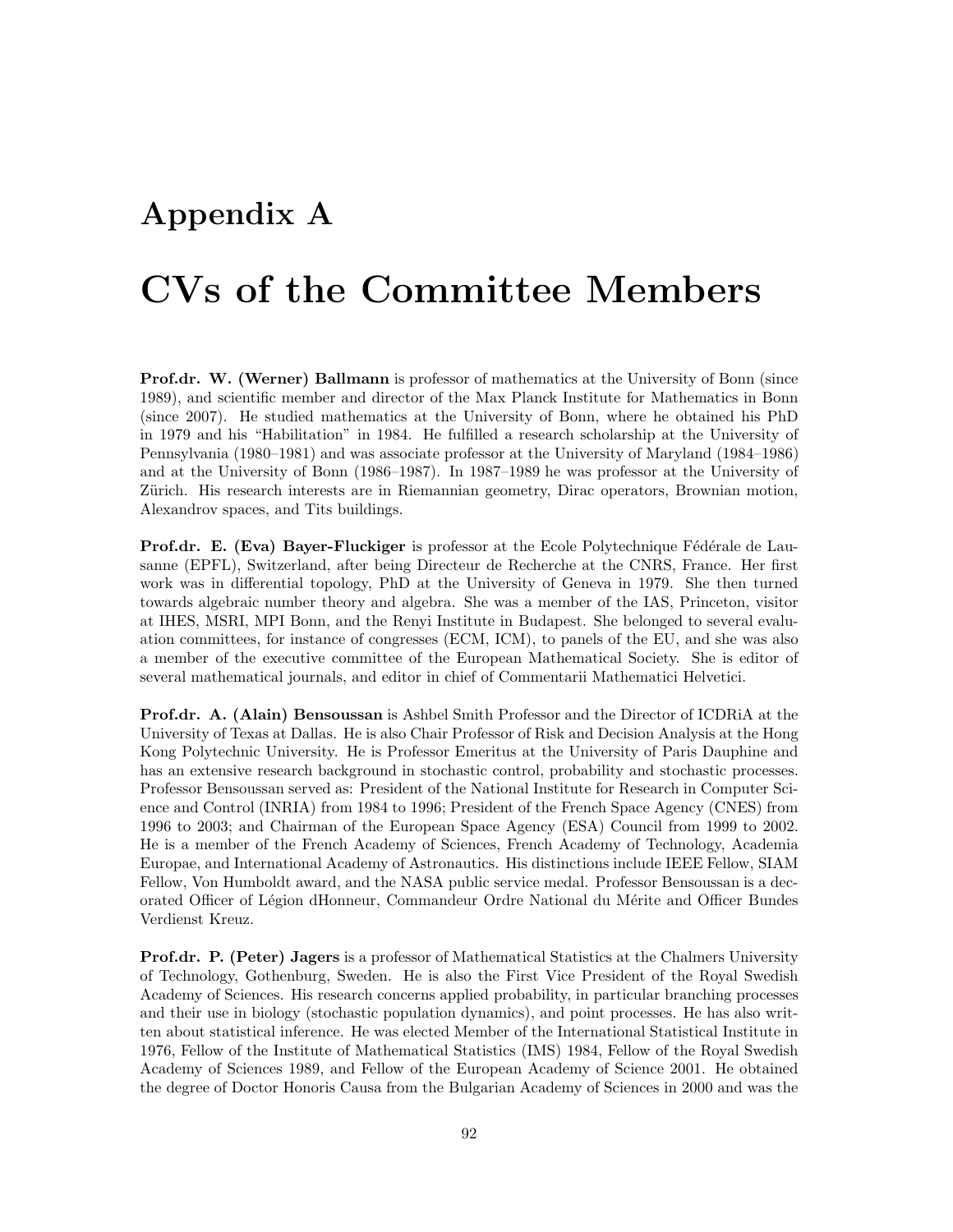President of the Bernoulli Society 2005–07. Presently he is a Member of the Fraunhofer Society, Vice Chair of the Curatorium of the Fraunhofer ITWM, and Chair of the Fraunhofer-Chalmers Centre for Industrial Mathematics.

Prof.dr. T.H. (Tom) Koornwinder is retired professor of analysis at the University of Amsterdam (1992–2008). He obtained his MSc at Leiden University and his PhD in 1975 at the University of Amsterdam. He worked as a researcher, later senior researcher at the Mathematical Centre (CWI) in Amsterdam during 1968–1992. He was director of the Korteweg-de Vries Institute for Mathematics at the University of Amsterdam during 1997–2002. Within analysis his scientific interests are more in particular special functions, Lie groups, quantum groups, computer algebra and their interrelations. In 1992 he introduced a family of orthogonal polynomials associated with root systems which are now called Macdonald-Koornwinder polynomials. He is in the editorial board of several journals, including Constructive Approximation.

Prof.dr. E. (Elmar) Schrohe is professor of mathematics and director of the Institute for Analysis at Leibniz University Hannover, Germany. He studied mathematics and physics at Johannes Gutenberg University, Mainz, where he obtained his PhD in 1986 and his 'Habilitation' in 1992. From September 1992 to 1996 he worked in the Max Planck research group 'Partial Differential Equations and Complex Analysis' at Potsdam University; from May 1994 on as deputy director. He continued his work in Potsdam as a professor in the field of analysis until 2003, when he accepted a position at Leibniz University Hannover. His research interests include partial differential equations on manifolds with boundary and singularities, operator algebras, and non-commutative geometry. He is speaker of the Graduiertenkolleg 'Analysis, Geometry and String Theory', a program sponsored by DFG that focuses on research at the interface of mathematics and theoretical physics and presently involves 21 researchers and 14 PhD students.

Prof.dr. S. (Sebastian) van Strien is professor of mathematics at the University of Warwick, UK. He studied at the University of Groningen, and obtained a PhD in Utrecht in 1982. From 1982 to 1992 he first was assistant professor and next associate professor at Delft University of Technology. From 1992 to 1996 he was Professor at the University of Amsterdam. His research field is dynamical systems. During the last 15 years his work has focused on low dimensional dynamical systems, including one-dimensional and holomorphic dynamical systems. Recently he is also publishing on dynamics associated to game theory.

He is managing editor of the journal "Ergodic Theory and Dynamical Systems", editor of several other journals, and coordinator of the EU FP6 training network CODY. He is corresponding member of the Royal Netherlands Academy of Arts and Sciences (KNAW).

Prof.dr. H.A. (Henk) van der Vorst (1944) is retired professor in applied mathematics at Utrecht University (1990–2006). He received his PhD in 1982 at the same university on numeric solutions of very large linear systems of equations. In 1984–1990 he held a position at Delft University of Technology. In 2006–2007, he was international Francqui professor at the K.U. Leuven. He has made some well-known contributions to algorithms for the solution of very large linear systems of equations: ILU and ICCG, Bi-CGSTAB, GMRESR, as special cases of so-called Krylov methods, and Jacobi-Davidson algorithms for eigenproblems. The publication on Bi-CGSTAB (1992) was, according to ISI, the world most cited mathematical paper of the 1990s.

He studied the convergence behaviour of the Conjugate Gradients method and the convergence of eigenvalue approximations in the Lanczos method. He also contributed to new parallel algorithms: truncated Neumann series preconditioning, incomplete twisted factorizations, and the so-called "vdv" ordering. He was involved in the Templates projects for linear problems and eigenproblems.

He is member of the Royal Netherlands Academy of Arts and Sciences (KNAW), NacTi (Netherlands Academy of Technology and Innovation, Ridder in de Orde van de Nederlandse Leeuw, holder of the Holst Memorial Lecture Award (November 2007), and, as of 2009, SIAM fellow.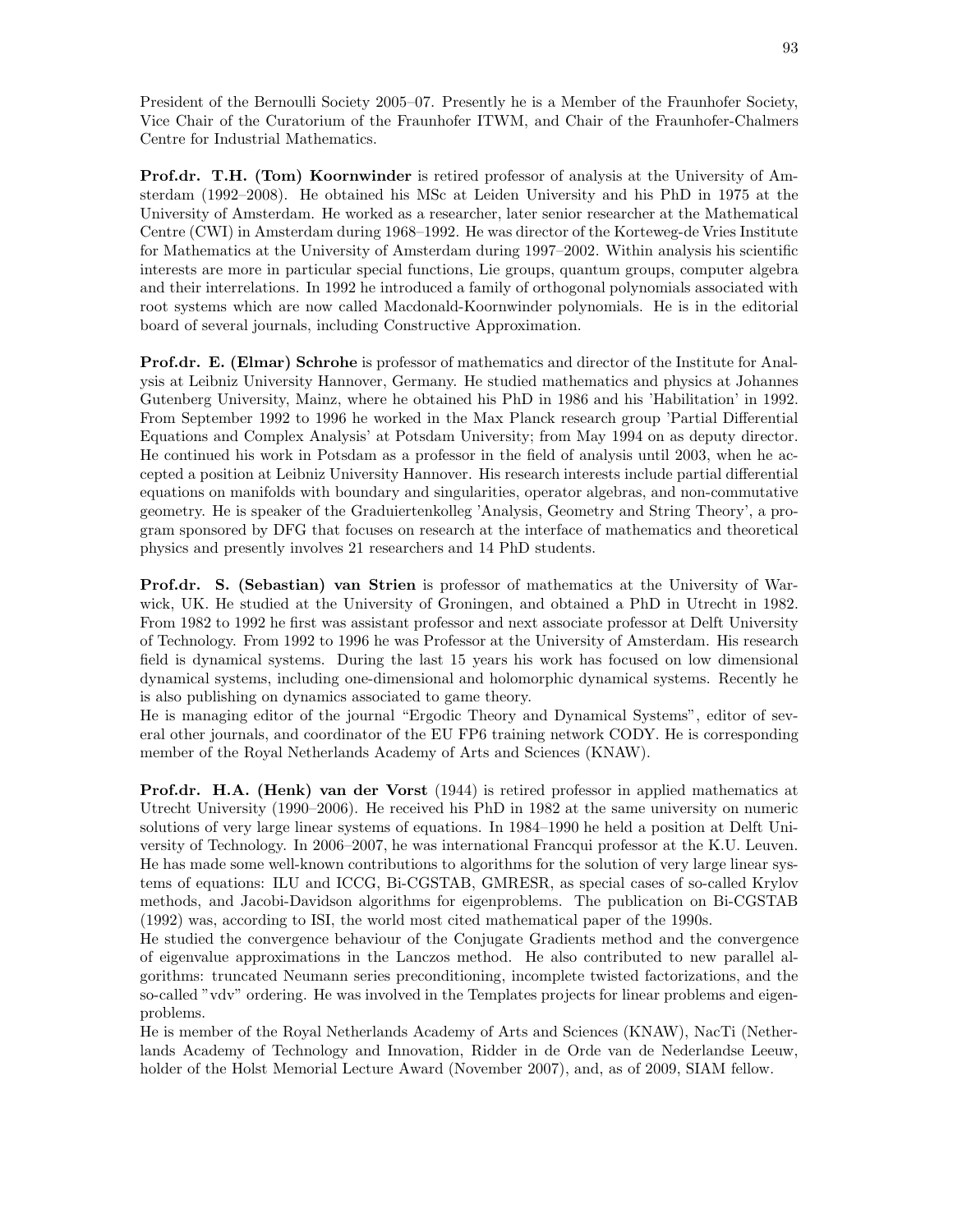Dr.ir. H.J.J. (Herman) te Riele obtained his MSc Mathematical Engineer at Delft University of Technology in 1970 and his PhD in mathematics at the University of Amsterdam in 1976. Since 1970 he has been employed with Centrum Wiskunde & Informatica Amsterdam. From 1972–1975 he was head of the consultation and project programming group and from 1974–1987 deputy head of the department of Numerical Mathematics. From 1984–1996 he was research leader of the project "Large-scale Computing" and since 1997 he is research leader of the project "Computational number theory and data security". In 1995 he was visiting professor at University of Technology, Sydney and visiting research fellow at Macquarie University Sydney, Sydney University, and The Australian National University, Canberra. In 2001 he was visiting researcher at the Mathematical Sciences Research Institute, Berkeley, USA in the "Algorithmic Number Theory Program". Since 2003 he is member of the Board of the Royal Dutch Mathematical Society (Koninklijk Wiskundig Genootschap), during 2003–2006 as secretary. During 2006–2009 he was scientific secretary of ERCOM (European Research Centers on Mathematics), a Committee of the European Mathematical Society consisting of Directors of 25 European Mathematical Research Centres. He has been secretary of the Local Organizing Committee of the Fifth European Congress of Mathematics, Amsterdam, July 14-18, 2008, and chair of the Organizing Committee of the "37ste Nederlands Mathematisch Congres" (VU University Amsterdam, 2001).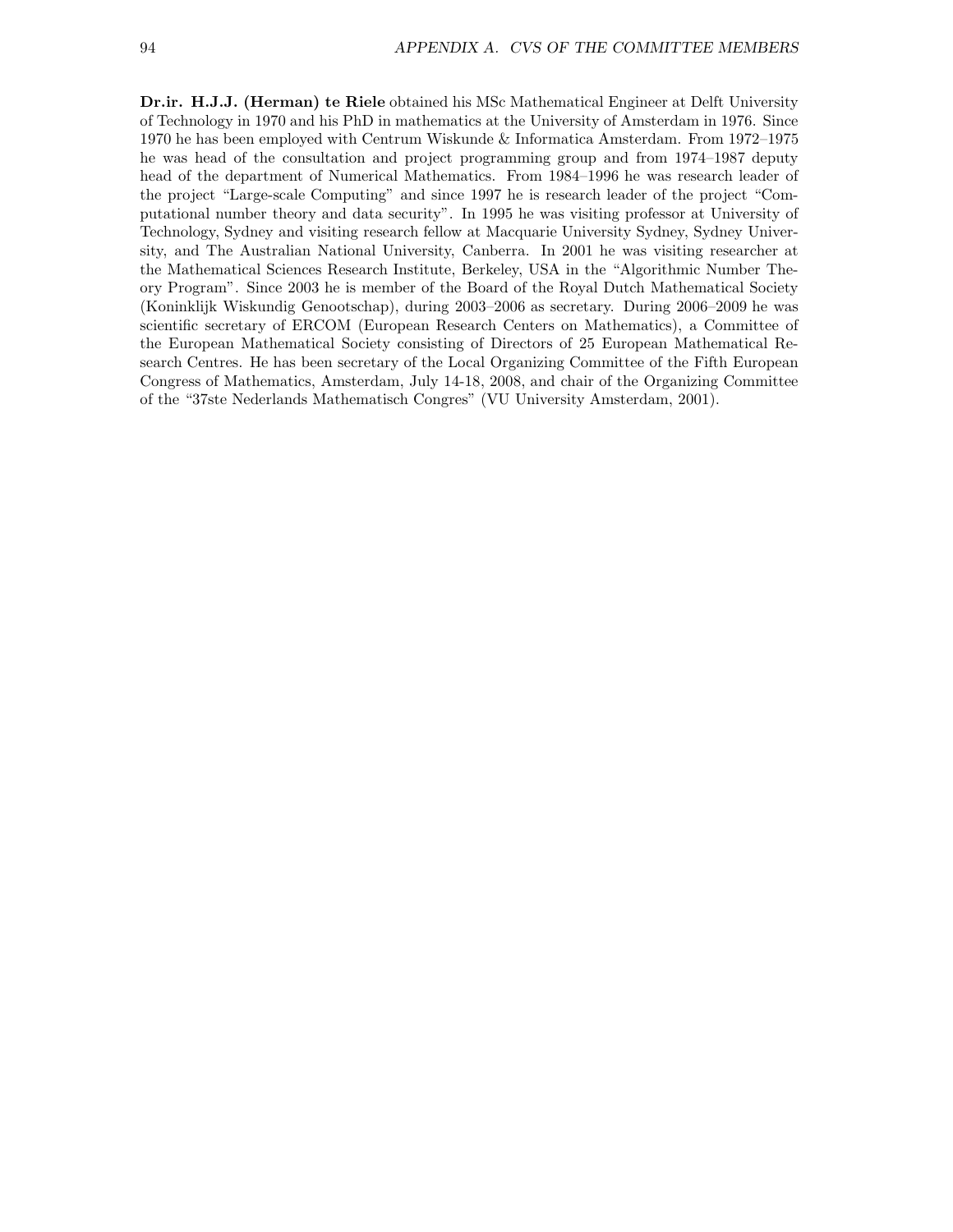# Appendix B

# Schedule of the Meetings

# Dates: November 16–20, 2009

Location: Pietershof, Achter St. Pieter 200, Utrecht

| Nov. $16$ |                                                                      |  |
|-----------|----------------------------------------------------------------------|--|
|           | 08:30–08:50   Meeting with Rector Magnificus of UU, prof. Hans Stoof |  |
|           | (at Heidelberglaan 8, Utrecht)                                       |  |
|           | $09:00-10:00$ Committee Meeting, Introduction                        |  |

| Nov. 16         | RUG                                                            | interviews with:              |
|-----------------|----------------------------------------------------------------|-------------------------------|
| $10:00 - 11:00$ | Committee Meeting, Prepare RUG                                 |                               |
| $11:00-12:00$   | Meeting with institute management RUG                          | Palstra (dean), Broer, Petkov |
| $12:45 - 13:30$ | RUG1 Dynamical Systems, Algebra, Geometry, Math. Physics       | Broer, Vegter                 |
| $13:30 - 14:15$ | RUG2 Systems, Control and Analysis                             | Van der Schaft, Trentelman    |
| $14:15 - 15:00$ | Interview with PhD students                                    | Fiaz, Heijne, Kerber,         |
|                 |                                                                | Ruszel, Sterk                 |
| $15:00 - 16:00$ | Committee Meeting, Conclusions RUG                             |                               |
|                 | $16:00-16:30$   Informal closure with representatives from RUG |                               |

| Nov. 16         | IUVA                                            | interviews with                  |
|-----------------|-------------------------------------------------|----------------------------------|
| $16:30-17:30$   | Committee Meeting, Prepare UvA                  |                                  |
| $19:30 - 20:30$ | Meeting with institute management UvA           | Noordam (dean), Wiegerinck       |
| $20:30 - 21:15$ | UvA2 Analysis (pure, applied and numerical)     | Stevenson, Wiegerinck            |
| $21:15 - 22:00$ | UvA3 Stochastics                                | Klaassen, Mandjes                |
| Nov. 17         |                                                 |                                  |
| $09:00 - 09:45$ | UvA1 Algebra, Geometry and Mathematical Physics | Van der Geer, Opdam, Reshetikhin |
| $09:45 - 10:30$ | Interview with PhD students                     | Ivanovs, Reis da Silva           |
| $10:30-11:30$   | Committee Meeting, Conclusions UvA              |                                  |
| $11:30-12:00$   | Informal closure with representatives from UvA  |                                  |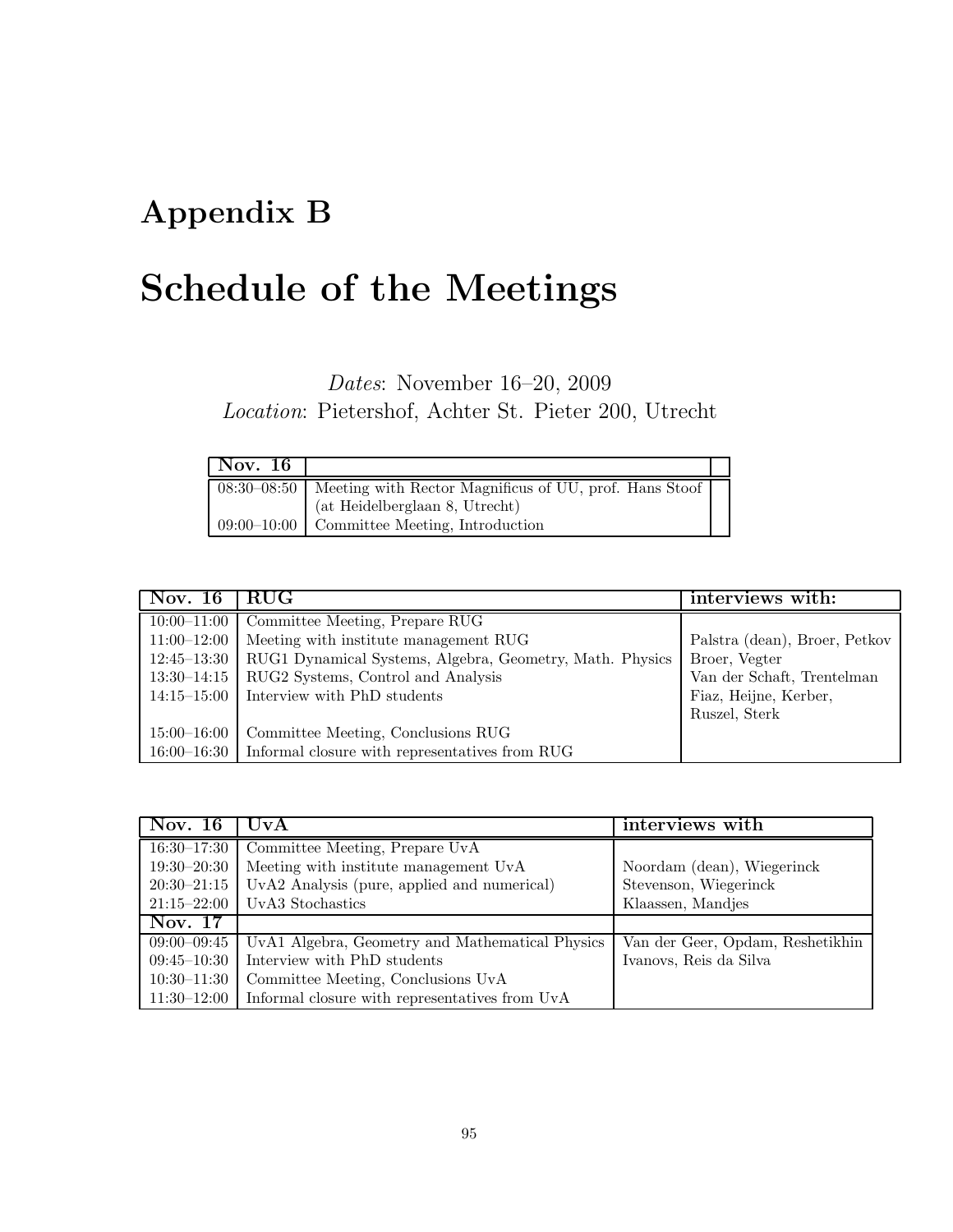| Nov. 17         | RU.                                           | interviews with:               |
|-----------------|-----------------------------------------------|--------------------------------|
| $13:00 - 14:00$ | Committee Meeting, Prepare RU                 |                                |
| $14:00 - 15:00$ | Meeting with institute management RU          | Kuijpers (dean),               |
|                 |                                               | De Jong (dir. IMAPP), Landsman |
| $15:00 - 15:45$ | RU3 Mathematical Physics                      | Heckman, Koelink, Landsman     |
| $16:00 - 16:45$ | RU1 Algebra and Logic                         | Gehrke, Bosma                  |
| $16:45 - 17:30$ | RU2 Financial Mathematics                     | Hendriks, Maassen, Redig       |
| $17:30 - 18:15$ | Interview with PhD students                   | Caspers, Coumans, Naaijkens,   |
|                 |                                               | Van Pruijssen, Wolters         |
| $18:15 - 19:15$ | Committee Meeting, Conclusions RU             |                                |
| $19:15 - 19:45$ | Informal closure with representatives from RU |                                |

| Nov. 18         |                                                      | interviews with:                 |
|-----------------|------------------------------------------------------|----------------------------------|
| $09:00 - 10:00$ | Committee Meeting, Prepare UU                        |                                  |
| $10:00 - 11:00$ | Meeting with institute management UU                 | Bliek (dean), Hogendijk, Beukers |
| $11:15 - 12:00$ | UU4 History of Mathematics                           | Hogendijk, Wepster               |
| $12:45 - 13:30$ | UU2 Mathematical Analysis (applied, numerical, pure) | Bisseling, Diekmann, Van den Ban |
| $13:30 - 14:15$ | UU1 Algebra, Geometry and Logic                      | Looijenga, Moerdijk, Beukers     |
| $14:15 - 15:00$ | UU3 Stochastics and Decision Theory                  | Dajani, Fernandez, Balder        |
| $15:00 - 15:45$ | Interview with PhD students                          | Dopper, Venselaar, Babenko,      |
|                 |                                                      | Yzelman                          |
| $15:45 - 16:45$ | Committee Meeting, Conclusions UU                    |                                  |
| $16:45 - 17:15$ | Informal closure with representatives from UU        |                                  |

| Nov. 19         |                                               | interviews with:                   |
|-----------------|-----------------------------------------------|------------------------------------|
| $09:00 - 10:00$ | Committee Meeting, Prepare UL                 |                                    |
| $10:00 - 11:00$ | Meeting with institute management UL          | Verduyn Lunel (dean), Stevenhagen, |
|                 |                                               | Edixhoven, Bakker                  |
| $11:15 - 12:00$ | UL1 Number Theory, Algebra and Geometry       | Lenstra, Stevenhagen, Edixhoven    |
| $12:45 - 13:30$ | UL2 Analysis and Stochastics                  | Doelman, de Jeu, Gill              |
| $13:30 - 14:15$ | Interview with PhD students                   | Daems, Stolk, Worm, Avena          |
| $14:15 - 14:45$ | Committee Meeting, Conclusions UL             |                                    |
| $14:45 - 15:15$ | Informal closure with representatives from UL |                                    |

| $\sqrt{Nov}$ . 20 |                                               | interviews with:              |
|-------------------|-----------------------------------------------|-------------------------------|
| $09:00 - 10:00$   | Committee Meeting, Prepare VU                 |                               |
| $10:00 - 11:00$   | Meeting with institute management VU          | Van Mill (dean), Meester      |
| $11:15 - 12:00$   | VU3 Geometr                                   | Van Mill, Dijkstra, Notbohm   |
| $12:45 - 13:30$   | VU1 Analysis                                  | Hulshof, Ran, Rink            |
| $13:30 - 14:15$   | VU2 Stochastics                               | Meester, Van der Vaart, Koole |
| $14:15 - 15:00$   | Interview with PhD students                   | Joosten, Mramor, Trevisan,    |
|                   |                                               | Valkenburg, Zaal              |
| $15:00 - 16:00$   | Committee Meeting, Conclusions VU             |                               |
| $16:00 - 16:30$   | Informal closure with representatives from VU |                               |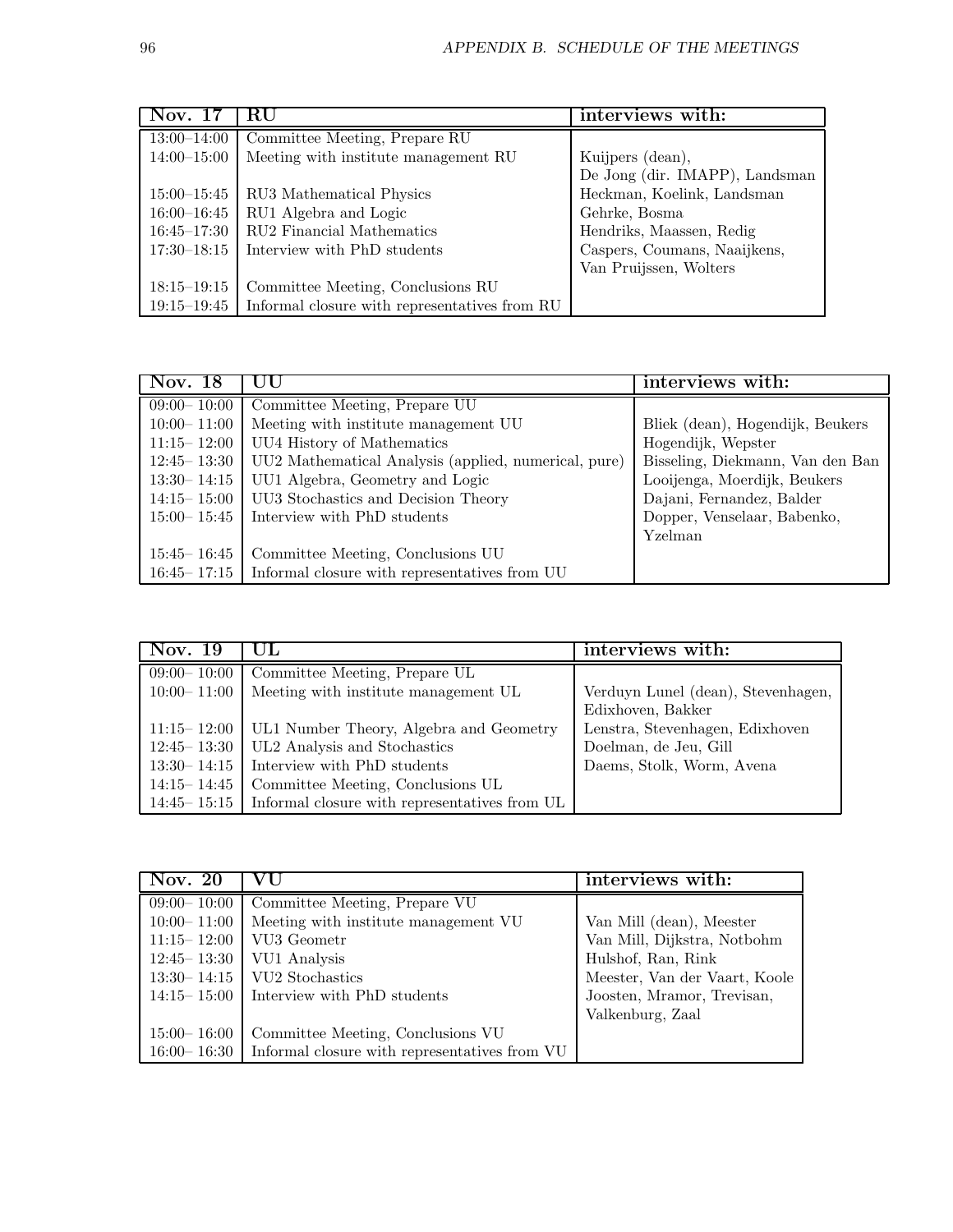# Appendix C

# Explanation of the SEP-scores

| Excellent: 5      | Work is at the forefront internationally and will most likely                  |  |
|-------------------|--------------------------------------------------------------------------------|--|
|                   | have an important and substantial impact in the field.                         |  |
|                   | Group is considered an international leader.                                   |  |
| Very Good: 4      | Work is internationally competitive and is expected to make                    |  |
|                   | a significant contribution; nationally speaking at the forefront in the field. |  |
|                   | Group is considered international player, national leader.                     |  |
| Good: 3           | Work is competitive at the national level and will probably make               |  |
|                   | a valuable contribution in the international field.                            |  |
|                   | Group is considered internationally visible and a national player.             |  |
| Satisfactory: 2   | Work that is solid but not exciting, will add to our understanding             |  |
|                   | and is in principle worthy of support.                                         |  |
|                   | It is considered of less priority than work in the above categories.           |  |
|                   | Group is nationally visible.                                                   |  |
| Unsatisfactory: 1 | Work that is neither solid nor exciting, flawed in the scientific              |  |
|                   | and or technical approach, repetitions of other work, etc.                     |  |
|                   | Work not worthy of pursuing.                                                   |  |

Quality is to be seen as a measure of excellence and excitement. It refers to the eminence of a groups research activities, its abilities to perform at the highest level and its achievements in the international scientific community. It rests on the proficiency and rigour of research concepts and conduct; it shows in the success of the group at the forefront of scientific development.

Productivity refers to the total output of the group; that is, the variegated ways in which results of research and knowledge development are publicised. The output needs to be reviewed in relation to the input in terms of human resources.

Relevance is a criterion that covers both the scientific and the technical and socio-economic impact of the work. Here in particular research choices are assessed in relation to developments in the international scientific community or, in the case of technical and socio-economic impact, in relation to important developments or questions in society at large.

Vitality and feasibility: This dual criterion refers to the internal and external dynamics of the group in relation to the choices made and the success rate of projects. On the one hand, this criterion measures the flexibility of a group, which appears in its ability to close research lines that have no future and to initiate new venture projects. On the other hand, it measures the capacity of the management to run projects in a professional way. Assessment of policy decisions is at stake, as well as assessment of project management, including cost-benefit analysis.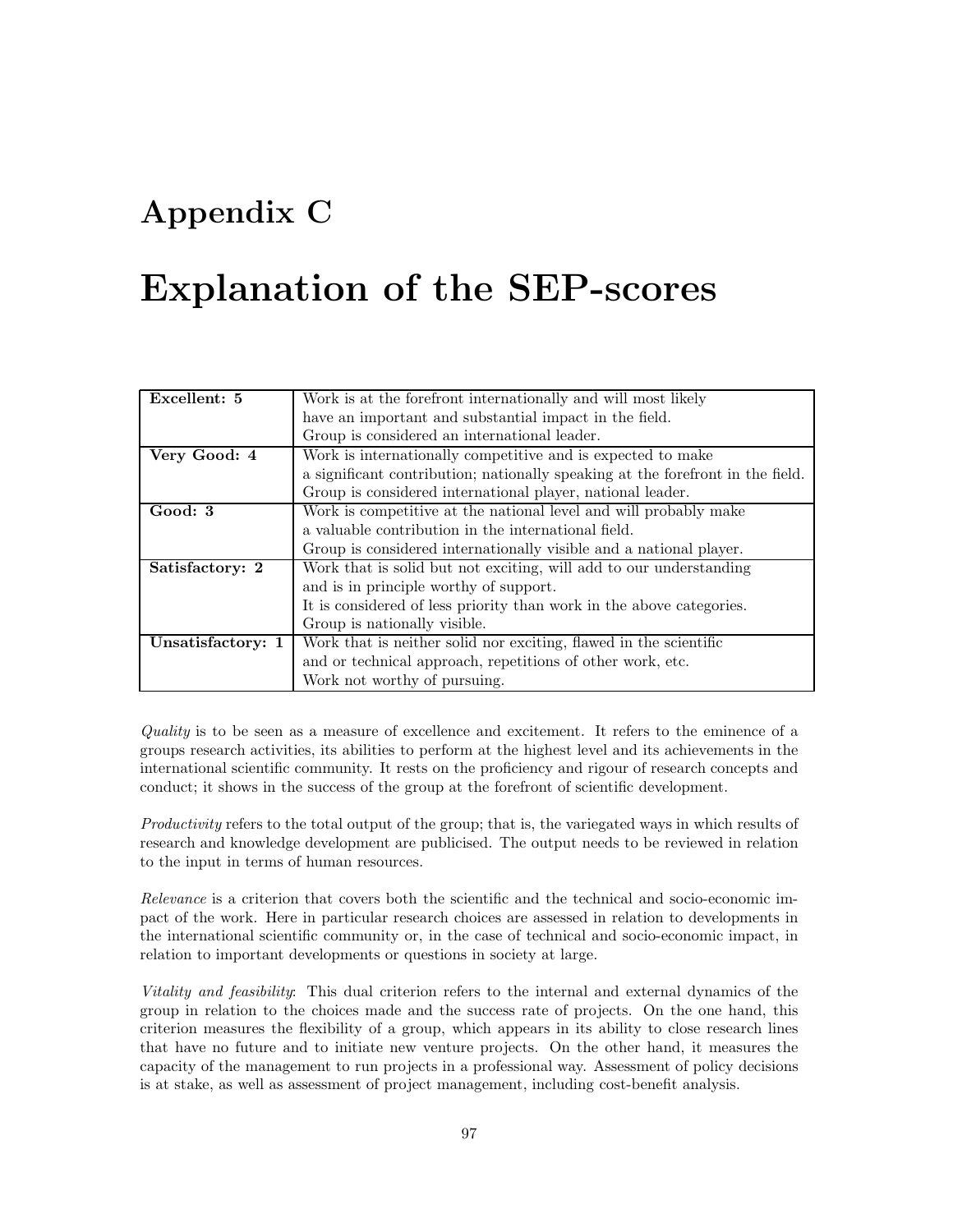# Appendix D

# Preliminary assessment forms

# Preliminary assessment form for Institutes (only for internal use by the Committee)

# Institute:

# Reviewer:

Note: the scores are only intended for the discussion of the Committee. The final report will not contain scores for the Institute-level, only an assessment in words. It may therefore be useful to write down verbal comments/questions already at this stage. (There is a separate assessment form for the Programme-level)

Possible scores:  $5 =$  Excellent,  $4 =$  Very good,  $3 =$  Good,  $2 =$  Satisfactory,  $1 =$  Unsatisfactory

How do you evaluate the institute with respect to:

- 1. Leadership
- 2. Mission and goals
- 3. Strategy and policy
- 4. Adequacy of the resources
- 5. Funding policies
- 6. Facilities
- 7. Academic reputation
- 8. Societal relevance of the institute
- 9. Balance of the strengths and weaknesses of the institute

Overall assessment of the institute

Remarks: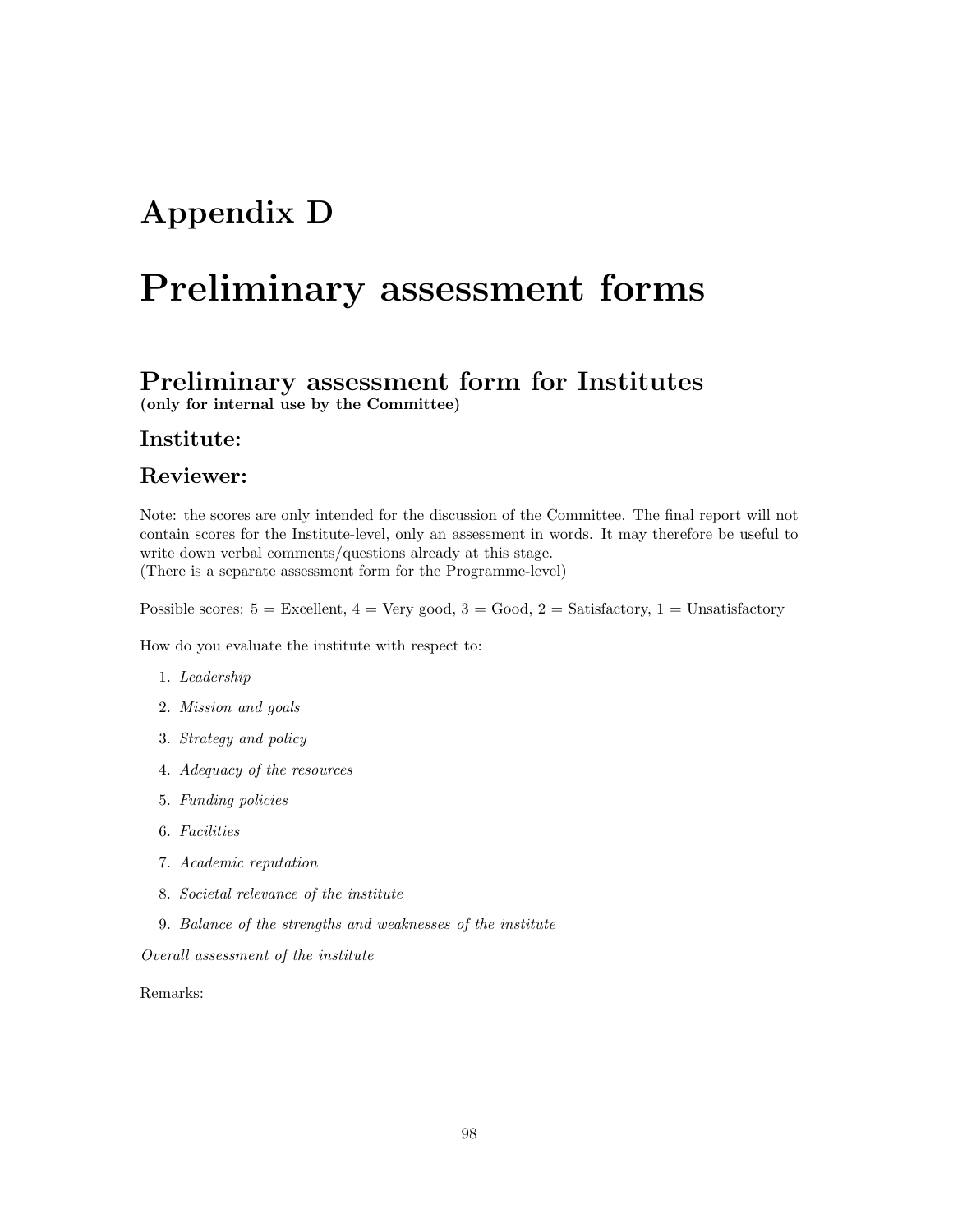# Preliminary assessment form for Programmes (only for internal use by the Committee)

The final report will only contain *overall* scores for Quality, Productivity, Relevance and Viability

# Programme:

# Reviewer:

Possible scores:  $5 =$  Excellent,  $4 =$  Very good,  $3 =$  Good,  $2 =$  Satisfactory,  $1 =$  Unsatisfactory

## Research Programme (management aspects)

How do you evaluate the Programme with respect to:

- 1. Leadership
- 2. Mission and goals
- 3. Strategy and policy
- 4. Adequacy of the resources
- 5. Funding policies
- 6. Facilities
- 7. Academic reputation
- 8. Societal relevance
- 9. Balance of the strengths and weaknesses

Remarks:

## Quality

How do you evaluate the quality with respect to:

- 1. originality of the approach and ideas
- 2. significance of the contribution to the field
- 3. coherence of the Programme
- 4. publication strategy
- 5. prominence of the Programme director
- 6. prominence of the other members of the research group
- 7. quality of scientific publications (scientific impact)
- 8. quality of other results

#### Remarks: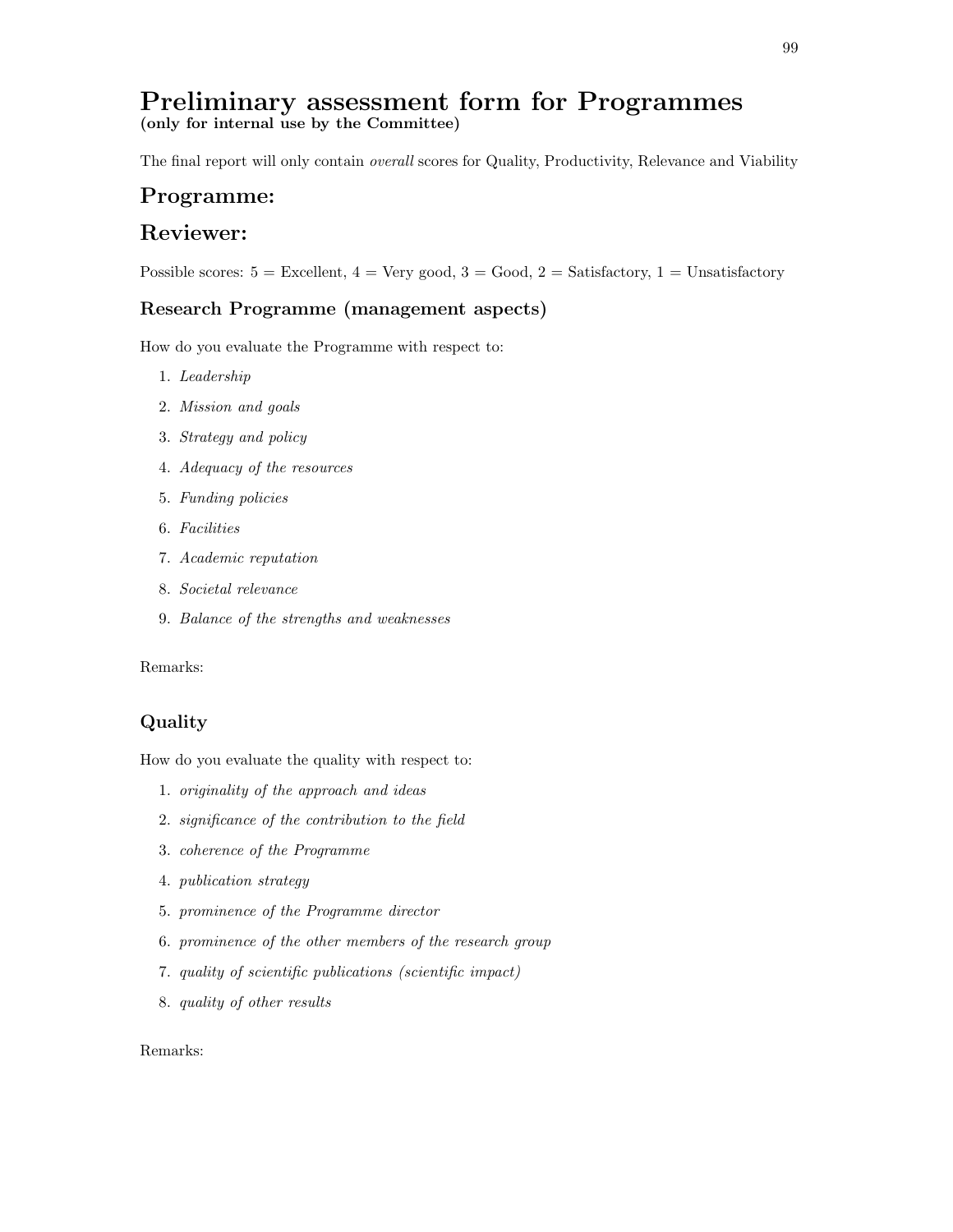# Productivity

Considering the number of staff, how do you evaluate the productivity with respect to:

- 1. number of PhD theses
- 2. number of scientific publications
- 3. number of professional publications
- 4. other results (if applicable)
- 5. distribution of published output within the group

Remarks:

### Relevance

Considering the stated mission of this Programme, how do you evaluate the relevance of the research with respect to:

- 1. the advancement of knowledge
- 2. the dissemination of knowledge
- 3. the implementation of knowledge

Remarks:

## Vitality and feasibility; viability

Considering the present status and future developments (if known) of staff and facilities, how do you evaluate the long-term viability of the Programme:

- 1. in view of the past scientific performance
- 2. in view of future plans and ideas
- 3. in view of staff age and mobility

Remarks: